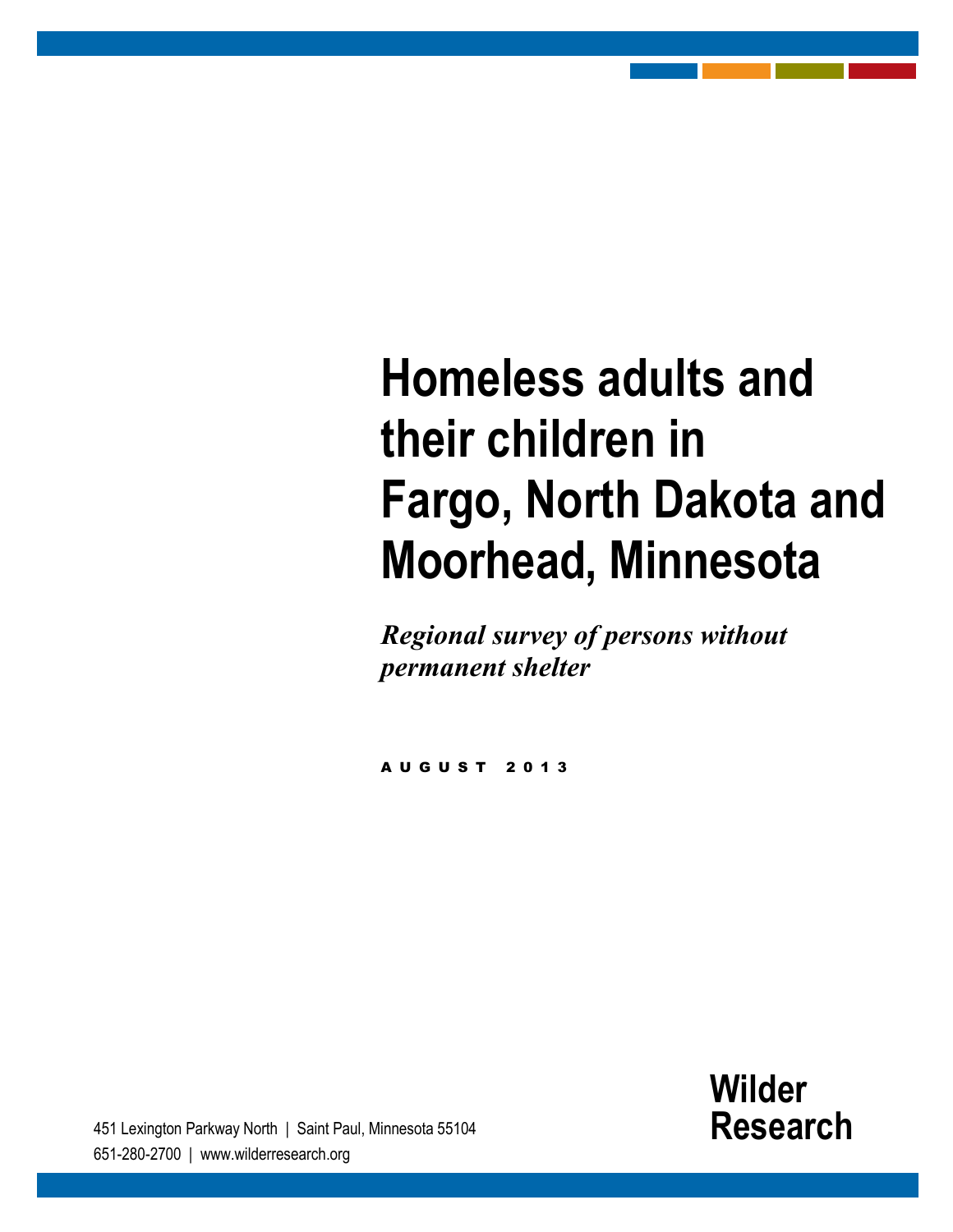## Contents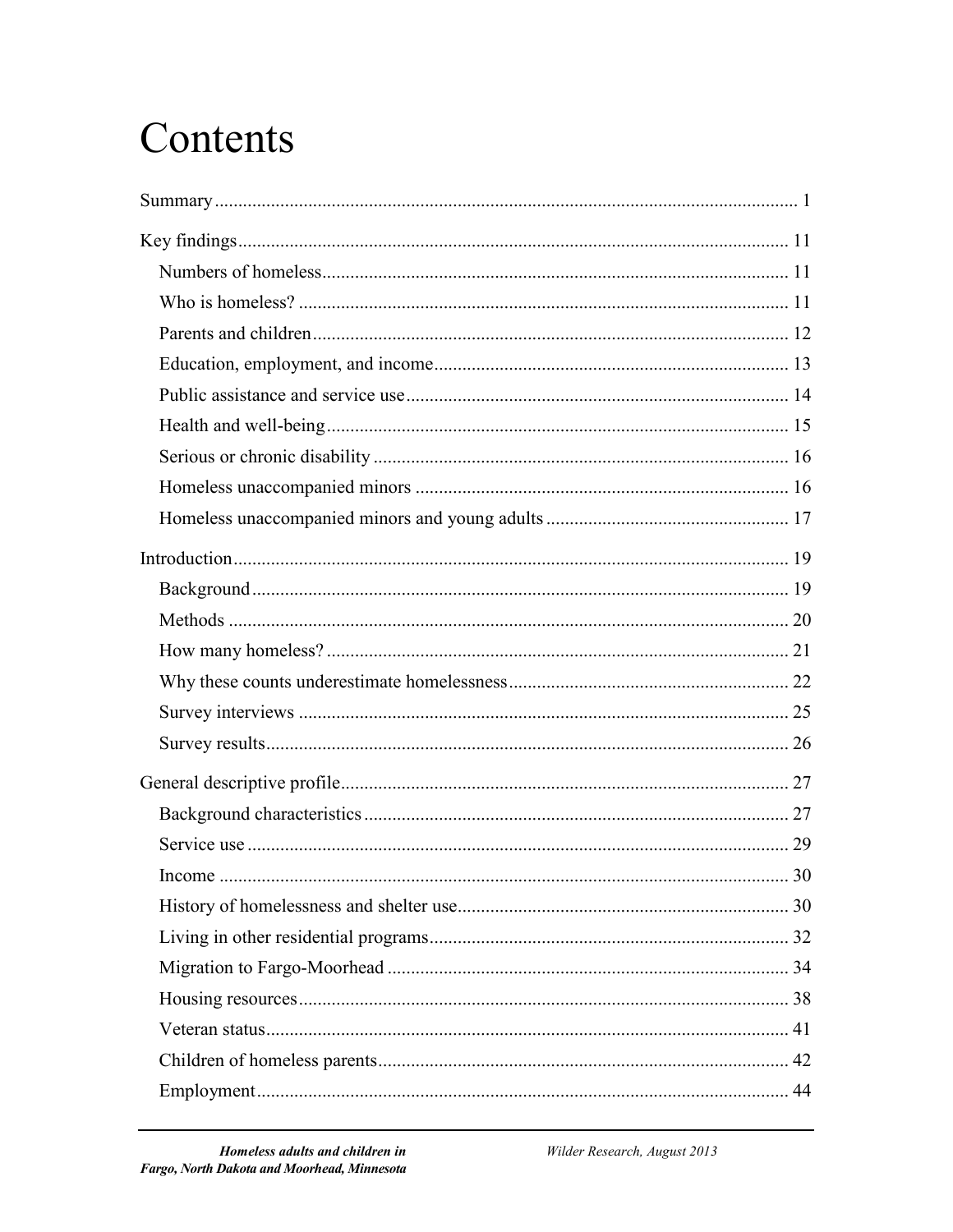## Contents (continued)

| Homeless adults and their children in Fargo, North Dakota and Moorhead, Minnesota |  |
|-----------------------------------------------------------------------------------|--|
|                                                                                   |  |
|                                                                                   |  |
|                                                                                   |  |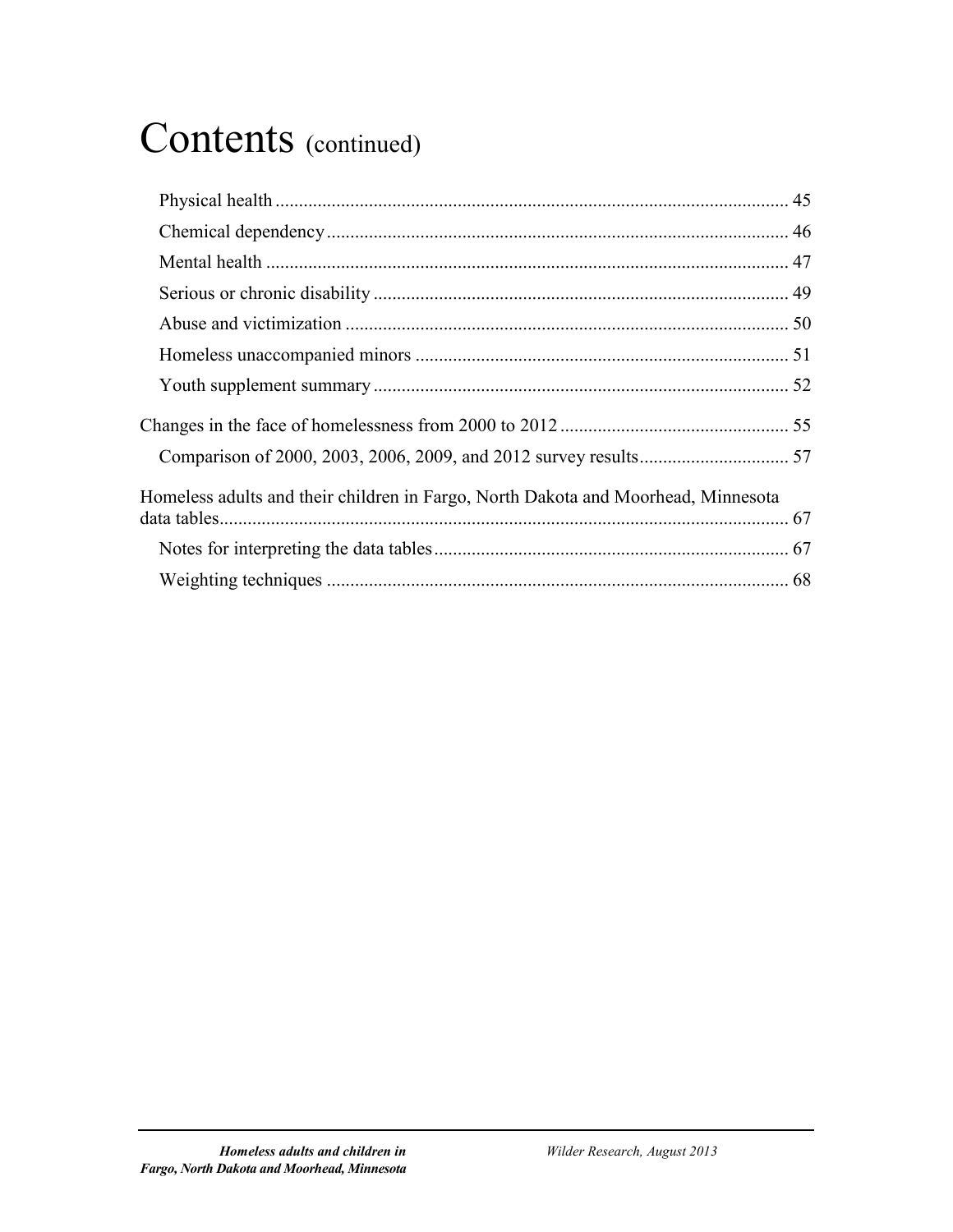# Figures

| 1.             |                                                                                | 21 |
|----------------|--------------------------------------------------------------------------------|----|
| 2.             |                                                                                |    |
| 3.             | Estimates of homeless and precariously housed persons in the Fargo-Moorhead    | 23 |
| 4.             |                                                                                |    |
| 5.             |                                                                                | 25 |
| 6.             |                                                                                | 33 |
| 7 <sub>1</sub> | Housing needs of homeless individuals, what they could pay, and what           | 40 |
| 8.             | Mental health characteristics of homeless adults in Fargo and Moorhead  48     |    |
| 9.             | Comparison of selected characteristics of homeless adults in Fargo, from 2000, |    |
| 10.            | Comparison of selected characteristics of homeless adults in Moorhead, from    |    |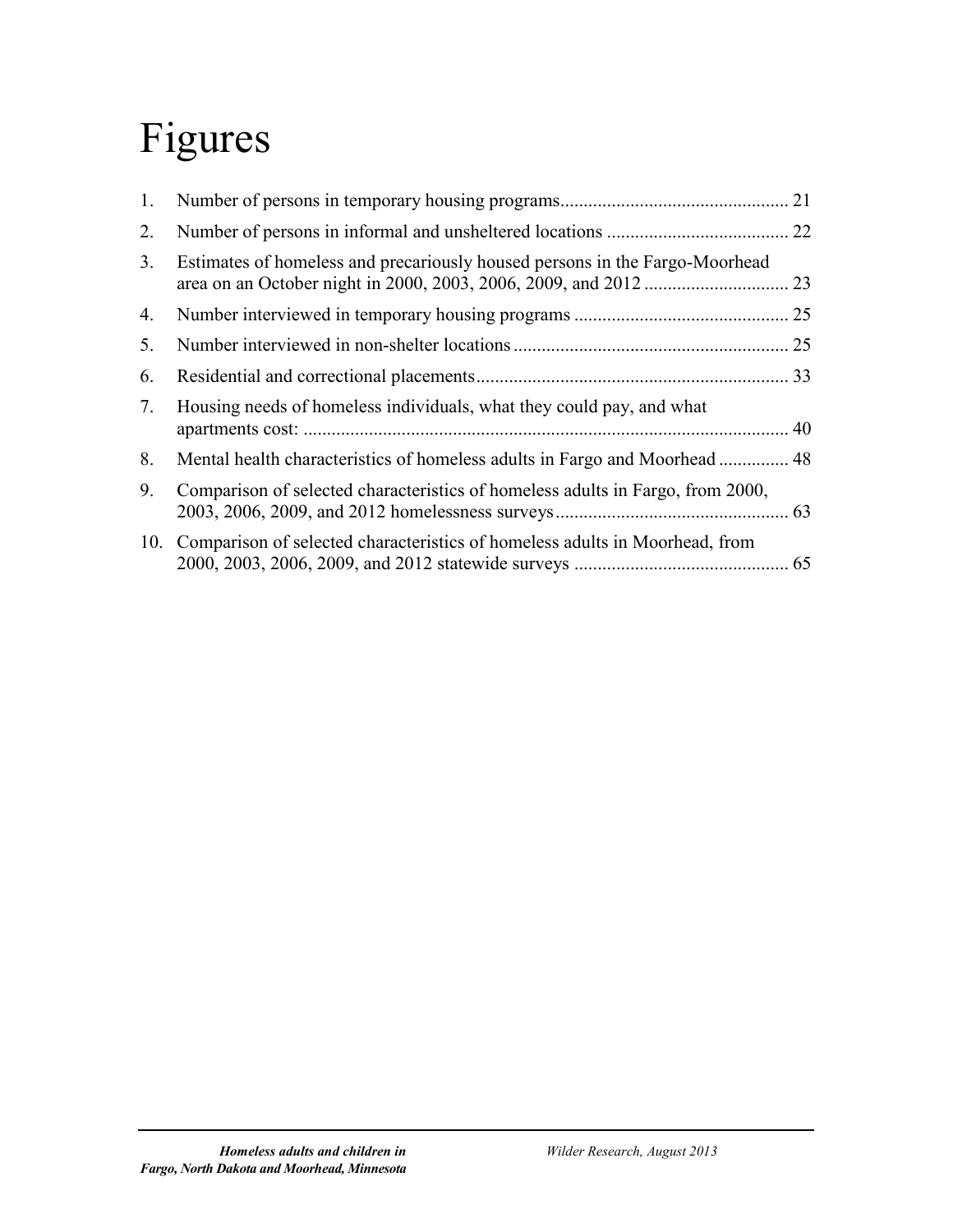# Project staff

#### **Greg Owen,** *Project Director*

Greg is a Consulting Scientist at Wilder Research with nearly 40 years of experience in applied social research and has directed seven Minnesota statewide surveys of homeless adults and children. He was responsible for overall project design and oversight.

#### **June Heineman,** *Research Associate*

June coordinated Wilder's work with the Fargo and Moorhead communities. In addition, June was responsible for the data preparation, data analysis, table preparation, and report writing.

#### **Ellen Shelton,** *Policy Analyst*

Ellen contributed to the study design, analysis, and report writing, and was responsible for examining the policy implications of study findings.

#### **Brian Pittman,** *Research Associate*

Brian assisted in the data analysis and report writing.

#### **Walker Bosch,** *Research Analyst*

Walker conducted data analysis for the study, including table preparation, statistical summaries, and sample weighting.

#### **Nancy Hartzler,** *Communications Manager*

Nancy assisted in preparing and disseminating study materials, including reports and web site content.

#### **Marilyn Conrad,** *Administrative Services Manager*

Marilyn supervised report production and coordinated mailings, survey distribution, and honoraria to participants. She also developed the web-based data tables of survey results.

#### **Karen Ulstad,** *Survey Research Coordinator*

Karen coordinated Wilder's recruitment of the volunteer interviewers in Fargo and Moorhead. Karen also was involved in preparing the surveys for data entry.

#### **Ron Mortenson,** *Research Assistant*

Ron conducted interviews with shelter providers. Ron also was involved in collecting the shelter counts from the providers, preparing the surveys for data entry, and editing reports.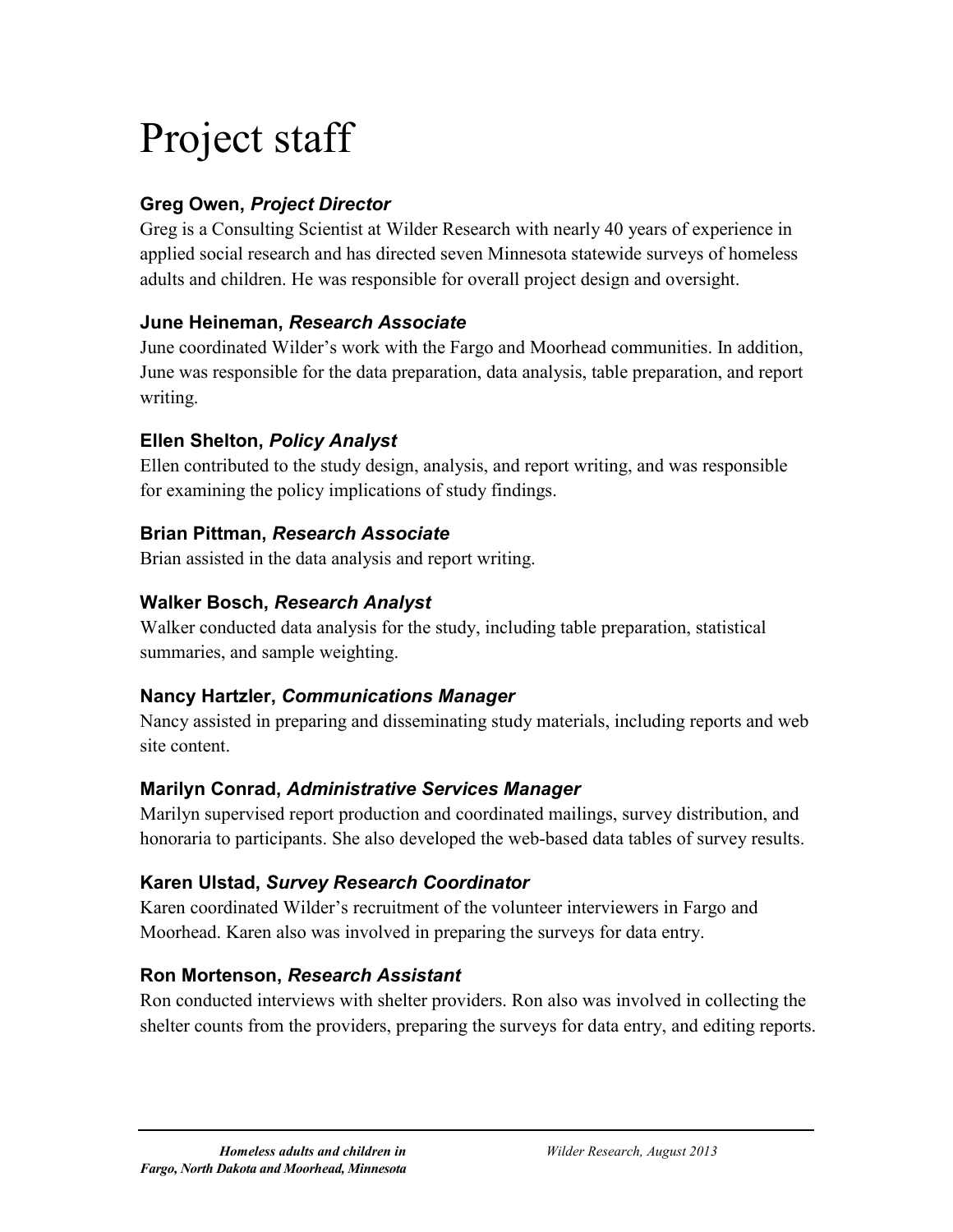## Acknowledgments

The study authors and the Fargo-Moorhead Coalition for Homeless Persons would like to thank the many people and organizations whose contributions were integral to the development of this report.

In Fargo-Moorhead nearly 200 individuals of all ages volunteered time and expertise to this fifth in a series of three-year reports on homeless adults and their children in the two communities.

These volunteer efforts were coordinated by a study planning committee directed by Barbara Sipson, a Clay County Housing and Redevelopment Board Member, with the able assistance of Kris Haycraft of Youthworks who served as co-chair and led all training activities. Other committee members were Kala Anderson and Rebecca Johnson, Lakes and Prairies Community Action Partnership; Jan Eliassen, Gladys Ray Shelter; Gary Groberg, retired homeless shelter director; Chris Johnson, Fraser Ltd., Stepping Stones Resource Center; Dan Mahli, city of Fargo Planning Department; Beth Olson, Dorothy Day House of Hospitality; and Rob Swiers, New Life Center.

Their work was greatly enhanced through the extensive multi-tasking efforts of Laurie Baker, executive director of the Fargo-Moorhead Coalition for Homeless Persons, who diligently dealt with the many details of the survey process and utilized her multiple creative talents to publicize and promote the study. She was assisted by Holly Williams, a Coalition intern, who spent countless hours in creating promotional items and organizing and distributing survey materials.

Special recognition goes to Jan Eliassen and Beth Olson, who recruited and organized an amazing group of volunteers who worked tirelessly from dawn until late in the evening to interview homeless individuals on the streets, in camps, in big box store parking lots, in day labor waiting lines and other locations throughout the two communities.

Similar dedication and perseverance were demonstrated by Chris Johnson and Kala Anderson who utilized a wide array of contacts in agencies and in the homeless youth community to assure a voice for unaccompanied homeless youth in the interview process. Linda Scheet from Moorhead School District 152 and Kris Haycraft of Youthworks played key roles in this process.

Much gratitude goes to those individuals who served as site coordinators organizing and directing interviews for the non-sheltered homeless at several public sites. Carla Solem, West Central Minnesota Homeless-to-Housed Continuum of Care, calmly and efficiently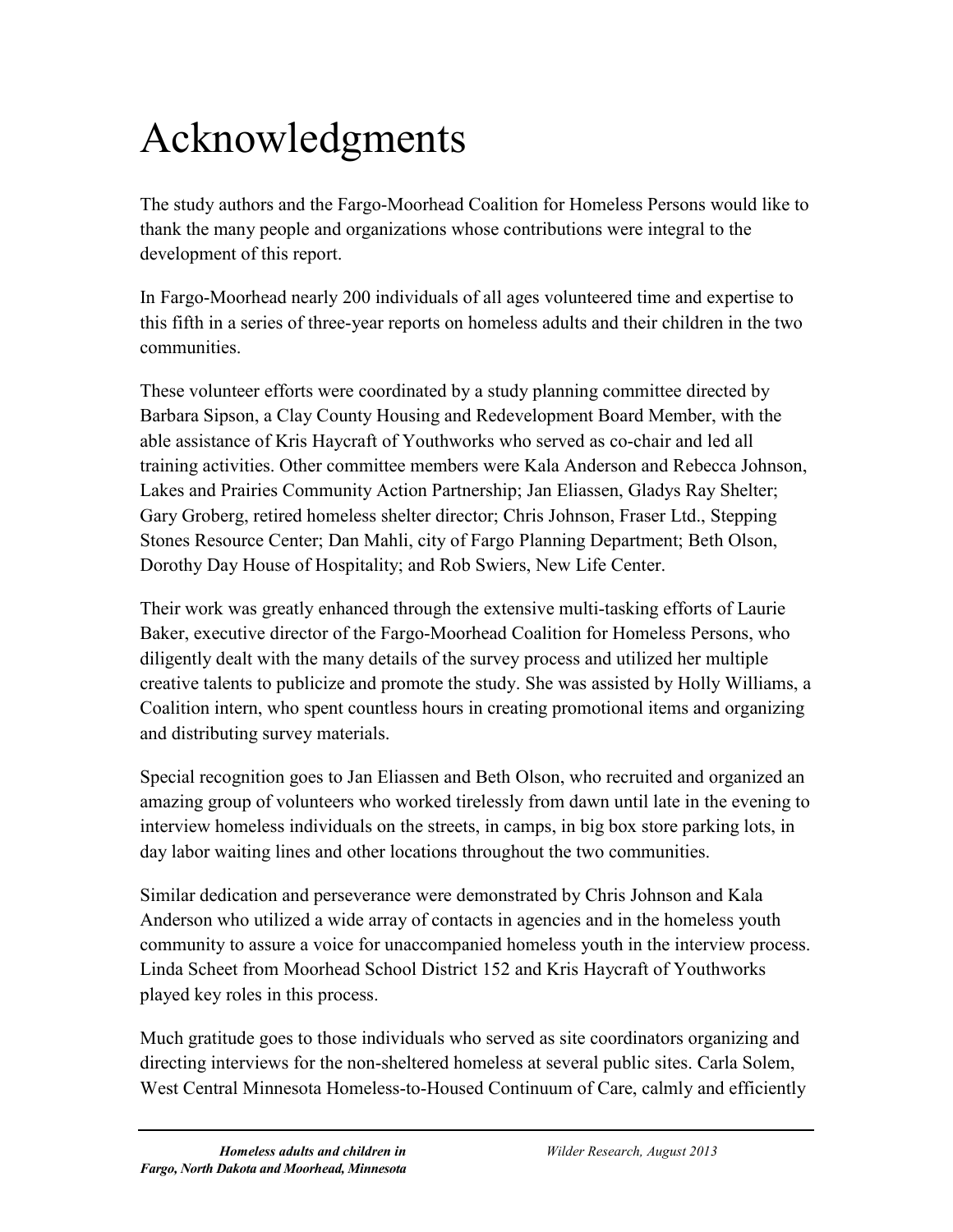dealt with an extraordinary several-hour surge of potential interviewees at the Fargodome; Rob Swiers not only organized the site at the New Life Center, but also recruited both the volunteers to conduct the interviews and the individuals to be interviewed as well as serving as chair of the site committee. Dedicated long-time volunteers Dara Lee, Clay County Housing and Redevelopment Authority, and Sharon Kleeman, Presentation Partners in Housing, worked with Tai Clark of the Fargo Salvation Army to organize and operate the Salvation Army site. Several people new to the Wilder process—Phyllis and Bruce Emmel, community volunteers, and Jane Alexander and John Roberts from Churches United for the Homeless--enthusiastically took on the work of organizing and operating the Churches United site where both sheltered and non-sheltered individuals were interviewed. They were ably assisted by Sue Korman, Creative Care for Reaching Independence, and Heidi Uecker, Legal Services of Northwest Minnesota.

Many thanks and much gratitude is also due to the more than 30 other individuals who served as site leaders for a wide variety of organizations, agencies, programs and other locations in the two communities where intensive efforts were made to contact homeless individuals and families. Their work made it possible to get input from scores of people who might otherwise not have been reached. We also mourn the passing of Ron Fenno, long-time site coordinator for various Moorhead-based organizations and programs.

We also want to thank Shannon Dahms, a practical nursing faculty member at M State (Minnesota State Community and Technical College) Moorhead's campus, who very patiently and enthusiastically worked with study organizers to recruit 29 student nurses to fill a variety of interview slots at the last minute.

Special recognition and a thank you go to Roger Sipson for all his computer-related technical assistance and his work in the survey distribution and pick up process. A special thank you to Chip Ammerman, Cass County Social Services director, who provided his expertise in adapting the Minnesota survey instrument for use in North Dakota.

Since the Fargo-Moorhead study would not be a reality without the strong support of local funders, it is imperative that we recognize and thank those individuals and organizations that have provided financial assistance. Two of the original funders—the cities of Fargo and Moorhead—continued to provide significant funding for the Wilder work. Special thanks to Dan Mahli, Fargo Community Development Administrator, and Lisa Vatnsdal, Moorhead Community Development Division Manager, and the two communities' elected officials for allocating Community Development Block Grant funds to this study. Another original funder— the Clay-Wilkin Homeless Prevention and Assistance Program, now a program of the Lakes and Prairies Community Action Partnership—again supported the study.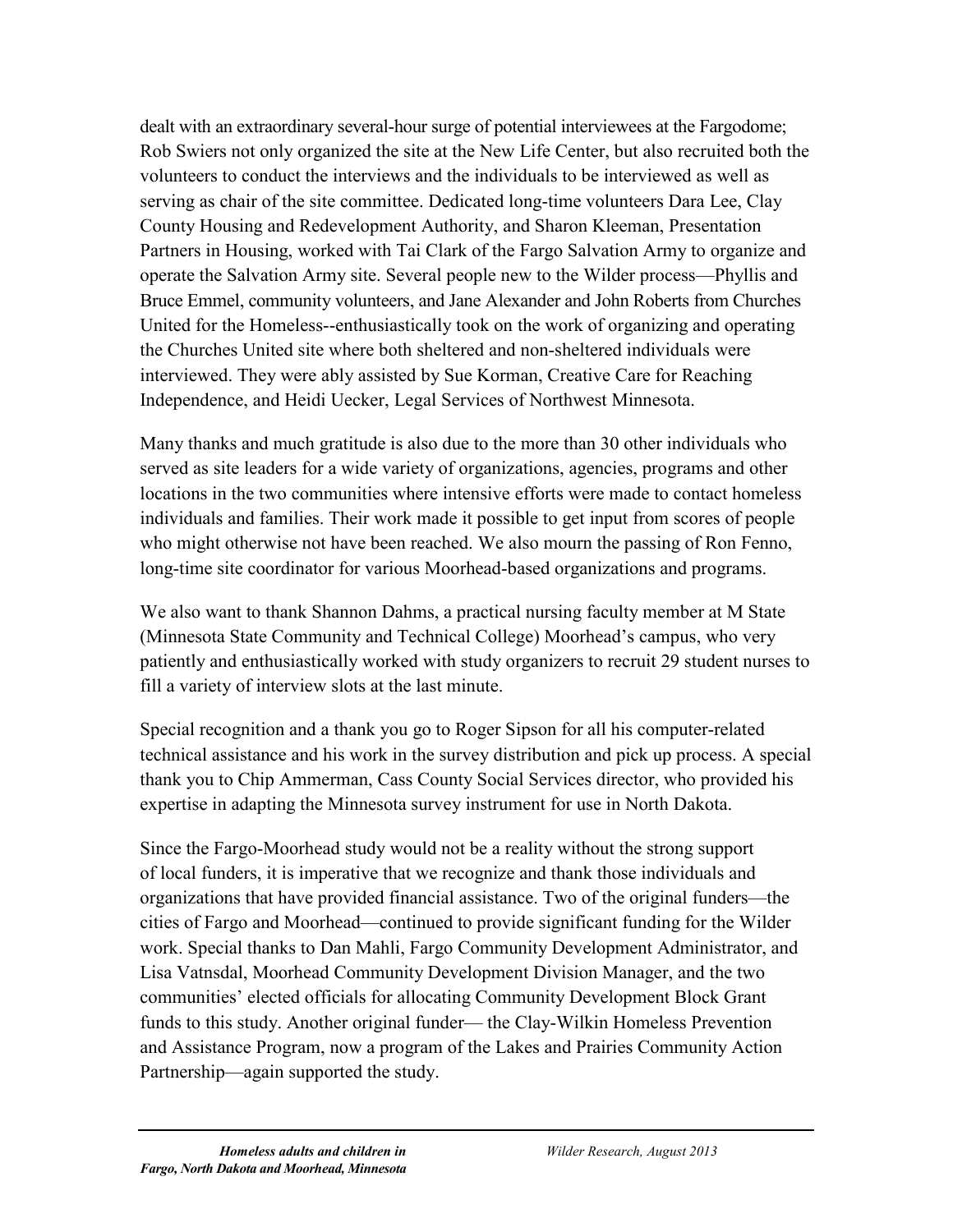Our thanks also go to other past funders who have continued to provide support this year including Becker, Clay, Otter Tail and Wilkin (BCOW) Adult Mental Health Initiative; Beyond Shelter, Bremer Bank, Cass County Social Services Board, Clay County Collaborative, Clay County Housing and Redevelopment Authority, Fargo-Moorhead Coalition for Homeless Persons, North Dakota Coalition for Homeless People, Southeast North Dakota Community Action Agency, and the United Way of Cass Clay.

Special thanks also go to new funders this year including the Alex Stern Family Foundation for providing funds to support this study's successful efforts to reach and interview unaccompanied youth. Also, it is significant to note that the new funding from the Fargo-Moorhead Area Foundation—secured through the efforts of program officer Cher Hersrud—came from the Dean and Maxine Workman Memorial Fund which was established by the late Dean and Maxine Workman many years ago to assist homeless individuals. We also wish to acknowledge and thank Sanford Health Systems, the third new study funder.

We also want to offer our very special thanks to Dakota Medical Foundation and president Pat Traynor for their crucial and ongoing support which includes once again sponsoring the community report session.

We, of course, want to thank all of the community volunteers who participated in the study process in various ways. Their individual efforts were vital to the success of the study. We also want to acknowledge those who volunteered, but were unable to be assigned because of scheduling conflicts and other reasons.

**Finally, we offer a heartfelt thank you and much appreciation to the 571 homeless adults and 17 unaccompanied minors who answered questions and described their personal experiences in shelters, transitional programs, drop-in centers, on the streets, and in other locations in Fargo, ND and Moorhead, MN and whose cooperation and time made all this possible. This report is dedicated to them.**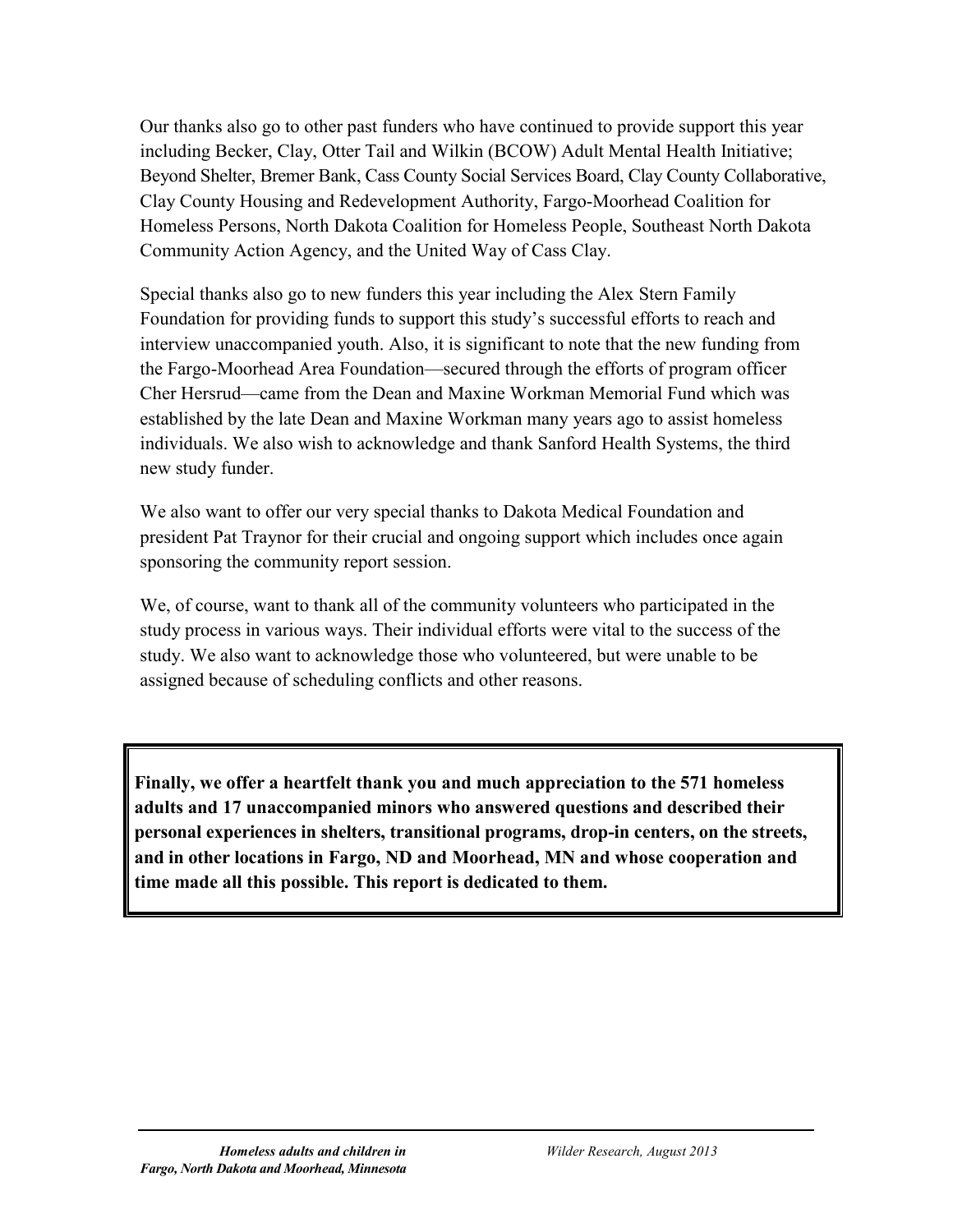## Volunteers

Christopher Adams Gail Agnes Jane Alexander Olivia Altenburg Chris Althoff Chip Ammerman Amy Amundsen Valarie Andersen Kala Anderson Jessica Anderson Sally Anderson Jessica Anderson Nancy Austin Amber Bach-Gorman Joan Bachman Laurie Baker Amy Baker Lori Bakken Clanci Barnhart Meghan Bateman Sara Bauer Cathy Bauer-Kottenbrock Pat Beck Kathleen Benson Trista Berg Chris Bietz Margaret Bitz Daniel Blickinsterfer Gerry Bommersbach Carole Borchers Amy Botker Janis Botner Pat Boyer Beth Bradley Eric Bradley Katrina Brekke Nancy Brodina Lisa Brooks Eric Buringrud Corinne Busek Aaste Campbel Karen Carlson Liza Casey

Julianna Casey Cassandra Christianson Cris Cimbura Keith Coates Nancy Cole Angie Dahl Shannon Dahms Erin Danduran Michael Danielski Leola Daul Brittany Davila Leah Deyo Vincent Dicks Katie Diiro Kim Duenow Josh Dukat Hali Durand Suellen Dusek Amy Ebert Jan Eliassen Sonja Ellner Phyllis Emmel Bruce Emmel Jennifer Engquist Justine Erickson Bryan Ervik Kristie Eschen Jennifer Faul Amber Fischer Jessica Fleck Judy Folden Jennifer Foss Marve Fouquette Rachel Frankel Ricardo Garcia Jr Monica Graber Lee Grineski Steve Grineski Gary Groberg Jamie Gutierrez Misty Hagen Candace Hager Ronda Hahn

Diana Hall Joe Halvorson Andi Hamel Carolyn Hansen Janet Hansey Jordan Harm June Harmon Alonzo Haven Kris Haycraft Sharon Houle Cassandra Hovland Lethe Hoxtell Robyn Ingvalson Tim Jacobson Tina Jacobson Francine Janousek Laurel Johnson Marti Johnson Chris Johnson Becki Johnson Janice Jones Janet Jones Kristi Kaseman Gina Kautz Andy Kava Tami Kilzer Sharon Kleeman Amy Klein April Knutson Maris Korb Sue Korman Ashley Ladbury Kelly Larson Kristin Larson Mark Larson Dara Lee Natalie Leer Dennis Lien Sara Lortie Diane Lunde Brenda Maaninga Ellen Mahli Dan Mahli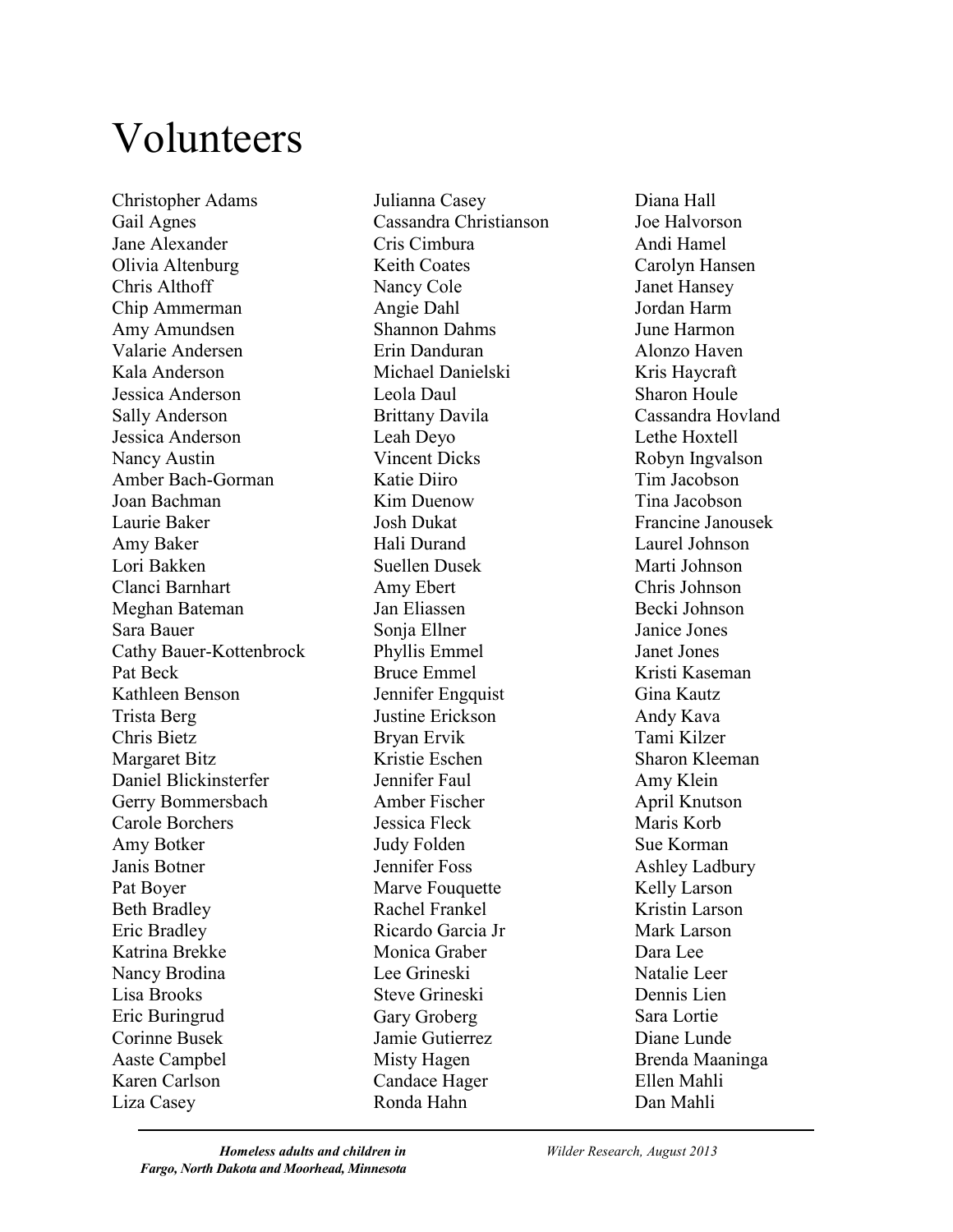Mario Marberry Stanley Markusen Jordan May Ellie Mccann Kristen McCarren Susan McCullough Jennifer McKenny Angela McKibben Michele McRae Tony McRae Nicole Metcalf Ashely Miller Kellyn Morlock Denise Mullen Jacqueline Murnion Colleen Murray Lois Nelson Rebekah Nelson Barbara Netland Elysia Neubert Lindsey Ohren Keith Ollie Jim Olson Beth Olson Michelle Olson Karen Olson Michelle Olson Maren Ortmeier Sheryl Pachl Michelle Parkinson Shari Parrow Sarah Paterson Swaha Pattanaik

Joe Pederson Jane Peterson Lacey Peterson Cheryl Peyton Lori Phillips Justin Rabbach Del Rae Williams Todd Randall Patti Roach Kratky Rae Roseland Patricia Rudnick Brianna Salather Nancy Samura Tina Schmaltz Stephanie Schmidt Emma Schmit Joey Schmit Denim Schneider George Schneider Mary Kay Schwandt Sgt. Ben Schwandt Kay Schwarzwalter Olivia Scully Kim Seeb Harvey Seidel Maureen Selinek Jeanna Sender Linda Sheet Barbara Sipson Roger Sipson Shirley Smedshammer Dawn Smith Julie Smith

Paige Smith Carla Solem Deb Soliah Tonya Sorenson Laura Stancher Scott Stenerson Tyler Strand Josh Swanson Gail Swenson Rob Swiers Vicki Teske Taryn Thompson Jacki Toppen Emily Trautmann Kevin Troldahl Khat Troxel Kathryn Troxel Heidi Uecker Sara Vail Whitney Wald Chase Walseth Christina Weber Jannine Whartnaby Sara Wiederholt Dave Williams Holly Williams Francy Winkels Gail Wischmann Diane Wray-Williams Taylor Young Amanda Zenk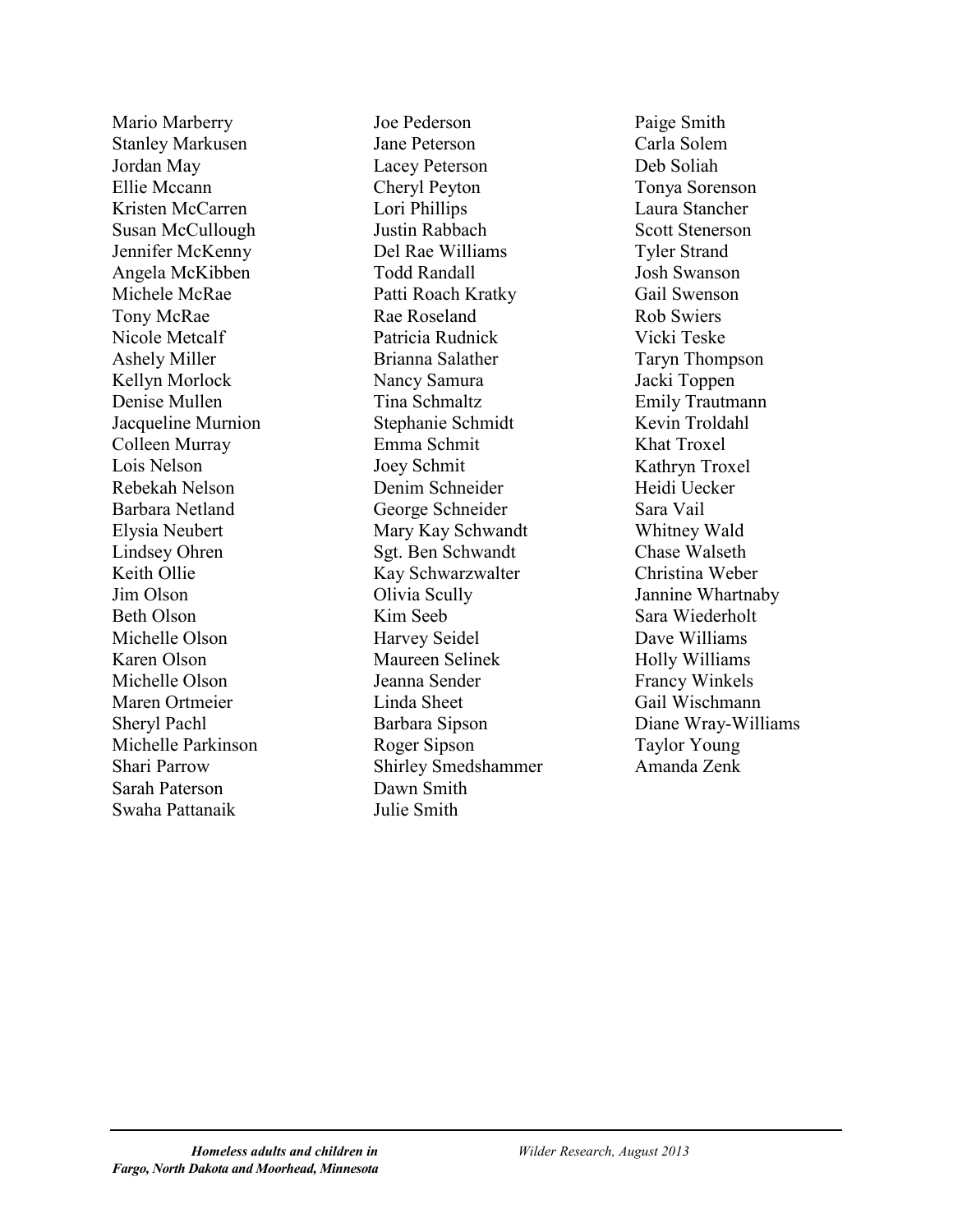## <span id="page-10-0"></span>Summary

This study gives a snapshot of the people experiencing homelessness in Fargo, North Dakota and Moorhead, Minnesota on a single day in October 2012. The findings reported here are based on interviews with 369 men and 202 women in emergency shelters, battered women's shelters, transitional housing programs, and in non-shelter locations on Thursday, October 25, 2012. This includes 102 interviews with men and 49 interviews with women in Moorhead, and 260 interviews with men and 143 interviews with women in Fargo. In addition, interviews were conducted with 17 unaccompanied minors (2 male and 3 female minors in Fargo, 5 male and 7 female minors in Moorhead). Information on these unaccompanied minors is presented in a separate section of this report.

As the graphics below indicate, homelessness has increased since 2000 in the Fargo-Moorhead area. This increase was especially dramatic in Fargo, with the number of homeless adults and children more than doubling between 2000 and 2012 (Men: 109 to 347; Women: 44 to 173; Children: 46 to 98). Moorhead also saw an increase in homelessness between 2000 and 2012 – doubling or more than doubling among most groups (Men: 66 to 120; Women: 17 to 64; Unaccompanied youth: 12 to 13; Children: 18 to 53); however, between 2009 and 2012 these numbers either slowed or decreased slightly.



#### **Fargo, North Dakota Moorhead, Minnesota**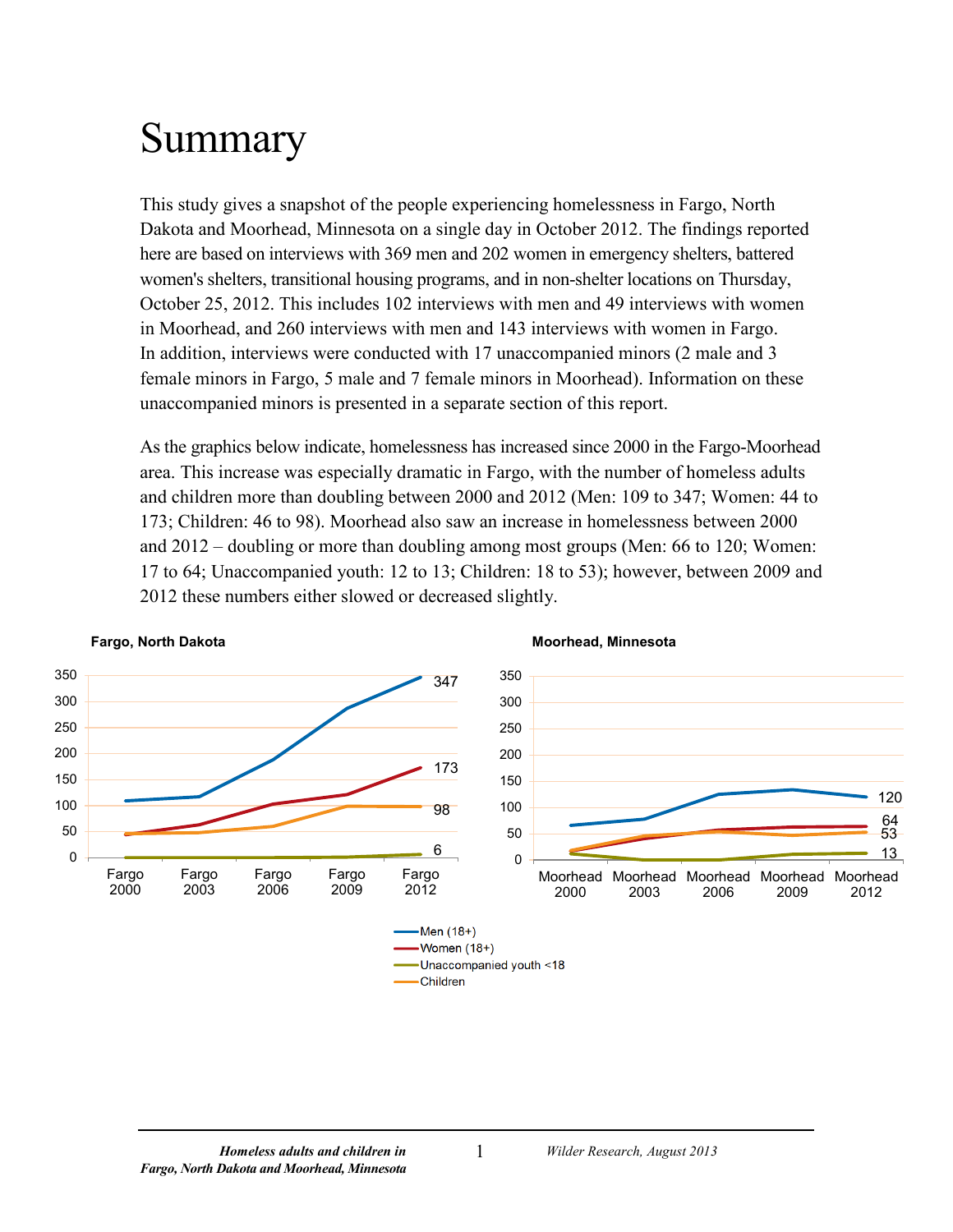### **Key findings**

#### *One-night count of homeless up 15% from 2009*

- On October 25, 2012, there were 458 people (211 men, 129 women, and 118 children) residing in temporary housing programs, including emergency shelters and transitional housing programs, in the Fargo-Moorhead area.
- **The survey also identified 416 persons in informal and unsheltered locations, including** the partners (43) and children (33) of survey respondents.
- The total homeless population identified in the Fargo-Moorhead area was 874 persons (624 in Fargo and 250 in Moorhead).
- The number of homeless in 2012 is 15 percent higher than the number found in 2009 (763) and more than double the number found in 2003 (393).

#### *The majority of homeless adults are men*

- In 2012, men made up the majority of homeless adults in the Fargo-Moorhead area (68% in Fargo and 62% in Moorhead). The average age of homeless men was 44 in both cities. The average age of homeless women was 39 in Moorhead and 36 in Fargo. Just over half of those in both cities had never been married.
- About one-third of men using informal arrangements or staying outside of shelters met the federal definition for someone who is chronically homeless (homeless one year or more or four or more times in three years).

### *The border between the two cities is fluid*

 $\Box$  Of homeless persons interviewed in Fargo on the night of the survey, 50 percent lived in North Dakota for two years or less. Of those recent residents, 38 percent came to North Dakota from Minnesota, and 30 percent lived in North Dakota before. Of homeless persons interviewed in Moorhead on the night of the survey, 46 percent lived in Minnesota for two years or less. Of those recent residents, 37 percent came to Minnesota from North Dakota, and 37 percent had lived in Minnesota before.

#### *Area homeless are disproportionately people of color, especially American Indians*

 $\blacksquare$  The homeless population contains a disproportionate number of persons of color, particularly American Indians (18% for Fargo and 27% for Moorhead). While less than 15 percent of Minnesota's and 10 percent of North Dakota's overall population is made up of persons of color, over three in ten Fargo-Moorhead homeless adults are persons of color (35% in Fargo and 50% in Moorhead).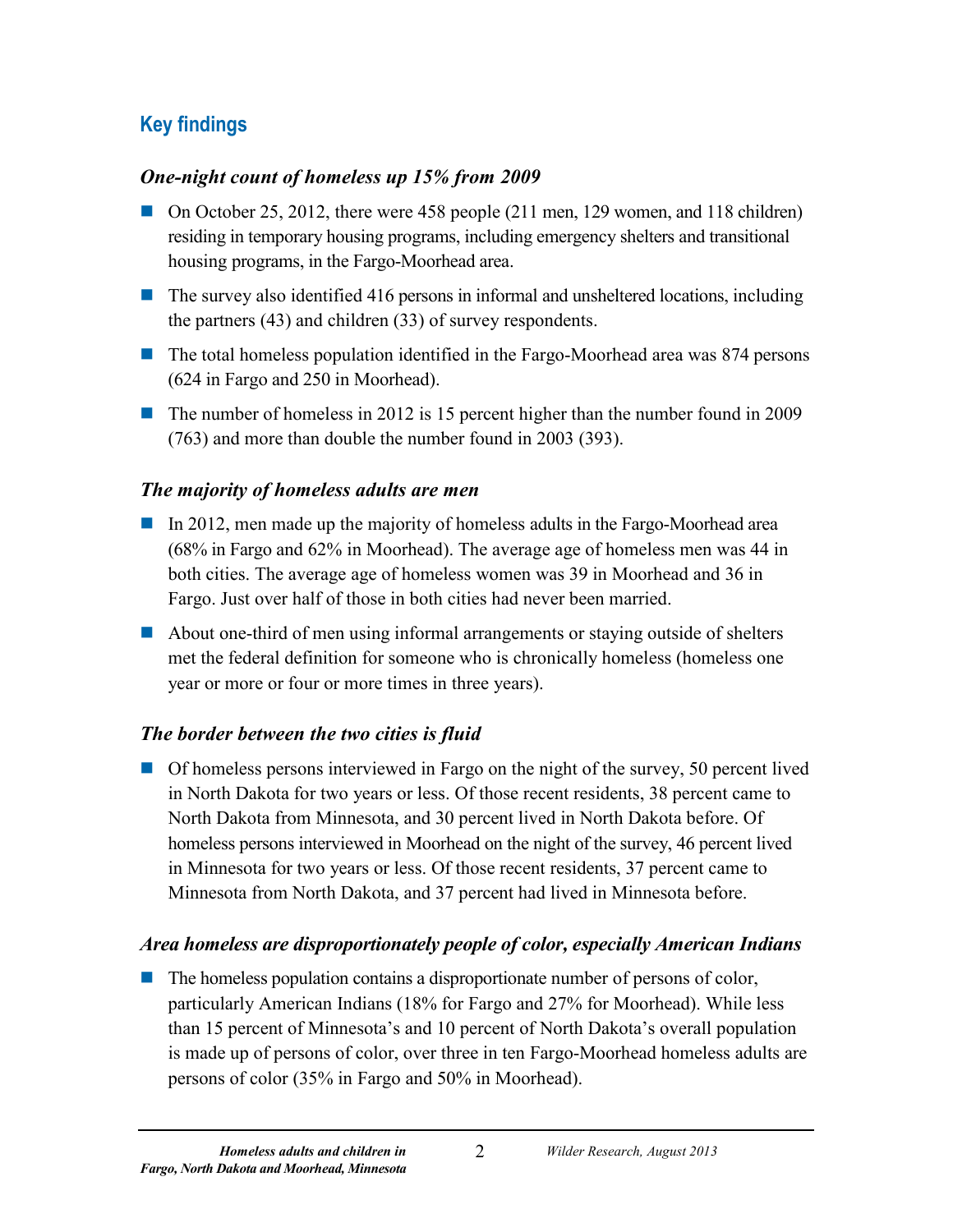- American Indian women make up nearly one-third of the homeless women's population in Fargo (30%) and more than one-third in Moorhead (36%).
- Over one-quarter of those interviewed in informal or unsheltered locations were American Indian (Fargo, 28% and Moorhead, 31%).

#### *Fargo has a larger population of homeless veterans than Moorhead and larger than most communities in Minnesota*

 On the date of the survey, military veterans made up one-quarter of all homeless persons in Fargo and about one-tenth (12%) in Moorhead. Veterans were 32 percent of homeless males in Fargo and 20 percent of homeless males in Moorhead.

#### *Children represent 17% of the homeless population in Fargo and Moorhead*

- In Fargo, 46 homeless parents had children with them. Ten parents  $(22%)$  reported having a child with an emotional or behavioral problem. Of the 25 parents with school-age children, 14 (56%) reported that at least one of their school-age children has some type of learning or school-related problem, 10 parents (40%) reported that their child was a victim of bullying, and four parents (16%) reported having a child that had to repeat a grade in school.
- In Moorhead, 30 homeless parents had children with them. Twelve parents  $(40\%)$ reported having a child with an emotional or behavioral problem. Of the 22 parents with school-age children, 17 (77%) reported that at least one of their school-age children has some type of learning or school-related problem, 11 parents (50%) reported that their child was a victim of bullying, and five parents (23%) reported having a child that had to repeat a grade in school.
- $\Box$  Of the women interviewed in Fargo, one-quarter (27%) had at least one child with them at the time of the survey. In Moorhead, one-third (33%) of women interviewed had at least one child with them on the night of the survey.
- In Fargo, 15 (33%) of the homeless parents reported they were unable to obtain needed child care. In Moorhead, three (10%) of the homeless parents reported they were unable to obtain needed child care.
- Five  $(11\%)$  parents in Fargo and four  $(13\%)$  in Moorhead reported their children had to skip meals in the last month because there was not enough money to buy food.
- **Many parents were unable to obtain needed health care for their children. For example,** eight (17%) homeless parents in Fargo and one homeless parent (3%) in Moorhead reported they were unable to obtain needed health care for their children in the last 12 months. Eight (17%) homeless parents in Fargo and six (20%) homeless parents in Moorhead reported the same about dental care, and one (2%) homeless parent in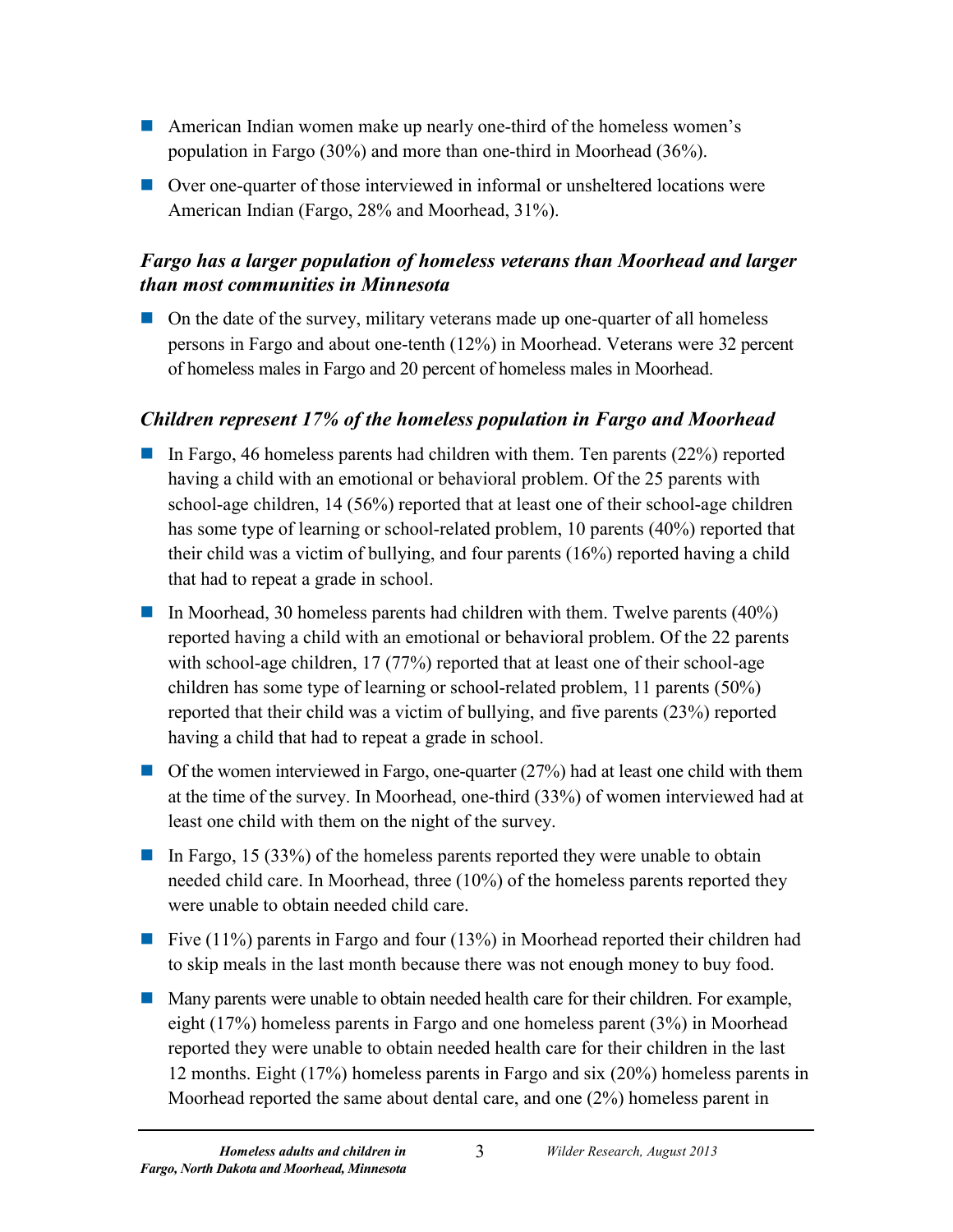Fargo and two (7%) homeless parents in Moorhead reported being unable to obtain needed mental health care for their children.

#### *A majority of homeless adults have completed high school, about one-third have jobs*

- Over three-quarters of homeless adults had completed at least high school or obtained a GED (81% in Fargo and 77% in Moorhead). About one-third of those interviewed had attended at least some college (33% in Fargo and 36% in Moorhead). About onequarter of homeless persons had received special education services while in school (26% in Fargo and 23% in Moorhead).
- In Fargo, 37 percent of homeless persons interviewed reported having a job, and 14 percent reported working full time. In Moorhead, 28 percent of homeless persons interviewed reported having a job, with 10 percent working full time.
- $\blacksquare$  For those in Fargo who were not working, the most common barriers were transportation (33%), physical health problems (22%), a lack of resources needed to look for work (20%), and mental health problems (18%). For those in Moorhead who were not working, the most common barriers were physical health problems (40%), transportation (28%), mental health problems (25%), and the lack of housing (14%).
- **T** Twenty-two percent of homeless persons interviewed in Fargo and 16 percent in Moorhead reported having no income sources in October. The main source of income for homeless persons in Fargo was steady employment (24%) or day labor (24%). In Moorhead it was General Assistance (19%), steady employment (17%), or day labor (16%).

#### *Median income higher in Fargo than in Moorhead, still a significant gap between what one can pay for rent and the cost of housing*

- **The average amount of income that homeless persons interviewed received in October** was \$486 (\$499 in Fargo and \$446 in Moorhead) and the median income was \$300 in Fargo and \$203 in Moorhead.
- **The average amount that homeless persons interviewed in Fargo could pay each** month for their own place to live, including rent and utilities, was \$243, and in Moorhead the average amount was \$266. About one-third of study respondents reported they could not pay anything for their own place to live (32% in Fargo and 28% in Moorhead), and about one-third in both cities (31% in Fargo and 36% in Moorhead) said they could pay something for rent, but not more than \$300 a month.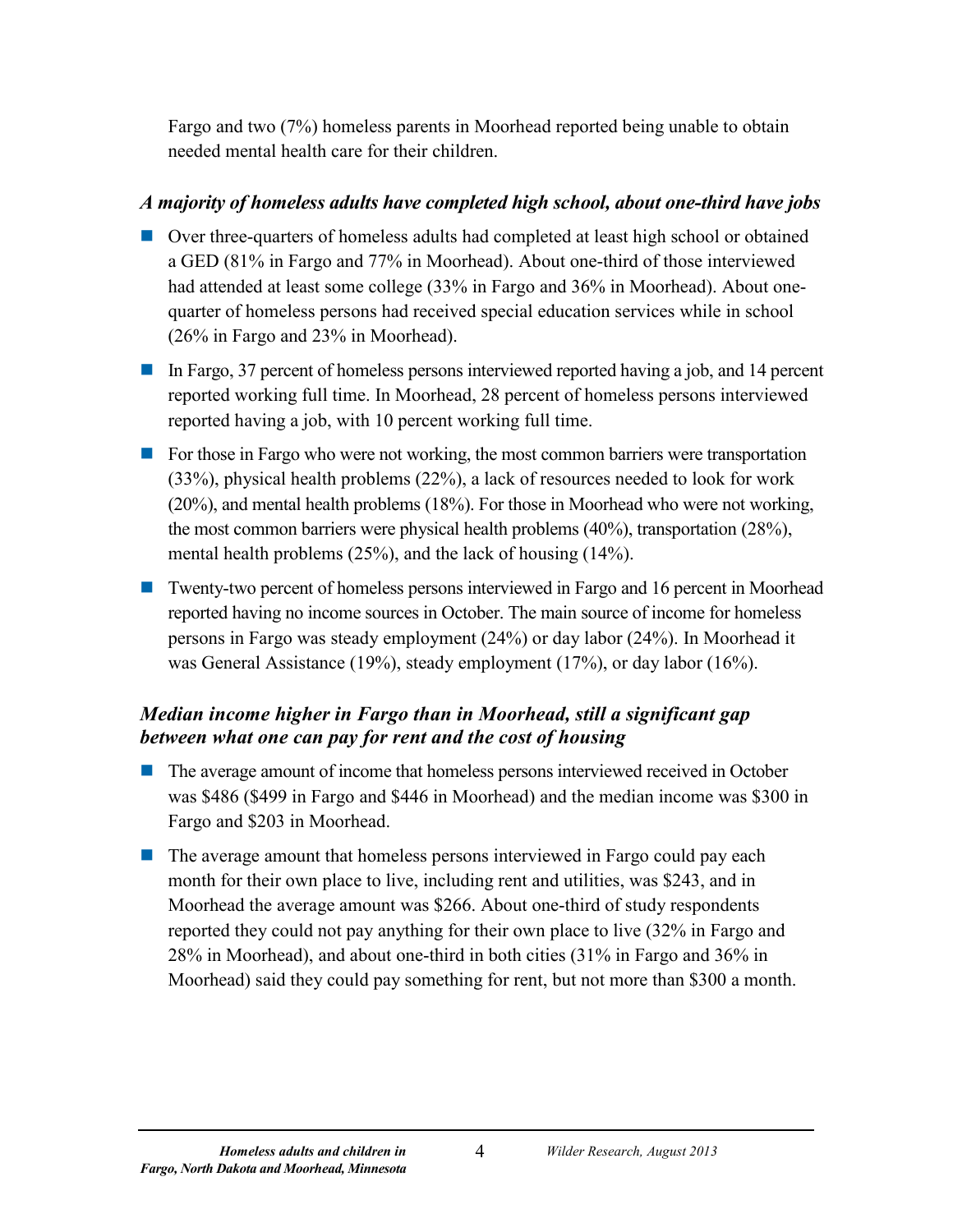#### *Food stamps and medical assistance most common welfare benefits*

- Two percent in Fargo and 7 percent in Moorhead of homeless adults interviewed received family welfare benefits from either TANF (North Dakota's family welfare program) or MFIP (Minnesota's family welfare assistance) in October. Two percent in Fargo and 5 percent in Moorhead of homeless adults reported that TANF or MFIP was their main source of income in October. This was especially true for homeless women in the area (7% in Fargo and 11% in Moorhead).
- Over two-fifths (44%) of homeless adults interviewed in Fargo reported having some type of medical coverage in October. In Moorhead, over two-thirds (68%) reported the same.
- Seventeen percent of homeless adults interviewed in Fargo and 20 percent in Moorhead reported the loss of one or more public assistance benefits during the previous 12 months. Of those reporting a loss of benefits, the benefits most frequently mentioned were Food Stamps (66% in Fargo and 44% in Moorhead) and public medical benefits (43% in Fargo and 51% in Moorhead).

#### *Services most used are those required to meet basic needs*

- When asked about which services they used in October, the services most frequently mentioned by homeless persons interviewed in Fargo were: clothing shelves (49%), food stamps (36%), hot meal programs (33%), transportation assistance (28%), free medical clinics (27%), food shelves (25%), and drop-in centers (25%). The services most frequently mentioned by those interviewed in Moorhead were: food stamps (56%), clothing shelves (52%), hot meal programs (41%), transportation assistance (41%), food shelves (39%), help getting financial benefits (23%), and drop-in centers (20%).
- Nearly one-third of homeless adults in Fargo and Moorhead  $(31\%$  in both cities) had attended a Project Homeless Connect event in the previous 12 months.

#### *One-quarter to one-third of homeless women are homeless because of domestic violence, childhood abuse is common*

- One common reason for women to seek temporary shelter is to flee an abusive partner. About one-quarter (23%) of homeless women interviewed in Fargo (26%) and over one-third (35%) in Moorhead indicated that one of the main reasons for leaving their last housing was to flee abuse.
- Over one-third (34%) of homeless adults in Fargo (30% of men and 44% of women) and 39 percent in Moorhead (27% of men and 57% of women) reported physical mistreatment as children. One-fifth (20%) in Fargo (11% of men and 40% of women) and over one-quarter (28%) in Moorhead (15% of men and 49% of women) reported that they were sexually mistreated as children.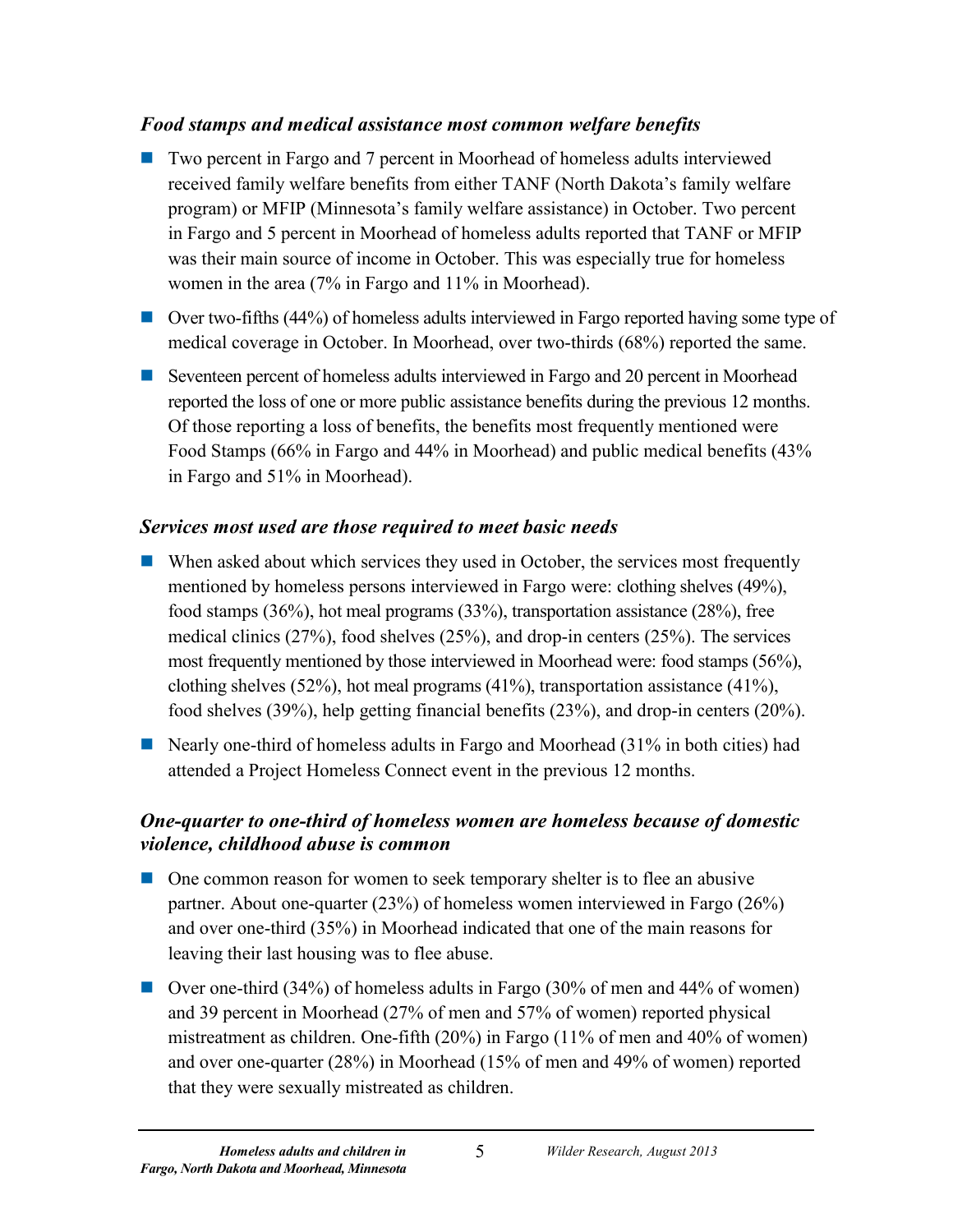#### *Nearly half of the homeless population impacted by mental illness*

- Mental illness is a significant problem among those who are homeless in the Fargo-Moorhead area. Forty-six percent of homeless adults (44% in Fargo and 50% in Moorhead) were told by a doctor or nurse within the last two years that they have schizophrenia, manic-depression or bipolar disorder, some type of delusional disorder, major depression, anti-social personality disorder, or post-traumatic stress disorder.
- Forty-three percent of homeless persons in Fargo and 30 percent in Moorhead reported that they consider themselves to be alcoholic or chemically dependent. Thirty-five percent of the homeless in Fargo and 22 percent of the homeless in Moorhead reported they have been told by a professional within the last two years that they have a chemical dependency problem. Twenty-seven percent of homeless persons in Fargo and 16 percent of homeless persons in Moorhead reported receiving inpatient alcohol or drug treatment within the last two years, while 23 percent of homeless persons in Fargo and 13 percent of homeless persons in Moorhead reported receiving outpatient alcohol or drug treatment in the last two years.
- Nineteen percent of homeless persons in Fargo and 16 percent of homeless persons in Moorhead reported having both a mental illness and a chemical dependency problem. This is based on the percent of persons who reported being told by a doctor or nurse within the last two years that they have a major mental illness and alcohol or drug abuse disorder.

#### *Over 80% have a serious disability or health condition, more than one-third likely affected by traumatic brain injury*

- Many homeless adults in Fargo and Moorhead reported serious or chronic disabilities, in addition to the mental illnesses, substance abuse problems, and chronic health problems already mentioned. These include physical, mental, or other health conditions that limit the kind or amount of work they can do (44% in Fargo and 54% in Moorhead) or that limit their daily activities (10% in Fargo and 16% in Moorhead), as well as conditions that interfere with memory or daily decision making (31% in Fargo and 41% in Moorhead).
- When mental illness, substance abuse disorders, chronic physical health problems, and the above disabilities are combined, over four-fifths of homeless persons (83% in Fargo and 84% in Moorhead) have at least one serious or chronic disability. In addition, 30 percent of homeless adults in Fargo, and 35 percent of homeless adults in Moorhead, have a history that suggests likely traumatic brain injury.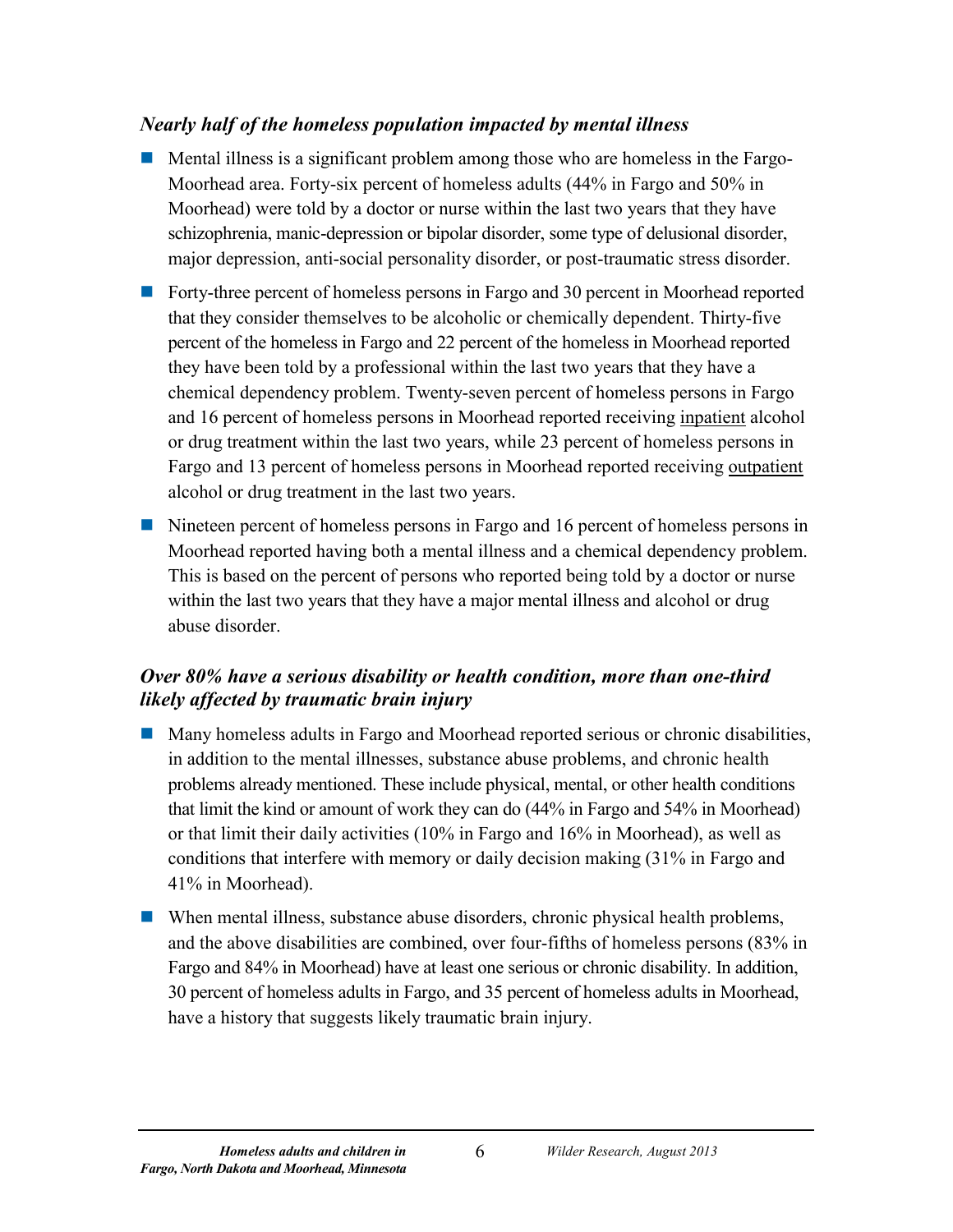#### *Unaccompanied minors difficult to find, often have history of child abuse and mental health problems*

- Seventeen unaccompanied minors (7 males and 10 females) were interviewed. Two were 15 years old, four were 16 years old, and five were 17 years old. Six were white, four were Native American, five were of mixed racial backgrounds, and one was African Native.
- Nine unaccompanied minors grew up in Minnesota, two in Fargo, two in California, one in North Dakota, one in Cass or Clay counties but not Fargo or Moorhead, one in Minneapolis, one in Texas, and one grew up in Michigan.
- Over half of all unaccompanied minors (59%) had previously been in some type of out-of-home placement.
- Seven  $(41\%)$  unaccompanied minors had been held in a juvenile detention center for more than a week.
- Twelve (71%) unaccompanied minors had received a diagnosis of a severe mental health problem in the previous two years. Two (12%) had received a duel diagnosis of both a mental health problem and chemical dependency problem.
- Seven  $(41\%)$  unaccompanied minors had been physically mistreated as a child, five (29%) had been sexually mistreated, and eight (47%) had been either physically or sexually mistreated.
- Twelve  $(71\%/0)$  had been either a victim of child abuse, been a parent before age 18, or lived in a foster home, detention facility, or some other institutional placement.

#### *Unaccompanied minors and young adults make up about 8% of area's homeless population, but most likely an undercount*

- Combined, there were seven male and 10 female unaccompanied minors, ages 14 through 17, and 29 male and 38 female young adults, ages 18 through 21 interviewed in the Fargo-Moorhead area. Based on past surveys, it is known that this population is most difficult to find and least likely to be accurately represented in a survey of the homeless.
- $\blacksquare$  The main reasons given for leaving home were: they were asked to leave (33%); frequent fighting with parents or guardians (21%); someone in the home that they could not stand to be around (19%); parents not attending to their basic needs (12%); not willing to live by parents' rules (10%); and delinquent activities by the unaccompanied minor or young adult (10%).
- Over half (54%) of homeless unaccompanied minors or young adults felt they could return home if they wanted to do so, although only slightly more than one-quarter (26%) thought they would ever live with their family again.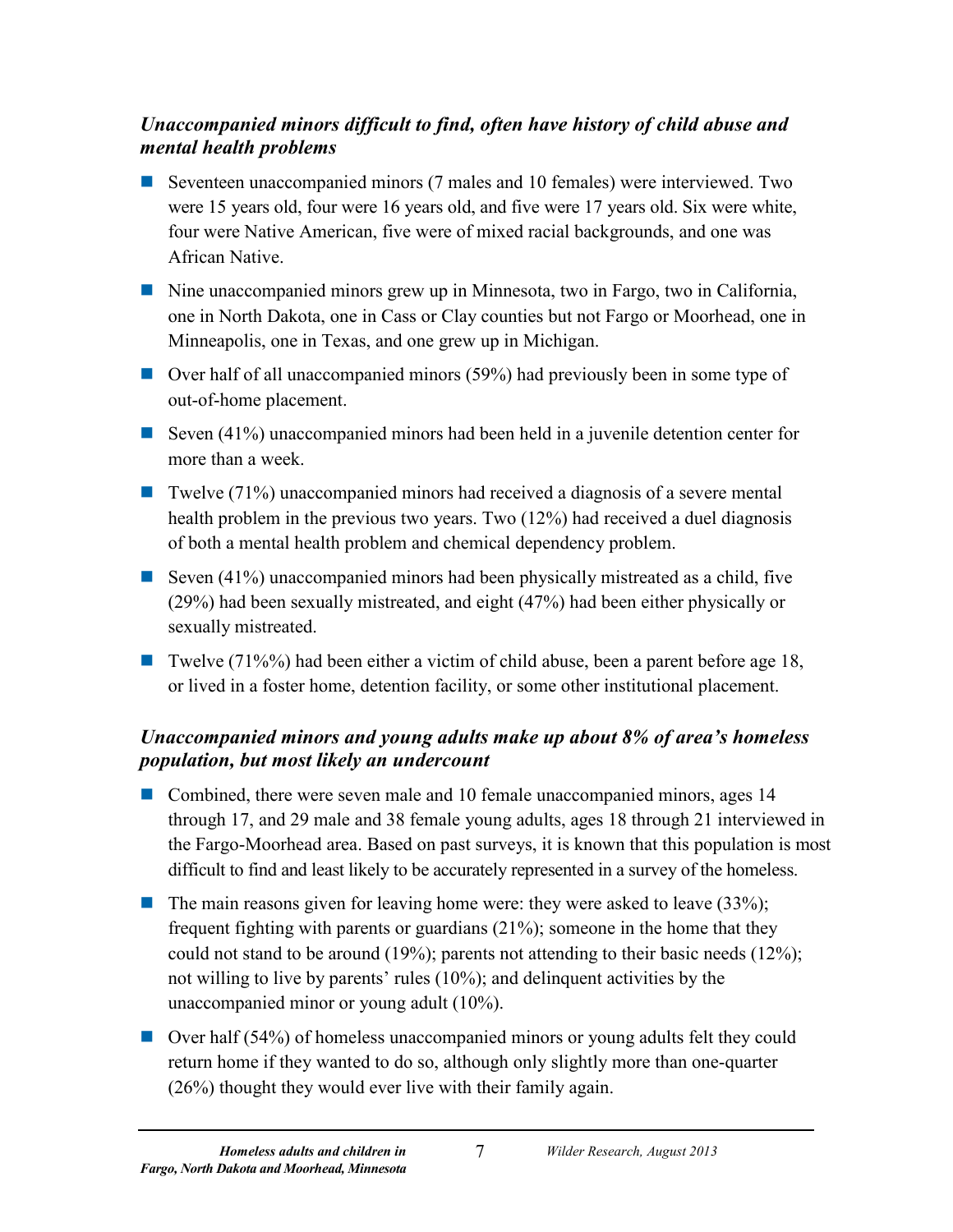- Over one-third (38%) of homeless unaccompanied minors and young adults reported having a high school diploma or GED. Of those who do not have a high school diploma or GED, two-thirds (66%) are currently enrolled in school or an educational program.
- Over two-fifths (44%) of female homeless unaccompanied minors and young adults reported having been pregnant, and one-sixth (17%) of male homeless unaccompanied minors and young adults reported having fathered a child.
- Six percent of female and 8 percent of male homeless unaccompanied minors and young adults reported having been approached to work in the sex industry.
- Nearly nine in ten (88%) homeless unaccompanied minors and young adults reported having an adult in their life that they trusted and had regular contact with.

#### *Changes in homelessness from 2000 to 2012*

Wilder Research compared survey information collected in 2000, 2003, 2006, 2009, and 2012 in order to identify trends and changes in the characteristics of people experiencing homelessness in the Fargo-Moorhead area, as well as differences observed between the two cities. The trend analysis is based on changes observed from 2000-2012.

#### *Overall changes from 2000 to 2012*

- **Fargo showed about the same percentage of homeless people employed in 2012 as in** 2000 (35% in 2000 vs. 37% in 2012); Moorhead showed a decline in the percentage of homeless employed (35% in 2000 vs. 28% in 2012).
- **Fargo showed a decline in the percentage of homeless adults who have been unemployed** for 12 months or longer in 2012 compared to 2000 (51% in 2000 vs. 42% in 2012). However, in Moorhead that figure increased (24% in 2000 to 58% in 2012).
- **The average income for <u>women</u>** in both Fargo and Moorhead remained about the same as in 2000 (Fargo: \$420 in 2000 vs. \$426 in 2012; Moorhead: \$457 in 2000 vs. \$451 in 2012).
- **The average income for men in both Fargo and Moorhead remained about the same as in** 2000 (Fargo: \$532 in 2000 vs. \$533 in 2012; Moorhead: \$449 in 2000 vs. \$443 in 2012).
- $\blacksquare$  The percent of people who have been homeless longer than a year is up in both cities from 2000 to 2012 (Fargo: 34% in 2000 to 47% in 2012; Moorhead: 31% in 2000 to 57% in 2012).
- While Fargo shows a decrease in the percentage of women who are homeless because of abuse from 2000 to 2012 (37% in 2000 vs. 22% in 2012), Moorhead shows an increase (21% in 2000 vs. 35% in 2012).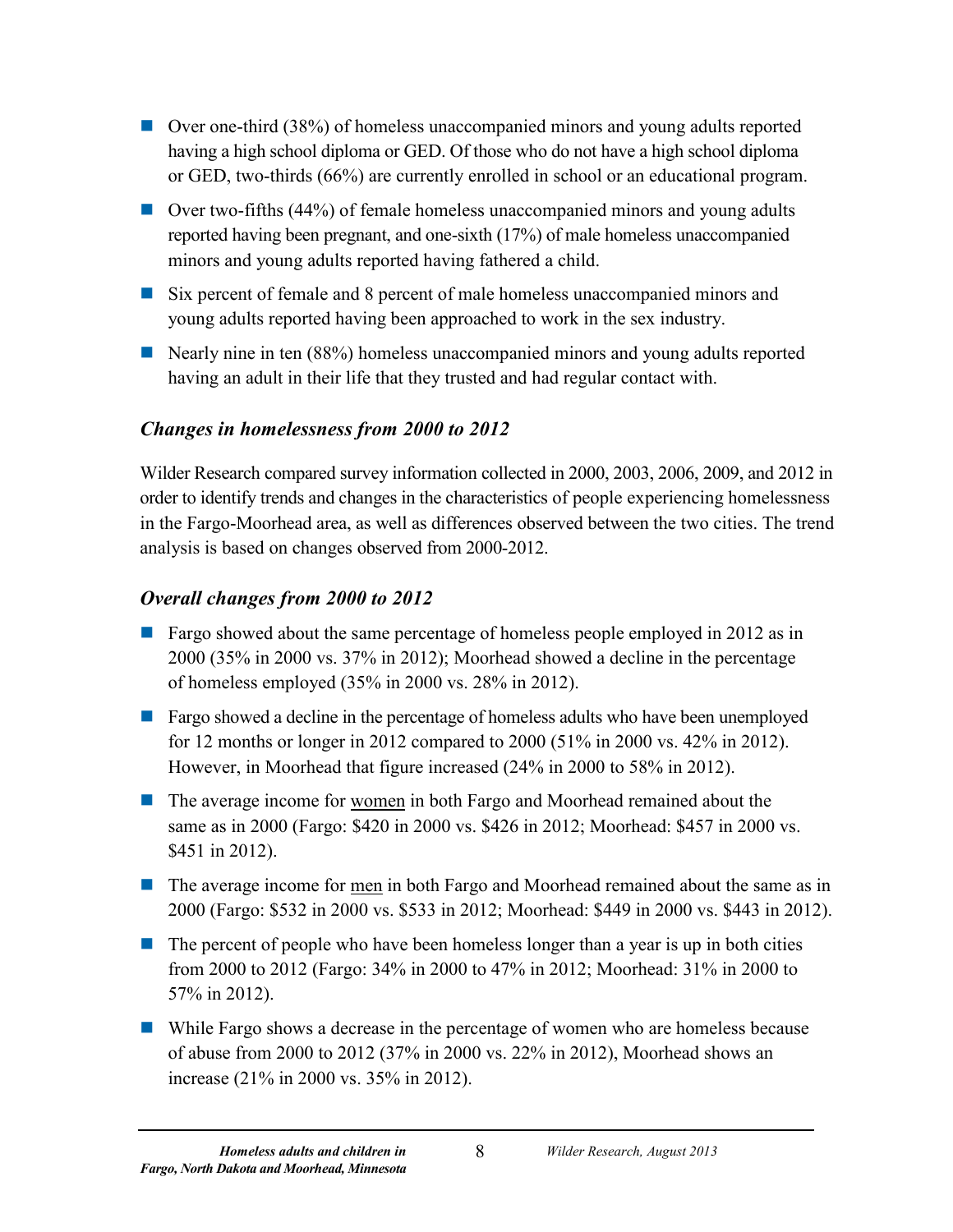- In Fargo, there was a slight percentage increase in those who had been through a residential treatment program for substance abuse from 2000 to 2012 (45% in 2000 to 49% in 2012). The percentage in Moorhead dropped by nearly half (60% in 2000 to 33% in 2012).
- The use of hot meals programs decreased from 2000 to 2012 in both Fargo and Moorhead (Fargo: 41% in 2000 to 33% in 2012; Moorhead: 68% in 2000 to 41% in 2012).
- $\blacksquare$  The percent of people who have been incarcerated within the last two years who are among the homeless population is up in both cities (Fargo: 20% in 2000 to 24% in 2012; Moorhead: 27% in 2000 to 35% in 2012).
- **The percentage of homeless adults who reported serious or persistent mental health** problems was up in both cities (Fargo: 38% in 2000 to 44% in 2012; Moorhead: 35% in 2000 to 50% in 2012).

#### *Differences between Fargo and Moorhead in 2012*

- $\blacksquare$  Homeless women with children in Fargo were less likely to report that their main income is derived from family welfare benefits (7%) than women in Moorhead (11%).
- Homeless men in Fargo were less likely than homeless men in Moorhead to report that General Assistance was their main source of income (3% in Fargo vs. 19% in Moorhead).
- Homeless adults in Fargo were more likely to report their main source of income was from employment: a steady job (24%) or day labor (24%). In Moorhead, homeless adults reported that their main source of income was from General Assistance (19%), a steady job  $(17\%)$ , or day labor  $(16\%)$ .
- A higher percentage of homeless men in Fargo  $(32%)$  were military veterans, compared to Moorhead (20%).
- **More homeless adults in Fargo (32%) than in Moorhead (28%) reported that they** could not pay anything for rent.
- **Homeless adults in Fargo were more likely to report that they were chemically** dependent than in Moorhead (43% in Fargo vs. 30% in Moorhead).
- Slightly more homeless adults in Fargo reported that they had been hospitalized because of mental health problems (29% in Fargo and 25% in Moorhead).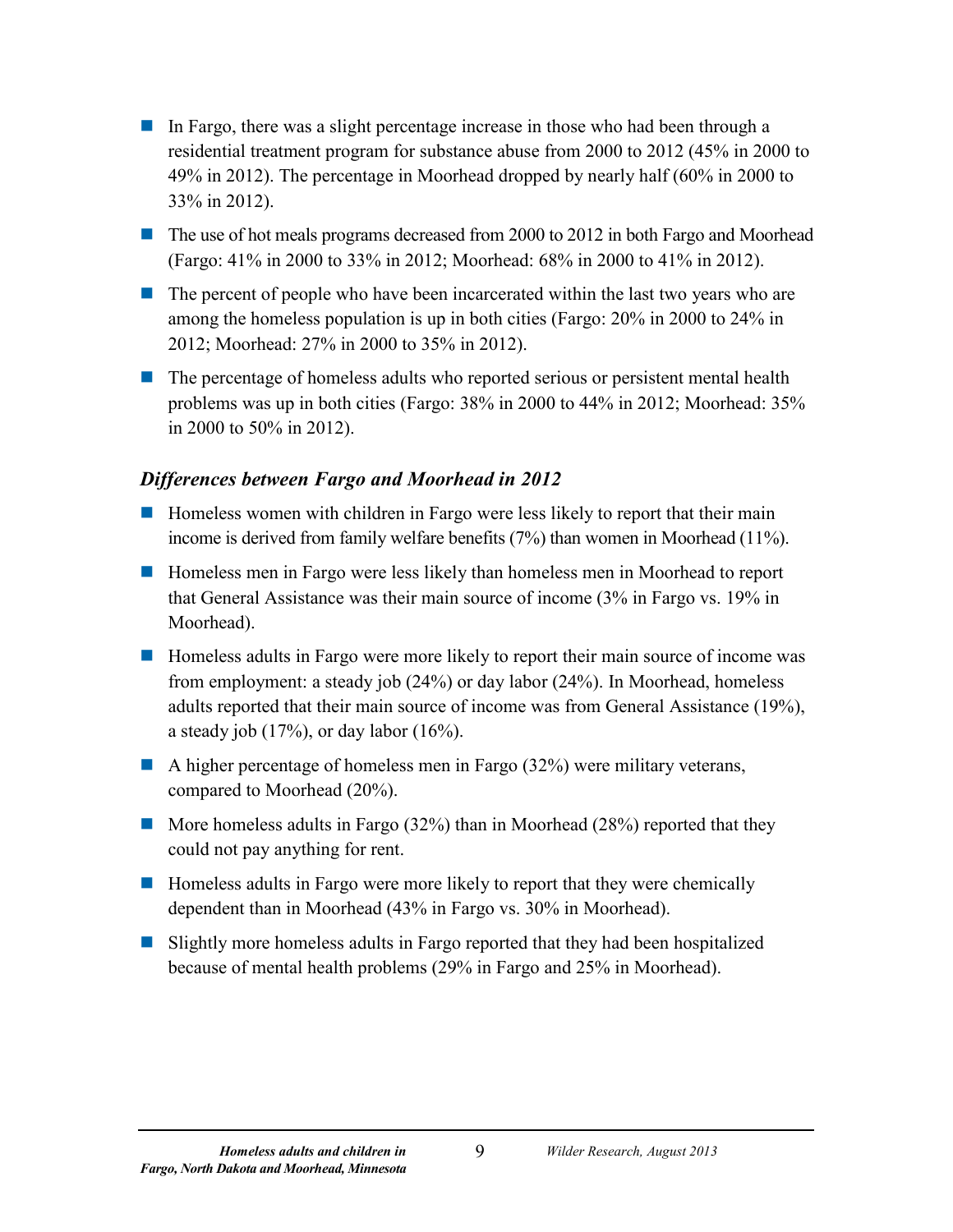#### **Conclusions**

The results of the study indicate that homelessness is still a significant problem in the Fargo-Moorhead area. Despite many efforts to strengthen housing opportunities and services, the supply of affordable housing is not adequate to meet the need among the very poorest of the area's population. An increased percentage of homeless adults have been homeless for longer than one year and four out of five homeless adults report at least one serious or chronic disability.

The factors that characterize those who have been homeless for a year or more and those with multiple episodes of homelessness over multiple years (the official federal definition of chronic homelessness) are complex. They include previous abuse, chronic health issues, criminal convictions, evictions, chronic substance use, violence, and broken relationships.

Research shows, however, that those with connections and support, previous success in keeping a job, fewer health problems, and less time in desperate poverty are the most likely to get back on their feet in short order.

There is no way to know what the area's homeless numbers would be in the absence of the programs and services currently available. We do know that prior to the recession starting in 2007 we were beginning to see a few measurable declines in the numbers of children and families experiencing homelessness. But the recession appears to have a long tail, and those who are living at the margins are always among the last to recover. The problem of homelessness will require continued attention if we are to reverse the trends recorded in this latest study.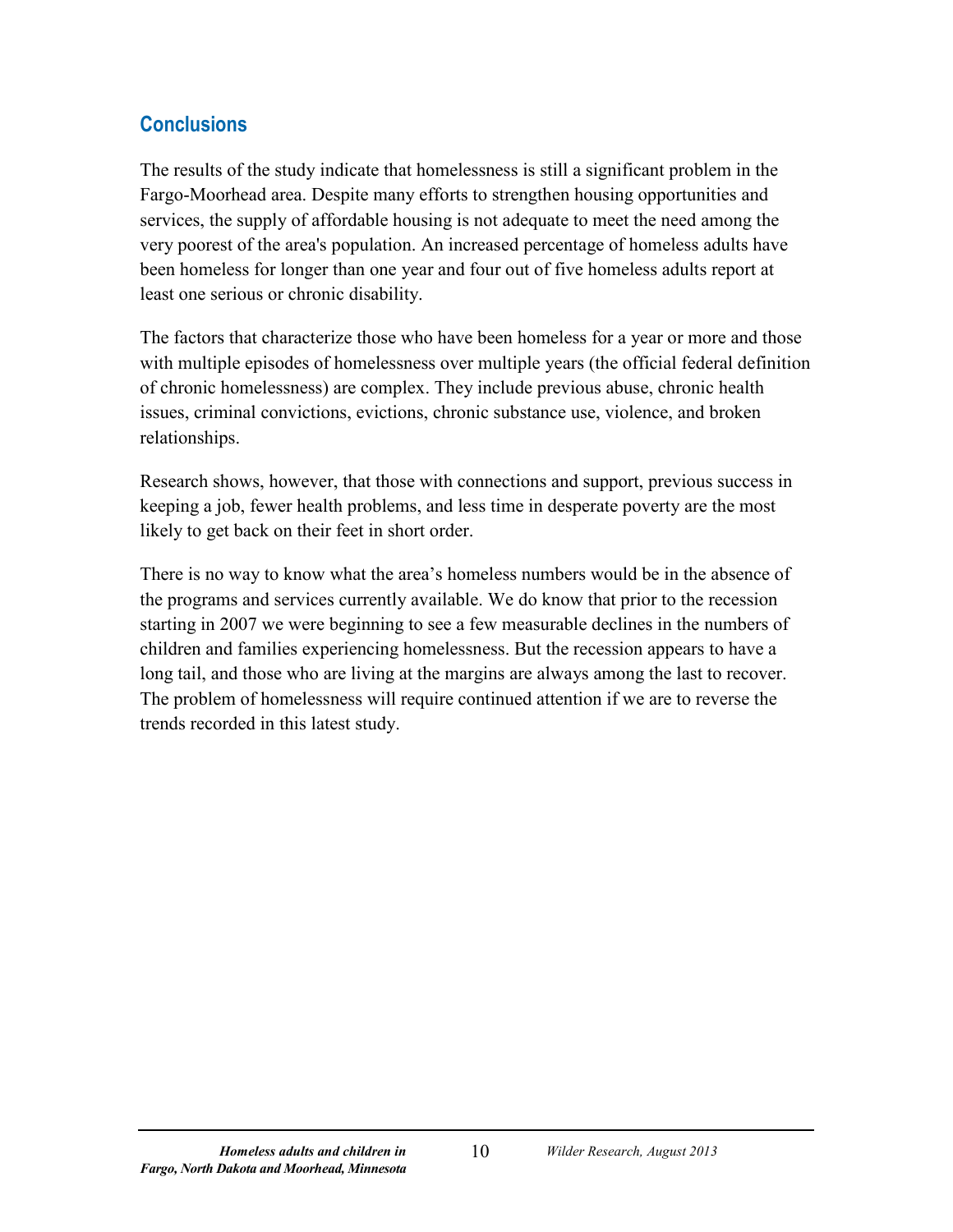# <span id="page-20-0"></span>Key findings

### <span id="page-20-1"></span>**Numbers of homeless**

- On October 25, 2012, there were 458 people (211 adult men, 129 adult women, no unaccompanied minors, and 118 children with parents) residing in temporary housing programs, including emergency shelters and transitional housing programs, in the Fargo-Moorhead area. Temporary housing programs in Fargo housed 161 men, 85 women, no unaccompanied minors, and 74 children. Temporary housing programs in Moorhead housed 50 men, 44 women, no unaccompanied minors, and 44 children.
- Additionally, the October 2012 survey identified 416 persons in informal and unsheltered locations, including 43 partners and 33 children of those surveyed who were not interviewed (165 men, 75 women, 2 male unaccompanied minors, 3 female unaccompanied minors, 35 partners and 24 children of those surveyed in Fargo, and 66 men, 17 women, 5 male unaccompanied minors, 7 female unaccompanied minors, 8 partners and 9 children of those surveyed in Moorhead).
- $\blacksquare$  The total homeless population identified in the Fargo-Moorhead area on October 25, 2012 was 874 persons (624 in Fargo and 250 in Moorhead).
- The number of homeless in 2012 is 15 percent higher than the number found in 2009 (763) and more than double the number found in 2003 (393).

### <span id="page-20-2"></span>**Who is homeless?**

- In 2012, men made up the majority of homeless adults in the Fargo-Moorhead area (68% in Fargo and 62% in Moorhead). The average age of homeless men was 44 in both Fargo and in Moorhead. The average age of homeless women was 36 in Fargo and 39 in Moorhead. Over half of those interviewed have never married (56% in Fargo and 53% in Moorhead).
- Of homeless adults interviewed in Fargo on the night of the survey, 50 percent lived in North Dakota for two years or less. Of those recent residents, 38 percent came to North Dakota from Minnesota, and 30 percent had lived in North Dakota before. Of homeless adults interviewed in Moorhead on the night of the survey, 47 percent lived in Minnesota for two years or less. Of those recent residents, 46 percent came to Minnesota from North Dakota, and 37 percent had lived in Minnesota before.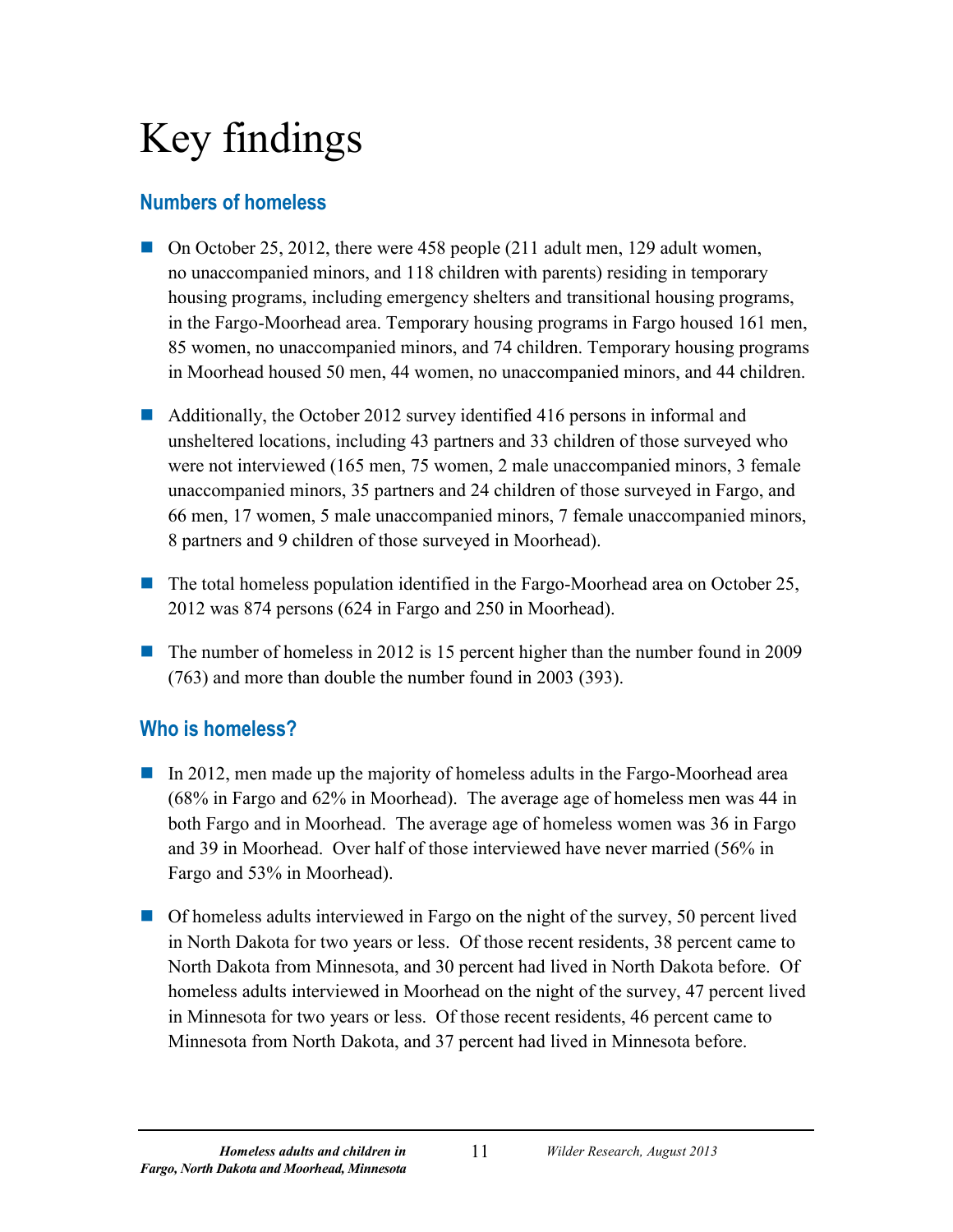- $\Box$  Of the women interviewed in Fargo, over one-quarter (27%) had at least one child with them at the time of the survey. In Moorhead, one-third (33%) of women interviewed had at least one child with them on the night of the survey.
- $\blacksquare$  The homeless adult population contains a disproportionate number of persons of color, particularly American Indian (18% for Fargo and 27% for Moorhead). While less than 15 percent of Minnesota's and 10 percent of North Dakota's overall population is made up of persons of color, about one-third of the Fargo and half of the Moorhead homeless adults are persons of color (35% in Fargo and 50% in Moorhead).
- American Indian women make up nearly one-third of the homeless women's population in Fargo (30%) and more than one-third in Moorhead (36%).
- More than one in four homeless adults interviewed in informal or unsheltered locations in Fargo (28%) and Moorhead (31%), were American Indian.
- About one in ten homeless adults were of Hispanic, Latino, or Chicano origin (9% in Fargo and 12% in Moorhead).
- **Homeless adults interviewed in informal or unsheltered locations were predominantly** male in both Fargo and Moorhead (66% and 68% respectively), and about one-third of all adults interviewed met the federal definition of chronic homeless (33% in Fargo and 37% in Moorhead).
- $\Box$  On the date of the survey, military veterans made up nearly one-quarter (22%) of all homeless adults in Fargo and over one-tenth (12%) in Moorhead. Veterans were 32 percent of homeless males in Fargo and 20 percent of homeless males in Moorhead.

### <span id="page-21-0"></span>**Parents and children**

- In Fargo, 46 homeless parents had children with them. Four parents reported having a child with a chronic or severe physical problem, and 10 parents reported a child with an emotional or behavioral problem. Of the 25 parents with school-age children, 14 reported that at least one of their school-age children has some type of learning or school-related problem, 10 parents reported their child was a victim of bullying, and four parents reported having a child that had to repeat a grade in school.
- In Moorhead, 30 homeless parents had children with them. Seven parents reported having a child with a chronic or severe physical problem, and 12 parents reported a child with an emotional or behavioral problem. Of the 22 parents with school-age children, 17 reported that at least one of their school-age children has some type of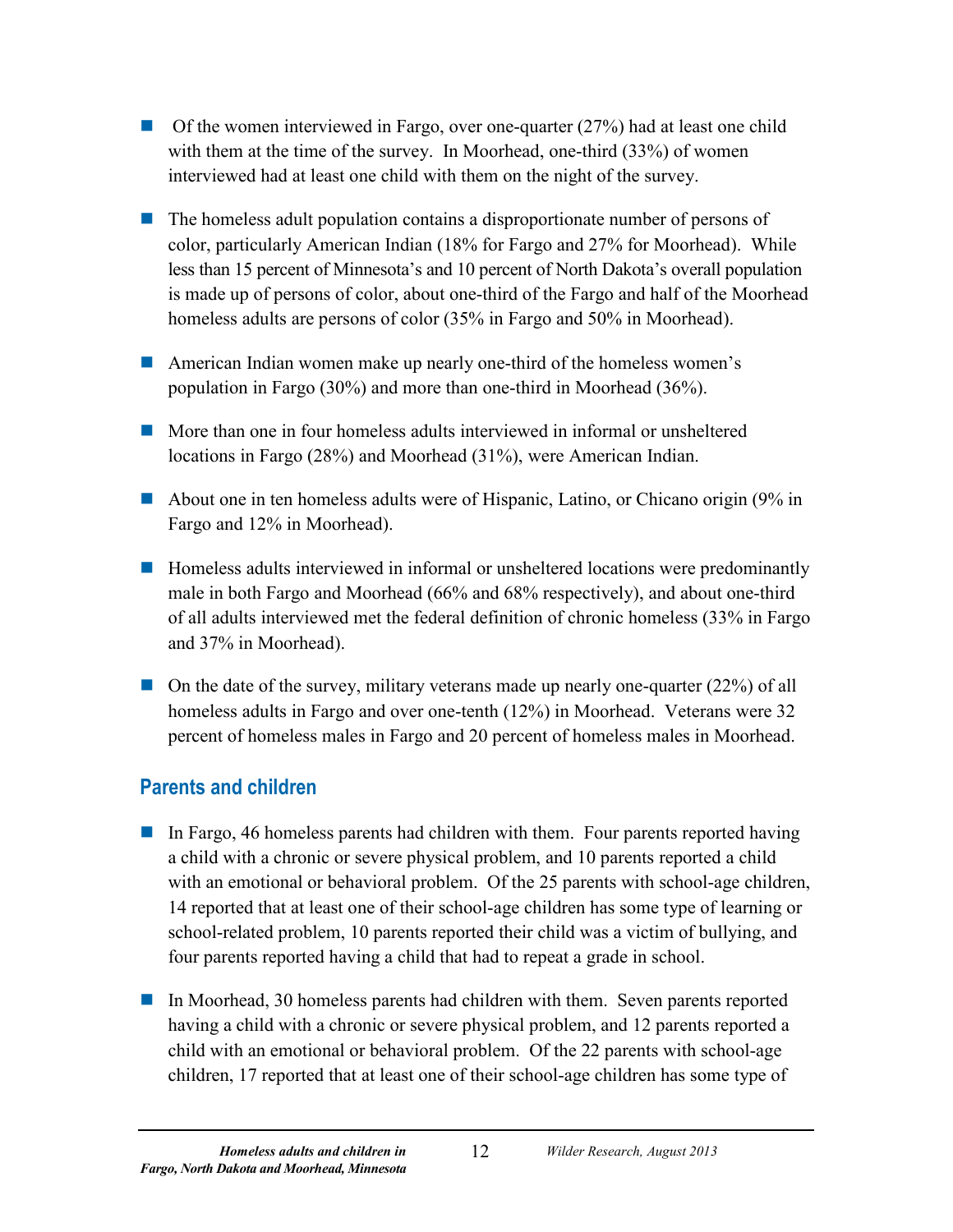learning or school-related problem, 11 parents reported their child was a victim of bullying, and five parents reported having a child that had to repeat a grade in school.

- In Fargo, 15 homeless parents reported they were unable to obtain needed child care. In Moorhead, three homeless parents reported they were unable to obtain needed child care.
- **Five homeless parents in Fargo and four parents in Moorhead reported their children** had to skip meals in the last month, because there was not enough money to buy food.
- **Eight homeless parents in Fargo and one homeless parent in Moorhead reported they** were unable to obtain needed health care for their children in the last 12 months. Eight homeless parents in Fargo and six homeless parents in Moorhead reported they have been unable to obtain needed dental care for their children in the last 12 months. One homeless parent in Fargo and two homeless parents in Moorhead reported being unable to obtain needed mental health care for their children.

#### <span id="page-22-0"></span>**Education, employment, and income**

- Over three-quarters of homeless adults had completed at least high school or obtained a GED (81% in Fargo and 78% in Moorhead). About one-third of those interviewed had attended at least some college (33% in Fargo and 36% in Moorhead). About onequarter of the homeless adults interviewed had received special education services while in school (26% in Fargo and 23% in Moorhead).
- In Fargo, 37 percent of homeless adults interviewed reported having a job, and 14 percent reported working full-time. In Moorhead, 28 percent of homeless adults interviewed reported having a job, with 10 percent working full-time.
- For those in Fargo who were not working, the most common barriers were transportation (33%), physical health problems (22%), lack of resources needed to look for work (20%), and mental health problems (18%). For those in Moorhead who were not working, the most common barriers were physical health problems (40%), transportation (28%), mental health problems (25%), and the lack of housing (14%).
- Twenty-two percent of homeless adults in Fargo, and 16 percent in Moorhead, reported having no income in October. The main source of income for homeless adults in Fargo was steady employment (24%) and day labor (24%), and in Moorhead, it was General Assistance (19%), steady employment (17%) and day labor (16%).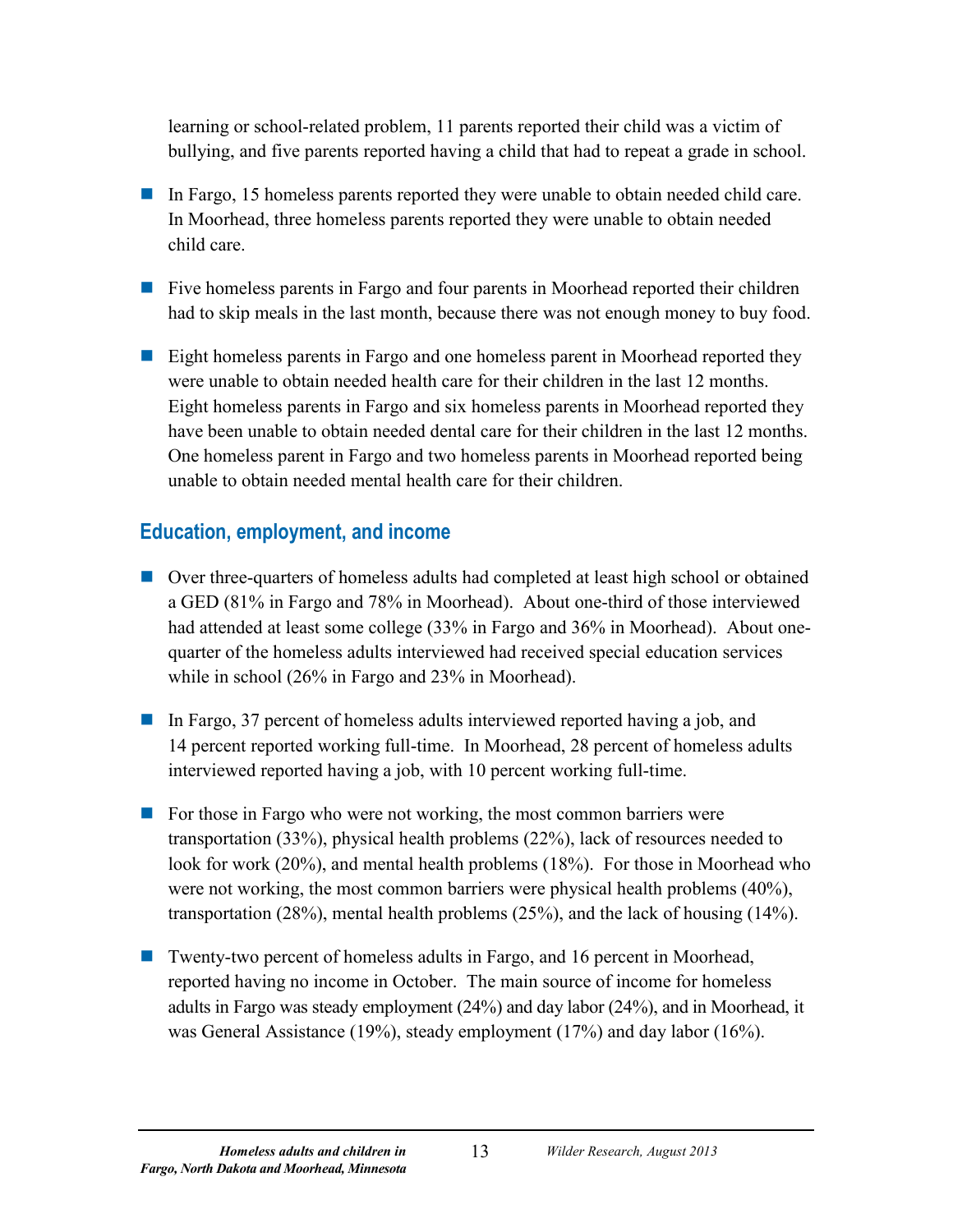- **The average amount of income that homeless adults interviewed received in October** was \$486 (\$499 in Fargo and \$446 in Moorhead). The median income was \$300 (\$300 in Fargo and \$203 in Moorhead).
- $\blacksquare$  The average amount that homeless adults interviewed in Fargo could pay each month for their own place to live, including rent and utilities, was \$243, and in Moorhead, the average amount was \$266. Nearly one-third interviewed reported they could not pay anything for their own place to live (32% in Fargo and 28% in Moorhead). About one-third (31% in Fargo and 36% in Moorhead) reported they could pay something for rent, but not more than \$300 a month.

#### <span id="page-23-0"></span>**Public assistance and service use**

- **Less than 10 percent (3% in Fargo and 7% in Moorhead) of the homeless adults** interviewed received family welfare benefits from either TANF (North Dakota's family welfare program) or MFIP (Minnesota's family welfare assistance) in October. Of homeless adults, 2 percent in Fargo and 5 percent in Moorhead (7% of women in Fargo and 11% of women in Moorhead) reported that TANF or MFIP was their main source of income in October.
- Over two-fifths (44%) of homeless adults interviewed in Fargo reported having some type of medical coverage in October. In Moorhead, over two-thirds (68%) reported having medical coverage in October.
- Seventeen percent of homeless adults interviewed in Fargo, and 20 percent in Moorhead, reported the loss of one or more public assistance benefits during the previous 12 months. Of those reporting a loss of benefits, the benefits most frequently mentioned were food stamps (66% in Fargo and 44% in Moorhead) and public medical benefits (43% in Fargo and 51% in Moorhead).
- When asked about which services they used in October, the services most frequently mentioned by homeless adults interviewed in Fargo were: clothing shelves (49%), food stamps (36%), hot meal programs (33%), transportation assistance (28%), free medical clinics (27%), food shelves (25%), and drop-in centers (25%), The services most frequently mentioned by those interviewed in Moorhead were: food stamps (56%), clothing shelves (52%), hot meal programs (41%), transportation assistance (41%), food shelves (39%), help getting financial assistance (23%), and drop-in centers (20%).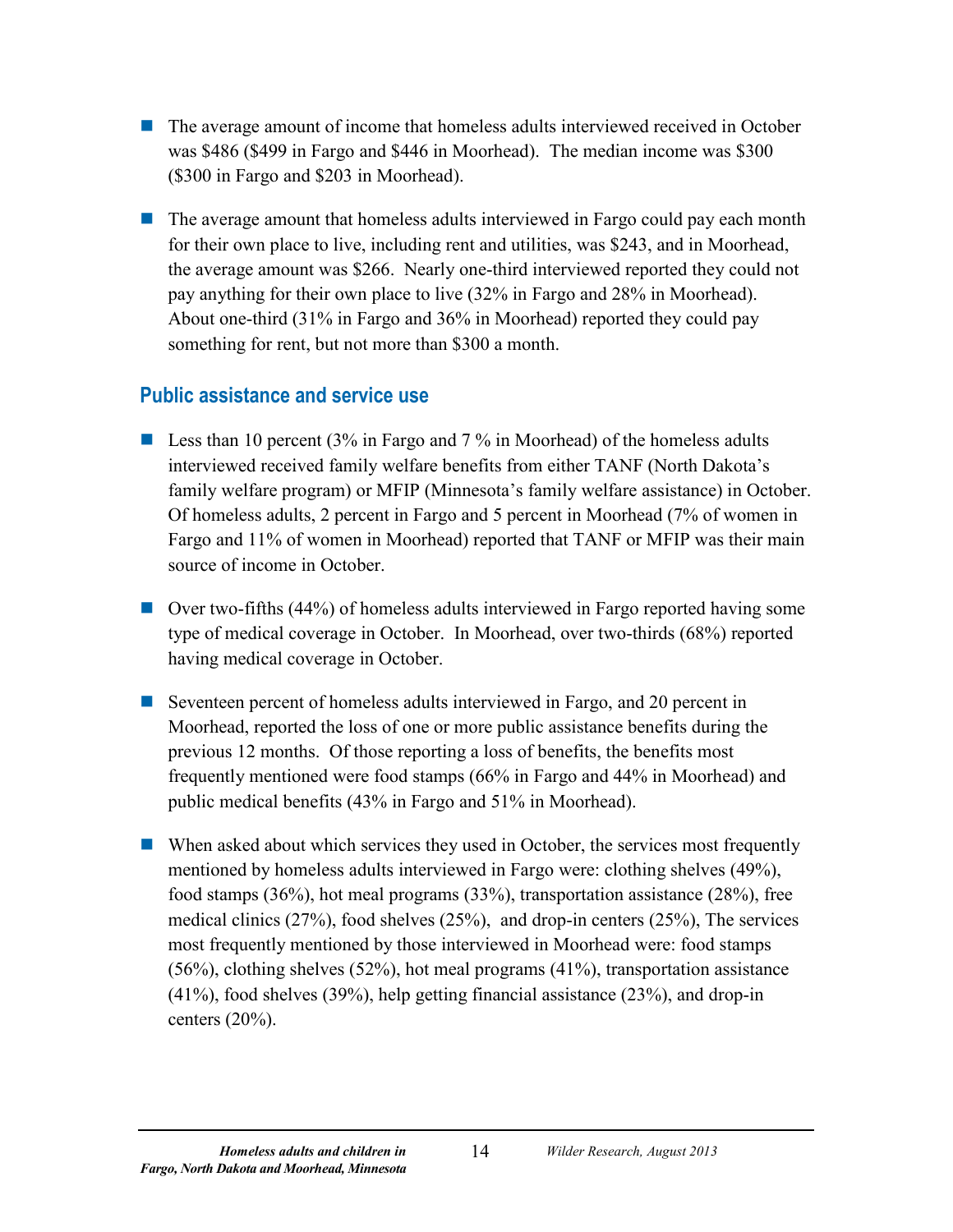- Nearly one-third of homeless adults interviewed in both Fargo and Moorhead  $(31\%)$ have attended a Project Homeless Connect event in the previous 12 months.
- Over two-thirds of homeless adults (68% in Fargo and 71% in Moorhead) reported that they have access to a reliable computer with internet access, and two-fifths (39%) of homeless adults in Fargo, and nearly half in Moorhead (48%), reported that they have a cell phone with a data plan that can access the internet.
- **Over three-quarters (76%) of homeless adults in Fargo and nearly two-fifths (39%) in** Moorhead reported that they have a valid driver's license or state-issued photo ID.

### <span id="page-24-0"></span>**Health and well-being**

- **One common reason for women to seek temporary shelter is to flee an abusive** partner. Twenty-three percent of homeless women interviewed in Fargo, and 35 percent in Moorhead, indicated that one of the main reasons for leaving their last housing was to flee abuse.
- More than one-third (34%) of homeless adults in Fargo (30% of men and 44% of women), and 39 percent in Moorhead (27% of men and 57% of women), reported physical mistreatment as children. Likewise, in Fargo, about one-fifth (20%) reported that they were sexually mistreated as children (11% of men and 40% of women). In Moorhead, over one-quarter (28%) reported that they were sexually mistreated as children (15% of men and 49% of women).
- Mental illness is a significant problem among those who are homeless in the Fargo-Moorhead area. Forty-six percent of homeless adults (44% in Fargo and 50% in Moorhead) were told by a doctor or nurse within the last two years that they have schizophrenia, manic-depression or bipolar disorder, some type of delusional disorder, major depression, anti-social personality disorder, or post-traumatic stress disorder.
- Forty-three percent of the homeless in Fargo, and 30 percent in Moorhead, reported that they consider themselves to be alcoholic or chemically dependent. Thirty-five percent of the homeless in Fargo, and 22 percent of the homeless in Moorhead, reported they have been told by a professional within the last two years that they have a chemical dependency problem. Twenty-seven percent of homeless adults in Fargo, and 16 percent of homeless adults in Moorhead, reported receiving inpatient alcohol or drug treatment within the last two years. Twenty-three percent of homeless adults in Fargo, and 13 percent of homeless adults in Moorhead, reported receiving outpatient alcohol or drug treatment in the last two years.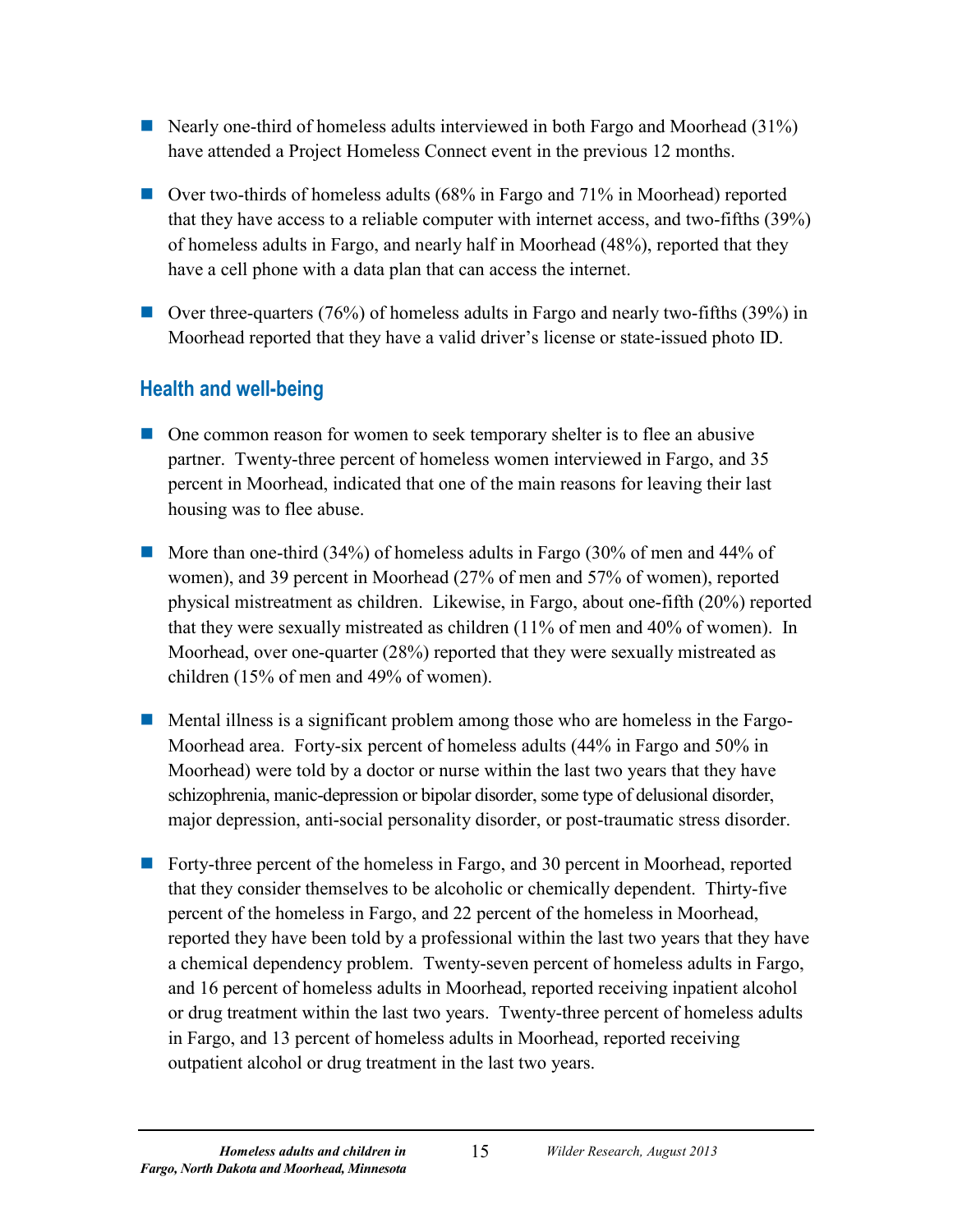Nineteen percent of homeless adults in Fargo, and 16 percent of homeless adults in Moorhead, reported having both a mental illness and a chemical dependency problem. This is based on the percent of adults who reported being told by a doctor or nurse within the last two years that they have a major mental illness (schizophrenia, paranoia, manic-depression or bipolar disorder, major depression, anti-social personality or post-traumatic stress disorder) and alcohol or drug abuse disorder.

### <span id="page-25-0"></span>**Serious or chronic disability**

- **Many homeless adults in Fargo and Moorhead reported serious or chronic disabilities,** in addition to the mental illnesses, substance abuse problems, and chronic health problems already mentioned. These include physical, mental, or other health conditions that limit the kind or amount of work they can do (44% in Fargo and 54% in Moorhead) or that limit their daily activities (10% in Fargo and 16% in Moorhead), as well as conditions that interfere with memory or daily decision-making (31% in Fargo and 41% in Moorhead).
- When mental illness, substance abuse disorders, chronic physical health problems, and the above disabilities are pooled, over four-fifths (83% in Fargo and 84% in Moorhead) of homeless adults have at least one serious or chronic disability. In addition, 30 percent of homeless adults in Fargo, and 35 percent of homeless adults in Moorhead, have a history that suggests likely traumatic brain injury.

#### <span id="page-25-1"></span>**Homeless unaccompanied minors**

This section provides selected descriptive information from interviews conducted with the 17 unaccompanied minors interviewed as part of the October 25, 2012 study in the Fargo-Moorhead area.

- Of the 17 unaccompanied minors, seven were male and 10 were female. Three were 14 years old, one was 15 years old, four were 16 years old, and nine were 17 years old. Six were white, five were American Indian, five were of mixed racial background, and one was African Native.
- Of the 17 unaccompanied minors, nine grew up in greater Minnesota, two grew up in Fargo/West Fargo, two grew up in California, one grew up in North Dakota, one grew up in Cass or Clay counties (but not in Fargo or Moorhead), one grew up in Texas, and one grew up in Michigan.
- Only two unaccompanied minors had lived in Minnesota or North Dakota for two years or less. One had previously lived in Texas and the other one in Michigan.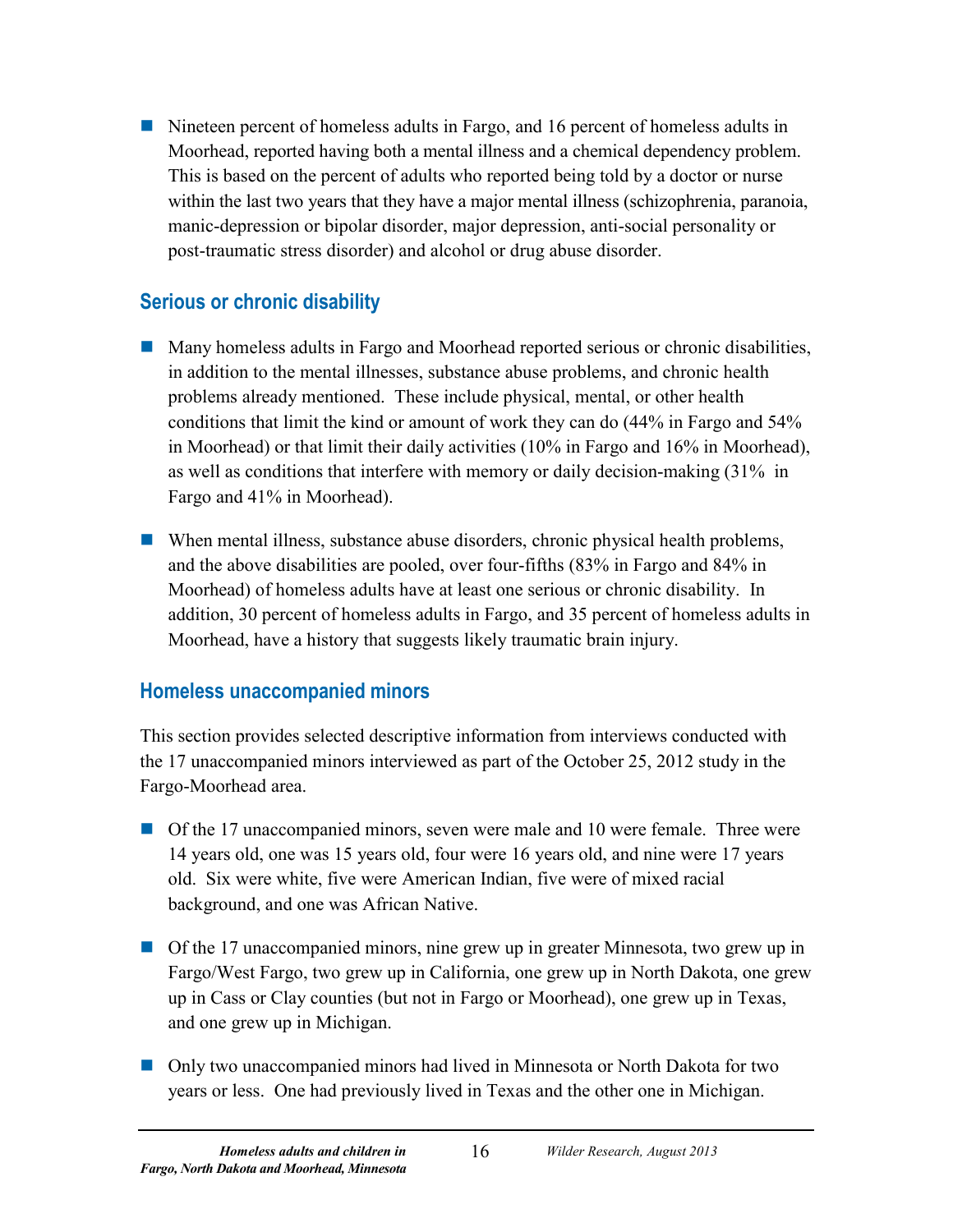- $\Box$  Of the 17 unaccompanied minors, 10 (59%) had lived in foster care, a group home, a drug or alcohol treatment facility, a residence for people with physical disabilities, a half-way house, a facility for persons with mental health problems, or an adoptive home.
- $\Box$  Of the 17 unaccompanied minors, seven (41%) had been held for more than a week in a juvenile detention center.
- $\Box$  Of the 17 unaccompanied minors, in the previous two years, nearly three-quarters (71%) had received a diagnosis of a severe mental health problem, and two (12%) percent received a diagnosis of a drug or alcohol dependency problem. Two unaccompanied minors (12%) had received a duel diagnosis of both a mental health and chemical dependency problem.
- $\Box$  Of the 17 unaccompanied minors, two-fifths (41%) had been physically mistreated, over one-quarter (29%) had been sexually mistreated, and nearly half (47%) had been either physically or sexually mistreated.
- Of the 17 unaccompanied minors, nearly three-quarters (71%) had been either a victim of child abuse, had been a parent before age 18, or had lived in a foster home, detention facility, or some other institutional placement.

### <span id="page-26-0"></span>**Homeless unaccompanied minors and young adults**

This section is based on interviews with seven male and 10 female unaccompanied minors, ages 14 through 17, and the 29 male and 38 female young adults, ages 18 through 21 interviewed in the Fargo-Moorhead area on October 25, 2012.

- **Thirty-nine (59%) of the 67 unaccompanied minors and young adults grew up with** their biological parents, 11 (16%) with a grandparent or other relative, seven (10%) in a blended family, seven (11%) in foster care, two (3%) in an adoptive home, and one (2%) in another arrangement.
- $\blacksquare$  The average age that unaccompanied minors left home to be on their own was 14; average for young adults was 17.
- **Thirty-seven (56%) of unaccompanied minors and young adults had left their home** less than six months prior to the survey date; 27 (40%) left more than one year ago.
- The main reasons given for leaving home were: they were asked to leave  $(33\%)$ ; frequent fighting with parents or guardians (21%); there was someone in the home that they couldn't stand to be around (19%); parents not attending to their basic needs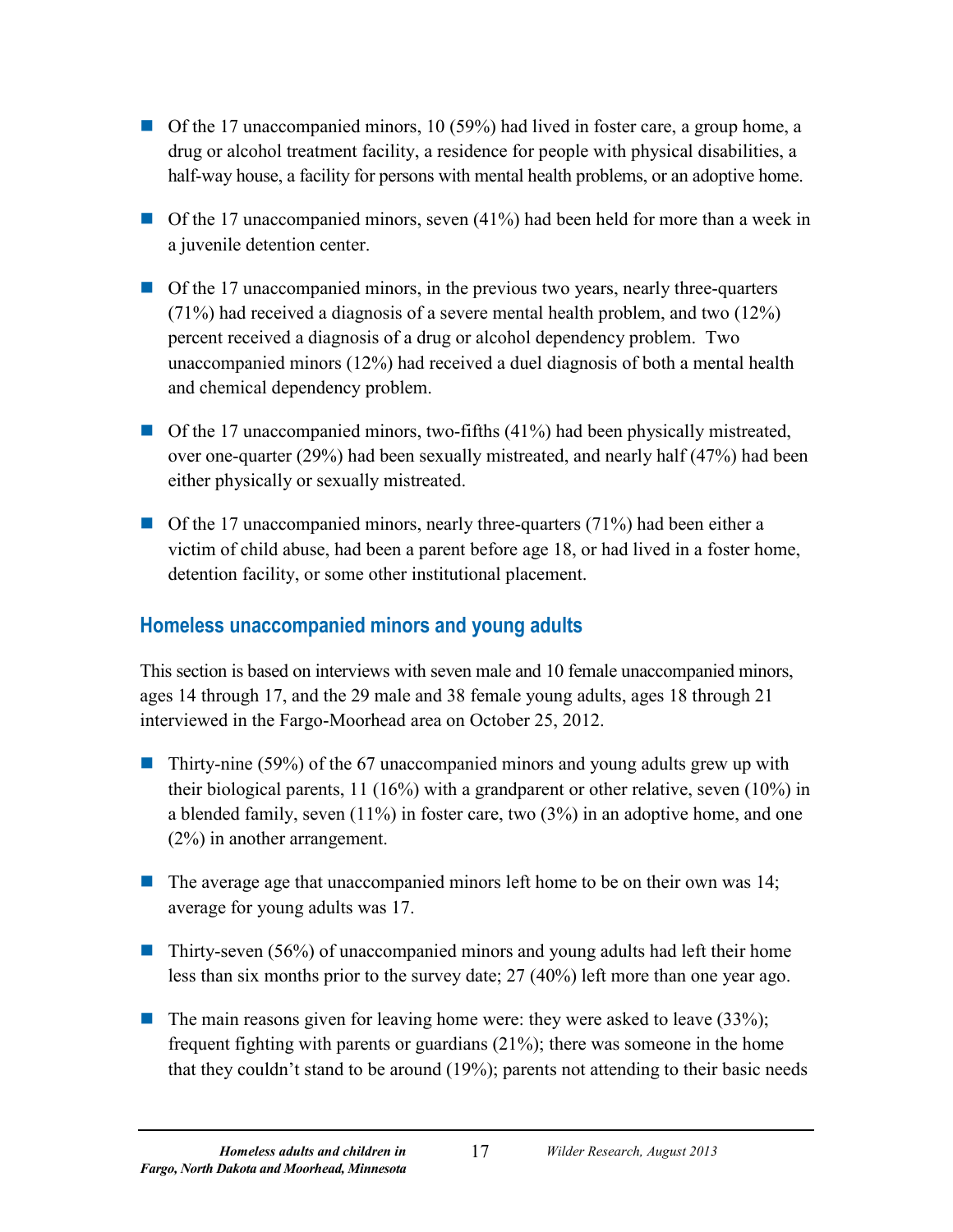(12%); not willing to live by parents rules (10%); and delinquent activities by the unaccompanied minor or young adult (10%).

- Other main reasons given by unaccompanied minors and young adults for leaving home included: their family lost their housing (8%); leaving a foster home or other placement (7%); their parents' use of drugs or alcohol (7%); a parent or guardian had mental health problems  $(6\%)$ ; criminal activity by someone in the household  $(6\%)$ ; the lack of tolerance of their sexual orientation or gender identity (5%); the home was too small for everyone to live there (4%); didn't feel safe because of violence in the household (4%), became pregnant or made someone pregnant (4%); physical or sexual abuse by someone in the household (3%); and their own alcohol or drug use (3%).
- Over half (54%) of homeless unaccompanied minors or young adults felt they could return home if they wanted to do so, although only slightly more than one-quarter (26%) thought they would ever live with their family again.
- Over one-third (38%) of homeless unaccompanied minors and young adults reported having a high school diploma or GED. Of those who do not have a high school diploma or GED, two-thirds (66%) are currently enrolled in school or an educational program.
- Over two-fifths (44%) of female homeless unaccompanied minors and young adults reported having been pregnant, and one-sixth (17%) of male homeless unaccompanied minors and young adults reported having fathered a child.
- Six percent of female and 8 percent of male homeless unaccompanied minors and young adults reported having been approached to work in the sex industry.
- Nearly nine in ten (88%) homeless unaccompanied minors and young adults reported having an adult in their life that they trusted and had regular contact with.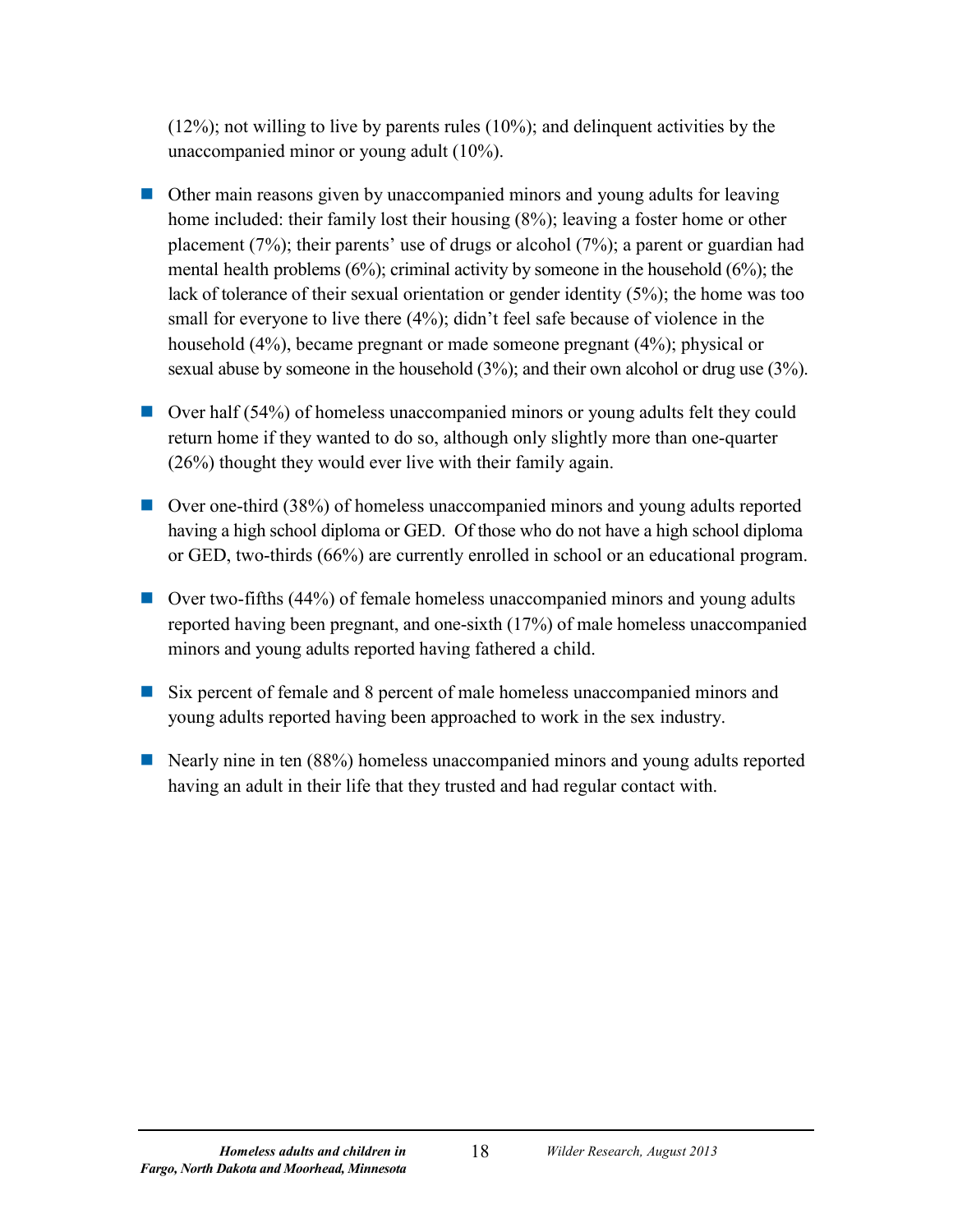# <span id="page-28-0"></span>Introduction

The purpose of this report is to provide a current snapshot of people experiencing homelessness in Fargo, North Dakota and Moorhead, Minnesota. The information is intended as a resource for planners, policy-makers, service providers, and others who are interested in addressing the problems associated with homelessness.

The information presented in this report comes from three main sources:

- **Population counts (census) of all persons residing in emergency shelters and transitional** housing facilities on the night of October 25, 2012.
- A survey of a sample (numbering 231) of homeless adults living in emergency shelters and transitional housing facilities on October 25, 2012.
- A survey of homeless adults (numbering 323) and unaccompanied youth (numbering 17) found in informal or unsheltered locations on October 25, 2012.

### <span id="page-28-1"></span>**Background**

The Fargo-Moorhead Coalition for Homeless Persons (The Coalition) began in 1989 when a group of individuals, representing four emergency shelters and other homeless service providers, gathered to brainstorm ideas and support each other in matters affecting homeless men, women, and children in the Fargo-Moorhead community. From those initial gatherings, The Coalition has evolved into a coalition of more than sixty community partners. The membership represents both concerned citizens and a broad array of public and nonprofit agencies and organizations serving homeless and at-risk individuals and families in the Fargo-Moorhead area. The mission of The Coalition is to work in partnership to achieve permanent solutions to prevent, reduce, and end homelessness.

In the mid-1990s, The Coalition envisioned conducting a research study that would clearly describe the extent and nature of homelessness across borders in Moorhead, Minnesota and Fargo, North Dakota. Due to lack of funding, the first proposal did not materialize. A study advisory committee was revived in March 2000. Contracting with Wilder Research was determined as the most effective and efficient way to complete a local study. Every three years, since 1991, Wilder Research has conducted a statewide study of homelessness in Minnesota. However, the information gathered in the statewide survey is compiled only by regions, so Moorhead (Clay County) data was grouped in with the nine-county West Central Minnesota regional report, and Fargo data was not collected.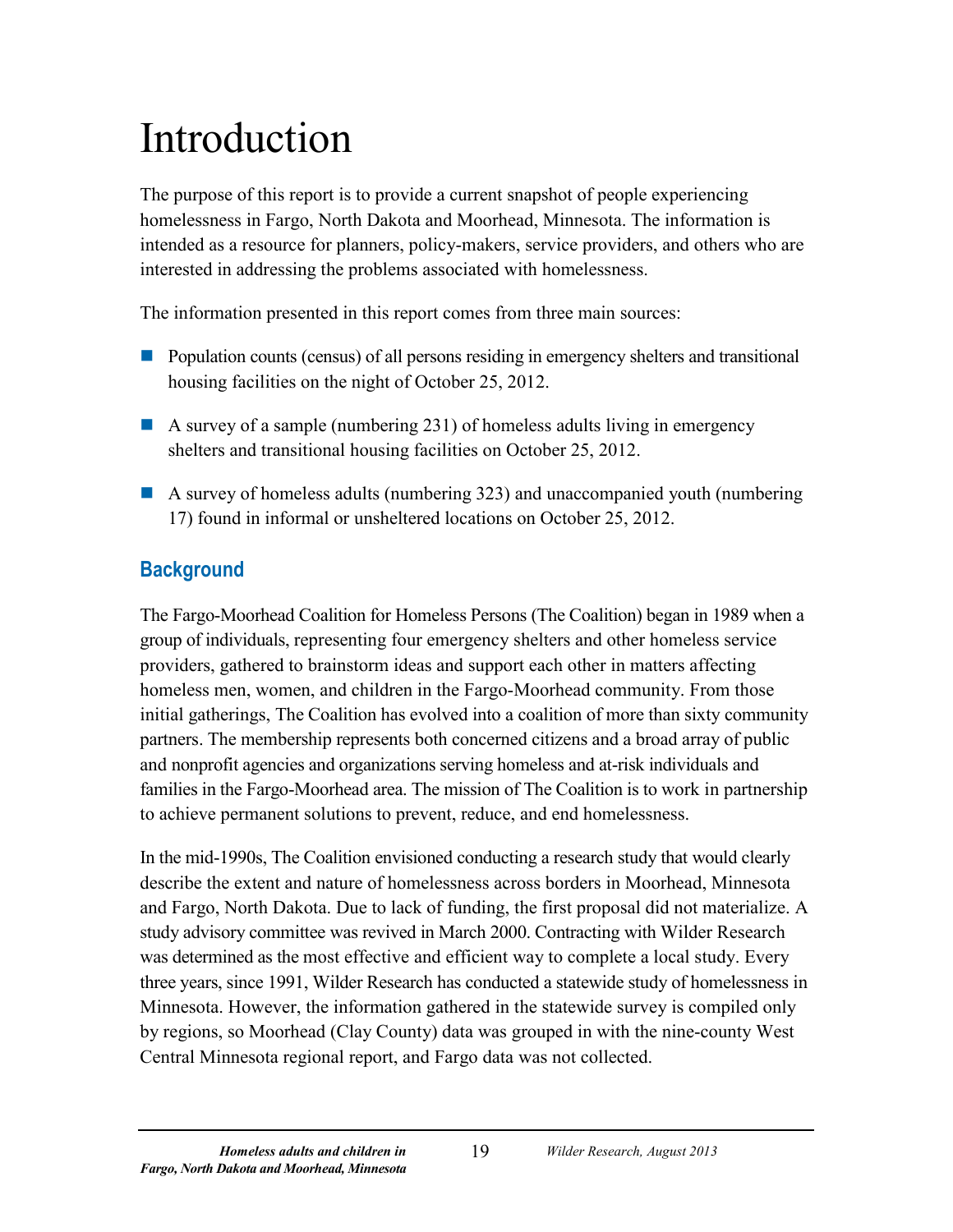The study advisory committee proposed a research project that would expand the work of the Wilder homelessness study into Fargo, North Dakota and would result in detailed reports for both Moorhead and Fargo, as well as an aggregate report for the area. The project was timed to coincide with Wilder Research's 2000 statewide survey of persons without permanent shelter. On the evening of October 26, 2000, 59 trained volunteer interviewers conducted 184 surveys with adults and unaccompanied youth who were experiencing homelessness in the Fargo-Moorhead area. The data from the interviews were compiled and analyzed by Wilder Research staff members. The resulting report, *Homeless adults and their children in Fargo, ND and Moorhead, MN,* helped local organizations working on homelessness move aggressively toward their ultimate goals of homes and self-sufficiency for all. The report helped document the needs of the area's homeless and secure funding to meet those needs. Regional Continuum of Care planning committees, the cities of Fargo and Moorhead, and innumerable local agencies used the information in the report for planning purposes and for successful grant applications.

Because of the success of the initial collaboration with Wilder Research, The Coalition continued to partner with Wilder in 2003, 2006, 2009, and 2012 on an expanded version of the tri-annual study of persons without permanent shelter. The study is widely used and is one of a small handful of homelessness research projects that looks across geo-political boundaries to build a united response.

#### <span id="page-29-0"></span>**Methods**

The project coincided with Wilder Research's 2012 statewide survey of persons without permanent shelter. Agency and community volunteers were trained in social science research interview methods through a professionally produced DVD. The DVD also provided detailed instruction in how to conduct the approximately 30-minute face-to-face interview with individuals who are experiencing homelessness.

On Thursday, October 25, 2012, trained volunteer interviewers conducted 571 surveys with adults and unaccompanied minors who were experiencing homelessness in the Fargo-Moorhead area. Surveys were conducted at 14 shelters and transitional housing programs, as well as at 12 drop-in centers, feeding sites, and other locations frequented by persons experiencing homelessness in the Fargo-Moorhead area. The Fargo-Moorhead Coalition for Homeless Persons enlisted the help of homeless individuals to assist in locating homeless individuals not in shelters. A \$5.00 honorarium was given to each survey participant.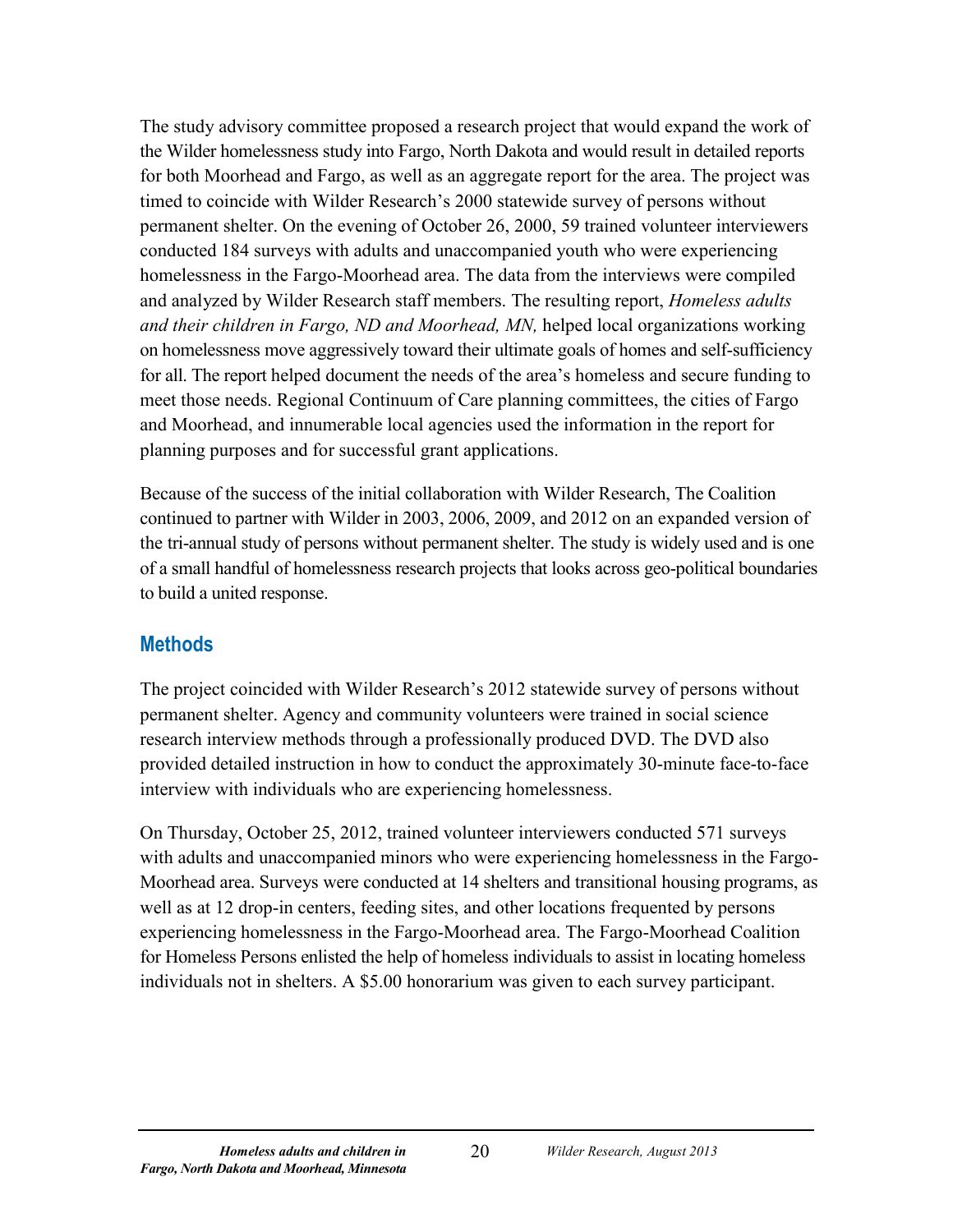#### <span id="page-30-0"></span>**How many homeless?**

The definition of homelessness used for the study is the same one specified by the U.S. Congress in its most recent reauthorization of the Hearth Act. For the 2012 study, a homeless person is anyone who:

- 1. lacks a fixed, regular, and adequate nighttime residence; and
- 2. has a primary nighttime residence that is a supervised, publicly- or privatelyoperated temporary living accommodation, including emergency shelters, transitional housing, and battered women's shelters; or
- 3. has a nighttime residence in any place not meant for human habitation, such as under bridges or in cars.

A parent not meeting any of these criteria may be included if they have a child with them, and have a significant history of residential instability, and have a barrier (or have a child with a barrier) that interferes with housing or employment.

The definition for homeless youth is expanded to include people through age 21 who are not with a parent or guardian and who are staying temporarily with other relatives or friends ("couch surfing"). However, those age 18 or older are legally adults and are also included in the overall adult findings. For this reason, "youth" and "adult" numbers should not be added together for totals.

The following table shows the total count of homeless persons in emergency shelters, battered women's shelters, and transitional housing facilities in the Fargo area and Moorhead area on the night of October 25,  $2012<sup>1</sup>$  $2012<sup>1</sup>$  $2012<sup>1</sup>$ . This is not the number who were interviewed, but the number who were counted by shelter providers.

|                             | <b>Adults</b><br>age 22+ |        | <b>Young adults</b><br>age 18-21 |                          |                | Unaccompanied<br>minors age <18 | <b>Children</b><br>with |       |  |
|-----------------------------|--------------------------|--------|----------------------------------|--------------------------|----------------|---------------------------------|-------------------------|-------|--|
|                             | Male                     | Female | Male                             | Female                   | Male           | Female                          | parent(s)               | Total |  |
| Fargo area                  |                          |        |                                  |                          |                |                                 |                         |       |  |
| <b>Emergency shelters</b>   | 67                       | 29     | 3                                | 1                        |                | $\overline{\phantom{a}}$        | 40                      | 140   |  |
| Transitional housing        | 84                       | 43     |                                  | 12                       |                | $\overline{\phantom{a}}$        | 34                      | 180   |  |
| <b>Moorhead area</b>        |                          |        |                                  |                          |                |                                 |                         |       |  |
| <b>Emergency shelters</b>   | 38                       | 23     |                                  | 2                        |                |                                 | 24                      | 88    |  |
| <b>Transitional housing</b> | 11                       | 19     |                                  | $\overline{\phantom{a}}$ |                | $\overline{\phantom{a}}$        | 20                      | 50    |  |
| <b>Total</b>                | 200                      | 114    | 11                               | 15                       | $\blacksquare$ |                                 | 118                     | 458   |  |

#### <span id="page-30-1"></span>**1. Number of persons in temporary housing programs**

<span id="page-30-2"></span> <sup>1</sup> Persons interviewed in non-shelter locations are not included in this table.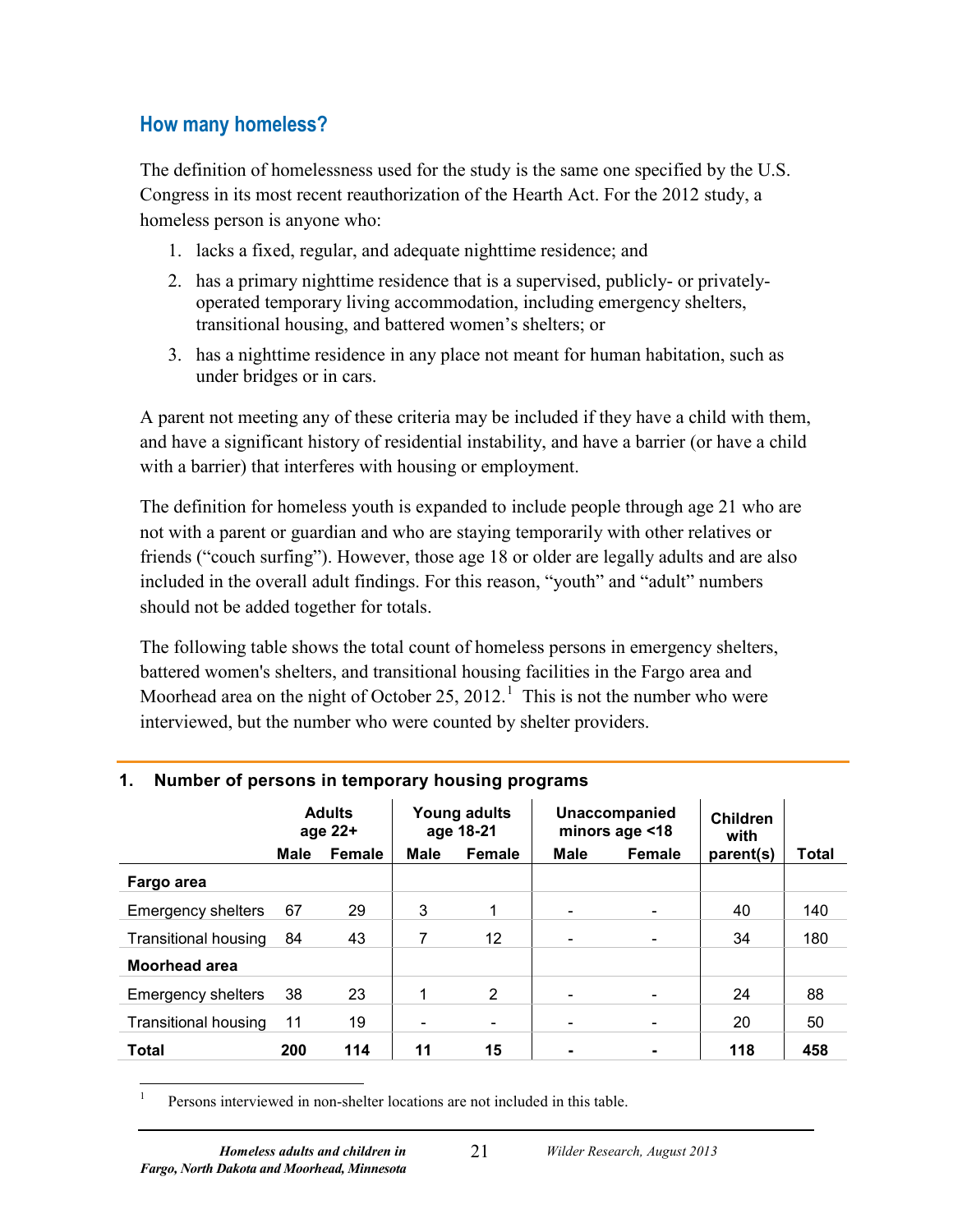The next table shows the number of homeless persons found in *informal or unsheltered locations* in the Fargo area and Moorhead area on October 25, 2012.

|                  |     | <b>Adults</b><br>age 22+ |      | Young adults<br>age 18-21 |                          | Unaccompanied<br>youth<br>age $<$ 18 | <b>Total</b> | а<br><b>Partners</b><br>not    | Children <sup>b</sup><br>with<br>parent(s)<br>not |
|------------------|-----|--------------------------|------|---------------------------|--------------------------|--------------------------------------|--------------|--------------------------------|---------------------------------------------------|
|                  |     | Male Female              | Male | Female                    | Male                     |                                      |              | Female interviewed interviewed | interviewed                                       |
| Fargo area       |     |                          |      |                           |                          |                                      |              |                                |                                                   |
| Informal shelter | 89  | 39                       | 10   | 12                        | 2                        | 2                                    | 154          | 21                             | 17                                                |
| Unsheltered      | 63  | 21                       | 5    | 1                         | $\overline{\phantom{a}}$ | 1                                    | 91           | 14                             | 7                                                 |
| Moorhead area    |     |                          |      |                           |                          |                                      |              |                                |                                                   |
| Informal shelter | 25  | 12                       | 1    | $\overline{\phantom{a}}$  | 4                        | 7                                    | 49           | 5                              | 8                                                 |
| Unsheltered      | 40  | 4                        |      | 1                         | 1                        | $\overline{\phantom{a}}$             | 46           | 3                              | 1                                                 |
| <b>Total</b>     | 217 | 76                       | 16   | 14                        | 7                        | 10                                   | 340          | 43                             | 33                                                |

#### <span id="page-31-1"></span>**2. Number of persons in informal and unsheltered locations**

*<sup>a</sup> This number represents the number of partners reported by those interviewed on the night of the survey. Partners were not interviewed.* 

*<sup>b</sup> This number represents the number of children that parents reported were with them on the night of the survey. Children were not interviewed.* 

The information presented in the preceding tables show that on October 25, 2012 in the Fargo-Moorhead area, 458 persons were living in temporary shelters or transitional programs, and 416 homeless persons were identified in non-shelter locations (including 43 partners and 33 children of those surveyed who were not interviewed). The total of 874 identified homeless persons represents an increase of 15 percent over the 763 homeless persons identified in October 2009, more than double the number of homeless persons identified in October 2003 (393) and approaching three times the number of homeless persons identified in October 2000 (312). However, an unknown number of homeless persons are not represented in these counts, including many persons doubled up with other individuals or families on the night of the survey.

### <span id="page-31-0"></span>**Why these counts underestimate homelessness**

Our counts reflect the number of persons using shelters and transitional programs in the Fargo-Moorhead area as reported by homeless service providers. Nonetheless, this represents an undercount of this area's total population of those who are homeless or precariously housed.

Our survey shows one-third (33%) of homeless persons interviewed stayed at least one day of the previous 30 days with friends or relatives. This population of homeless persons "doubledup" with friends or relatives was briefly investigated by the Saint Paul Overnight Shelter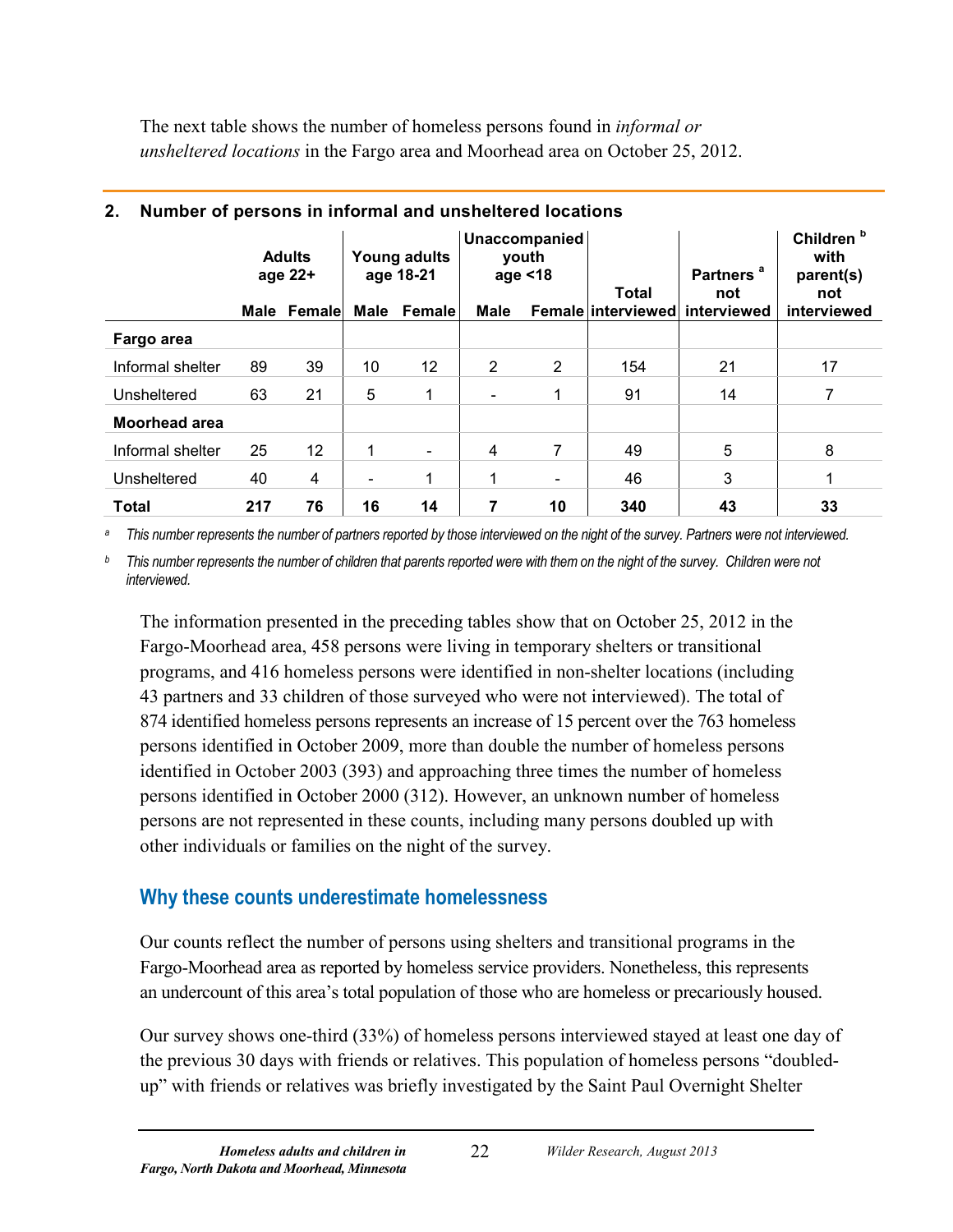Board in 1990. By asking Saint Paul school children about persons living in their homes on a temporary basis, they found that there were as many people living in these circumstances as there were people in Saint Paul shelters.<sup>[2](#page-32-1)</sup> The U.S. General Accounting Office found in 1989 that the number of children and youth who were "doubled-up" in precarious housing situations was 2.7 times the number of children and youth in emergency shelters.<sup>[3](#page-32-2)</sup>

If we combine the above estimates and use the same methods, we show the following result.

#### <span id="page-32-0"></span>**3. Estimates of homeless and precariously housed persons in the Fargo-Moorhead area on an October night in 2000, 2003, 2006, 2009, and 2012**

| <b>Fargo Estimate</b>    |                                                                             |     |      |      |       |       |       |
|--------------------------|-----------------------------------------------------------------------------|-----|------|------|-------|-------|-------|
| Count or<br>estimate     |                                                                             |     | 2000 | 2003 | 2006  | 2009  | 2012  |
| Count                    | Persons in shelters or transitional housing programs                        |     | 139  | 167  | 197   | 319   | 320   |
| Count                    | Persons in non-sheltered locations on night of survey                       |     | 58   | 61   | 134   | 189   | 304   |
| Estimate <sup>a</sup>    | "Doubled-up" children and youth (2.7 times sheltered<br>youth and children) |     | 119  | 100  | 130   | 270   | 200   |
| Estimate <sup>b</sup>    | "Doubled-up" adults                                                         |     | 95   | 130  | 149   | 242   | 246   |
| <b>Total</b>             |                                                                             |     | 411  | 458  | 610   | 1,020 | 1,070 |
| <b>Moorhead Estimate</b> |                                                                             |     |      |      |       |       |       |
| Count                    | Persons in shelters or transitional housing<br>programs                     | 61  |      | 125  | 145   | 124   | 138   |
| Count                    | Persons in non-sheltered locations on night of<br>survey                    | 47  |      | 40   | 79    | 131   | 112   |
| Estimate <sup>a</sup>    | "Doubled-up" children and youth (2.7 times<br>sheltered youth and children) | 35  |      | 121  | 138   | 157   | 119   |
| Estimate <sup>b</sup>    | "Doubled-up" adults                                                         | 48  |      | 77   | 94    | 90    | 94    |
| <b>Total</b>             |                                                                             | 191 |      | 363  | 456   | 502   | 463   |
|                          | <b>Fargo-Moorhead Area Estimate</b>                                         |     |      |      |       |       |       |
| Count                    | Persons in shelters or transitional housing<br>programs                     | 200 |      | 292  | 342   | 443   | 458   |
| Count                    | Persons in non-sheltered locations on night of<br>survey                    | 105 |      | 101  | 213   | 320   | 416   |
| Estimate <sup>a</sup>    | "Doubled-up" children and youth (2.7 times<br>sheltered youth and children) | 154 |      | 221  | 268   | 427   | 319   |
| Estimate <sup>b</sup>    | "Doubled-up" adults                                                         | 143 |      | 207  | 243   | 332   | 340   |
| <b>Total</b>             |                                                                             | 602 |      | 821  | 1,066 | 1,522 | 1,533 |

<span id="page-32-2"></span><span id="page-32-1"></span>

<sup>&</sup>lt;sup>2</sup> Wilder Research Center. (1990). *St. Paul overnight shelter board report*. Saint Paul, MN: Author.<br><sup>3</sup> U.S. General Accounting Office. (1989). *Children and youths: About 68,000 homeless and 186,000 in shared housing at any given time.* Washington, DC: Author.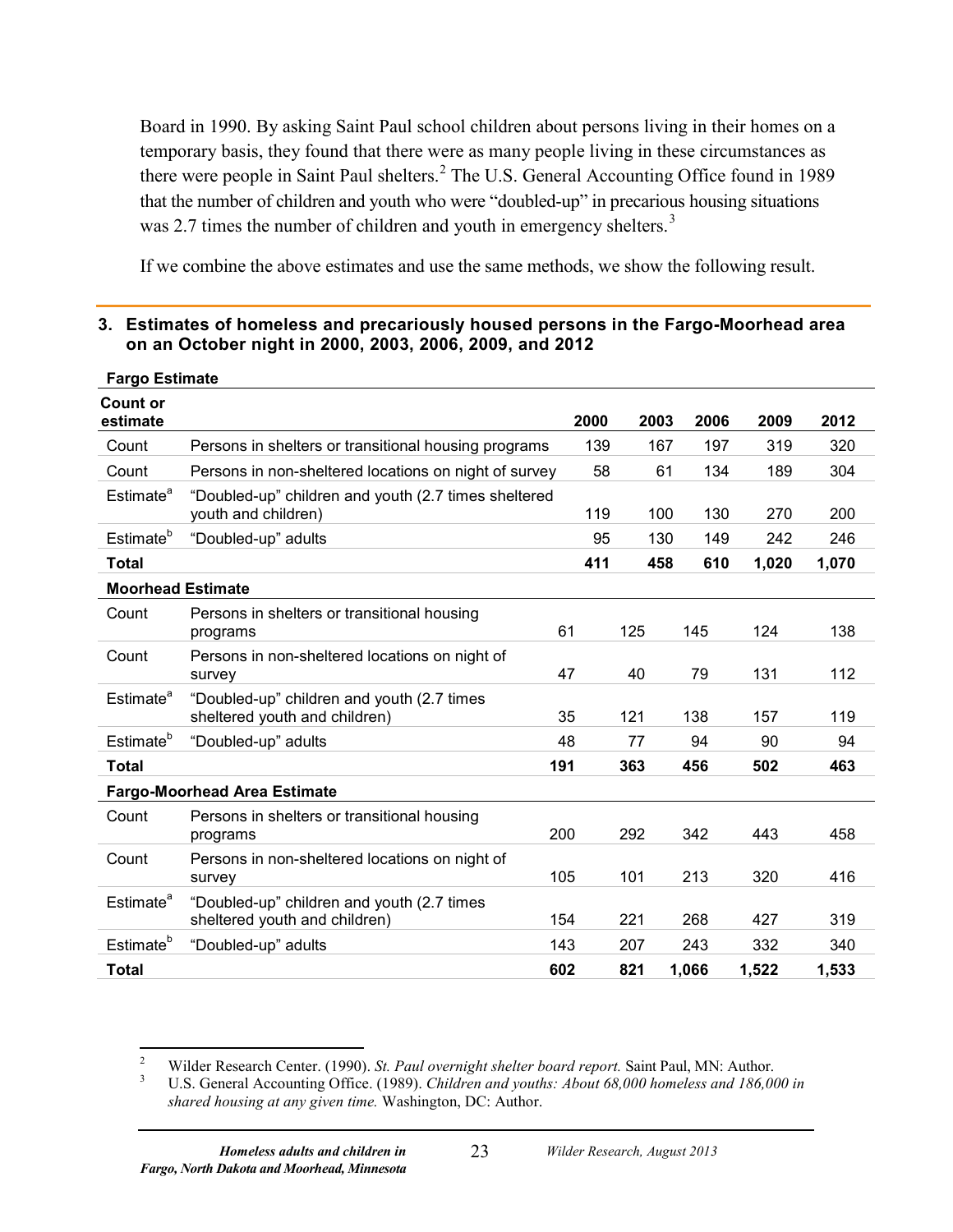Methods for calculating these estimates:

a) Estimate of children and youth who are "doubled-up" = Total number of sheltered children and youth x (2.7)

(Based on the U.S. General Accounting Office 1989 study, which found there were 2.7 times as many children and youth in doubled-up situations as in emergency shelters.)

| Year         | Fargo                     | <b>Moorhead</b>           | Fargo-Moorhead             |
|--------------|---------------------------|---------------------------|----------------------------|
| October 2000 | $(44)$ x $(2.7)$ = 119    | $(13) \times (2.7) = 35$  | $(57)$ x $(2.7)$ = 154     |
| October 2003 | $(37) \times (2.7) = 100$ | $(45)$ x $(2.7)$ = 121    | $(82)$ x $(2.7)$ = 221     |
| October 2006 | $(48)$ x $(2.7)$ = 130    | $(51) \times (2.7) = 138$ | $(99)$ x $(2.7)$ = 268     |
| October 2009 | $(100)$ x $(2.7)$ = 270   | $(58)$ x $(2.7)$ = 157    | $(158) \times (2.7) = 427$ |
| October 2012 | $(74)$ x $(2.7)$ = 200    | $(44)$ x $(2.7)$ = 119    | $(118) \times (2.7) = 319$ |

b) Estimate of the number of adults "doubled-up" = Total number of sheltered adults

(Based on the Saint Paul Overnight Shelter Board 1990 study, which found as many people living in "doubled-up" circumstances as those living in shelters.)

| Year         | Fargo | <b>Moorhead</b> | <b>Fargo-Moorhead</b> |
|--------------|-------|-----------------|-----------------------|
| October 2000 | 95    | 48              | 143                   |
| October 2003 | 130   | 77              | 207                   |
| October 2006 | 149   | 94              | 243                   |
| October 2009 | 242   | 90              | 332                   |
| October 2012 | 246   | 94              | 340                   |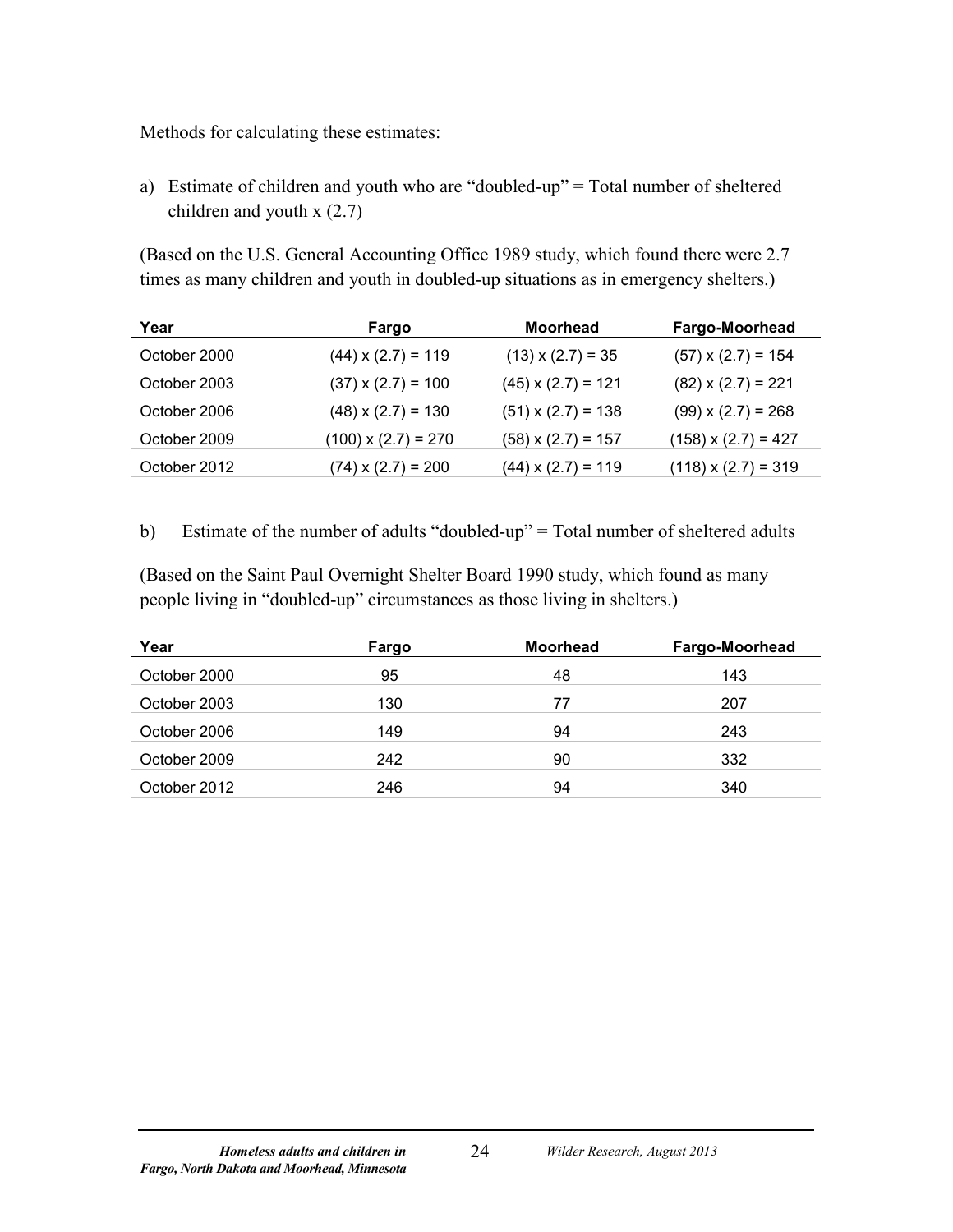#### <span id="page-34-0"></span>**Survey interviews**

The number of interviews conducted with adults and youth is shown below. In the Fargo-Moorhead area, 29 persons approached for an interview refused to participate (19 in Fargo and 10 in Moorhead). The overall response rate (including informal and unsheltered locations) was 96 percent in Fargo, North Dakota and 95 percent in Moorhead, Minnesota.

|                              | <b>Males</b><br>interviewed | <b>Females</b><br>interviewed | Total<br>interviewed     | Number of<br>adults in<br>temporary<br>housing | Percent of<br>total<br>population<br>interviewed |
|------------------------------|-----------------------------|-------------------------------|--------------------------|------------------------------------------------|--------------------------------------------------|
| Fargo area                   |                             |                               |                          |                                                |                                                  |
| <b>Emergency shelters</b>    | 32                          | 29                            | 61                       | 100                                            | 61%                                              |
| Battered women's<br>shelters |                             | $\overline{\phantom{a}}$      |                          | $\overline{\phantom{a}}$                       |                                                  |
| <b>Transitional housing</b>  | 61                          | 41                            | 102                      | 146                                            | 70%                                              |
| Moorhead area                |                             |                               |                          |                                                |                                                  |
| <b>Emergency shelters</b>    | 29                          | 19                            | 47                       | 64                                             | 73%                                              |
| Battered women's<br>shelters |                             | $\overline{\phantom{a}}$      | $\overline{\phantom{a}}$ | $\overline{\phantom{a}}$                       |                                                  |
| <b>Transitional housing</b>  | 7                           | 14                            | 21                       | 30                                             | 70%                                              |
| Total                        | 129                         | 102                           | 231                      | 340                                            | 68%                                              |

#### <span id="page-34-1"></span>**4. Number interviewed in temporary housing programs**

<span id="page-34-2"></span>*Note: The figures for temporary housing include adults, young adults, and unaccompanied minors.* 

#### **5. Number interviewed in non-shelter locations**

|                  | <b>Adults</b><br>age 22+ |               | Young adults<br>age 18-21 |                          |                | Unaccompanied<br>youth<br>age $<$ 18 | Total       |  |
|------------------|--------------------------|---------------|---------------------------|--------------------------|----------------|--------------------------------------|-------------|--|
|                  | <b>Male</b>              | <b>Female</b> | <b>Male</b>               | <b>Female</b>            | <b>Male</b>    | Female                               | interviewed |  |
| Fargo area       |                          |               |                           |                          |                |                                      |             |  |
| Informal shelter | 89                       | 39            | 10                        | 12                       | $\overline{2}$ | 2                                    | 154         |  |
| Unsheltered      | 63                       | 21            | 5                         | 1                        |                | 1                                    | 91          |  |
| Moorhead area    |                          |               |                           |                          |                |                                      |             |  |
| Informal shelter | 25                       | 12            | 1                         | $\overline{\phantom{a}}$ | 4              | 7                                    | 49          |  |
| Unsheltered      | 40                       | 4             | $\overline{\phantom{0}}$  | 1                        | 1              | -                                    | 46          |  |
| <b>Total</b>     | 217                      | 76            | 16                        | 14                       | 7              | 10                                   | 340         |  |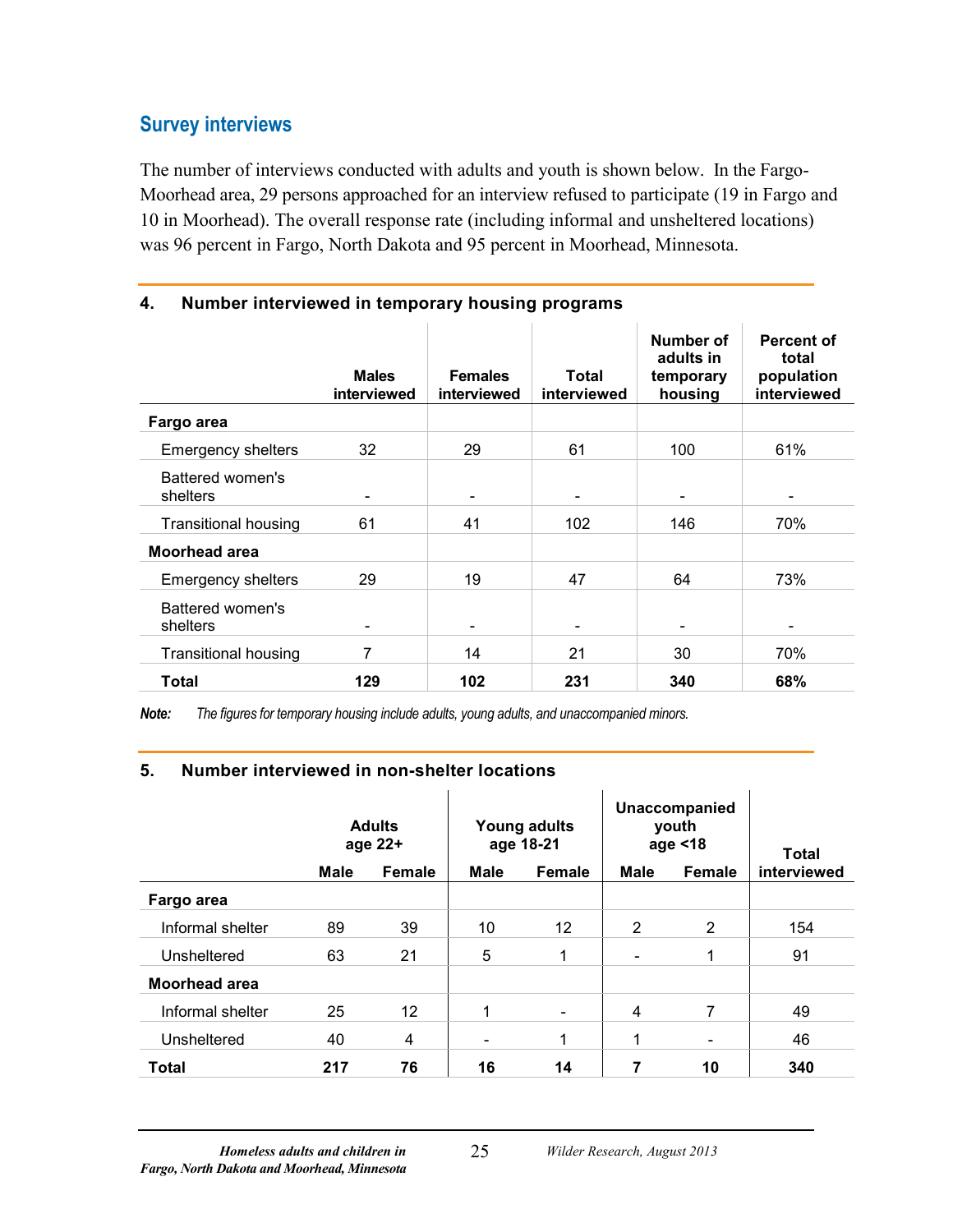#### <span id="page-35-0"></span>**Survey results**

Survey results are presented in two ways:

- Descriptive overview of the characteristics of those who were homeless on Thursday, October 25, 2012.
- Detailed data tables that allow readers to examine specific survey questions broken down by locale (Fargo vs. Moorhead), gender, and shelter or non-shelter locations. The data tables are available online at [www.wilderresearch.org.](http://www.wilderresearch.org/)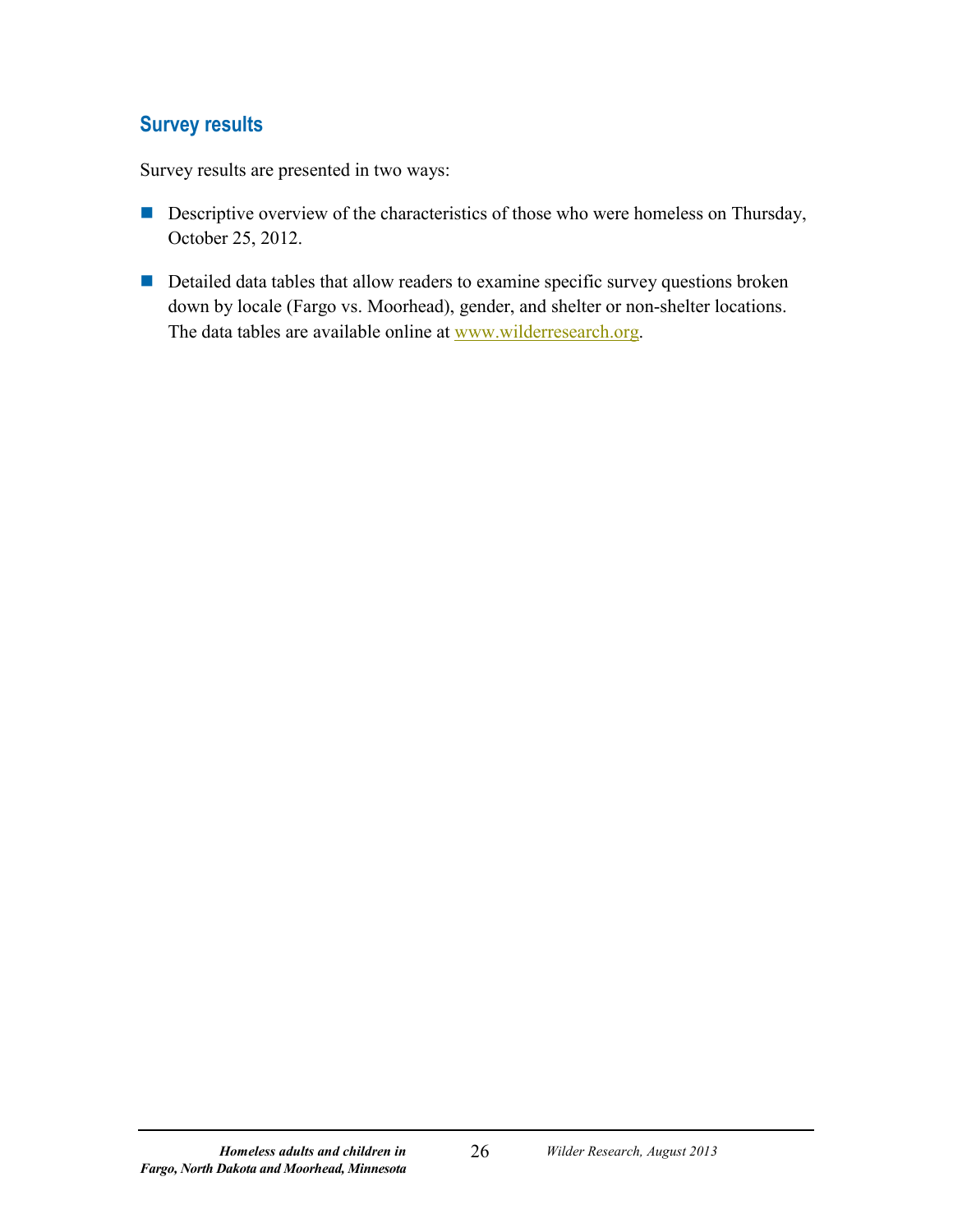# General descriptive profile

On Thursday, October 25, 2012, the population count of all homeless persons residing in emergency shelters and transitional housing programs in Fargo, North Dakota and Moorhead, Minnesota was 458 people (211 adult men, 129 adult women, no unaccompanied minors, and 118 children with parents). Additionally, the October 2012 survey identified 416 persons in informal and unsheltered locations (233 men, 90 women, 7 male unaccompanied minors, 10 female unaccompanied minors, 43 partners and 33 children of those surveyed who were not interviewed).

Interviews were completed with 240 homeless adults and five unaccompanied minors in Fargo and 83 homeless adults and 12 unaccompanied minors in Moorhead. This section presents a general profile of homeless adults in each city. The total homeless population identified in the Fargo-Moorhead area on October 25, 2012 was 874 persons (624 in Fargo and 250 in Moorhead).

Descriptive information on homeless unaccompanied minors (age 17 or younger) who were interviewed is presented separately in the general descriptive profile. Survey questions asked only of homeless individuals age 21 or younger are also presented in this section.

In the data table section of the report, available on line at [www.wilderresearch.org,](http://www.wilderresearch.org/) each individual question is represented by the shelter type, totals for Fargo and Moorhead individually, as well as totals for both cities combined.

# **Background characteristics**

In Fargo, men made up 68 percent of homeless adults interviewed. The average age for men was 44 and for women was 36.

In Fargo, survey results indicate that 64 percent of the homeless adults interviewed were Caucasian, 18 percent were American Indian, 8 percent were African American, 6 percent were of a mixed racial background, 3 percent were African Native, and 1 percent did not identify a racial background. Nine percent identified themselves as being of Hispanic origin.

# *Fargo Moorhead*

In Moorhead, men made up 62 percent of homeless adults interviewed. The average age for men was 44 and for women was 39.

In Moorhead, survey results indicate that 50 percent of the homeless adults interviewed were Caucasian, 27 percent were American Indian, 14 percent were African American, 8 percent were of a mixed racial background, 1 percent were African Native, and 1 percent were Asian. Twelve percent identified themselves as being of Hispanic origin.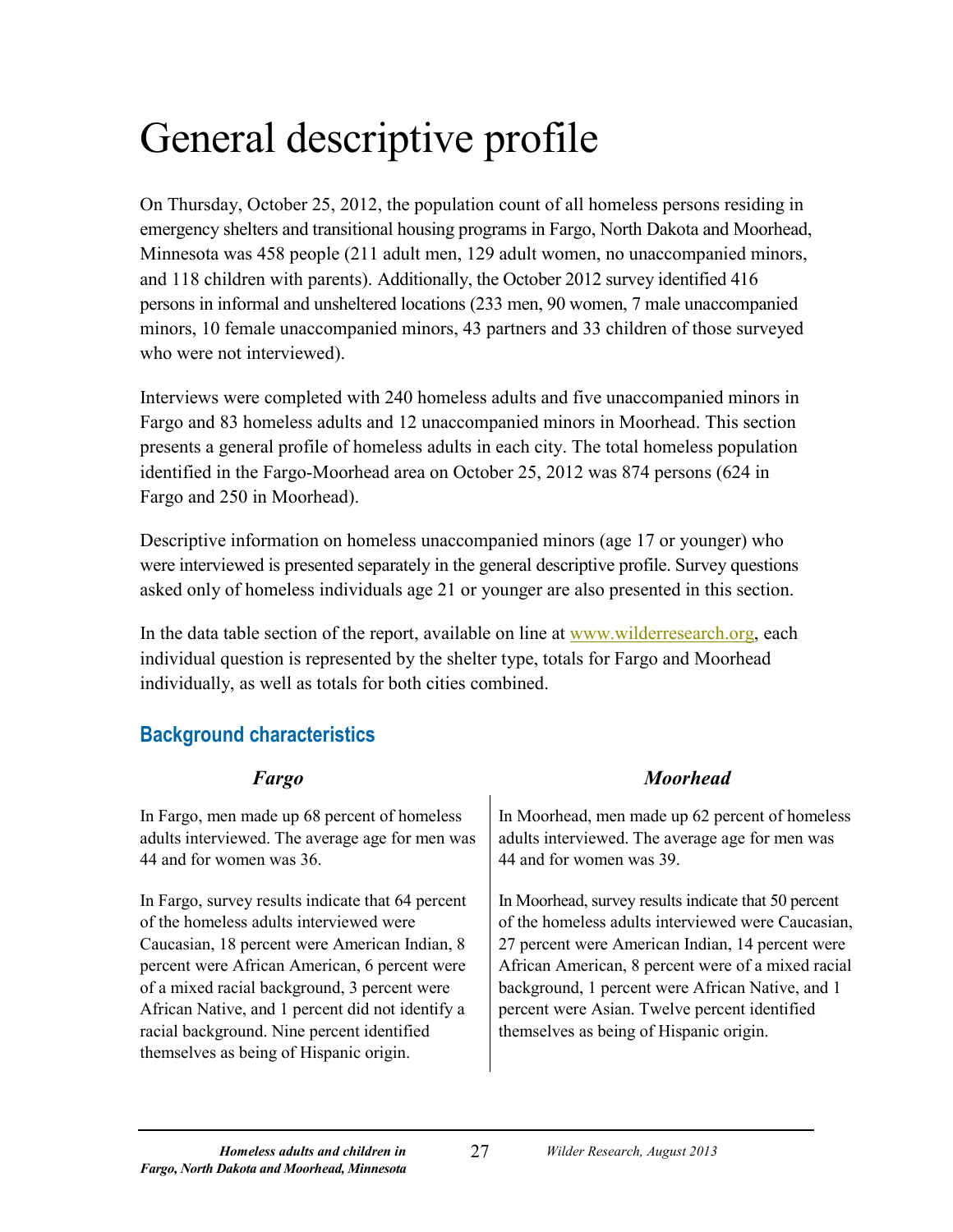Of those self-identified as American Indian, 91 percent were officially enrolled with a tribe, 7 percent were a descendent of a tribal member but not enrolled, and 2 percent were not enrolled with a tribe for some other reason.

Thirty-nine percent of American Indians not currently living on their reservation said they would live there if housing were available.

In Fargo, over half of surveyed homeless adults (56%) had never married. Another 31 percent were divorced, 7 percent were separated, 4 percent were widowed, and 3 percent were currently married.

In Fargo, four-fifths of homeless adults interviewed (81%) had either graduated from high school, completed a GED, or had some type of post-secondary education. About one-quarter (26%) of homeless adults interviewed reported receiving special education services while in school.

Half of homeless adults interviewed in Fargo had lived in North Dakota for more than two years. Nearly two-fifths (38%) of those living in North Dakota for two years or less came from Minnesota, and 30 percent lived in North Dakota previously. Nearly two-thirds (63%) of those surveyed in Fargo grew up in another state or country, including 30 percent who grew up in Minnesota.

In Fargo, 22 percent of the homeless adults surveyed were military veterans (32% of men and no women). This compares with 11 percent of North Dakota's adult population (24% of males and 2% of females age 18 and older) who are military veterans.<sup>[4](#page-37-0)</sup>

# *Fargo Moorhead*

Of those self-identified as American Indian, 88 percent were officially enrolled with a tribe, 11 percent were a descendent of a tribal member but not enrolled, and 2 percent were not enrolled with a tribe for some other reason.

Twenty-six percent of American Indians not currently living on their reservation said they would live there if housing were available.

In Moorhead, over half of surveyed homeless adults (53%) had never married. Another 33 percent were divorced, 9 percent were currently married, 4 percent were separated, and 1 percent were widowed.

In Moorhead, over three-quarters of homeless adults interviewed (78%) had either graduated from high school, completed a GED, or had some type of post-secondary education. Nearly one-quarter (23%) of homeless adults interviewed reported receiving special education services while in school.

Over half (53%) of homeless adults interviewed in Moorhead had lived in Minnesota for more than two years. Nearly half (46%) of those living in Minnesota for two years or less came from North Dakota, and over one-third (37%) lived in Minnesota previously. Nearly two-thirds (64%) of those surveyed in Moorhead grew up in another state or country, including 37 percent who grew up in North Dakota.

In Moorhead, 12 percent of the homeless adults surveyed were military veterans (20% of men and no women). This compares with 9 percent of Minnesota's adult population (17% of males and 1% of females age 18 and older) who are military veterans. $5$ 

<span id="page-37-0"></span> <sup>4</sup> U.S. Census Bureau. *<sup>2011</sup> American Community Survey 1-year Estimates* [statistics from data file]. Retrieved May 1, 2013, from http:/www.census.gov/factfinder.census.gov<br>*Ibid* 

<span id="page-37-1"></span>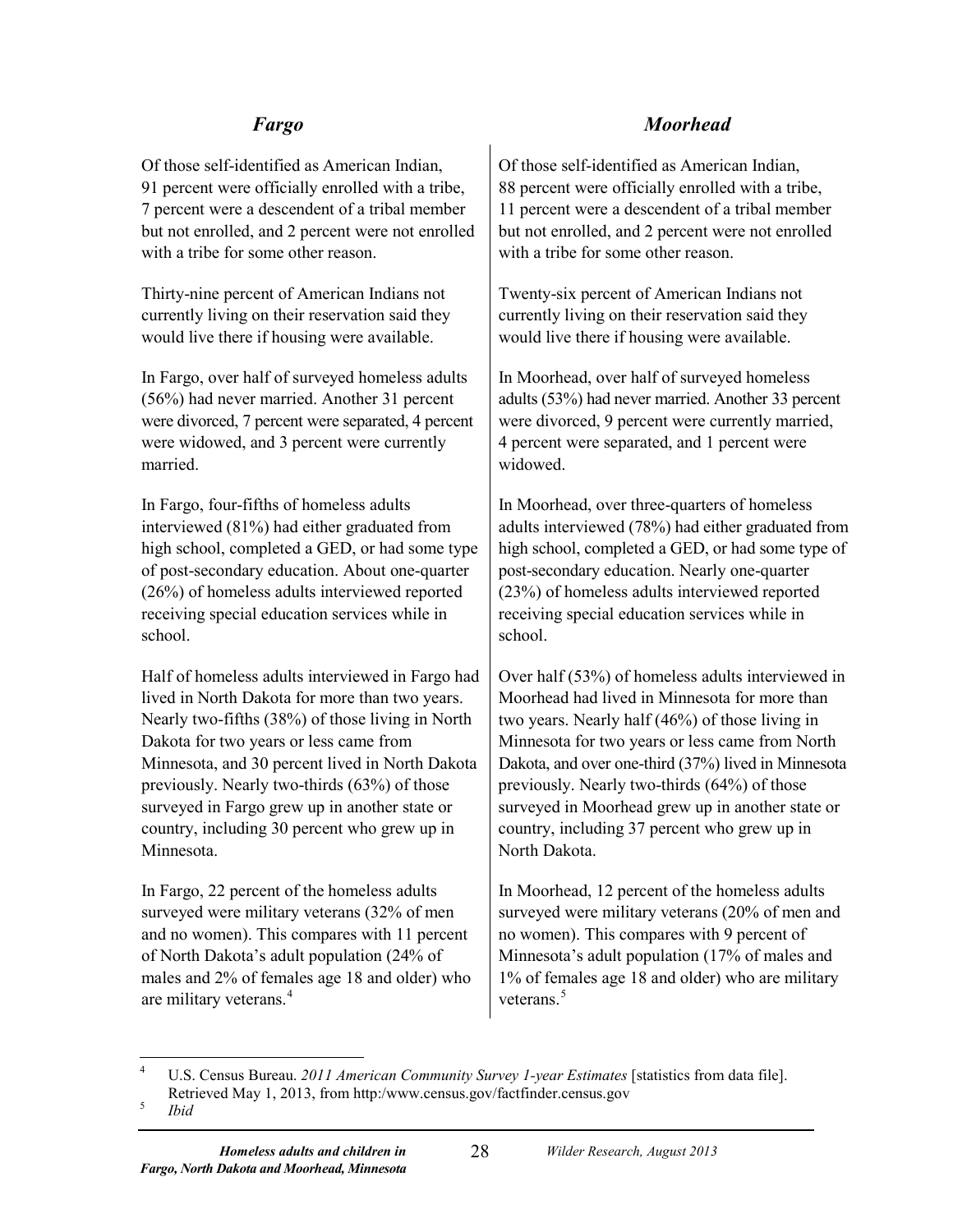### **Service use**

In Fargo, the services used most often in October were clothing shelves (49%), food stamps (36%), hot meal programs (33%), transportation assistance (28%), free medical clinics (27%), food shelves (25%), drop-in centers (25%), and emergency room (21%).

In Fargo, 9 percent of homeless adults interviewed (21% of women) reported receiving TANF (North Dakota's family welfare plan) in the last 12 months.

In Fargo, over two-fifths (44%) of homeless adults interviewed had some kind of medical coverage in October. Two-fifths (41%) reported using an emergency room in the previous six months.

In Fargo, one-sixth (17%) lost or became unable to afford some form of public benefits or assistance during the 12 months preceding the study. The benefits mentioned most frequently were food stamps (66% of those who lost benefits) and public medical benefits (43%).

In Fargo, over one-quarter (29%) of adults interviewed reported needing help applying for or reapplying for services, particularly food stamps (51% of those needing help with applications), public medical benefits (45%), housing assistance (23%), and SSI (19%).

Nearly one-third (31%) attended a Project Homeless Connect event in the previous 12 months. Over three-quarters (76%) have a valid driver's license or state-issued photo ID.

In Fargo, over two-thirds of homeless adults (68%) reported having access to a reliable computer with internet access and nearly twofifths (39%) reported having a cell phone with a data plan that can access the internet.

# *Fargo Moorhead*

In Moorhead, the services used most often in October were food stamps (56%), clothing shelves (52%), transportation assistance (41%), hot meal programs (41%), food shelves (39%), help getting public benefits (23%), and drop-in centers (20%).

In Moorhead, 11 percent of homeless adults interviewed (16% of women) reported receiving MFIP (Minnesota's family welfare plan) in the last 12 months.

In Moorhead, over two-thirds (68%) of homeless adults interviewed had some kind of medical coverage in October. Over one-third (36%) reported using an emergency room in the previous six months.

In Moorhead, one-fifth (20%) lost or became unable to afford some form of public benefits or assistance during the 12 months preceding the study. The benefits mentioned most frequently were public medical benefits (51% of those who lost benefits) and food stamps (44%).

In Moorhead, one-quarter of the adults interviewed reported needing help applying for or reapplying for services, particularly for public medical benefits (41% of those needing help with applications), food stamps (33%), and housing assistance (23%).

Nearly one-third (31%) attended a Project Homeless Connect event in the previous 12 months. Nearly two-fifths (39%) have a valid driver's license or state-issued photo ID.

In Moorhead, over two-thirds of homeless adults (71%) reported having access to a reliable computer with internet access and two-fifths (48%) reported having a cell phone with a data plan that can access the internet.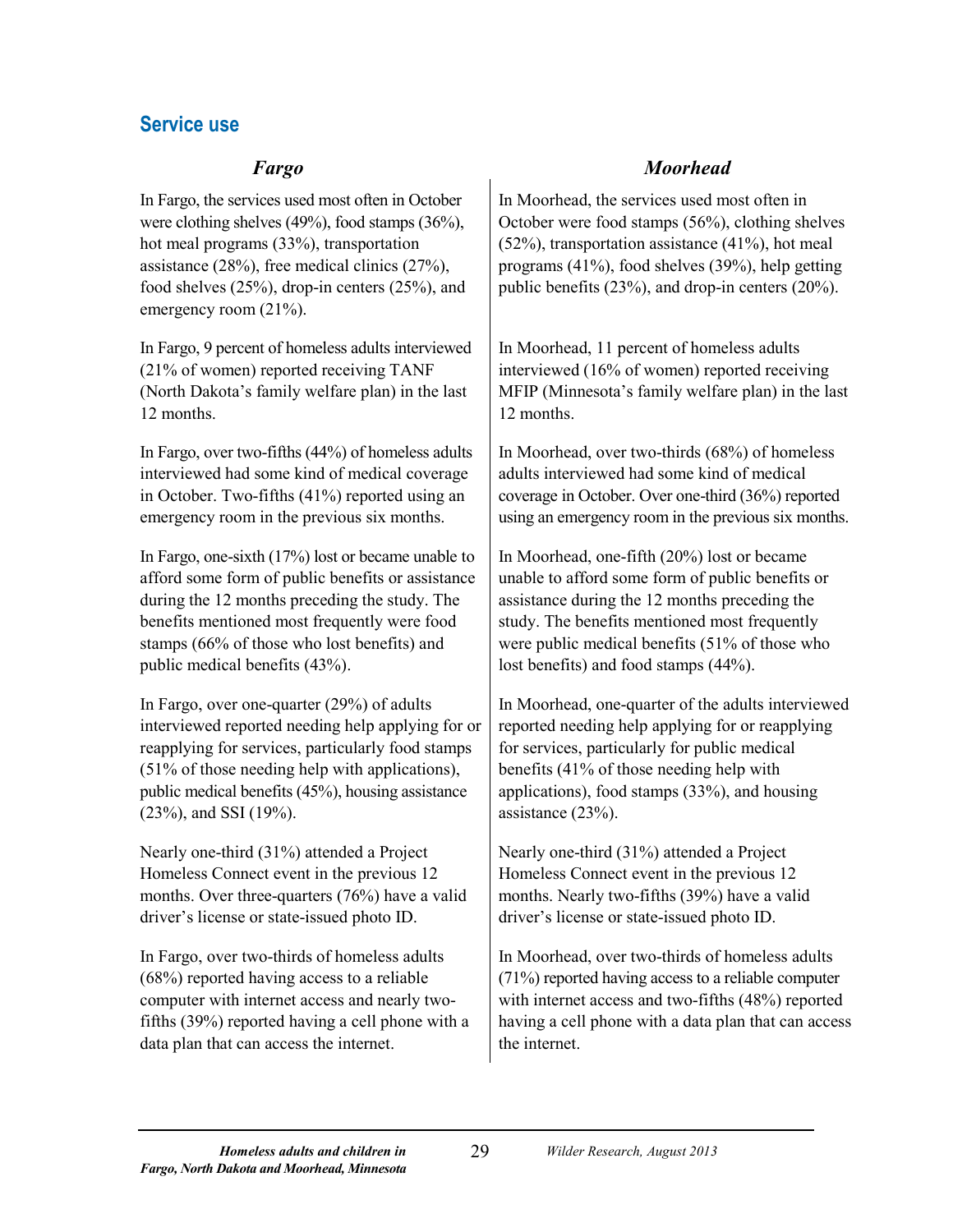### **Income**

In Fargo, homeless adults interviewed reported their main source of income in October as: steady employment (24%), day or temporary labor (24%), Supplemental Security Income (8%), parents  $(6\%)$  and SSDI  $(6\%)$ .

In Fargo, when asked about their total income for the month of October, 12 percent reported some income but less than \$100, 19 percent reported an income between \$101 and \$300, 11 percent reported an income between \$301 and \$500, 12 percent reported an income between \$501 and \$700, 6 percent reported an income between \$701 and \$900, and 19 percent reported an income over \$900. Twenty-two percent reported no income in the month of October.

In Fargo, homeless men reported a higher average monthly income than homeless women (\$533 vs. \$426). Homeless men and women had the same median income (\$300).

### *Fargo Moorhead*

In Moorhead, homeless adults interviewed reported their main source of income in October as: General Assistance (19%), steady employment (17%), day or temporary labor (16%), Supplemental Security Income (10%), and relatives or friends (8%).

In Moorhead, when asked about their total income for the month of October, 18 percent reported some income but less than \$100, 23 percent reported an income between \$101 and \$300, 7 percent reported an income between \$301 and \$500, 13 percent reported an income between \$501 and \$700, 6 percent reported an income between \$701 and \$900, and 17 percent reported an income of over \$900. Sixteen percent reported no income in the month of October.

In Moorhead, homeless women reported a higher average monthly income than homeless men (\$451 vs. \$443). The median income for homeless women (\$219) was more than that of homeless men (\$200).

# **History of homelessness and shelter use**

In Fargo, 44 percent of those surveyed had been homeless only once in the previous three years. Sixteen percent of those surveyed reported two episodes of homelessness in the past three years, 10 percent reported three episodes of being homeless, and 30 percent reported being homeless four or more times.

In Fargo, 7 percent of homeless adults surveyed reported they had been without a regular or permanent place to stay for less than one month, 46 percent for at least one month but less than one year, and 47 percent for one year or more.

### *Fargo Moorhead*

In Moorhead, 38 percent of those surveyed had been homeless only once in the previous three years. Eighteen percent reported two episodes of homelessness in the past three years, 10 percent reported being homeless three times, and 34 percent reported being homeless four or more times.

In Moorhead, 7 percent of homeless adults surveyed reported they had been without a regular or permanent place to stay for less than one month, 37 percent for at least one month but less than one year, and 57 percent for one year or more.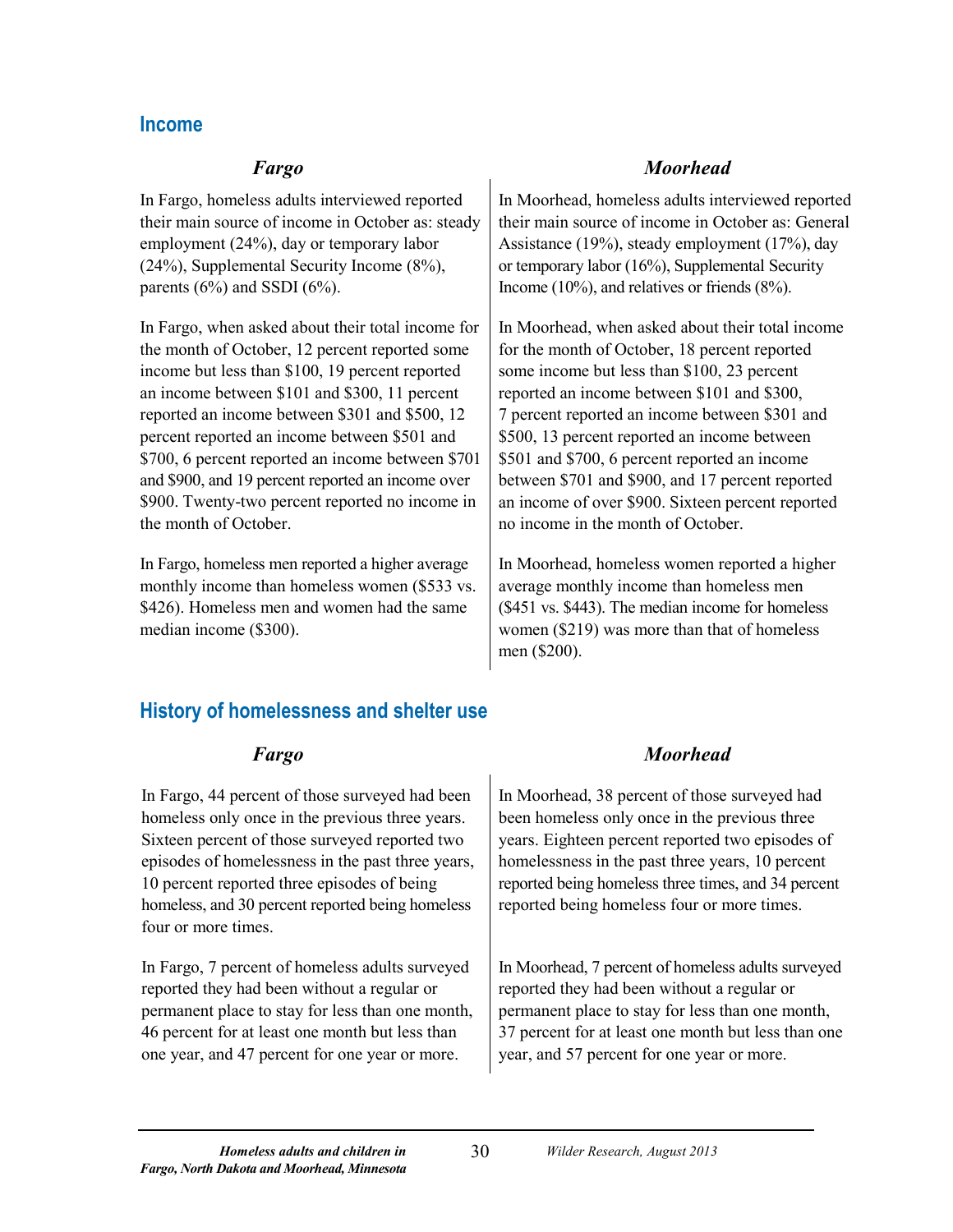An individual meets the Minnesota definition of long-term homelessness if their current episode of homelessness has lasted 12 months or more or if they have been homeless four or more times in the last three years. Over half (57%) of the homeless adults surveyed in Fargo would meet Minnesota's definition of long-term homeless.

An individual meets the federal definition of chronic homelessness if their current episode of homelessness has lasted 12 months or more or if they have been homeless four or more times in the last three years, and they are staying alone (not accompanied by a spouse, partner, or children) and have at least one serious, chronic disability. One-third (33%) of the homeless adults surveyed in Fargo would meet the federal definition of chronic homelessness.

In Fargo, 83 percent of homeless adults reported having lived in temporary/supportive shelter facilities (emergency or battered women shelter, transitional housing, or permanent housing with supportive services  $-5\%$  as a child and 79% in the previous two years).

In Fargo, 36 percent of homeless adults had spent 15 or more days staying outside, in a vehicle, in a vacant building, or doubled-up. One-quarter (24%) of homeless adults had spent all 30 days staying outside, in a vehicle, in a vacant building, or doubled-up.

In Fargo, one-quarter (27%) of homeless adults interviewed reported being unable to obtain shelter, at least once in the last three months, because of a lack of available bed space. According to those unable to obtain shelter, the last time shelter beds were unavailable, most slept outdoors (39%), with friends or family (21%), in a car or abandoned building (19%), or in another shelter (7%).

In Fargo, 36 percent of homeless adults interviewed slept outdoors or in a place not meant for housing at least one night during October.

# *Fargo Moorhead*

An individual meets the Minnesota definition of long-term homelessness if their current episode of homelessness has lasted 12 months or more or if they have been homeless four or more times in the last three years. Nearly two-thirds (62%) of the homeless adults surveyed in Moorhead would meet Minnesota's definition of long-term homeless.

An individual meets the federal definition of chronic homelessness if their current episode of homelessness has lasted 12 months or more or if they have been homeless four or more times in the last three years; and they are staying alone (not accompanied by a spouse, partner, or children) and have at least one serious, chronic disability. More than one-third (37%) of the homeless adults surveyed in Moorhead would meet the federal definition of chronic homelessness.

In Moorhead, 85 percent of homeless reported having lived in temporary/supportive shelter facilities (emergency or battered women shelter, transitional housing, or permanent housing with supportive services  $-11\%$  as a child and 80% in the previous two years).

In Fargo, 42 percent of homeless adults had spent 15 or more days staying outside, in a vehicle, in a vacant building, or doubled-up. One-quarter (24%) of homeless adults had spent all 30 days staying outside, in a vehicle, in a vacant building, or doubled-up.

In Moorhead, one-quarter (38%) of homeless adults reported being unable to obtain shelter, at least once in the last three months, because of a lack of available bed space. According to those unable to obtain shelter, the last time shelter beds were unavailable, most slept outdoors (46%), in a car or abandoned building (20%), with friends or family  $(11\%)$ , or in another shelter  $(11\%)$ .

In Moorhead, 44 percent of homeless adults interviewed slept outdoors or in a place not meant for housing at least one night during October.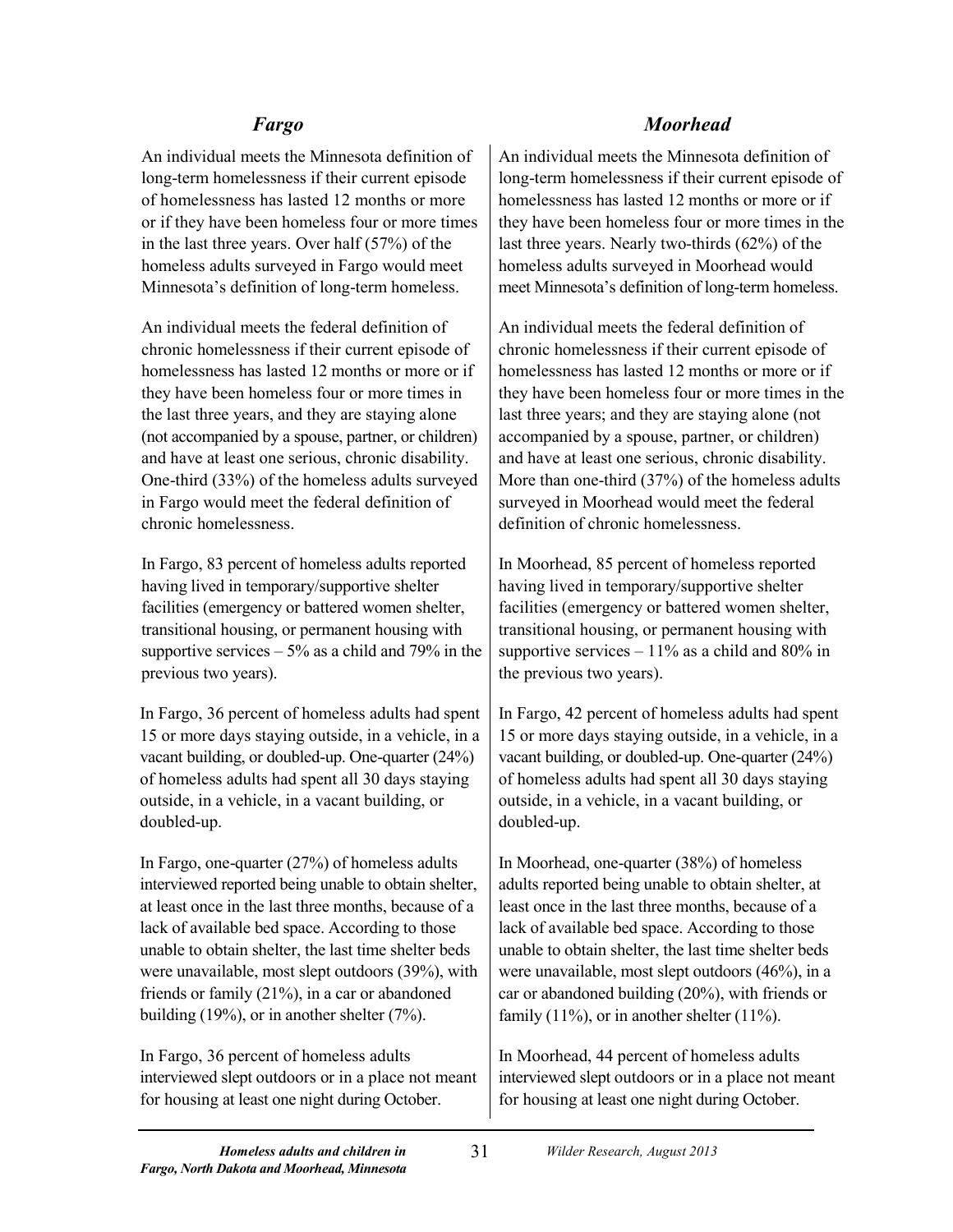## **Living in other residential programs**

In Fargo, with respect to prior residential placements, 72 percent of homeless adults surveyed reported having lived in at least one type of residential facility or program, not including correctional facilities. Men and women were about equally likely to have lived in some type of non-family setting (74% vs. 69%).

Overall, homeless adults in Fargo reported having lived in drug or alcohol treatment facilities (49%), halfway houses (34%), mental health facilities (29%), foster care (23%), and group homes (19%).

A smaller proportion reported having lived in a residence for persons with physical disabilities  $(7%)$  or in an adoptive home  $(6%)$ .

In Fargo, with respect to prior correctional placements, 57 percent of homeless adults surveyed reported having been held in at least one type of correctional facility.

Homeless men and women differed in the type of placements. Men were more likely than women to have been in a correctional facility (63% vs. 45%), drug or alcohol treatment facility (52% vs. 40%), a halfway house (37% vs. 26%), and a mental health facility (33% vs. 23%). Women were more likely than men to have been in a foster home  $(36\% \text{ vs. } 17\%)$ , or a group home (23% vs. 17%).

### *Fargo Moorhead*

In Moorhead, with respect to prior residential placements, 60 percent of homeless adults surveyed reported having lived in at least one type of residential facility or program, not including correctional facilities. Men and women were about equally likely to have lived in some type of non-family setting (58% vs. 64%).

Overall, homeless adults in Moorhead reported having lived in drug or alcohol treatment facilities (33%), foster care (27%), mental health facilities (25%), halfway houses (24%), and group homes  $(21\%)$ .

A smaller proportion reported having lived in an adoptive home (11%) or in a residence for persons with physical disabilities (5%).

In Moorhead, with respect to prior correctional placements, 62 percent of homeless adults surveyed reported having been held in at least one type of correctional facility.

Homeless men and women differed in the type of placements. Men were more likely than women to have been in a correctional facility (70% vs. 51%), a mental health facility  $(27\% \text{ vs. } 21\%)$ , or a halfway house (28% vs. 18%). Women were more likely than men to have been in foster care (37% vs. 21%), a group home (31% vs. 15%), or an adoptive home  $(16\% \text{ vs. } 9\%)$ .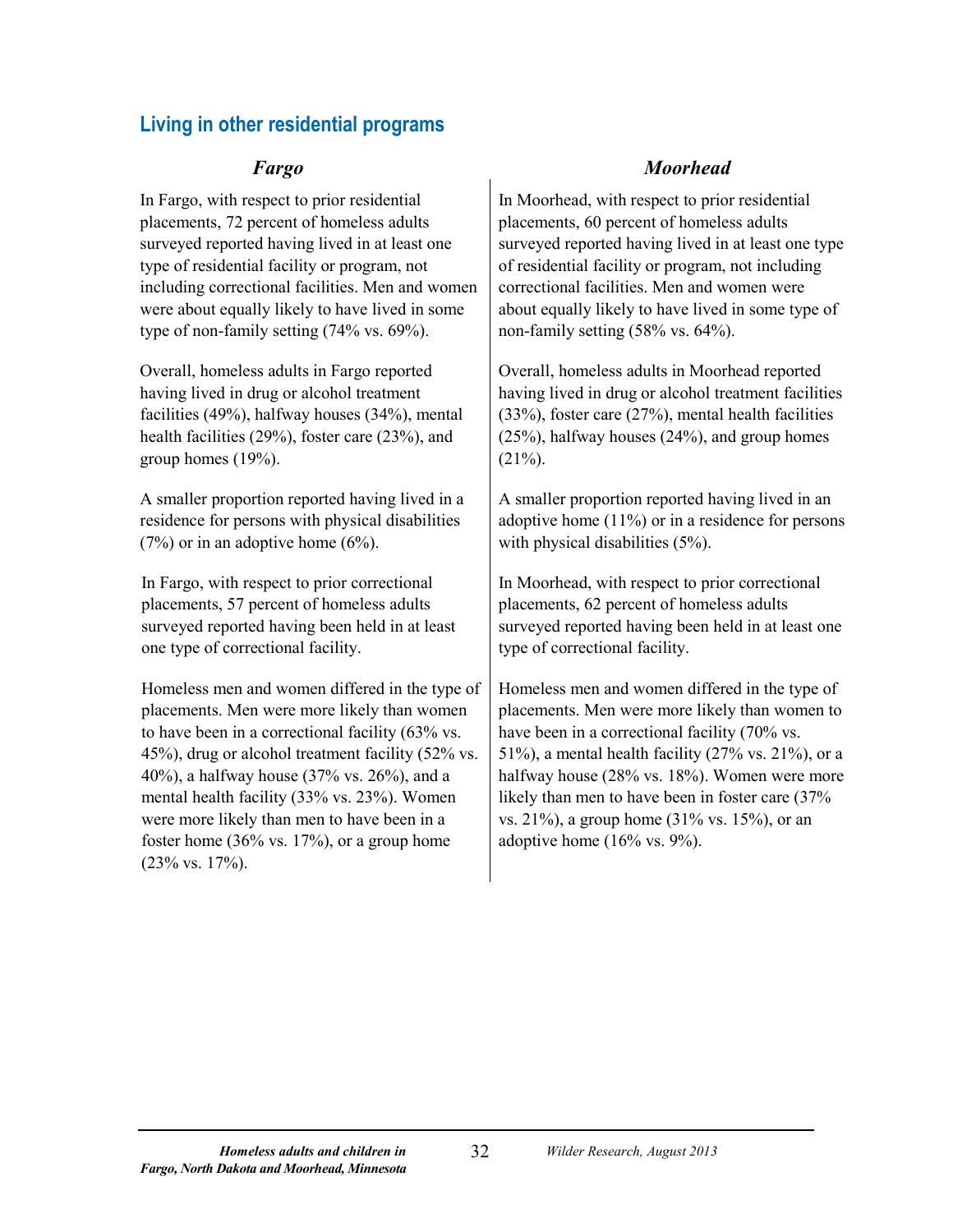The table below shows residential and correctional placements reported by homeless adults surveyed in Fargo and Moorhead.

|                                                                 | Fargo |       | <b>Moorhead</b> |       |       |              |
|-----------------------------------------------------------------|-------|-------|-----------------|-------|-------|--------------|
|                                                                 | Men   | Women | Total           | Men   | Women | <b>Total</b> |
| Foster care                                                     | 17.0% | 35.7% | 23.1%           | 21.4% | 37.2% | 27.4%        |
| Drug or alcohol treatment                                       | 52.4% | 40.2% | 48.5%           | 34.0% | 32.4% | 33.4%        |
| Residence for persons with<br>physical disabilities             | 8.2%  | 3.6%  | 6.7%            | 4.6%  | 5.6%  | 5.0%         |
| Halfway house                                                   | 37.0% | 26.3% | 33.6%           | 27.9% | 18.4% | 24.4%        |
| Mental health hospital                                          | 32.6% | 22.5% | 29.3%           | 27.0% | 20.6% | 24.6%        |
| Group home                                                      | 17.2% | 23.0% | 19.1%           | 14.8% | 31.2% | 21.0%        |
| Adoptive home                                                   | 5.5%  | 8.4%  | 6.4%            | 8.5%  | 16.1% | 11.4%        |
| Any of above residential/<br>treatment placements               | 73.9% | 69.1% | 72.3%           | 58.1% | 63.7% | 60.2%        |
| Juvenile detention center or<br>other juvenile facility or camp | 19.0% | 19.3% | 19.1%           | 15.2% | 16.4% | 15.7%        |
| County jail or workhouse                                        | 58.6% | 34.5% | 50.8%           | 62.7% | 39.4% | 53.8%        |
| State or federal prison                                         | 22.9% | 13.0% | 19.7%           | 34.7% | 15.7% | 27.4%        |
| Any of above correctional<br>facilities                         | 63.3% | 45.0% | 57.4%           | 69.5% | 50.8% | 62.4%        |

### **6. Residential and correctional placements**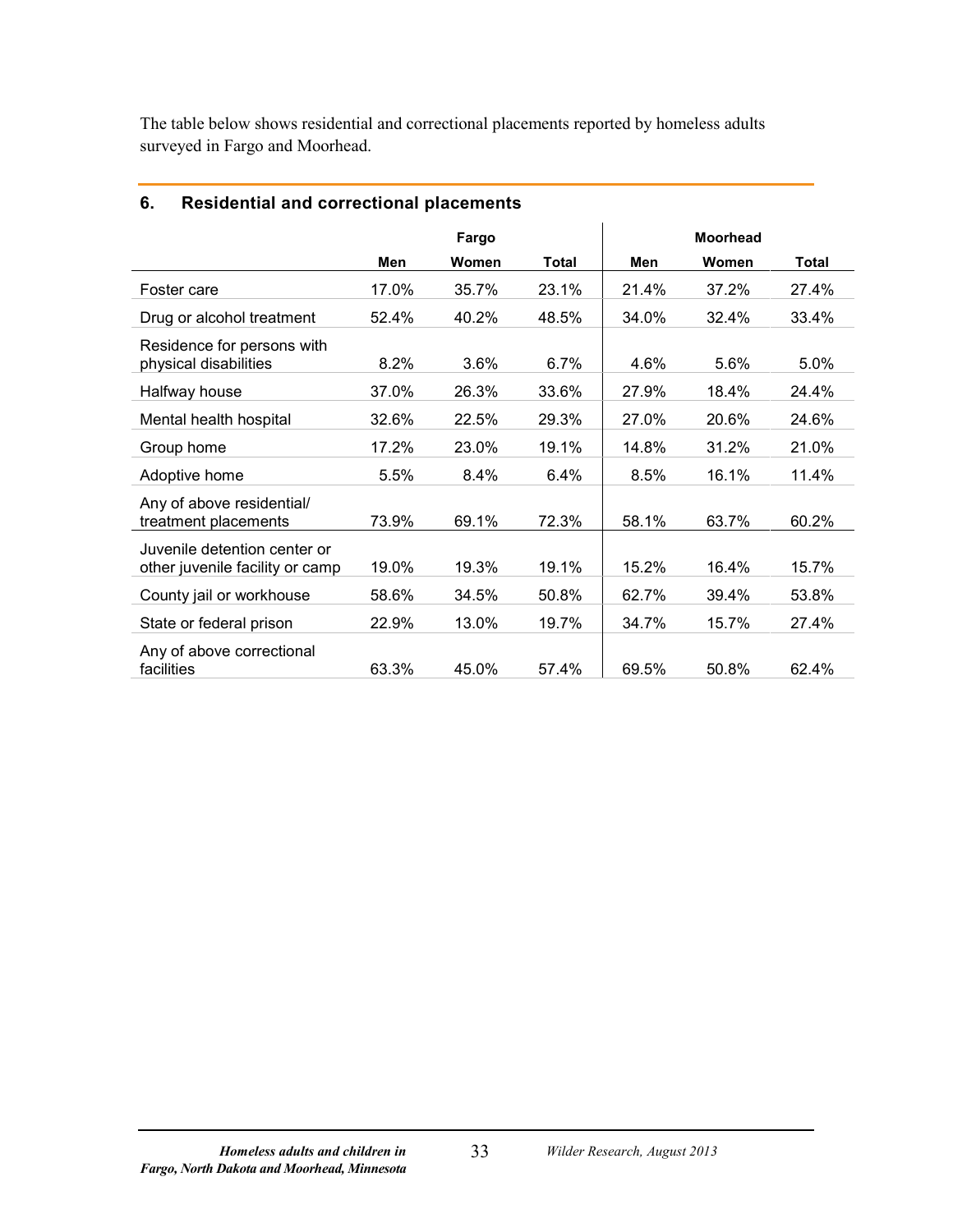### **Migration to Fargo-Moorhead**

About one-third (35%) of homeless adults interviewed in Fargo had lived in North Dakota for less than one year, 15 percent for one to two years, and 64 percent longer than two years. Thirty-eight percent of recent residents (two years or less) had lived in Minnesota just prior to coming to North Dakota. Nearly one-third (30%) of recent residents indicated that they had previously lived in North Dakota.

Of recent residents (the 266 living in North Dakota for two years or less), nearly half (48%) came from West North Central states. Eleven percent from Pacific states, 10 percent from East North Central states, 9 percent from Mountain states, 7 percent from South Atlantic states, 3 percent came from West South Central states, 3 percent from East South Central states, 2 percent from New England states, and 1 percent from Middle Atlantic states. Data were missing on 20 (8%) adults. No recent residents came from countries outside of the United States. (See maps on the next three pages.)

In Fargo, 5 percent of the homeless adults interviewed were born outside of the United States. Of the 27 respondents born in another county, 16 entered the United States with official refugee status. Three of the 16 respondents entered the United States prior to the year 2000.

### *Fargo Moorhead*

More than one-third (37%) of the homeless adults interviewed in Moorhead had lived in Minnesota for less than one year, 10 percent for one to two years, and 63 percent longer than two years. Over two-fifths (46%) of recent residents (two years or less) had lived in North Dakota just prior to coming to Minnesota. Over one-third (36%) of recent residents indicated that they had previously lived in Minnesota.

Of recent residents (the 85 living in Minnesota for two years or less), half (51%) came from West North Central states. Twelve percent from East North Central states, 8 percent came from Mountain states, 7 percent from West South Central states, 3 percent from South Atlantic states, 2 percent from East South Central states, 2 percent from Middle Atlantic states, 1 percent from New England states, and 1 percent from Pacific states. Data were missing on 10 (12%) adults. No recent residents came from countries outside of the United States. (See maps on the next three pages.)

In Moorhead, 2 percent of the homeless adults interviewed were born outside of the United States. Of the four respondents born in another county, three entered the United States with official refugee status. None of the four respondents entered the United States prior to the year 2000.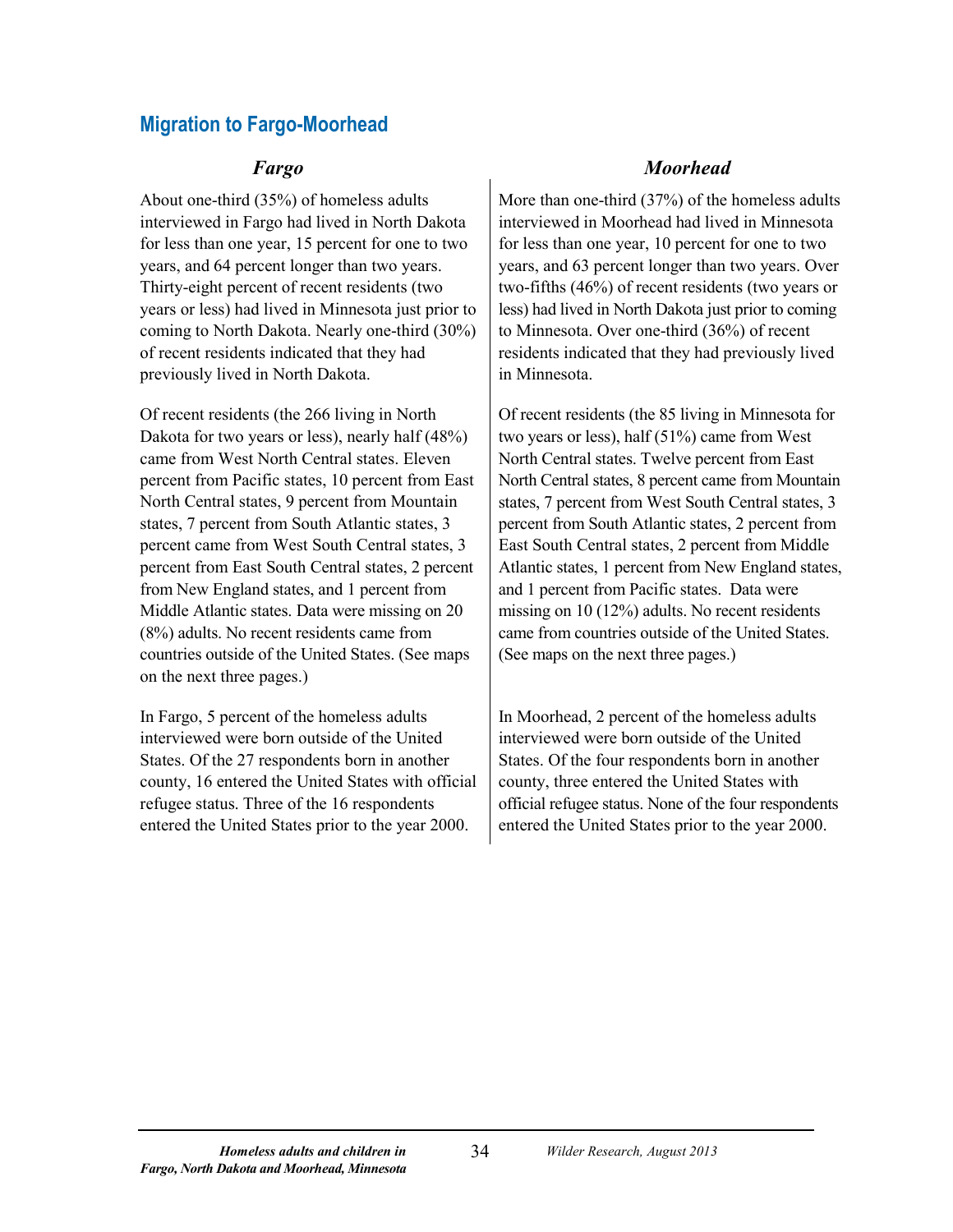# Respondents living in North Dakota\* or Minnesota\* two years or less "Where did you live before coming to Fargo, North Dakota\* or Moorhead, Minnesota\*?" N=351



\* Respondents interviewed in Fargo were asked about the length of residency in North Dakota and those interviewed in Moorhead were asked about the length of residency in Minnesota.

35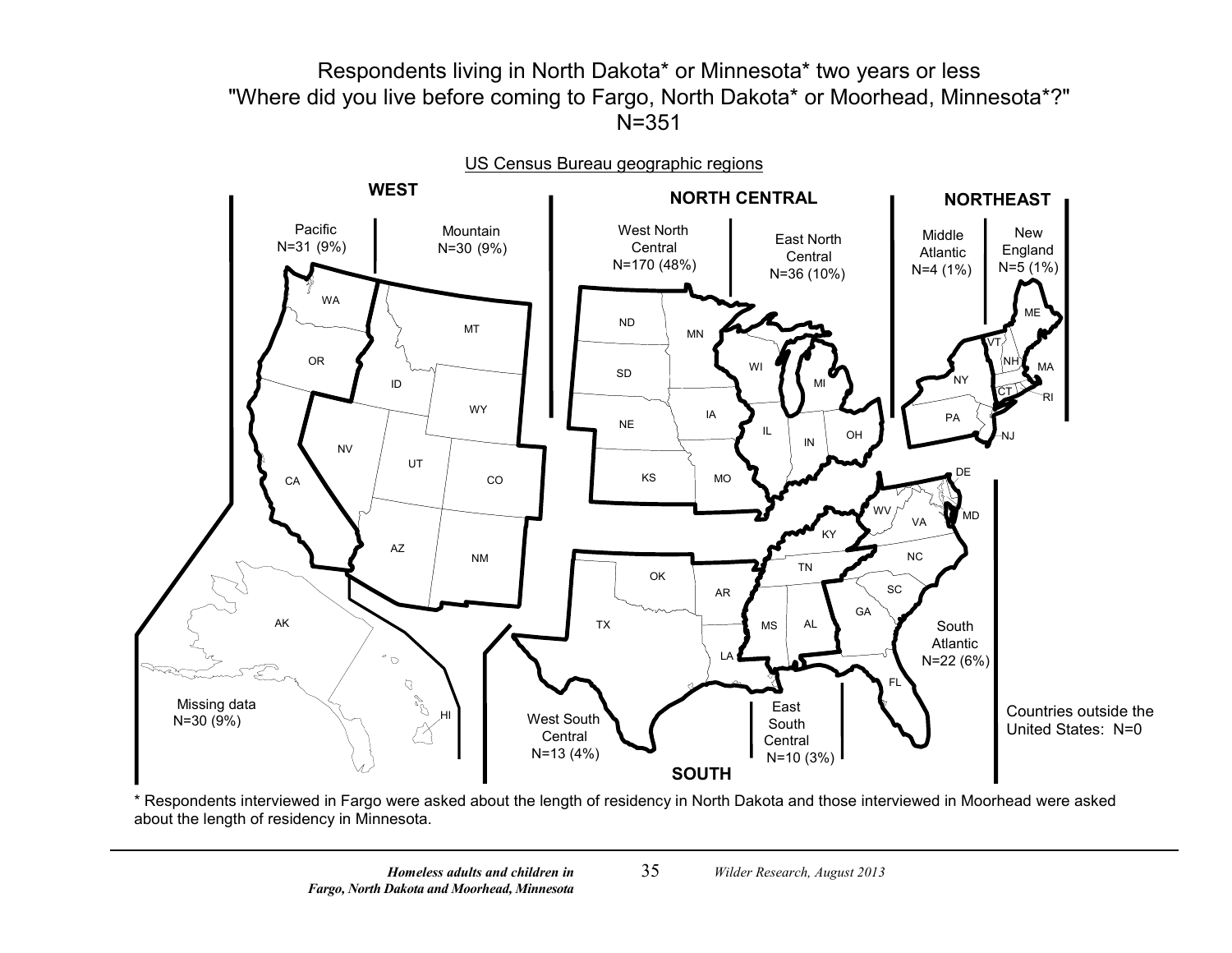Respondents living in North Dakota two years or less "Where did you live before coming to North Dakota?" N=266



US Census Bureau geographic regions

36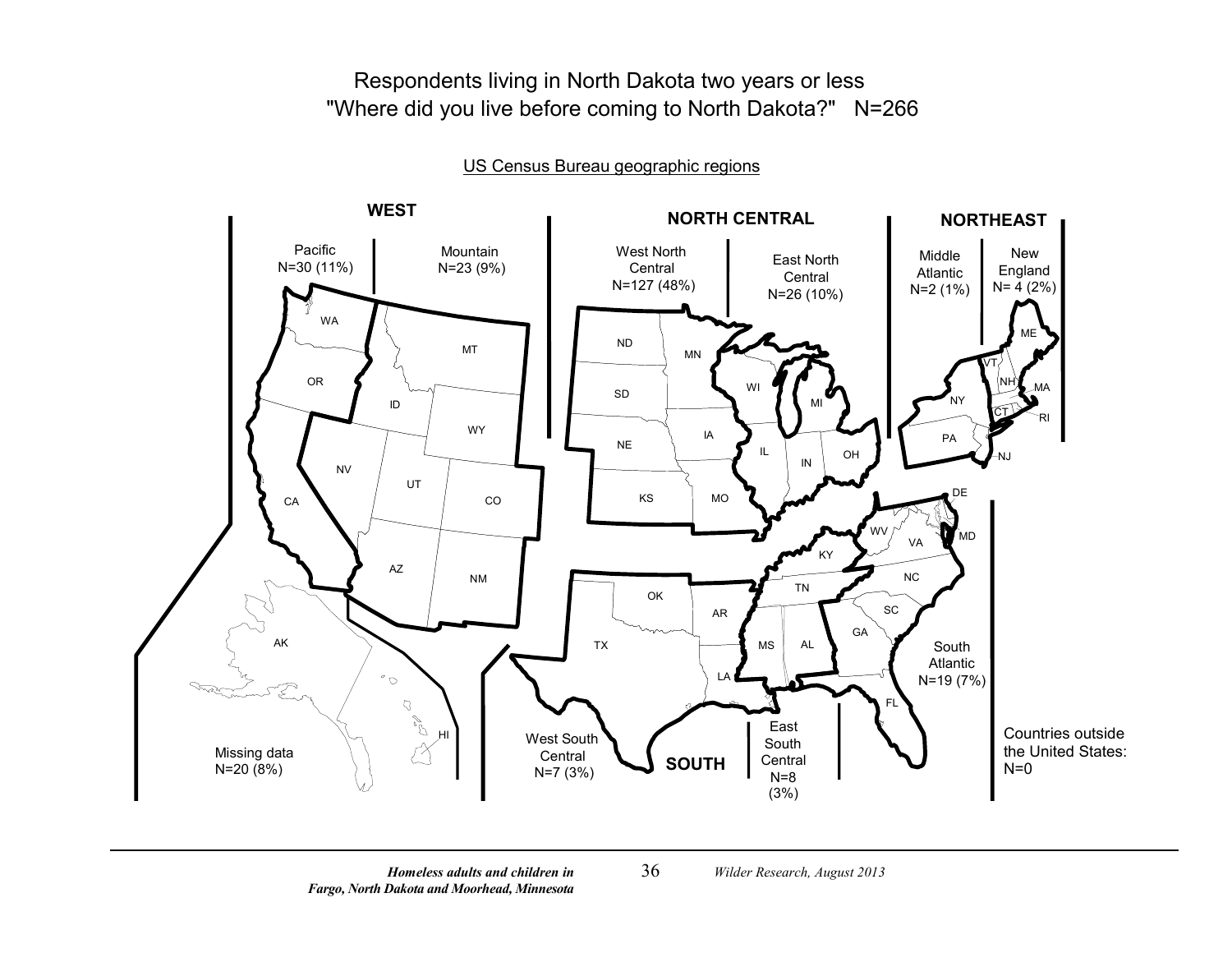# Respondents living in Minnesota two years or less "Where did you live before coming to Minnesota?" N=85

US Census Bureau geographic regions



37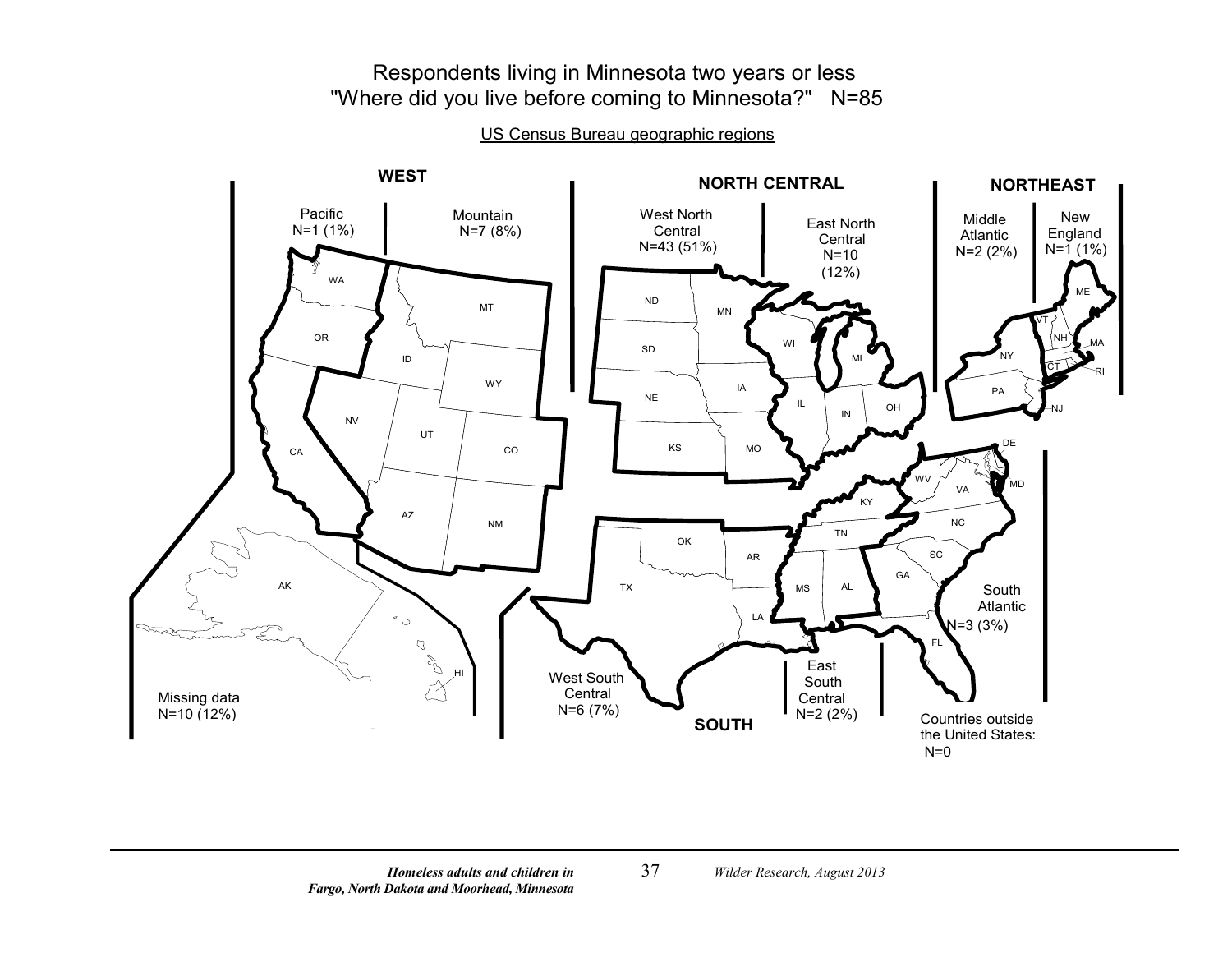### **Housing resources**

In Fargo, 47 percent of homeless adults surveyed (50% of men and 40% of women) reported having been without housing for more than a year. Nearly one-third (32%) were on a waiting list for Section 8 or subsidized housing. The average length of time on the waiting list was 7 months.

Seven percent reported having received a Section 8 voucher that they could not use, because they could not find a place that would accept the voucher.

The majority of the homeless men (90%) stated that they needed only an efficiency or onebedroom apartment, while nearly half (45%) of homeless women required two or more bedrooms.

In Fargo, nearly one-third (32%) of homeless adults interviewed indicated that they were not able to pay any amount for rent. Seven percent reported they could pay between \$1 and \$100 a month for rent, 9 percent said \$101 to \$200, 15 percent said \$201 to \$300, 15 percent said \$301 to \$400, 12 percent said \$401 to \$500, and 10 percent said over \$500 per month.

In Fargo, 32 percent of homeless adults interviewed reported their last regular or permanent housing was in Fargo, 8 percent in Moorhead, 13 percent in North Dakota (outside of Fargo), 13 percent in Minnesota (outside of Moorhead), and 33 percent in another state (not North Dakota or Minnesota).

### *Fargo Moorhead*

In Moorhead, 57 percent of homeless adults surveyed (53% of men and 63% of women) reported having been without housing for more than a year. Nearly two-thirds (63%) were on a waiting list for Section 8 or subsidized housing. The average length of time on the waiting list was 7 months.

Ten percent reported having received a Section 8 voucher that they could not use, because they could not find a place that would accept the voucher.

The majority of the homeless men (86%) stated that they needed only an efficiency or one-bedroom apartment, while nearly half (47%) of homeless women required two or more bedrooms.

In Moorhead, over one-quarter (28%) of homeless adults indicated that they were not able to pay any amount for rent. Eight percent reported they could pay between \$1 and \$100 a month for rent, 13 percent said \$101 to \$200, 15 percent said \$201 to \$300, 14 percent said \$301 to \$400, 10 percent said \$401 to \$500, and 14 percent said over \$500 per month.

In Moorhead, 28 percent of homeless adults interviewed reported their last regular or permanent housing was in Clay County, Minnesota, 18 percent in Minnesota (not Clay County), 17 percent in North Dakota, and 29 percent from another state (not North Dakota or Minnesota). Minnesota respondents were not asked about previous residence in Fargo or Moorhead.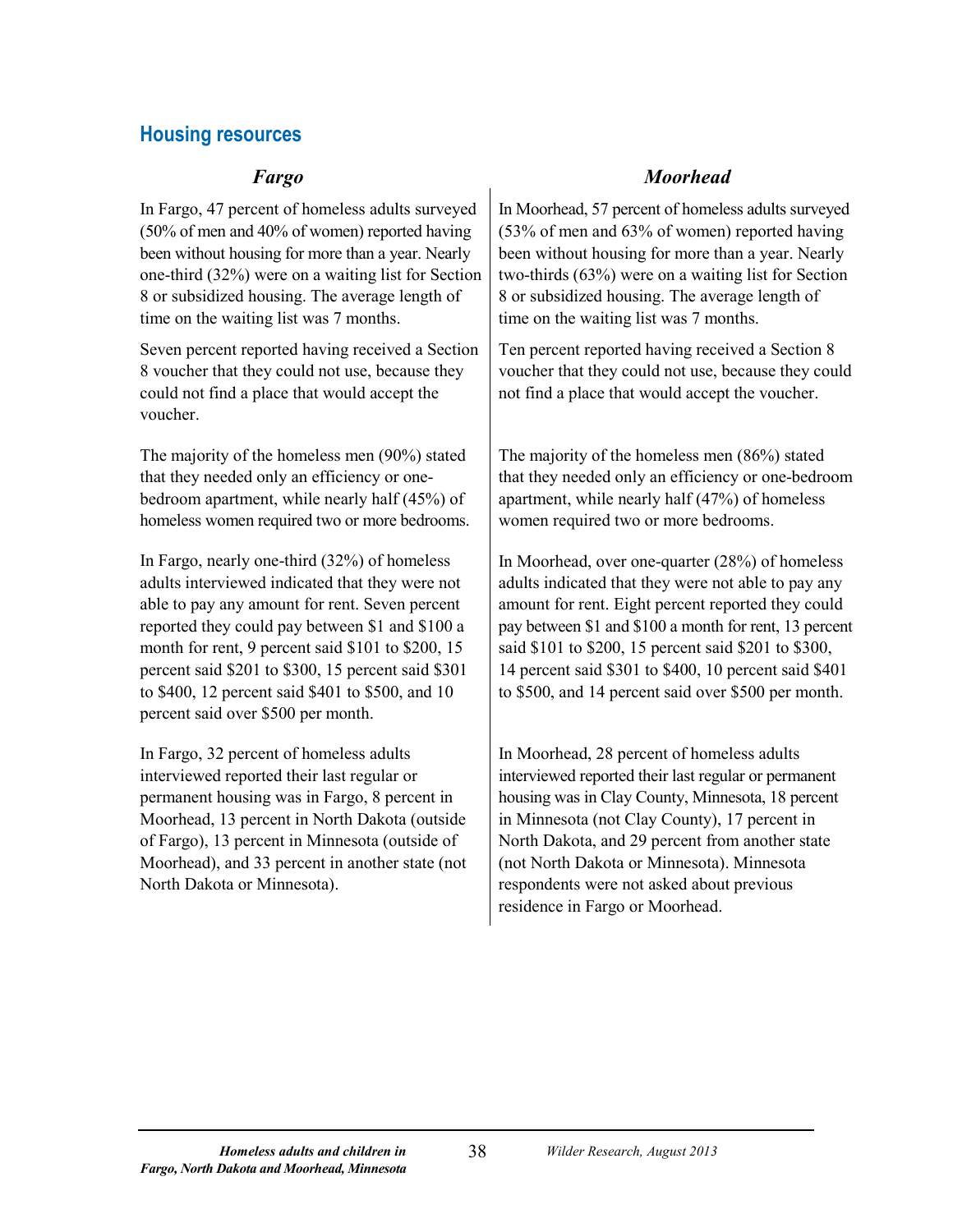Respondents were asked about the reasons they left their last housing. In Fargo, the main reasons **men** cited included: job lost or had hours cut (43%), they couldn't afford the rent (39%), their own drinking or drug problems (33%), eviction (28%), entered jail or treatment (24%), and break-up with spouse or partner (20%).

The main reasons **women** cited included: eviction (35%), couldn't afford rent (29%), problems getting along with people you live with  $(26\%)$ , break-up with spouse or partner  $(25\%)$ , job lost or had hours cut (24%), to flee an abusive relationship (23%), their own drinking or drug problem (22%), and another person's drinking or drug problem (21%).

In Fargo, homeless adults reported that the first place they stayed when they lost their last housing was with friends or family (47%), in an emergency shelter (24%), outside (12%), and in a car, van, lobby, or other public place (9%).

In Fargo, the main reasons homeless adults interviewed said they could not get housing now included: the lack of a job or income (33%), credit problems (24%), no housing they could afford (19%), and a criminal background (18%).

### *Fargo Moorhead*

Respondents were asked about the reasons they left their last housing. In Moorhead, the main reasons men cited included: job lost or had hours cut (32%), couldn't afford rent (31%), eviction (25%), their own drinking or drug problems (22%), entered jail or treatment (19%), problems getting along with people you live with (17%), and another person's drinking or drug problem (12%).

The main reasons **women** cited included: a breakup with spouse or partner (37%), to flee an abusive relationship (35%), couldn't afford the rent (33%), job lost or had hours cut (33%), problems getting along with people you live with (32%), eviction (30%), a drinking problem of someone else in the household (29%), and a behavior problem of a guest or visitor (26%).

In Moorhead, homeless adults reported that the first place they stayed when they lost their last housing was with friends or family (47%), in an emergency shelter (20%), outside (12%), and in a car, van, lobby, or other public place (9%).

In Moorhead, the main reasons homeless adults said they could not get housing now included: lack of a job or income (26%), credit problems (23%), criminal background (21%), no housing they could afford (15%), and cost of application (9%).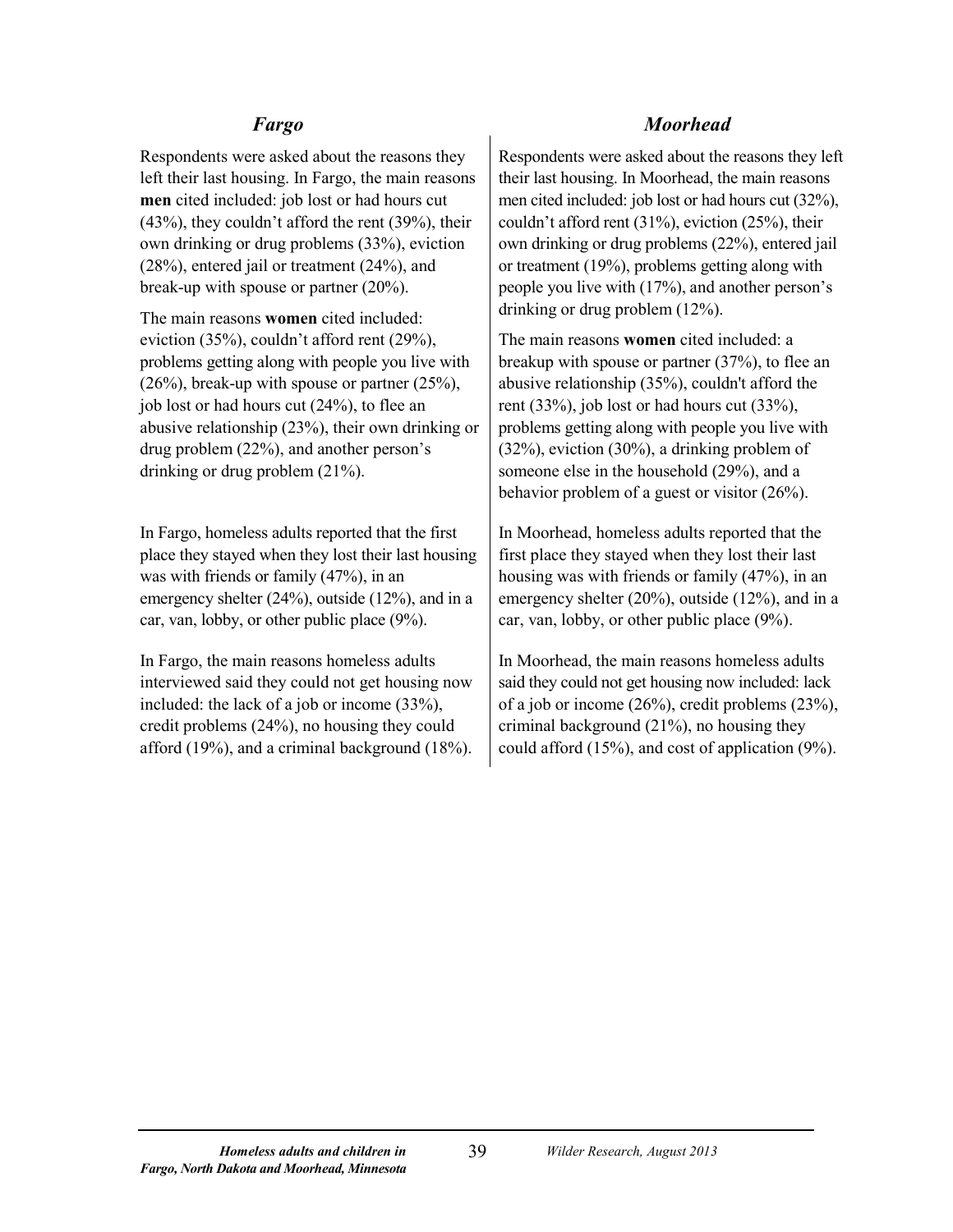### **7. Housing needs of homeless individuals, what they could pay, and what apartments cost:**

### **Fargo**

| Size of apartment | <b>Homeless adults</b><br>needing this size<br>apartment | Amount individual<br>could pay per<br>month | Fair market rent, | People who report<br>they could afford<br>fair market rent |                          |
|-------------------|----------------------------------------------------------|---------------------------------------------|-------------------|------------------------------------------------------------|--------------------------|
| needed            | <b>Percent of N=525</b>                                  | Average (median)                            | 2012 <sup>a</sup> | N                                                          | %                        |
| 0 (efficiency)    | 65%                                                      | \$200                                       | \$433             | 58                                                         | 20%                      |
| 1 bedroom         | 14%                                                      | \$200                                       | \$514             | 6                                                          | 9%                       |
| 2 bedrooms        | 15%                                                      | \$250                                       | \$654             | 6                                                          | 9%                       |
| 3 bedrooms        | 6%                                                       | \$323                                       | \$944             |                                                            | 4%                       |
| 4 bedrooms        | $< 1\%$                                                  | \$225                                       | \$1.091           | 0                                                          | $\overline{\phantom{a}}$ |

### **Moorhead**

| <b>Size of apartment</b> | <b>Homeless adults</b><br>needing this size<br>apartment | Amount individual<br>could pay per<br>month | Fair market rent, | People who report<br>they could afford<br>fair market rent |     |
|--------------------------|----------------------------------------------------------|---------------------------------------------|-------------------|------------------------------------------------------------|-----|
| needed                   | <b>Percent of N=181</b>                                  | Average (median)                            | $2012^a$          | N                                                          | %   |
| 0 (efficiency)           | 64%                                                      | \$200                                       | \$433             | 14                                                         | 16% |
| 1 bedroom                | 9%                                                       | \$389                                       | \$514             |                                                            | 8%  |
| 2 bedrooms               | 18%                                                      | \$300                                       | \$654             | 2                                                          | 7%  |
| 3 bedrooms               | 4%                                                       | \$300                                       | \$944             | 0                                                          |     |
| 4 bedrooms               | 4%                                                       | \$250                                       | \$1,091           | 0                                                          |     |

*Sources: Homeless data, Wilder Research Center, 2012. Fair market rents, U.S. Department of Housing and Urban Development, FY 2012 Fair Market rent Documentation System. Retrieved on April 30, 2013 from http[:/www.huduser.org.](http://www.huduser.org/)*

*<sup>a</sup> Fair market rent is the amount determined by the U.S. Department of Housing and Urban Development to represent the amount at or below which 40 percent of the local units are renting (the rent that makes 40% of local units accessible). It is the amount typically covered by a Housing Choice voucher (previously known as Section 8 housing voucher).*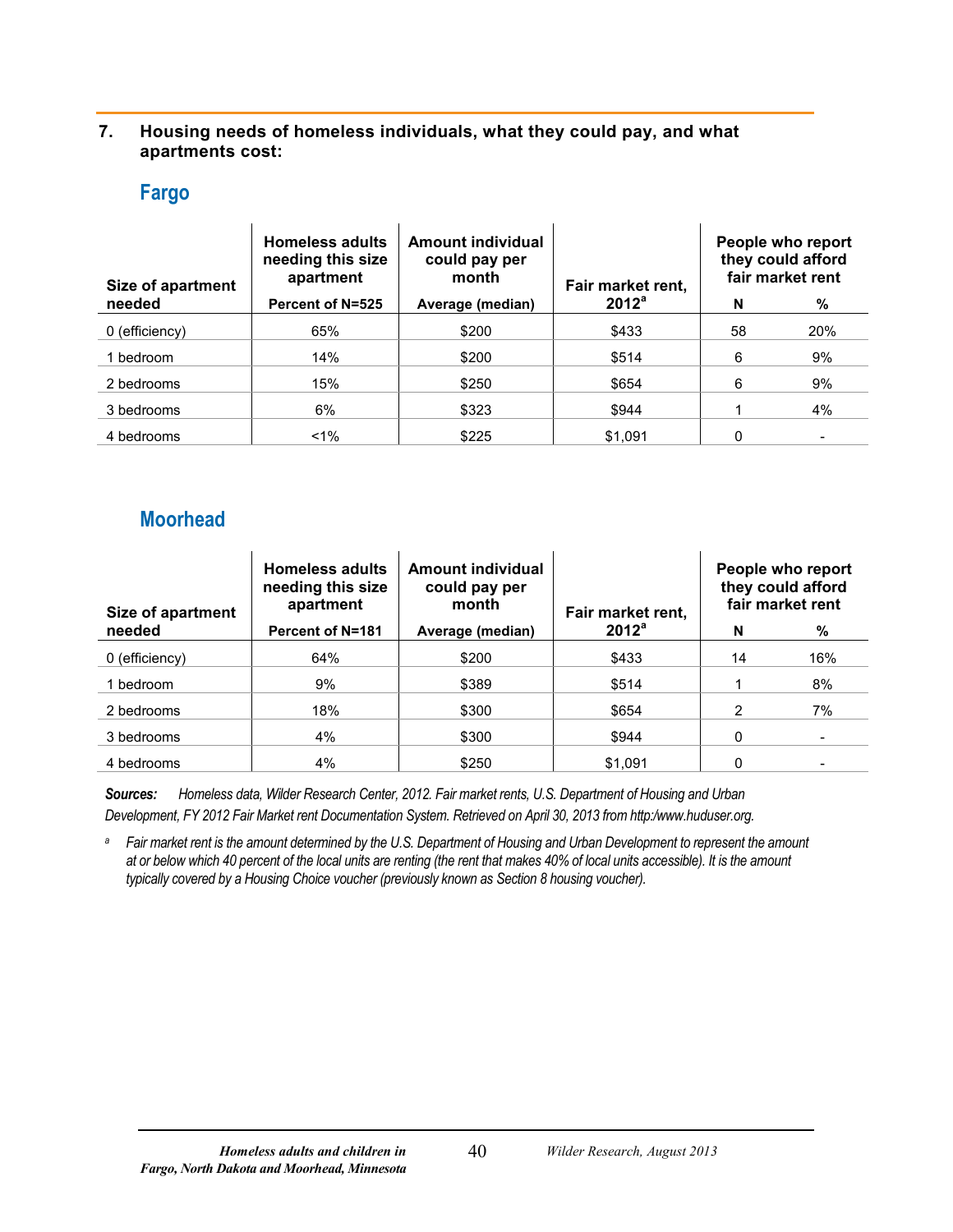### **Veteran status**

In Fargo, 32 percent of homeless men and no homeless women had served in the U.S. military. This represents 22 percent of the homeless adult population. Of veterans, 52 percent served in the Army, 22 percent in the Navy, 13 percent in the Air Force, 10 percent in the Marines, 3 percent in the National Guard, and 1 percent served in the Reserves.

In Fargo, one-quarter of homeless veterans began their military service between August 1964 and May 1975, 34 percent between June 1975 and September 1980, and 38 percent began between October 1980 and March 2003. Two-thirds (68%) of homeless veterans reported their military service was over two years. The majority (82%) received an honorable discharge.

Two-fifths (20%) of homeless veterans served in a combat zone. Eight percent of homeless military veterans served in a combat zone in the first Gulf war, 7 percent in Vietnam, and 3 percent in the current Gulf War.

Fifty homeless veterans (44%) reported servicerelated health problems, primarily mental health problems, exposure to chemicals, and problems affecting the ears and back. Five (5%) homeless veterans reported being diagnosed with a servicerelated head injury.

In Fargo, over half (55%) of homeless veterans reported they attended a Veterans Stand Down event in the previous 12 months. Over one-third (35%) of military veterans had contact with a County Veterans Service Officer during the previous 12 months.

### *Fargo Moorhead*

In Moorhead, 20 percent of homeless men and no homeless women had served in the U.S. military. This represents 12 percent of the homeless adult population. Of veterans, 23 percent served in the Army, 23 percent in the Air Force, 20 percent in the Navy, 19 percent in the Marines, 11 percent in the Reserves, and 5 percent served in the National Guard.

In Moorhead, one-third of homeless veterans began their military service between August 1964 and May 1975, 9 percent between June 1975 and September 1980, and 53 percent began between October 1980 and March 2003. Nearly two-thirds (62%) of homeless veterans reported their military service was over two years. The majority (77%) received an honorable discharge.

One-quarter of homeless veterans served in a combat zone. Fourteen percent of the homeless military veterans served in a combat zone in Vietnam, 6 percent in Granada, and 5 percent in Beirut/Lebanon.

Eight homeless veterans (38%) reported having service-related health problems, primarily mental health problems, exposure to chemicals, and problems affecting the ears. One homeless veteran (5%) reported being diagnosed with a service-related head injury.

In Moorhead, nearly half (47%) of homeless veterans reported that they attended a Veterans Stand Down event in the previous 12 months. One-quarter of military veterans had contact with a County Veterans Service Officer during the previous 12 months.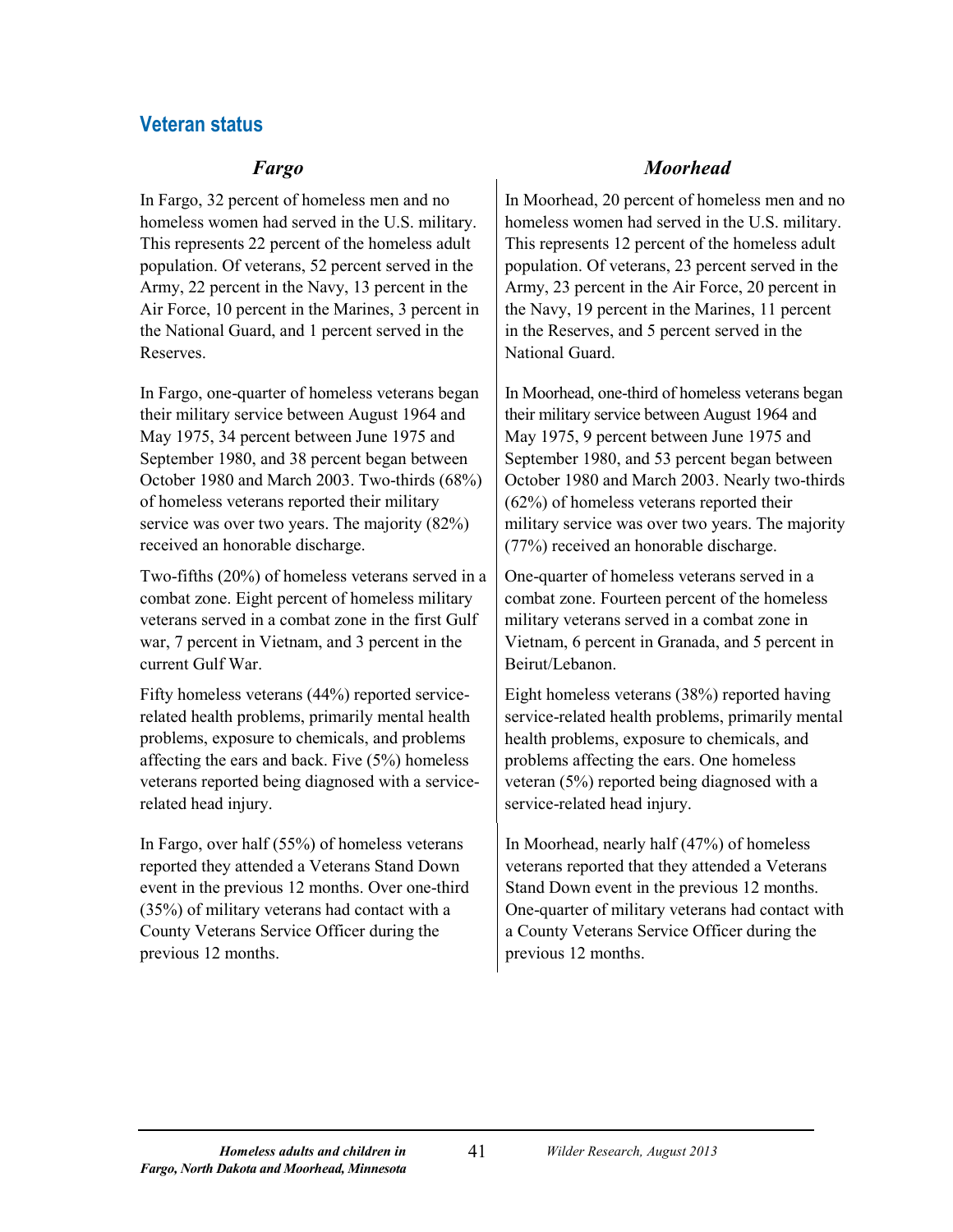In Fargo, two-thirds (68%) reported currently using military benefits. Of those *currently* using military veterans' benefits, 63 percent were using Veterans Administration Medical Center services, 16 percent were receiving service connected compensation, 11 percent were receiving a non-service connected (NSC) veterans' pension, 4 percent were receiving other federal veterans' benefits, 4 percent were receiving State Veterans Home benefits, and 3 percent were receiving other state veterans' benefits.

One homeless veteran reported receiving benefits in the previous 12 months that they are not currently receiving.

# **Children of homeless parents**

In Fargo, half of homeless women and 21 percent of homeless men reported *having*  children under the age of 18. Forty-six homeless adults (9%) had at least one child *with them* on the night of the survey (39 homeless women and 4 homeless men).

In Fargo, four-fifths (81%) of homeless parents (96% of male parents and 68% of female parents) reported that at least one of their children was not currently living with them.

One-quarter of homeless parents (20% of men and 32% of women) reported that their children were not living with them because of shelter or facility restrictions.

In Fargo, three-fifths (59%) of homeless parents reported having a court order to receive child support. Of those with court-ordered child support, 62 percent reported support was being provided for all children eligible.

In Fargo, 20 homeless parents (12%) reported having an open child protection order for at least one of their children.

### *Fargo Moorhead*

In Moorhead, nearly three-fifths (58%), reported currently using military benefits. Of those *currently* using military veterans' benefits, 53 percent were using Veterans Administration Medical Center benefits, 15 percent were receiving a non-service connected (NSC) veterans' pension, 11 percent were receiving service connected compensation, and 5 percent were receiving other federal veterans' benefits.

One homeless veteran reported receiving benefits in the previous 12 months that they are not currently receiving.

# *Fargo Moorhead*

In Moorhead, over half (55%) of homeless women and 24 percent of homeless men reported *having* children under the age of 18. Thirty (16%) homeless adults had at least one child *with them* on the night of the survey (16 homeless women and 5 homeless men).

In Moorhead, nearly two-thirds (63%) of homeless parents (87% of male parents and 47% of female parents) reported that at least one of their children was not currently living with them.

Three percent of homeless parents (no men and 6% of women) reported that their children were not living with them because of shelter or facility restrictions.

In Moorhead, nearly half (46%) of homeless parents reported having a court order to receive child support. Of those with court-ordered child support, 39 percent reported support was being provided for all children eligible.

In Moorhead, 5 homeless parents (7%) reported having an open child protection order for at least one of their children.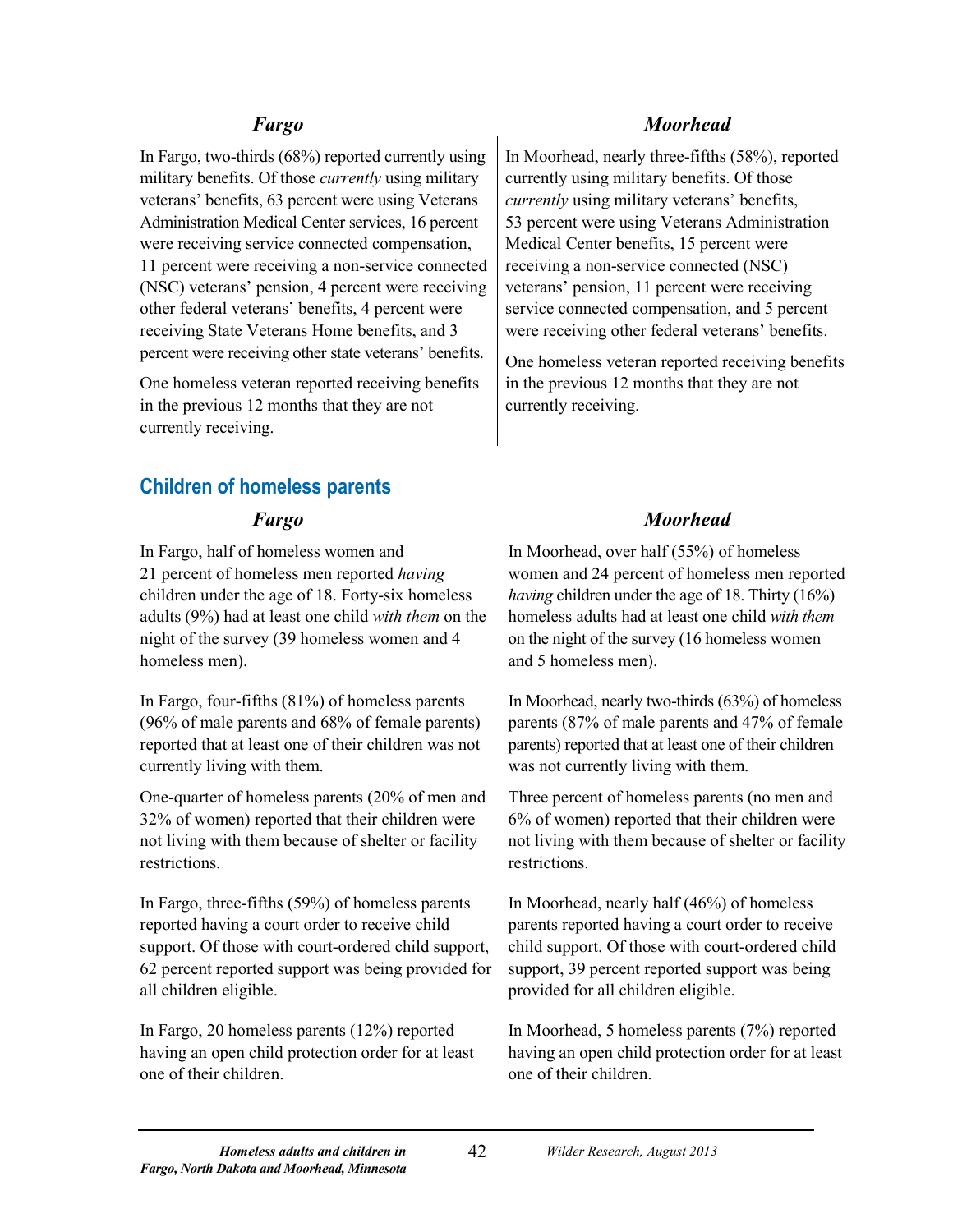In Fargo, 45 parents (47%) with children under the age of five reported having a child enrolled in Head Start or an early childhood program.

In Fargo, the average number of children who were currently living with their homeless parents was 2. The average age of children living with homeless parents was 7 years, and the median age was 6.

In Fargo, four parents (9%) reported that at least one child living with them had a chronic or severe physical health problem. Ten parents (21%) reported having at least one child with emotional or behavioral problems.

Eight parents (17%) reported not being able to get the needed physical health care and eight parents (17%) were not able to get needed dental health care for their children.

Five parents (11%) reported their children had to skip meals in the previous month, because there wasn't enough money to buy food. Eighteen parents (45%) reported they had not been able to get needed childcare.

In Fargo, 25 parents had school-age children with them. Fourteen parents (57%) reported having a child with learning or school problems. Four parents (17%) reported having a child that repeated a grade in school.

In Fargo, two-fifths (41%) of homeless parents reported that their school-age children had been the victims of bullying. Other school-related problems reported by parents included their child's displaying aggression (18%), a drop in grades (17%), excessive tardiness (17%), and having difficulty with peer relationships (13%).

Twenty-four parents (96%) reported their children attended school on the day of the survey, 16 parents (66%) reported that their children had to change schools, and three parents (13%) reported that their children were having trouble going to school, due to housing problems.

# *Fargo Moorhead*

In Moorhead, 18 parents (51%) with children under the age of five reported having a child enrolled in Head Start or an early childhood program.

In Moorhead, the average number of children who were currently living with their homeless parents was 2. The average age of children living with homeless parents was 8 years, and the median age was 7.

In Moorhead, seven parents (25%) reported that at least one child living with them had a chronic or severe physical health problem. Twelve parents (42%) reported having at least one child with emotional or behavioral problems.

One parent (3%) reported not being able to get needed physical health care and six parents (20%) were not able to get needed dental health care for their children.

Four parents (14%) reported that their children had to skip meals in the previous month, because there wasn't enough money to buy food. Three parents (9%) reported they had not been able to get needed child care.

In Moorhead, 22 parents had school-age children with them. Seventeen parents (77%) reported having a child with learning or school problems. Five parents (21%) reported having a child that repeated a grade in school.

In Moorhead, half of homeless parents reported that their school-age children had been the victims of bullying. Other school-related problems reported by parents included suspensions (27%), their child's displaying aggression (20%), a drop in grades (16%), and having difficulty with peer relationships (16%).

Nineteen parents (86%) reported their children attended school on the day of the survey, eight parents (35%) reported that their children had to change schools, and four parents (19%) reported that their children were having trouble going to school, due to housing problems.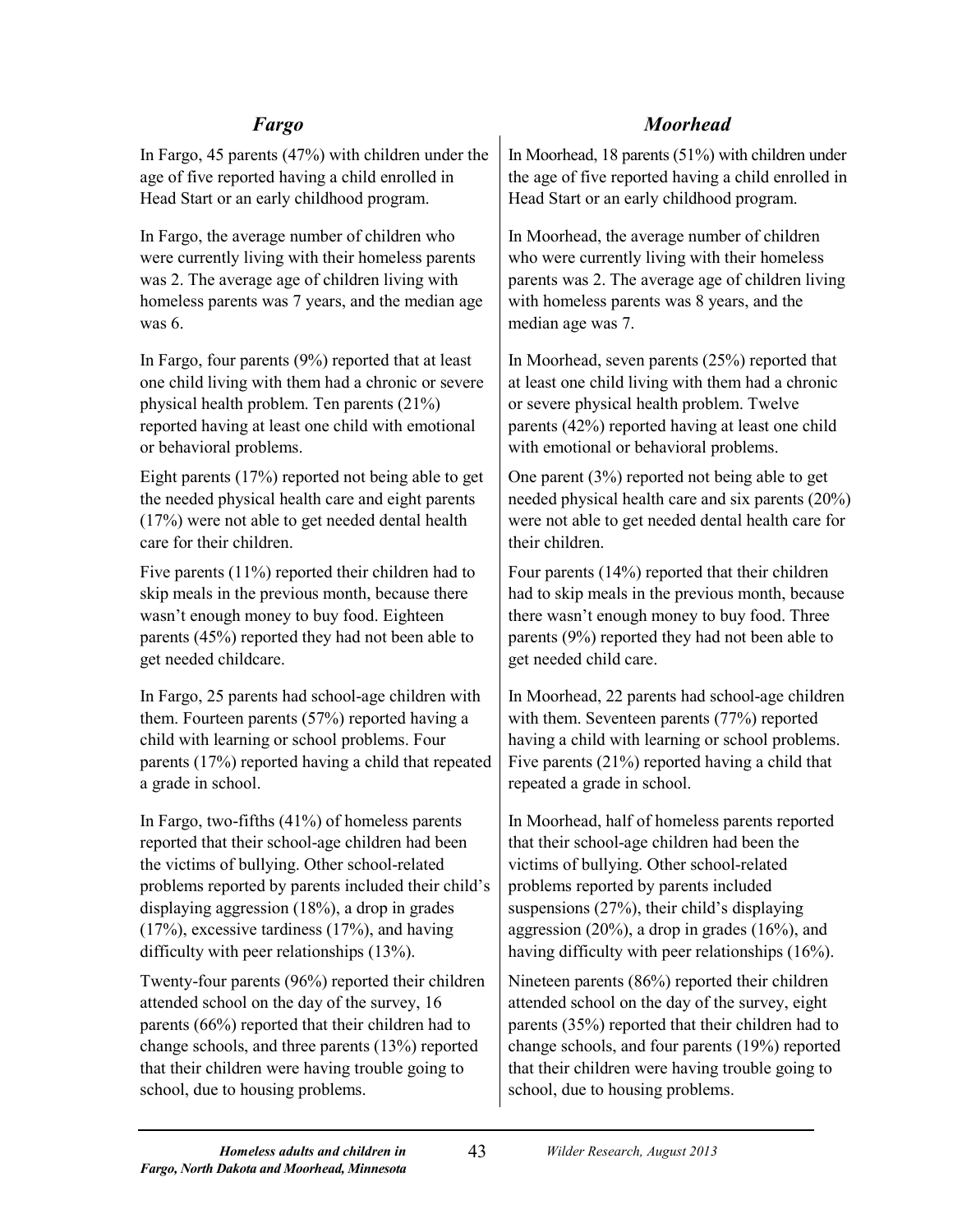# **Employment**

In Fargo, over one-third of homeless adults (37%) were employed (14% full-time jobs). Of those employed, 39 percent reported their job had lasted at least three months. The majority of jobs (70%) paid less than \$10 per hour (24% paid less than \$8 per hour).

In Fargo, of those not employed, 24 percent had been laid off, terminated, or had their job eliminated in the previous six months.

Nearly two-fifths (38%) of unemployed homeless adults reported it had been less than six months since they last held a job. Of the unemployed homeless adults, 18 percent last had a job between six months and one year ago, 16 percent had a job one to two years ago, 7 percent had a job two to three years ago, 2 percent had a job three to four years ago, and 17 percent reported their last job was more than four years ago.

Seven (2%) homeless adults in Fargo had never been employed.

Three-fifths (61%) of unemployed homeless adults reported that they were currently looking for work.

In Fargo, the most frequently mentioned barriers to employment included: transportation (33%), physical health problems (22%), resources needed to look for work (20%), mental health (18%), and lack of housing (16%).

Some barriers were more significant for women than for men: child care  $(7\%$  vs.  $1\%)$  and transportation (40% vs. 29%).

The only barrier that appeared more significant for men than women was physical health (24% vs. 18%).

## *Fargo Moorhead*

In Moorhead, over one-quarter of homeless adults (28%) were employed (10% full-time jobs). Of those employed, 53 percent reported their job has lasted at least three months. The majority of jobs (70%) paid less than \$10 per hour (19% paid less than \$8 per hour).

In Moorhead, of those not employed, 10 percent had been laid off, terminated, or had their job eliminated in the previous six months.

Over one-quarter (27%) of unemployed homeless adults reported it had been less than six months since they last held a job. Of the unemployed homeless adults, 13 percent last had a job between six months and one year ago, 16 percent had a job one to two years ago, 11 percent had a job two to three years ago, 3 percent had a job three to four years ago, and 28 percent reported their last job was more than four years ago.

Two (2%) homeless adults in Moorhead had never been employed.

Two-fifths (40%) of unemployed homeless adults reported that they were currently looking for work.

In Moorhead, the most frequently mentioned barriers to employment included: physical health problems (40%), transportation (28%), mental health problems (25%), and lack of housing  $(14\%)$ .

Some barriers were more significant for women than for men: mental health  $(36\% \text{ vs. } 19\%),$ transportation  $(35\% \text{ vs. } 24\%)$ , job history  $(14\%$ vs. 7%), and education (13% vs. 7%).

Some barriers were more significant for men than women: criminal history (14% vs. 2%), and employment opportunities (7% vs. 0).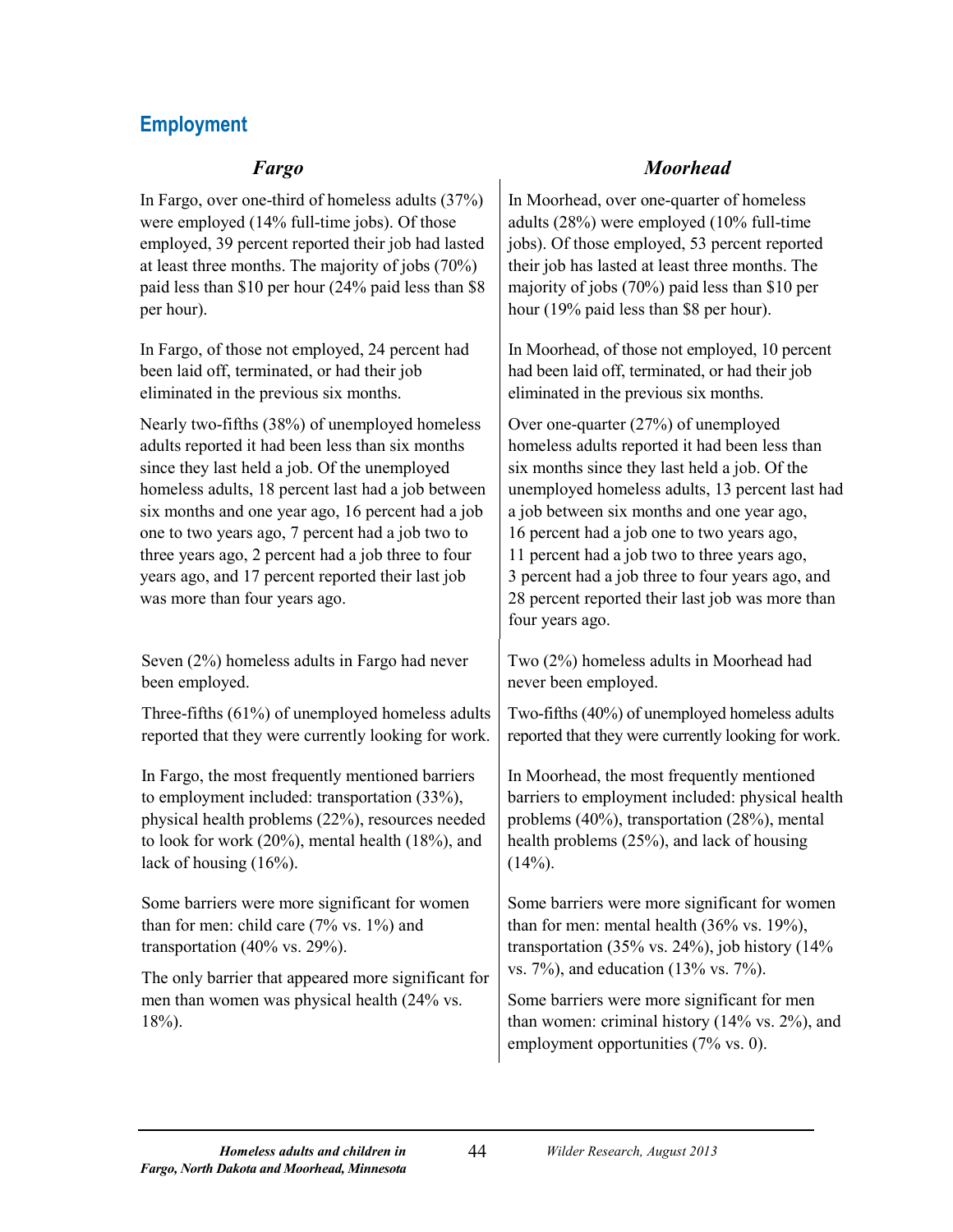# **Physical health**

In Fargo, nearly half (49%) of homeless adults had a chronic medical condition (high blood pressure, asthma, other lung or respiratory problems, diabetes, hepatitis, HIV/AIDS, and/or tuberculosis). Of those, 61 percent reported receiving care for each of their reported problems in the previous 12 months.

In Fargo, over half (53%) of homeless adults said they currently needed to see a dentist about tooth or gum problems, 38 percent said they currently needed to see a doctor for a physical health problem, and 31 percent said they currently needed to see a doctor about a mental or emotional health problem.

Over two-fifths (44%) of homeless adults surveyed reported having some form of medical benefits in **October** 

About two-thirds (65%) of homeless adults reported that they have a regular place to go for medical care. Of those, 25 percent use the Family Health Care Center, 24 percent use the Homeless Health Services, 23 percent use the Veterans Administration Medical Center, and 19 percent use a clinic that requires fees.

In Fargo, two-fifths (41%) of homeless adults received care in an emergency room during the previous six months.

In Fargo, two-fifths (40%) of homeless adults reported being unable to get needed health care (mainly due to a lack of money or insurance), and 16 percent of homeless adults reported not taking prescribed medication.

### *Fargo Moorhead*

In Moorhead, over half (54%) of homeless adults had a chronic medical condition (high blood pressure, asthma, other lung or respiratory problems, diabetes, hepatitis, HIV/AIDS, and/or tuberculosis). Of those, 67 percent reported receiving care for each of their reported problems in the previous 12 months.

In Moorhead, nearly three-fifths (59%) of homeless adults said they currently needed to see a dentist about tooth or gum problems, 47 percent said they currently needed to see a doctor for a physical health problem, and 44 percent said they currently needed to see a doctor about a mental or emotional health problem.

Over two-thirds (68%) of homeless adults surveyed reported having some form of medical benefits in **October** 

About three-fifths (58%) of homeless adults reported that they have a regular place to go for medical care. Of those, the majority (57%) identified a clinic that requires fees. About one in five (21%) use a free clinic and 11 percent go to the Veterans Administration Medical Center.

In Moorhead, over one-third (36%) of homeless adults received care in an emergency room in the previous six months.

In Moorhead, 37 percent of homeless adults interviewed reported being unable to get needed health care (mainly due to a lack of insurance or money), and 21 percent of homeless adults reported not taking prescribed medication.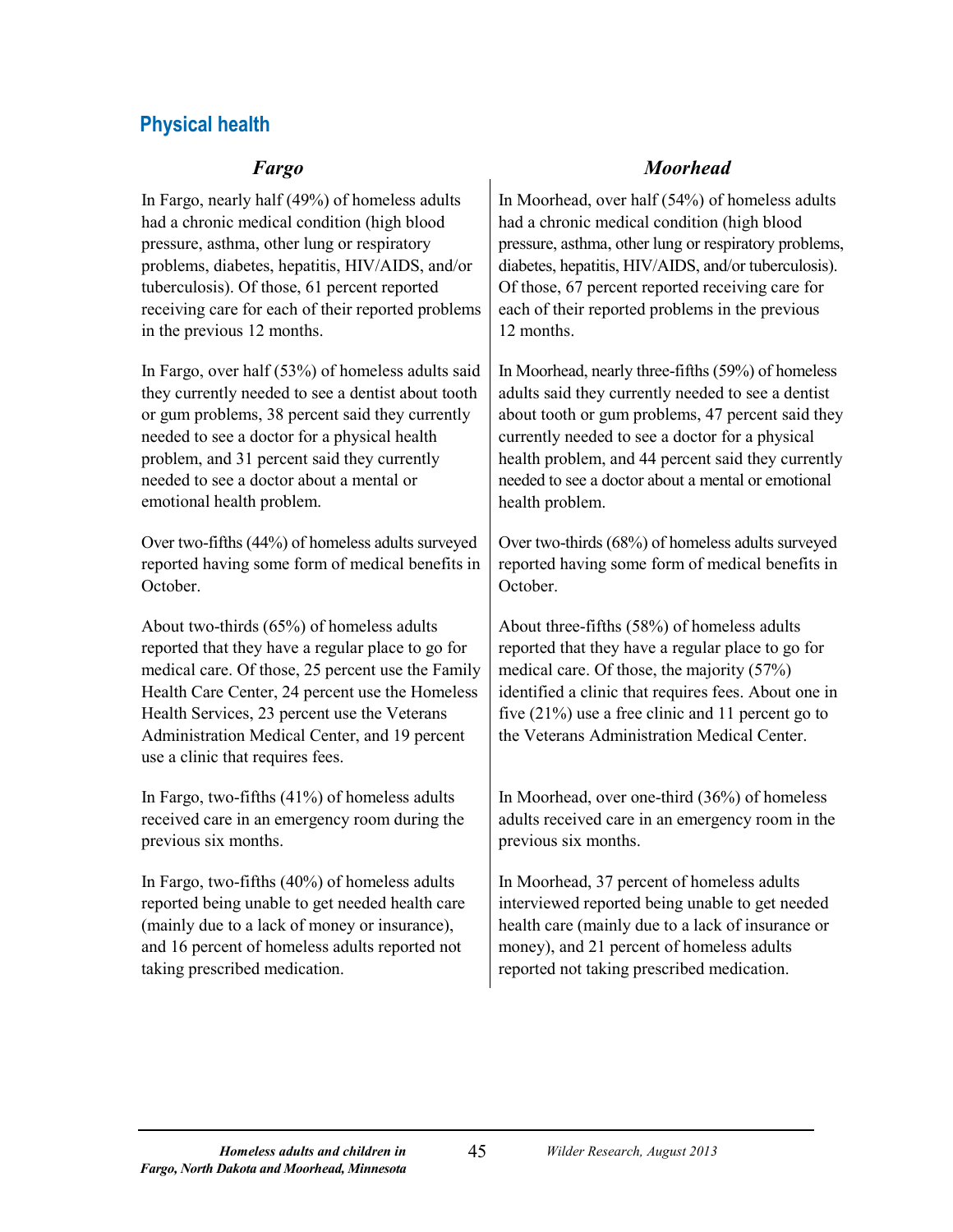# **Chemical dependency**

In Fargo, over two-fifths (43%) of homeless adults considered themselves an alcoholic or chemically dependent. Thirty-five percent reported being told by a doctor or nurse, in the previous two years that they have an alcohol or drug abuse disorder.

In Fargo, over two-fifths (44%) of homeless adults (50% of men and 31% of women) had been admitted to a detox center at least once.

Fifty-two percent of men and 40 percent of women reported that they had lived in an alcohol or drug treatment facility. Twenty-eight percent of men and 27 percent of women reported living in residential alcohol or drug treatment within the previous two years.

Forty-nine percent of homeless men and 34 percent of homeless women had received outpatient drug or alcohol treatment at some time in their life. Of those, 51 percent received the drug or alcohol treatment in the previous two years.

In Fargo, two-fifths (40%) of homeless adults interviewed (46% of men and 26% of women) reported current problems with alcohol (diagnosed with alcohol abuse disorder and/or admitted to detox in the previous two years).

In Fargo, 18 percent of homeless adults reported that they currently needed to see a professional about an alcohol or drug problem.

# *Fargo Moorhead*

In Moorhead, 30 percent of homeless adults considered themselves an alcoholic or chemically dependent. Twenty-two percent reported being told by a doctor or nurse, in the previous two years that they have an alcohol or drug abuse disorder.

In Moorhead, over one-third (35%) of homeless adults (41% of men and 25% of women) had been admitted to a detox center at least once.

Thirty-four percent of men and 32 percent of women reported they had lived in an alcohol or drug treatment facility. Fourteen percent of the men and 18 percent of the women had been in residential alcohol or drug treatment programs within the previous two years.

Thirty-two percent of homeless men and 29 percent of homeless women have received outpatient drug or alcohol treatment at some time in their life. Of those, 43 percent received the drug or alcohol treatment in the previous two years.

In Moorhead, over one-quarter (29%) of homeless adults interviewed (31% of men and 26% of women) reported current problems with alcohol (diagnosed with alcohol abuse disorder and/or admitted to detox in the previous two years).

In Moorhead, 11 percent of homeless adults reported that they currently needed to see a professional about an alcohol or drug problem.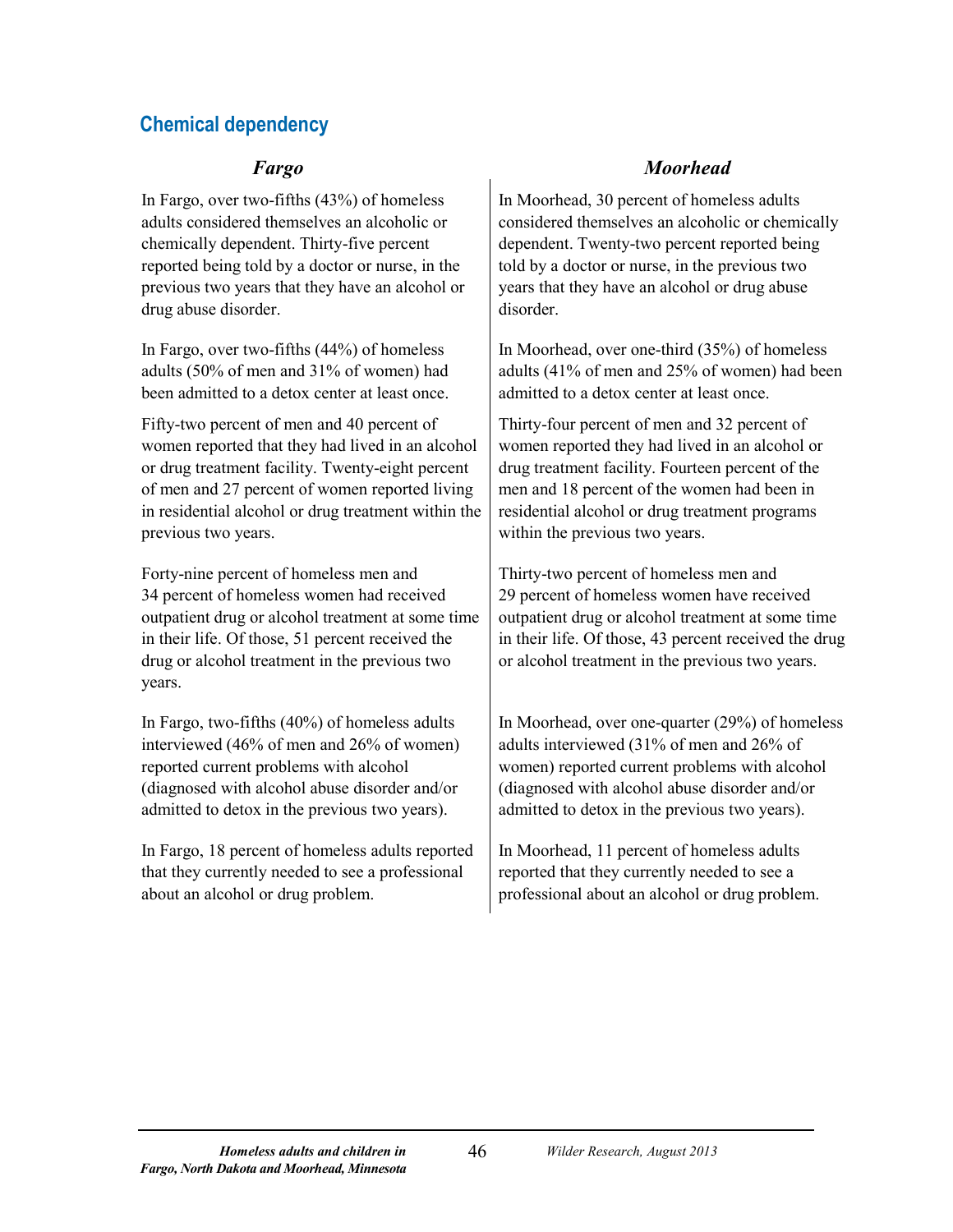### **Mental health**

In Fargo, over two-fifths (44%) of homeless adults reported being told by a doctor or nurse within the previous two years that they have schizophrenia, manic-depression or bipolar disorder, some other type of delusional disorder, major depression, anti-social personality disorder, or post-traumatic stress disorder.

Nearly two-fifths (39%) of homeless adults received outpatient mental health services in the previous two years, 16 percent had lived in a facility for persons with mental health problems within the previous two years, and 31 percent reported they currently need to see a professional about a mental health problem.

### *Fargo Moorhead*

In Moorhead, half of homeless adults interviewed reported being told by a doctor or nurse within the previous two years that they have schizophrenia, manic-depression or bipolar disorder, some other type of delusional disorder, major depression, anti-social personality disorder, or post-traumatic stress disorder.

Nearly two-fifths (39%) of homeless adults received outpatient mental health services in the previous two years, 10 percent had lived in a facility for persons with mental health problems within the previous two years, and 44 percent reported they currently need to see a professional about a mental health problem.

Over half (57%) of adults interviewed who were homeless were also experiencing severe mental illness. That is, they had been diagnosed within the previous two years with one of six serious and persistent mental disorders, or had received inpatient or outpatient treatment for mental illness in the previous two years. By comparison, community surveys of the general population show that, at any given time, approximately 25 percent of U.S. adults are experiencing some form of mental illness.<sup>[6](#page-56-0)</sup> According to a recent national survey, 6 percent of the U.S. adult population is diagnosed with serious mental illness.<sup>[7](#page-56-1)</sup>

<span id="page-56-0"></span> <sup>6</sup> Substance Abuse and Mental Health Services Administration, U.S. Department of Health and Human Services (1989). *Mental health: A report of the Surgeon General – Executive summary.* Rockville, MD: Author.

<span id="page-56-1"></span><sup>&</sup>lt;sup>7</sup> Substance Abuse and Mental Health Services Administration, U.S. Department of Health and Human Services (2004-2005). *National Household Survey on Drug Abuse – state estimates. Retrieved July 10, 2010, from [www.oas.samhsa.gov/nhsda/2k1State/vol2/appd.htm#tabd.17](http://www.oas.samhsa.gov/nhsda/2k1State/vol2/appd.htm#tabd.17)*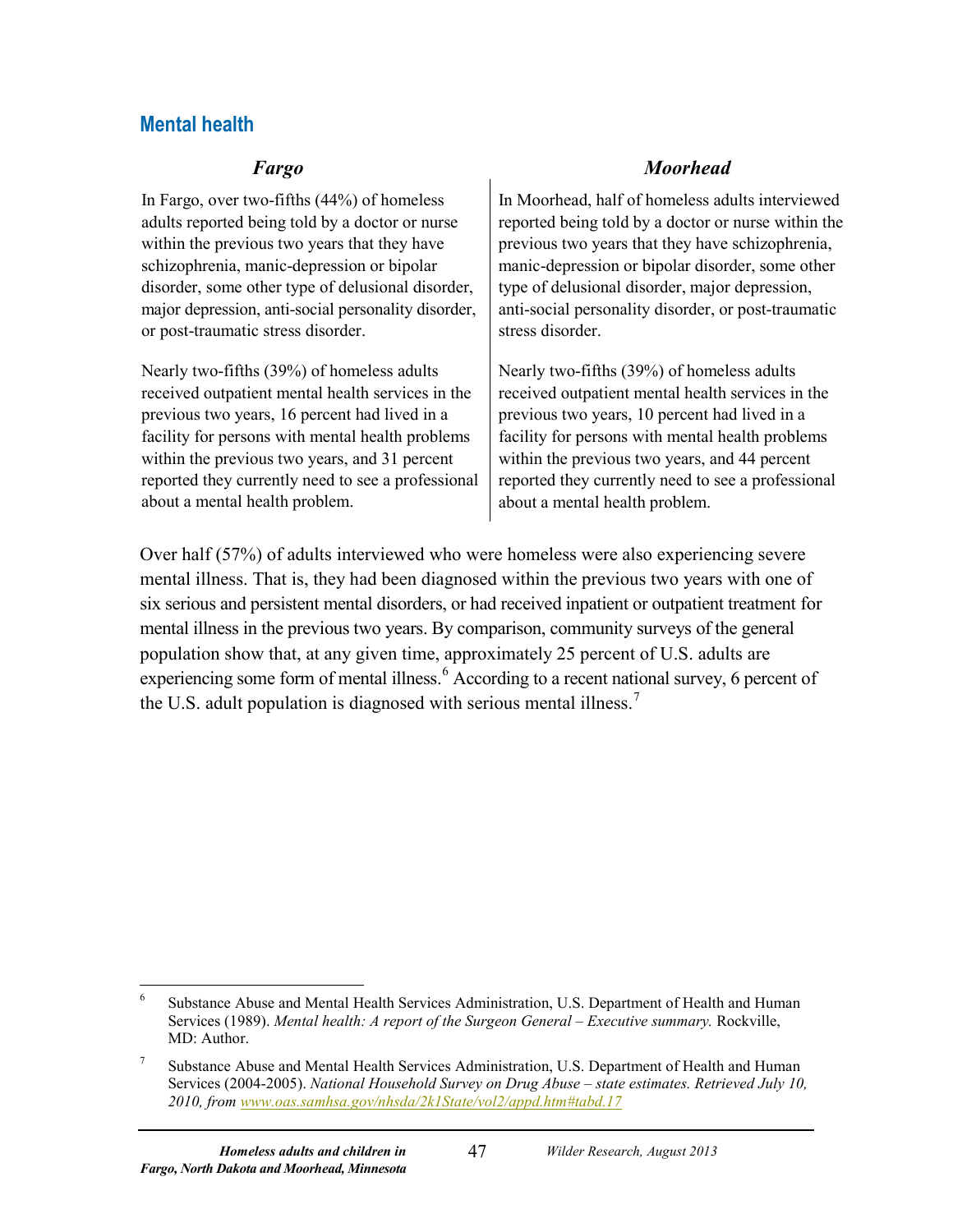The next table shows the percentage of respondents in each type of temporary housing arrangement who reported a specific mental health diagnosis.

|                                                                                                            | <b>FARGO</b>                                     |                                                  |                            | <b>MOORHEAD</b>                                   |                                                |                               |  |
|------------------------------------------------------------------------------------------------------------|--------------------------------------------------|--------------------------------------------------|----------------------------|---------------------------------------------------|------------------------------------------------|-------------------------------|--|
|                                                                                                            | Emergency/<br><b>Transitional</b><br>(N=289-293) | Informal/<br><b>Unsheltered</b><br>$(N=235-240)$ | <b>Total</b><br>N=523-533) | Emergency/<br><b>Transitional</b><br>$(N=98-100)$ | Informal/<br><b>Unsheltered</b><br>$(N=82-83)$ | <b>Total</b><br>$(N=181-183)$ |  |
|                                                                                                            | <b>Percent</b>                                   | <b>Percent</b>                                   | <b>Percent</b>             | <b>Percent</b>                                    | <b>Percent</b>                                 | <b>Percent</b>                |  |
| Schizophrenia                                                                                              | 4%                                               | 4%                                               | 4%                         | 7%                                                | 7%                                             | 7%                            |  |
| Paranoid or delusional disorder,<br>other than schizophrenia                                               | 4%                                               | 7%                                               | 6%                         | 10%                                               | 7%                                             | 9%                            |  |
| Manic episodes or manic<br>depression, also called bipolar<br>disorder                                     | 23%                                              | 16%                                              | 20%                        | 24%                                               | 21%                                            | 23%                           |  |
| Major depression                                                                                           | 33%                                              | 31%                                              | 32%                        | 51%                                               | 26%                                            | 39%                           |  |
| Anti-social personality,<br>obsessive-compulsive<br>personality, or any other severe<br>emotional disorder | 14%                                              | 16%                                              | 15%                        | 195                                               | 13%                                            | 17%                           |  |
| Post-traumatic stress disorder                                                                             | 21%                                              | 18%                                              | 20%                        | 265                                               | 16%                                            | 21%                           |  |
| Any of the above                                                                                           | 48%                                              | 39%                                              | 44%                        | 61%                                               | 37%                                            | 50%                           |  |
| Alcohol abuse disorder                                                                                     | 33%                                              | 29%                                              | 31%                        | 15%                                               | 23%                                            | 19%                           |  |
| Drug abuse disorder                                                                                        | 22%                                              | 12%                                              | 18%                        | 12%                                               | 15%                                            | 13%                           |  |
| Any chemical dependency<br>disorder                                                                        | 37%                                              | 31%                                              | 35%                        | 21%                                               | 24%                                            | 25%                           |  |
| Dual diagnosis (chemical<br>dependency and mental illness)                                                 | 20%                                              | 18%                                              | 19%                        | 17%                                               | 15%                                            | 16%                           |  |

### **8. Mental health characteristics of homeless adults in Fargo and Moorhead**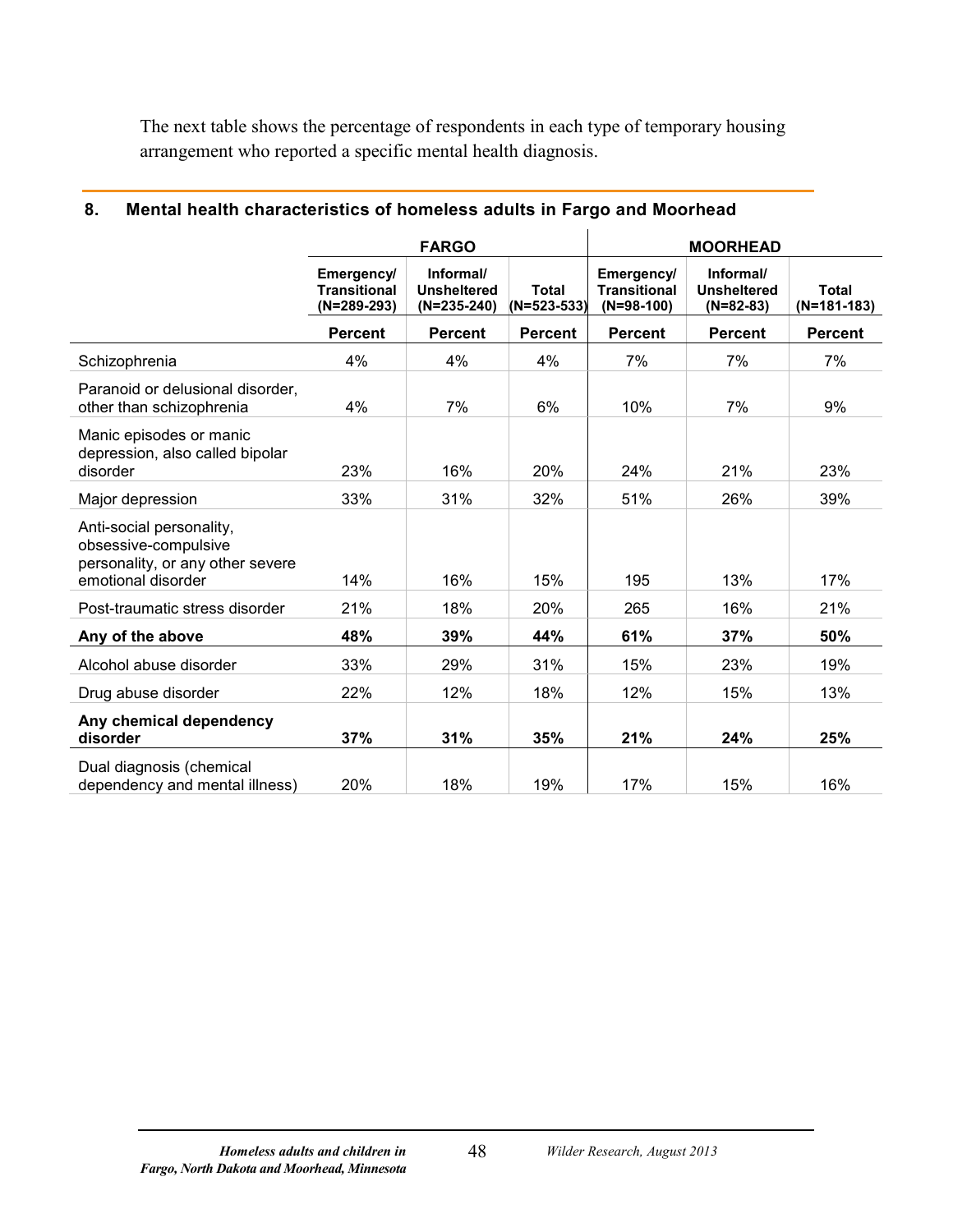## **Serious or chronic disability**

In Fargo, as described in Table 8, 44 percent of homeless adults interviewed had serious mental health problems (indicated by diagnosis), 35 percent had an alcohol or drug abuse disorder, and 49 percent had chronic medical illness.

According to many homeless adults interviewed in Fargo, physical, mental, or other health conditions limited the amount or kind of work that they could do (44%), limited their daily activities (10%), or interfered with memory or daily decision-making (31%).

Pooling all of the above, 83 percent of homeless adults in Fargo reported having at least one serious or chronic disability (mental illness, substance abuse disorder, chronic medical condition, cognitive impairment, or other condition that limits work or activities of daily living).

In addition, 30 percent of homeless adults in Fargo had a history that suggests likely traumatic brain injury. (They received a serious head injury followed by the development of problems with headaches, concentration or memory, understanding, excessive worrying, sleeping, or getting along with people.) Ten percent of homeless adults were diagnosed with a Traumatic Brain Injury within the last two years. The average age at which they had a serious head injury was age 25 (median age 20).

### *Fargo Moorhead*

In Moorhead, as described in Table 8, 50 percent of homeless adults interviewed had serious mental health problems (indicated by diagnosis), 22 percent had an alcohol or drug abuse disorder, and 54 percent had chronic medical illness.

According to many homeless adults interviewed in Moorhead, physical, mental, or other health conditions limited the amount or kind of work that they could do (54%), limited their daily activities (16%), or interfered with memory or daily decision-making (41%).

Pooling all of the above, 84 percent of homeless adults in Moorhead reported having at least one serious or chronic disability (mental illness, substance abuse disorder, chronic medical condition, cognitive impairment, or other condition that limits work or activities of daily living).

In addition, 35 percent of homeless adults in Moorhead had a history that suggests likely traumatic brain injury. (They received a serious head injury followed by the development of problems with headaches, concentration or memory, understanding, excessive worrying, sleeping, or getting along with people.) Thirteen percent of homeless adults were diagnosed with a Traumatic Brain Injury within the last two years. The average age at which they had a serious head injury was age 24 (median age 21).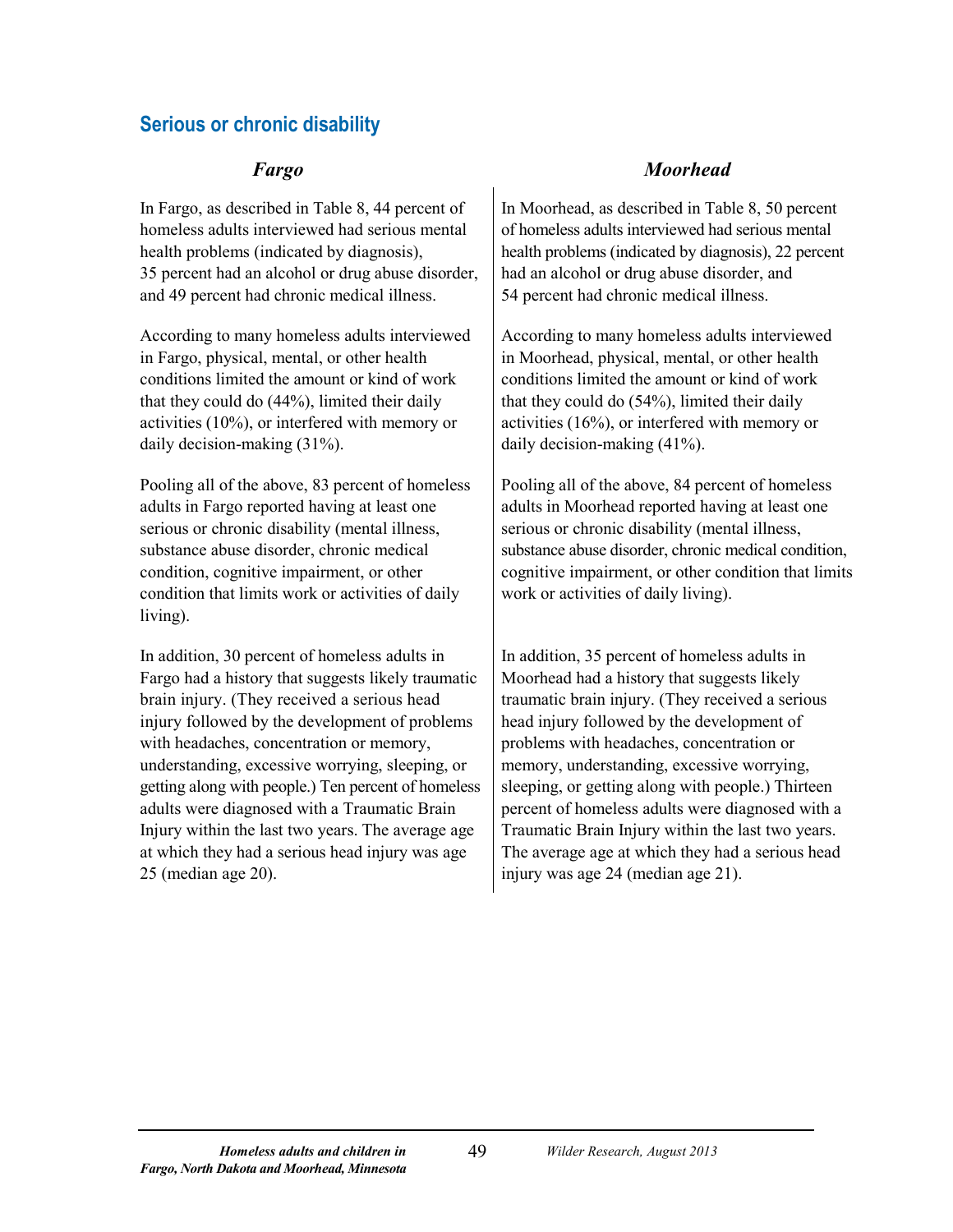### **Abuse and victimization**

A history of physical and sexual mistreatment is not uncommon for homeless adults interviewed in Fargo. Thirty percent of men and 44 percent of women said they were physically mistreated as children, 11 percent of men and 40 percent of women were sexually mistreated as children, 19 percent of men and 27 percent of women reported their parents neglected to provide food, shelter, or medical care, or left them unsupervised for long periods of time when they were too young to be on their own.

Overall, 31 percent of homeless men and 49 percent of homeless women in Fargo were either physically or sexually mistreated as children. If individuals reporting neglect are added, 37 percent of men and 53 percent of women reported mistreatment as children.

In Fargo, 10 percent of homeless adults interviewed reported being sexual with someone only for the purpose of getting shelter, clothing, food, or other things. Thirty percent (21% of men and 50% of women) reported staying in an abusive relationship because they did not have other housing options. In the previous year, 9 percent of men and 36 percent of women reported being in a relationship with someone who hit them, slapped them, pushed them around, or threatened to do so.

In Fargo, nearly one-quarter (23%) of homeless women reported they left their last housing because of domestic abuse.

### *Fargo Moorhead*

A history of physical and sexual mistreatment is not uncommon for homeless adults interviewed in Moorhead. Twenty-seven percent of men and 57 percent of women said they were physically mistreated as children, 15 percent of men and 49 percent of women were sexually mistreated as children, 16 percent of men and 33 percent of women reported their parents neglected to provide food, shelter, or medical care, or left them unsupervised for long periods of time when they were too young to be on their own.

Overall, 30 percent of homeless men and 68 percent of homeless women in Moorhead were either physically or sexually mistreated as children. If individuals reporting neglect are added, 32 percent of men and 69 percent of women reported mistreatment as children.

In Moorhead, 11 percent of homeless adults interviewed reported being sexual with someone only for the purpose of getting shelter, clothing, food, or other things. Twenty-six percent (15% of men and 45% of women) reported staying in an abusive relationship because they did not have other housing options. In the previous year, 8 percent of men and 26 percent of women reported being in a relationship with someone who hit them, slapped them, pushed them around, or threatened to do so.

In Moorhead, over one-third (35%) of homeless women reported they left their last housing because of domestic abuse.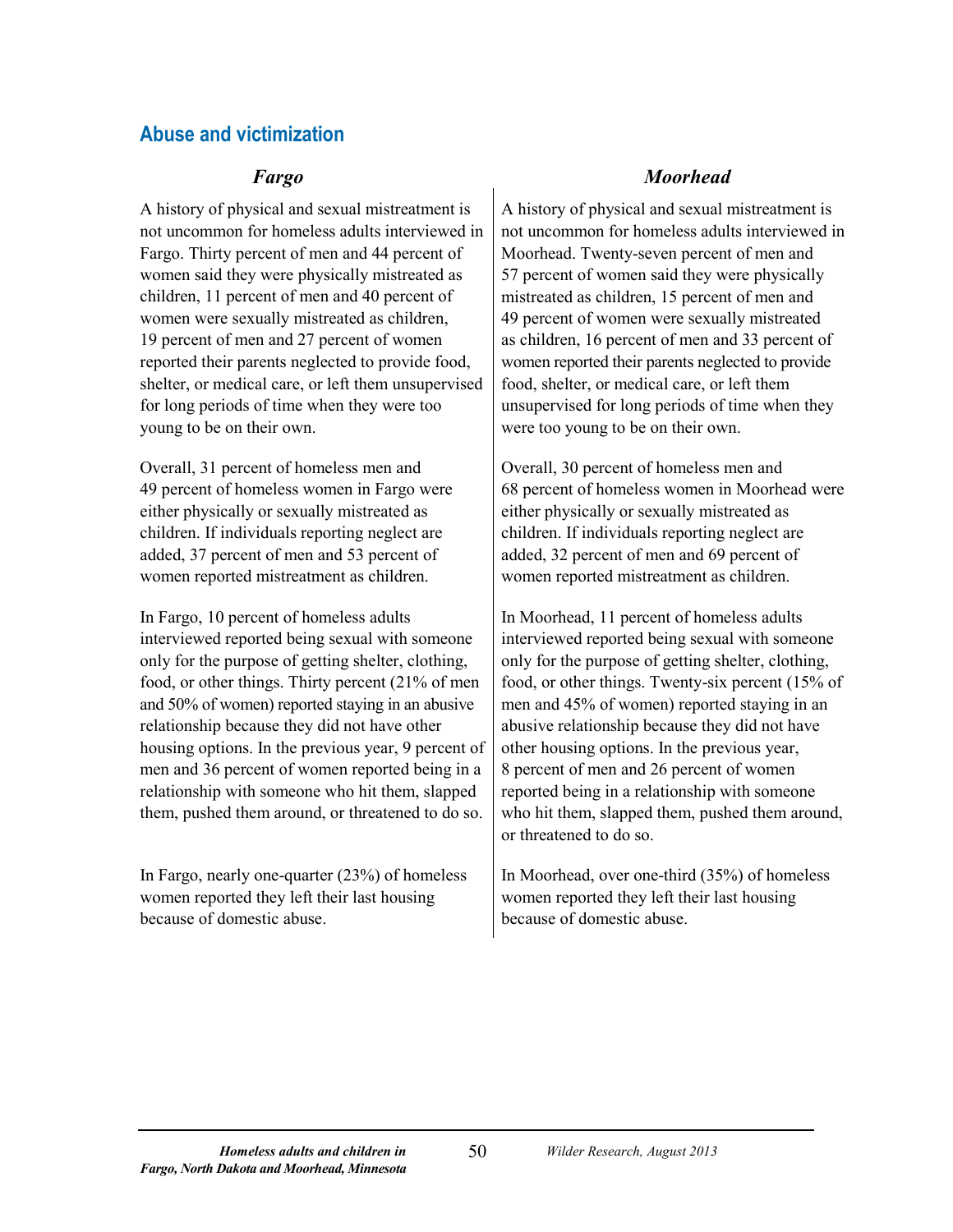In Fargo, 8 percent of homeless adults interviewed (5% of men and 14% of women) reported being asked to make money in the sex trade. The median age they were approached was 19 for women and 23 for men.

The overall experience of homelessness can be a risky one, especially for women. Eighteen percent of homeless adults interviewed (14% of men and 28% of women) reported being physically or sexually attacked or beaten since they became homeless.

Eight percent of homeless adults (8% of men and 8% of women) reported seeking health care due to an injury or illness caused by violence.

# *Fargo Moorhead*

In Moorhead, 8 percent of homeless adults interviewed (no men and 21% of women) reported being asked to make money in the sex trade. The median age they were approached was 21 for women.

The overall experience of being homeless can be a risky one, especially for women. Eighteen percent of homeless adults (11% of men and 30% of women) reported being physically or sexually attacked or beaten since they became homeless.

Eight percent of homeless adults (7% of men and 9% of women) reported seeking health care due to an injury or illness caused by violence.

# **Homeless unaccompanied minors**

This section provides selected descriptive information from interviews conducted with the 17 unaccompanied minors interviewed as part of the October 25, 2012 study in the Fargo-Moorhead area.

Of the 17 unaccompanied minors, seven were male and 10 were female. Three were 14 years old, one was 15 years old, four were 16 years old, and nine were 17 years old. Six were white, five were American Indian, five were of mixed racial background, and one was African Native.

Nine unaccompanied minors grew up in greater Minnesota, two grew up in Fargo/West Fargo, two grew up in California, one grew up in North Dakota, one grew up in Cass or Clay counties but not in Fargo or Moorhead, one grew up in Texas, and one grew up in Michigan.

Only two unaccompanied minors had lived in Minnesota or North Dakota for two years or less: one previously lived in Texas and the other in Michigan.

Ten unaccompanied minors (59%) had lived in foster care, a group home, a drug or alcohol treatment facility, a residence for people with physical disabilities, a half-way house, a facility for persons with mental health problems, or an adoptive home.

Seven unaccompanied minors (41%) had been held for more than a week in a juvenile detention center.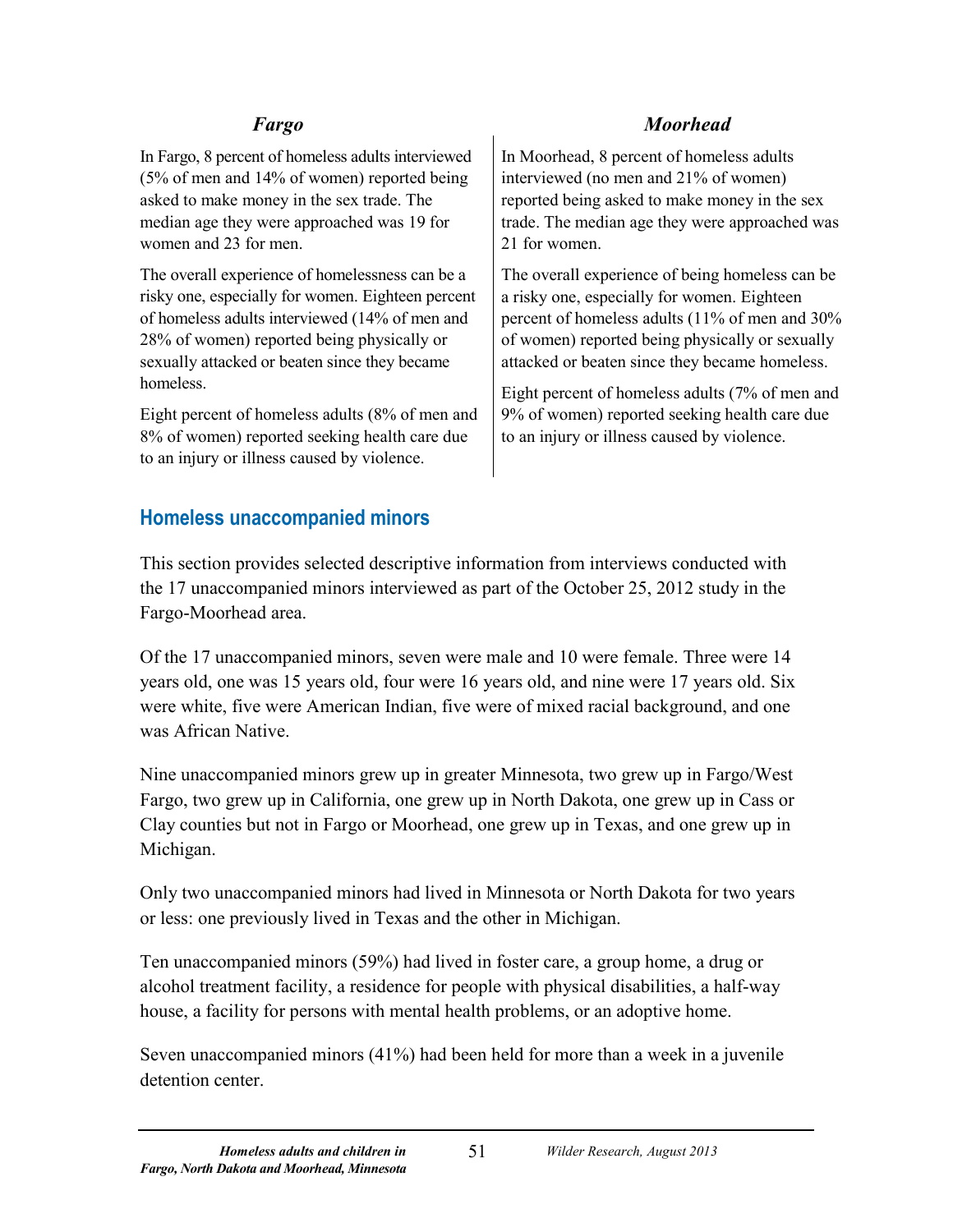Of the 17 unaccompanied minors, in the previous two years, nearly three-quarters (71%) had received a diagnosis of a severe mental health problem and 12 percent received a diagnosis of a drug or alcohol dependency problem. Two unaccompanied minors (12%) had received a dual diagnosis of both a mental health and chemical dependency problem.

Two-fifths (41%) of the unaccompanied minors had been physically mistreated, over one-quarter (29%) had been sexually mistreated, and nearly half (47%) had been either physically or sexually mistreated.

Nearly three-quarters (71%) of the unaccompanied minors had been a victim of child abuse, had been a parent before age 18, or had lived a foster home, detention facility, or some other institutional placement.

# **Youth supplement summary**

This section is based on the responses of the seven male and 10 female unaccompanied minors, ages 14 through 17, and the 29 male and 38 female young adults, ages 18 through 21 interviewed in the Fargo-Moorhead area on October 25, 2012.

Thirty-nine (59%) of the 67 unaccompanied minors and young adults grew up with their biological parents, 11 (16%) with a grandparent or other relative, seven (10%) in a blended family, seven  $(11\%)$  in foster care, two  $(3\%)$  in an adoptive home, and one  $(2\%)$ in another arrangement.

The average age at which they left home for the first time to be on their own was 14 years old for homeless unaccompanied minors and 17 years old for young adults interviewed.

Over half (56%) of homeless unaccompanied minors and young adults had left their home more than six months prior to the survey date; 40 percent left more than a year ago. Eighteen percent left home within the last 30 days and 25 percent left home more than one month ago but less than six months ago.

The main reasons given for leaving home were: they were asked to leave (33%), frequent fighting with parents or guardians (21%), there was someone in the home that they couldn't stand to be around (19%), parents not attending to their basic needs (12%), not willing to live by parents rules (10%), and delinquent activities by the unaccompanied minor or young adult (10%).

Other main reasons given by unaccompanied minors and young adults for leaving home included: their family lost their housing (8%), leaving a foster home or other placement (7%), their parents' use of drugs or alcohol (7%), a parent or guardian had mental health problems (6%), criminal activity by someone in the household (6%), the lack of tolerance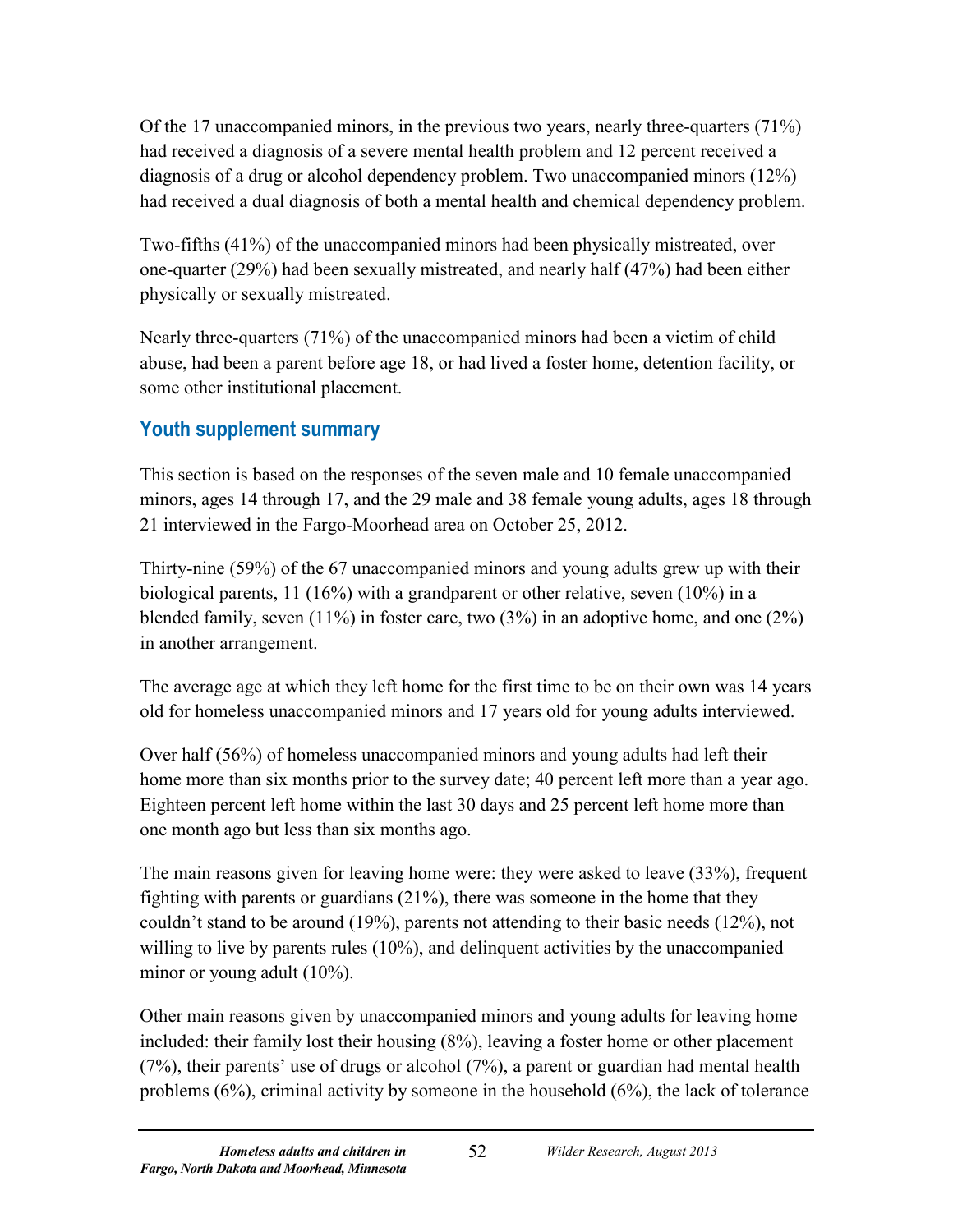of their sexual orientation or gender identity (5%), the home was too small for everyone to live there (4%), didn't feel safe because of violence in the household (4%), became pregnant or made someone pregnant (4%), physical or sexual abuse by someone in the household (3%), and their own alcohol or drug use (3%).

Over half (54%) of homeless unaccompanied minors or young adults felt they could return home if they wanted to do so, although only slightly more than one-quarter (26%) thought they would ever live with their family again.

Twelve (18%) homeless unaccompanied minors and young adults reported that they had run away from foster care, a group home, treatment center, or other placement. Six (9%) reported that they had to leave foster care, a group home, treatment center, or other placement because they were too old to stay there.

Over one-third (38%) of homeless unaccompanied minors and young adults reported having a high school diploma or GED. Of those who do not have a high school diploma or GED, two-thirds (66%) are currently enrolled in school or an educational program.

Of the 42 homeless unaccompanied minors and young adults with no high school diploma/GED, 31 (74%) reported attending school in the 2011-2012 school year. They reported the following issues: problems with truancy (32%), poor or failing grades (29%), problems with transportation getting to school (23%), being suspended or expelled (16%), and not feeling safe at school (6%). In the 2011-2012 school year, over two-thirds (68%) of the students attended only one school, 19 percent attended two schools, 8 percent attended three schools, and 5 percent attend four or more schools.

Of the 42 homeless unaccompanied minors and young adults with no high school diploma/GED and enrolled in an educational program, two-thirds (66%) had attended school on the day of the survey. Reasons given by those enrolled in an educational program who did not attend school on the day of the survey included: no classes (27%), lack of motivation to go to school (24%), caring for a sick child (12%), enrolled but classes will start soon (12%), and the location of the shelter made it hard to get to school (12%).

Of the 42 homeless unaccompanied minors and young adults with no diploma/GED, 14 reported that they are **not** currently enrolled in school. Their reasons included: dealing with other issues (58%), have to work (40%), no permanent address (23%), not interested in attending school (32%), medical needs (11%), being pregnant (11%), dropped out  $(8\%)$ , and kicked out  $(8\%)$ .

Over two-fifths (44%) of female homeless unaccompanied minors and young adults reported having been pregnant, and one-sixth (17%) of male homeless unaccompanied minors and young adults reported having fathered a child.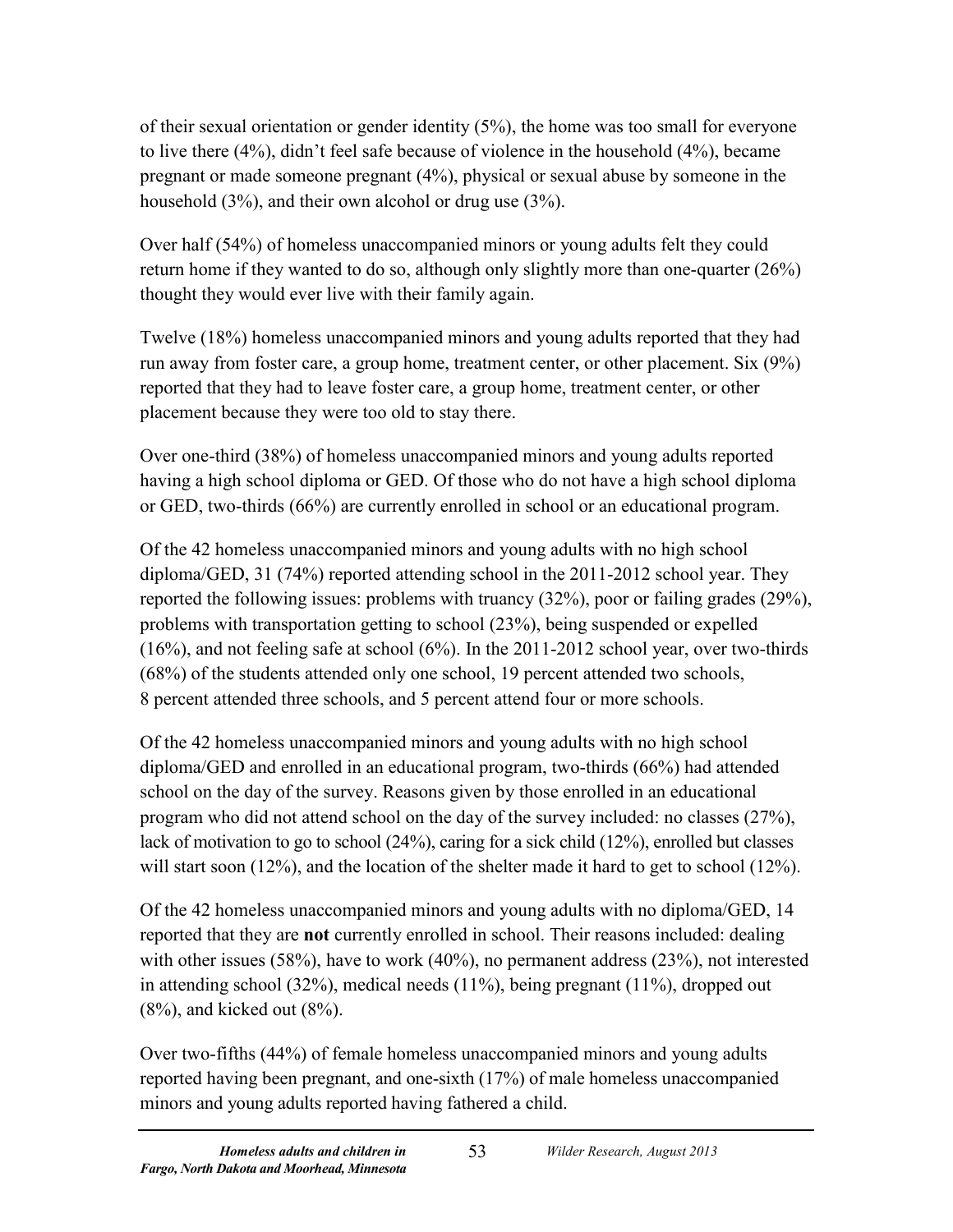Forty percent reported that they used or needed birth control. Of those, 100 percent reported that they were able to get a form of birth control that they could use.

Six percent of female and 8 percent of male homeless unaccompanied minors and young adults reported having been approached to work in the sex industry.

Homeless unaccompanied minors and young adults reported receiving help to find services from a friend (68%), social worker (45%), partner or significant other (39%), parent (35%), shelter staff (34%), another relative (33%), teacher or school staff (31%), youth worker (30%), outreach worker (12%), or Guardian ad Litem or court staff (10%).

Nearly nine in ten (88%) of homeless unaccompanied minors and young adults reported having an adult in their life that they trusted and had regular contact with.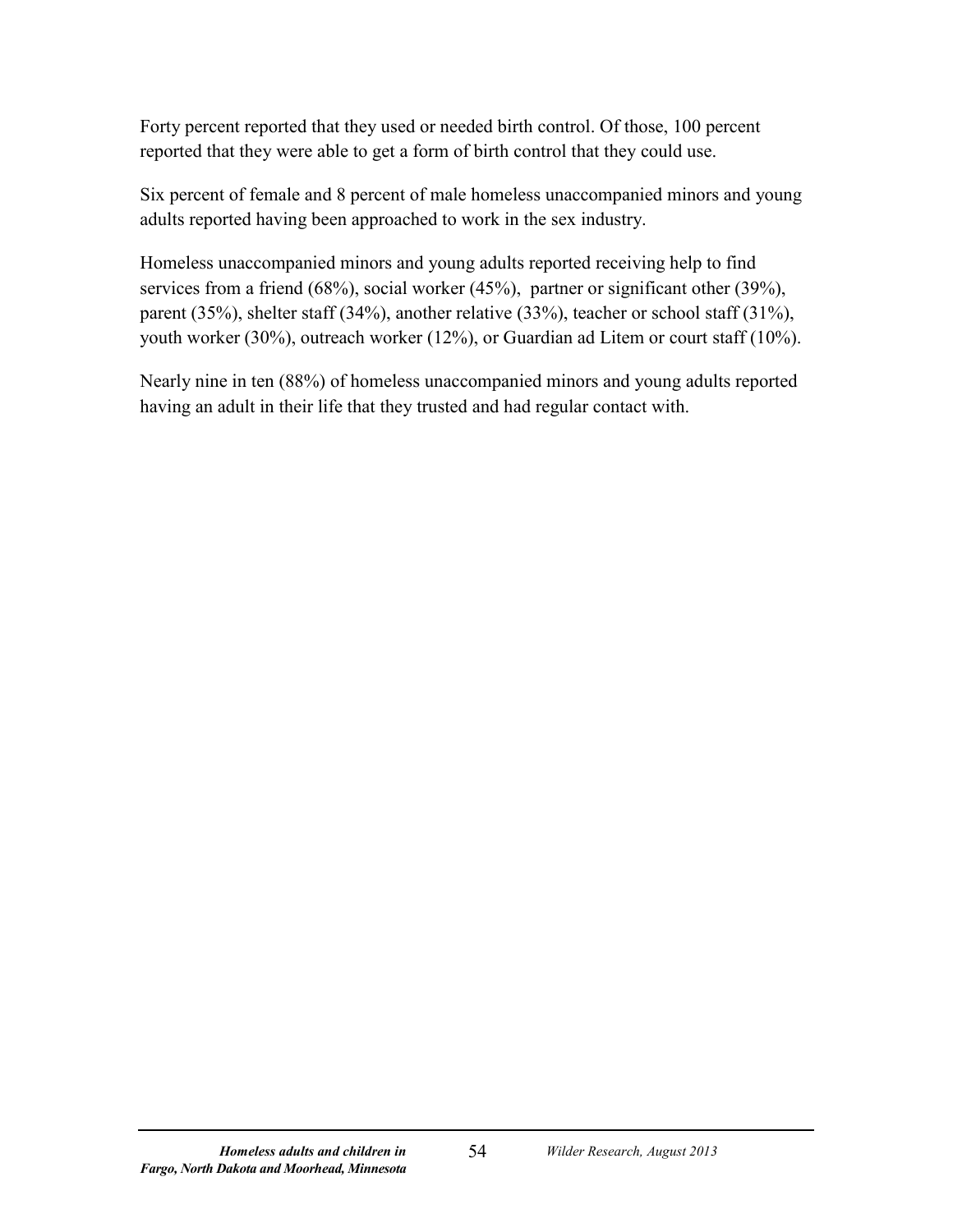# Changes in the face of homelessness from 2000 to 2012

As part of this year's analysis, Wilder Research compared survey information collected in 2000, 2003, 2006, 2009, and 2012 in order to identify trends and changes in the characteristics of people experiencing homelessness in the Fargo-Moorhead area, as well as differences observed between the two cities. The trend analysis is based on changes observed from 2000-2012. Single data-point comparisons between cities are for 2012 only. The analysis shows the following:

- In Fargo, the percentage of homeless adults employed in 2012 is about the same as in 2000 (35% in 2000 vs. 37% in 2012); Moorhead showed a decrease in the percentage of homeless adults employed in 2012 compared to 2000, but about the same as 2009 (35% in 2000, 29% in 2009, and 28% in 2012).
- **Fargo showed a decline in the percentage of homeless adults who had been** unemployed for 12 months or longer in 2012 compared to 2000 (51% in 2000 vs. 42% in 2012). In Moorhead, that figure increased (24% in 2000 vs. 58% in 2012).
- Average income for homeless women in Fargo was about the same (\$420 in 2000 vs. \$426 in 2012). In Moorhead the same is true (\$457 in 2000 vs. \$451 in 2012).
- Average income for homeless men in both Fargo and Moorhead was about the same (Fargo, \$532 in 2000 vs. \$533 in 2012; Moorhead, \$449 in 2000 vs. \$443 in 2012).
- In 2012, homeless women with children in Fargo were less likely to report that their main income was derived from family welfare benefits (7%) than women in Moorhead (11%).
- In 2012, homeless men in Fargo were less likely than homeless men in Moorhead to report that General Assistance was a main source of income (3% vs. 19%).
- In 2012, 24 percent of homeless adults in Fargo reported that their main source of income was from a steady job, and 24 percent reported income from day labor. In Moorhead, 17 percent reported their main source of income was from a steady job, and 16 percent reported income from day labor.
- In 2012, a much higher percentage of homeless men in Fargo (32%) reported that they were military veterans, compared to 20 percent in Moorhead.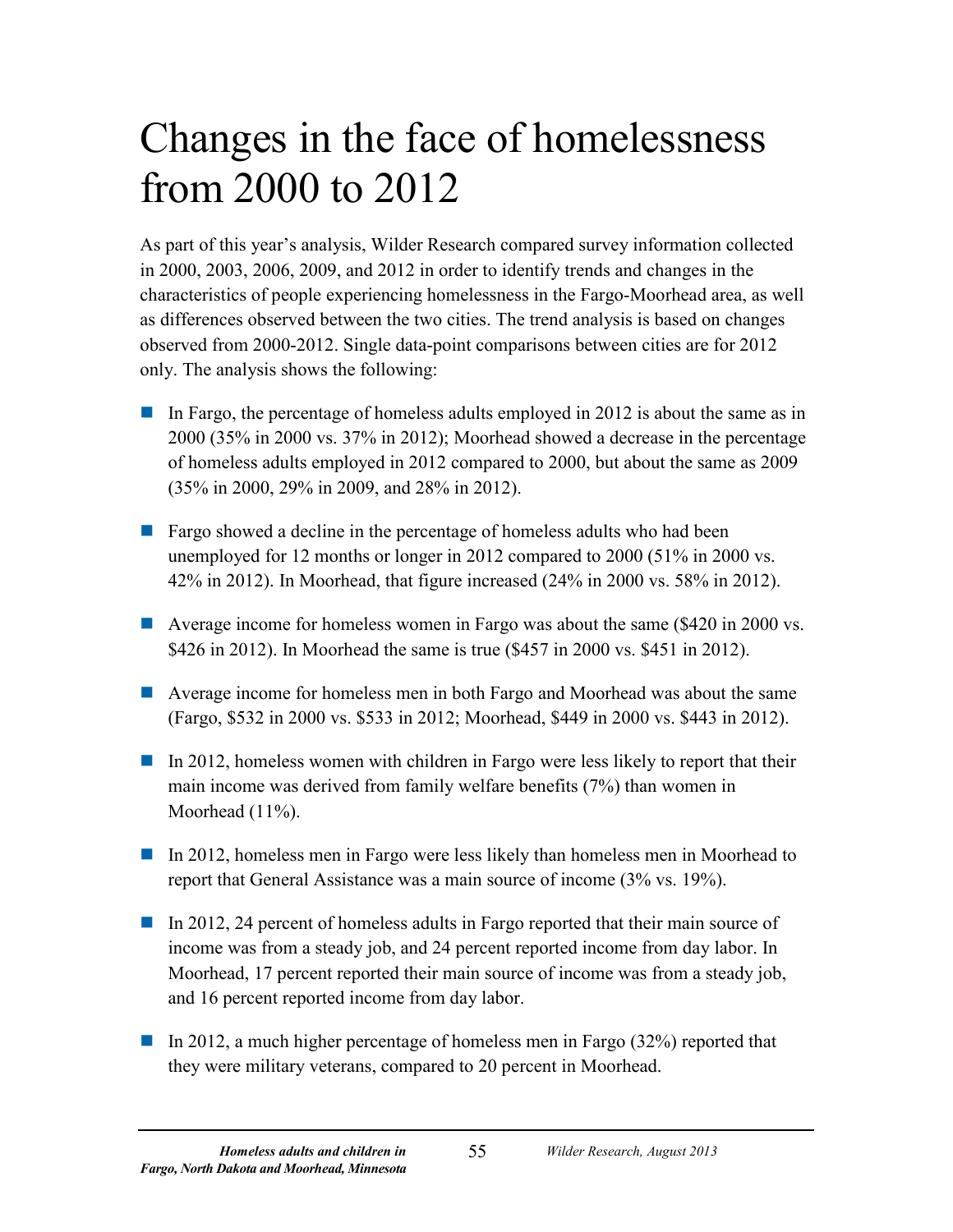- In 2012, 38 percent of the homeless adults in Fargo and 46 percent in Moorhead reported that they had lived in their respective states for two years or less. While this figure was much higher than in Minnesota as a whole (7%), much of the difference is explained by the fluid border between Minnesota and North Dakota in the Fargo-Moorhead area, where many reported that they simply moved across the river.
- $\blacksquare$  The percent of adults who had been homeless longer than a year was up in both cities from 2000 to 2012 (34% in 2000 vs. 47% in 2012 in Fargo, 31% in 2000 vs. 57% in 2012 in Moorhead).
- While Fargo showed a decrease in the percentage of women who were homeless because of abuse in 2012 compared to 2000 (37% in 2000 to 22% in 2012), Moorhead shows an increase (21% in 2000 to 35% in 2012).
- In 2012, one-third (32%) of homeless adults in Fargo, and more than one-quarter (28%) in Moorhead, reported that they could not pay anything for rent.
- The use of hot meals programs was down in Fargo  $(41\%$  in 2000 to 33% in 2012) and in Moorhead (68% in 2000 to 41% in 2012).
- In 2012, over two-fifths  $(43%)$  of homeless adults in Fargo and nearly one-third (30%) in Moorhead reported that they are chemically dependent. A declining percentage in Moorhead reported receiving residential treatment for substance abuse (60% in 2000 to 33% in 2012), while Fargo showed a slight increase (45% in 2000 to 49% in 2012).
- $\blacksquare$  The percentage of homeless adults who had been incarcerated within the previous two years increased in both cities from 2000 to 2012 (Fargo, 20% to 24%; Moorhead, 27% to 35%).
- $\blacksquare$  The percentage of homeless adults reporting serious or persistent mental health problems was up in both cities from 2000 to 2012 (Fargo, 38% to 44% , Moorhead, 35% to 50%).
- In 2012, 29 percent of homeless adults in Fargo, and one-quarter in Moorhead, had been hospitalized because of mental illness.

The trends described above show a continued concentration of stress and disability in both cities, particularly in areas of incarceration, mental health, and the lack of income available for housing. In addition, about half of homeless adults had been homeless for a year or longer in both cities. These trends, combined with today's economic climate, make finding permanent housing solutions more challenging than in previous years.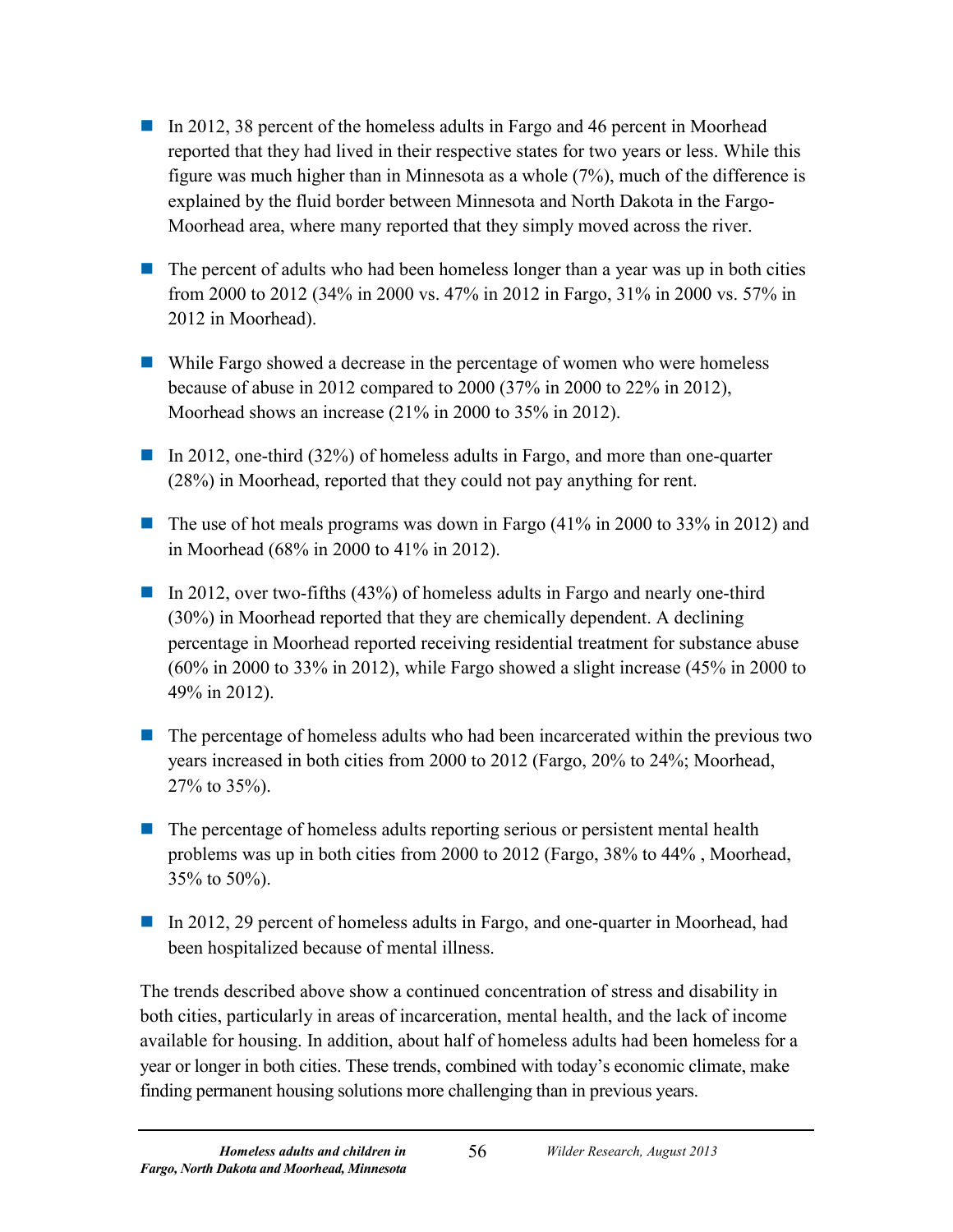# **Comparison of 2000, 2003, 2006, 2009, and 2012 survey results**

**Gender:** In all four study periods, men made up about two-thirds of the adult homeless population.

**Age of adults:** In Fargo, the average age of homeless men increased, from 42.7 in 2000 to 44.5 in 2012, and the average age of homeless women remained about the same, from 35.4 in 2000 to 36.1 in 2012. In Moorhead, the average age of homeless men increased from 39.6 in 2000 to 44.4 in 2012. The average age of homeless women increased steadily, from 29.2 in 2000 to 39.0 in 2012.

**Race/ethnicity:** In Fargo, the percentage of persons of color has varied across the four study periods, from 35 percent in 2000, down to 28 percent in 2003, to 39 percent in 2006, leveling off to 38 percent in 2009, and down to 35 percent in 2012. In Moorhead, the percentage of persons of color was about the same in 2000 and 2003 (44% in 2000, 43% in 2003), decreasing slightly in 2006 and 2009, then increasing in 2012 to 50 percent.

**Marital status:** In both Fargo and Moorhead, the percentage of homeless adults who never married increased over the last four study periods (in Fargo, from 42% in 2000 to 56% in 2012; in Moorhead, from 46% in 2000 to 53% in 2012).

**Homeless families:** The number of homeless families (defined as one or more adults with one or more children) almost tripled in both Fargo and Moorhead from 2000 to 2012. In Fargo, there were 15 families in 2000, 11 families in 2003, and 32 families in 2006, 44 in 2009, and 43 families in 2012). In Moorhead, there were 8 families in 2000, 20 families in 2003, 17 families in 2006, 27 families in 2009, and 21 families in 2012.

**Adults' education:** In Fargo, since 2000, there has been a steady, though slight, increase in the percent of homeless adults who have completed high school or had a GED (77% in 2000, 79% in 2003, 80% in 2006, 82% in 2009, and 81% in 2012). In 2012, 78 percent of homeless adults in Moorhead had completed high school or had received a GED, an increased over the 73 percent in 2009 and 2003 and the 67 percent in 2000 and 2006 who had completed high school or received a GED.

In Fargo, the percentage of homeless adults who had attended at least some college increase to 34% in 2009 and 33% in 2012, which was an increase over past studies (28% in 2000, 27% in 2003, and 30% in 2006). In Moorhead, the percentage of homeless adults who had attended at least some college varied across the studies, from 21 percent in 2000, to 27 percent in 2003, to 18 percent in 2006, increased again to 28 percent in 2009, and then increased to 36 percent in 2012.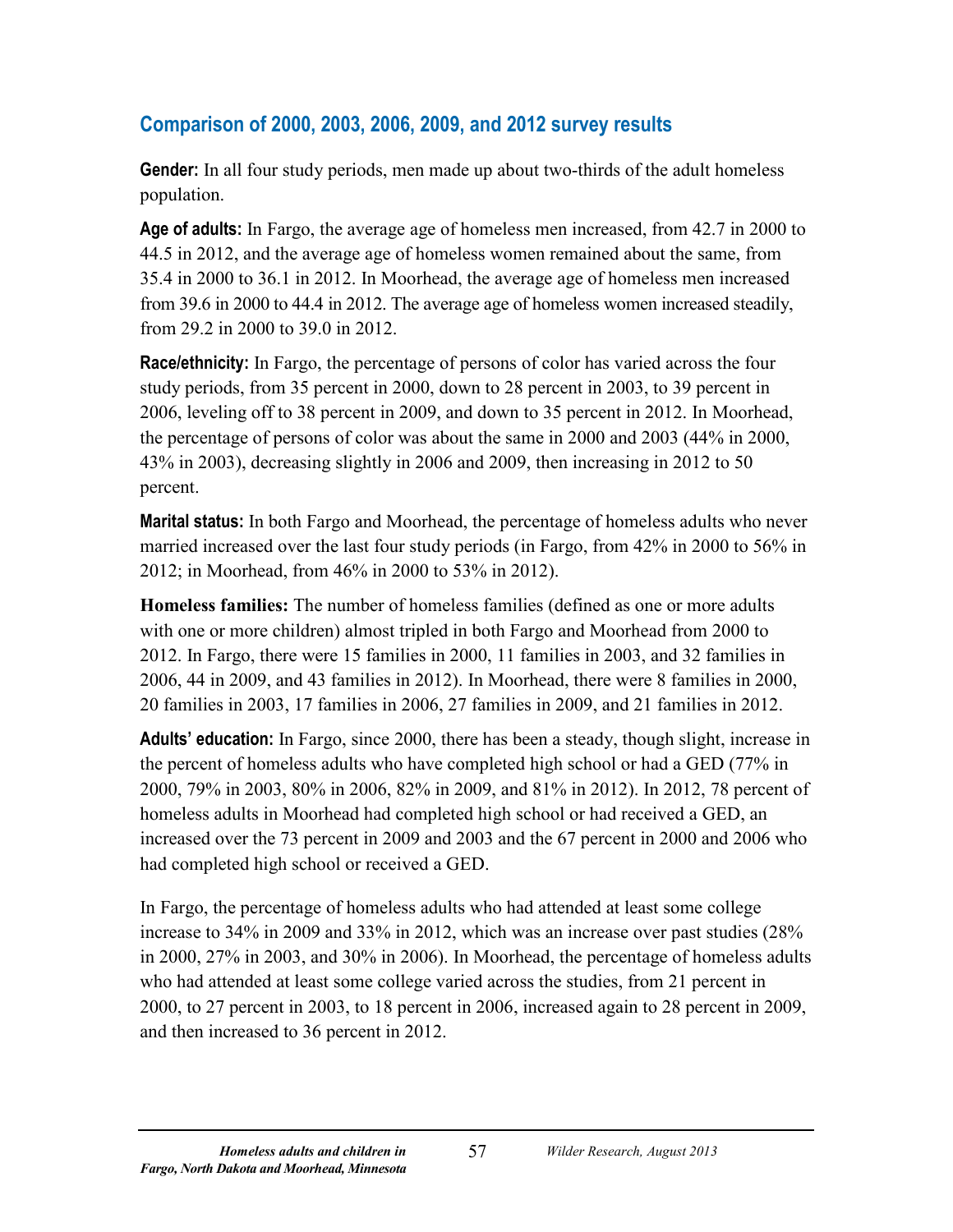**Employment:** In Fargo in 2012, the percentage of employed homeless adults (37%) was similar to 2000 (35%). The drop to 32 percent in 2009 was the lowest point across all five studies. In both 2003 and 2006, it was 41 percent, which was an increase over 2000 (35%). At the same time, the percentage of homeless adults employed full-time has decreased steadily from 19 percent in 2000 and 18 percent in 2003, to 15 percent in 2006, 13 percent in 2009, and at 14 percent in 2012. In Moorhead, the percentage of employed homeless adults in 2012 (28%) was the about the same as in 2003, 2006, and 2009 (29% in 2003, 31% in 2006, and 29% in 2009), which decreased from 2000 (35%). However, the percentage of homeless adults employed full-time decreased from 19 percent in 2000 to 5 percent in 2009, and then increased in 2012 to 10 percent.

In Fargo, the percentage of homeless adults unemployed for 12 months or longer has varied across the four studies. It decreased from 51 percent in 2000 to a low of 29 percent in 2006, but increased to 42 percent in 2009 and 2012. In Moorhead, the percentage of homeless adults unemployed for 12 months or longer has more than doubled from 2000 to 2012 (24% vs. 58%).

In Fargo, steady employment as the main source of income decreased significantly in 2009 to 12 percent from 26 percent in 2006, but has rebounded to 24 percent in 2012. In Moorhead, steady employment as the main source of income decreased, from 26 percent in 2000 to 17 percent in 2012.

**Other income and assistance:** In Fargo, the percentage of homeless adults who reported no income more than tripled from 2000 to 2012 (6% in 2000 to 22% in 2012). In Moorhead, the percentage of homeless adults who reported no income increased from 2000 to 2012 (12% in 2000 to 16% in 2012).

In Fargo, in 2012, the percentage of homeless adults receiving family welfare benefits (TANF) dropped to 2 percent after remaining steady at 5 percent across the other study periods. In Moorhead, the percentage of homeless adults receiving family welfare benefits (MFIP) has fluctuated from 1 percent in 2000, to 9 percent in 2003, to 7 percent in 2006, to 6 percent in 2009, and to 5 percent in 2012.

In Fargo, food stamp use in 2012 remained about the same as in 2009 (36% in 2012 vs. 37% in 2009). This was an increase after food stamp use had remained relatively the same across the previous three studies (27% in 2000, 24% in 2003, and 27% in 2006). In Moorhead, food stamp use has increased from 32 percent in 2000, to 39 percent in 2003, to 35 percent in 2006, to 44 percent in 2009, and to 56 percent in 2012.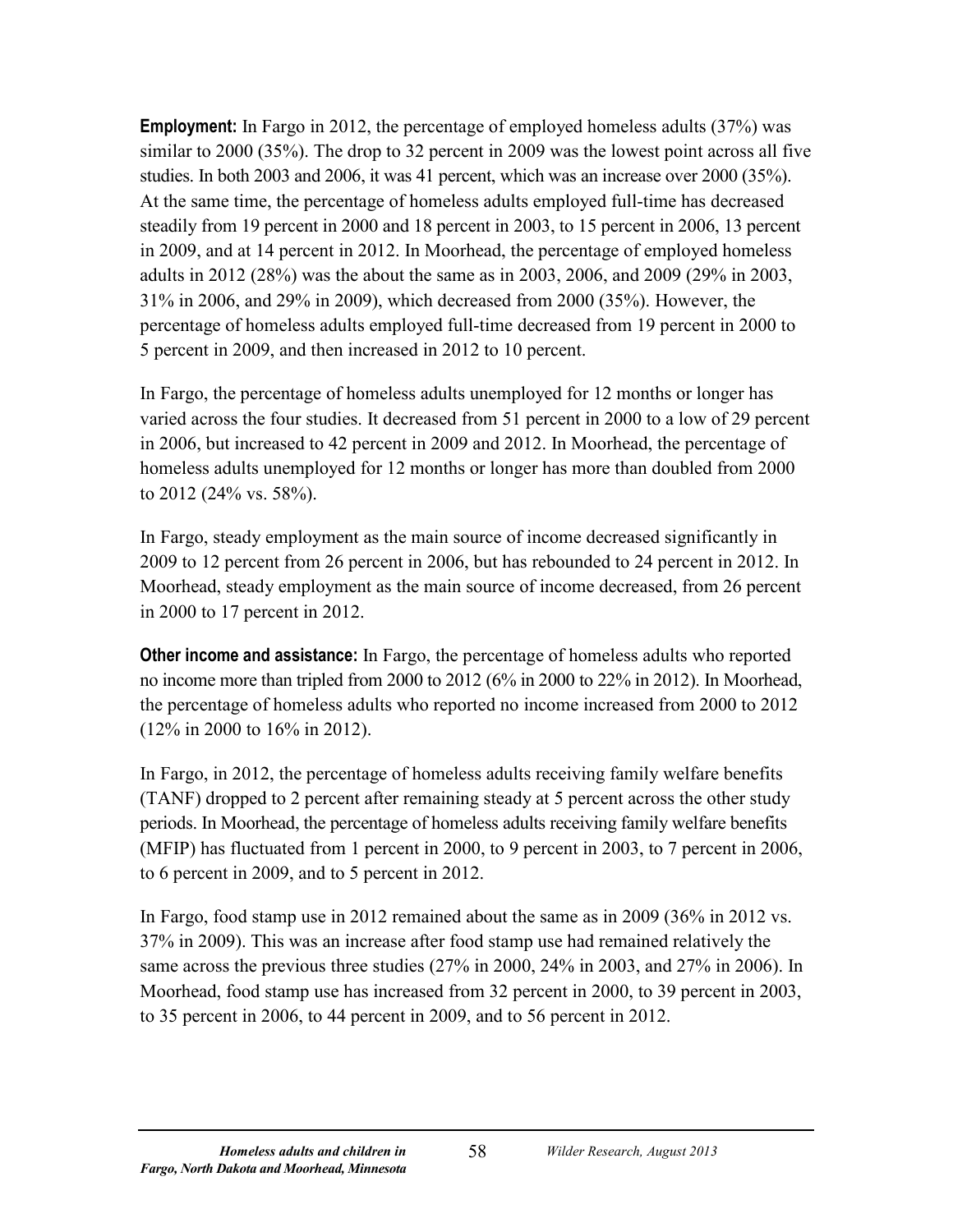In Fargo, the percentage of homeless adults who reported having some type of medical coverage in the previous month increased to 44 percent in 2012, from a low of 33 percent in 2006. In Moorhead, the percentage of homeless adults who reported having some type of medical coverage in the previous month increased steadily from 51 percent in 2003 to 68 percent in 2012.

In Fargo, the percentage of homeless adults who received care in an emergency room in the six months prior to the survey has increased slightly across the five studies (33% in 2000, 30% in 2003, 34% in 2006, 38% in 2009, and 41% in 2012). In Moorhead, the percentage of homeless adults who received care in an emergency room in the six months prior to the survey has shown more fluctuation across the five studies (30% in 2000, 43% in 2003, 26% in 2006, 33% in 2009, and 36% in 2012).

**Veterans:** In Fargo in 2012, military veterans made up one-third (32%) of the homeless adult male population. That was a significant decrease from the 2009 study (47%) but similar to previous studies (36% in 2006, 29% in 2003, and 38% in 2000). In Moorhead in 2012, military veterans made up one-fifth (20%) of the homeless adult male population, a decrease from 27 percent in 2006, 32 percent in 2003, and 33 percent in 2000.

**Length of residence:** The percent of newcomers to North Dakota (two years or less) has varied across the five studies. It was 50 percent in 2012, which was an increase from 2009 (44%), 2006 (38%) and 2000 (40%), but less than in 2003 (54%). In all five study years, the largest percentage of homeless newcomers previously lived in Minnesota.

The percent of newcomers to Minnesota (two years or less) increased from 36 percent in 2009 to 47 percent in 2012. The percentage of newcomers in 2012 is a decrease from the 53 percent in 2003 but more than the 41 percent in 2006. In all five study years, the largest percent of homeless newcomers to Minnesota previously lived in North Dakota.

**Length of current homeless episode:** In Fargo, the percentage of adults who report being homeless for less than one month dropped from 19 percent in 2003 to 7 percent in 2012. The percentage of adults who were homeless for more than one year increased steadily from 34 percent in 2000 to 47 percent in 2012.

In Moorhead, the percentage of adults who report being homeless for less than one month dropped from 16 percent in 2000 to 7 percent in 2012. The percentage of adults who were homeless for more than one year has increased steadily from 31 percent in 2000 to 57 percent in 2012.

An individual meets the **federal definition of chronic homelessness** if their current episode of homelessness has lasted 12 months or more, or if they have been homeless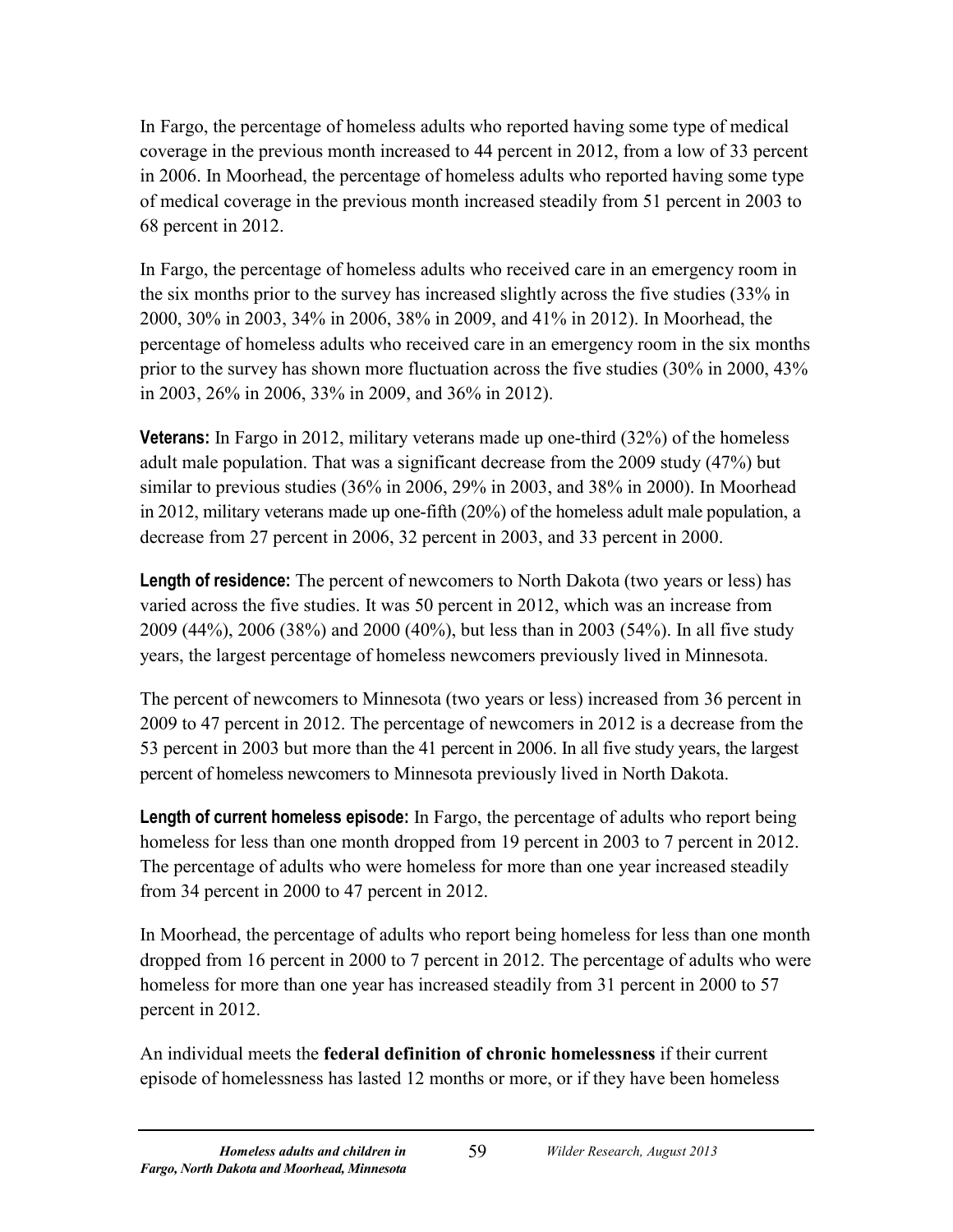four or more times in the last three years; *and* they are staying alone (not accompanied by a spouse, partner, or children) *and* they have at least one serious, chronic disability.

In 2012, one-third (33%) of the homeless adults surveyed in Fargo met the federal definition of chronic homelessness, which was a decrease over 2009 (46%).

In 2012, nearly two-fifths (37%) of the homeless adults in Moorhead met the federal definition of chronic homelessness, which was a slight decrease from 42 percent in 2009.

**Fleeing abuse:** In Fargo, the percentage of homeless women who left their last housing in order to flee an abusive partner decreased from 2009 (38%) to 2012 (23%). That was similar to 2003 and 2006 (21%). In Moorhead, women who left their last housing to flee an abusive partner increased in 2012 (35%) after remaining about the same from 2000 to 2009 (21% in both 2000 and 2003, 24% in 2006, and 18% in 2009).

**Ability to pay rent:** In Fargo, the percentage of homeless adults who could not pay anything for rent increased in 2012 (32%) from 2000 (21%). The percentage of homeless adults who could afford to pay something for rent, but less than \$200 a month, has decreased from 35 percent in 2000, to 27 percent in both 2003 and 2006, to 21 percent in 2009, and to 16 percent in 2012.

In Moorhead, the percentage of homeless adults who could not pay anything for rent increased from 18 percent in 2000 to 28 percent in 2012. The percentage of homeless adults who could afford to pay something for rent, but less than \$200 a month, decreased from 42 percent in 2000, to 21 percent in 2012.

**Clothing and food shelves, drop-in centers:** In Fargo, the use of free clothing shelves increased from 43 percent in 2000 to 49 percent in 2012. The use of hot meal programs decreased from 57 percent in 2006 to 33 percent in 2012. The use of drop-in centers remains similar across all five study periods (22% in 2000, 19% in 2003, 25% in 2006, 23% in 2009, and 25% in 2012).

In Moorhead, the use of free clothing shelves increased from 37 percent in 2009 to 52 percent in 2012. The use of hot meal programs decreased from 68 percent in 2000 to 41percent in 2012. The use of drop-in centers decreased from 25 percent in 2000 to 20 percent in 2012.

**History of childhood abuse:** In Fargo, the percentage of homeless adults who reported physical mistreatment as a child has varied across the four studies (45% in 2000, 30% in 2003, 40% in 2006, and 34% in 2009 and 2012). The percentage of homeless adults who reported being sexually mistreated as children decreased from 27 percent in 2000 to 20 percent in 2003 and has remained steady since.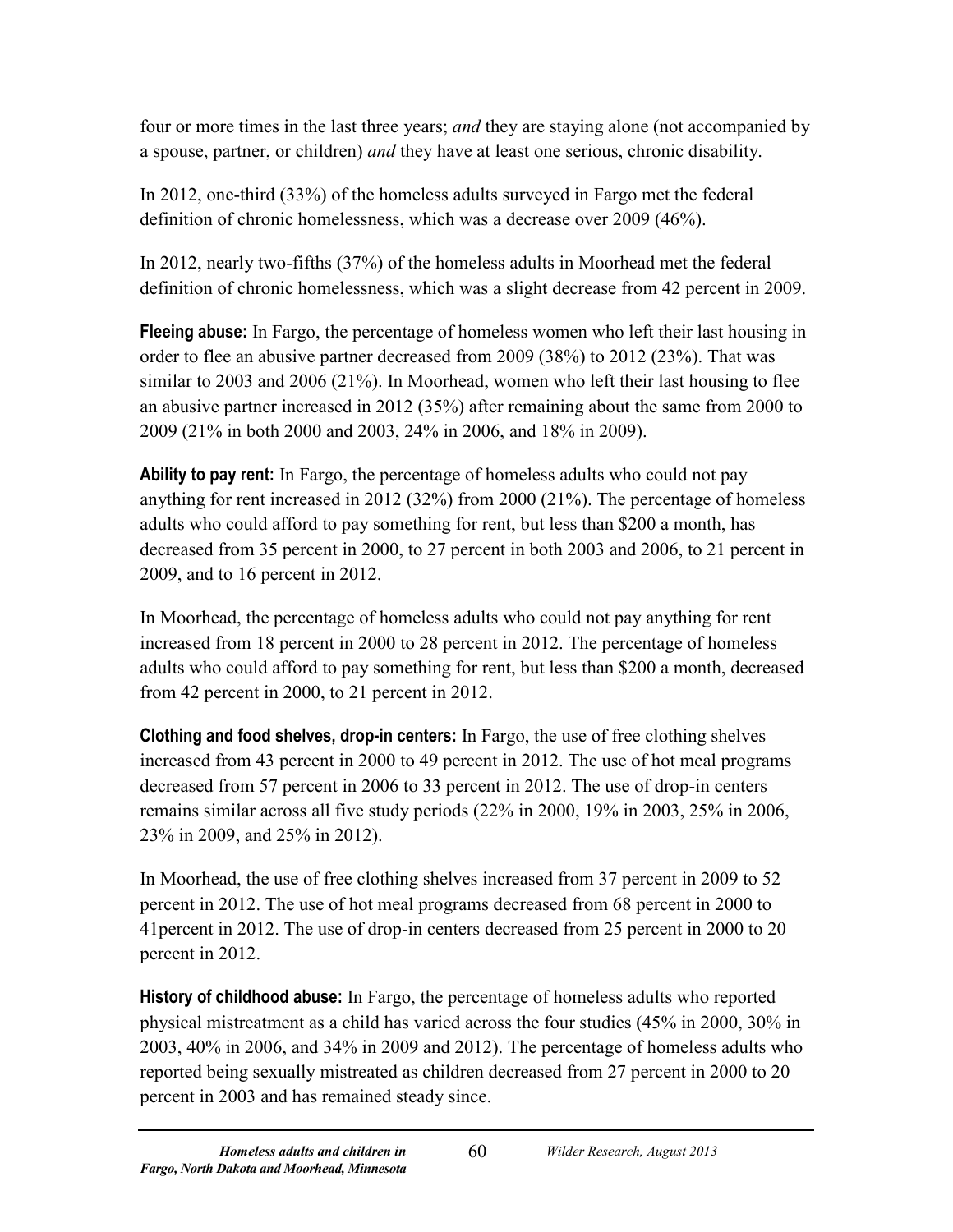In Moorhead, the percentage of homeless adults who reported physical mistreatment as a child remained about the same over all five study years (36% in 2000, 38% in 2003, 36% in 2006, 37% in 2009, and 39% in 2012). The percentage of homeless adults who reported being sexually mistreated as children has fluctuated from 15 percent in 2000 to 25 percent in 2003, then down to 15 percent in 2006, back up to 22 percent in 2009, and increased to 28 percent in 2012.

**History of foster care:** In Fargo, the percentage of homeless adults who reported having lived in a foster home increased steadily from 2000 to 2009 (22% in 2000, 23% in 2003, 25% in 2006, and 29% in 2009) but decreased in 2012 (23%).

In Moorhead, the percentage of homeless adults who reported having lived in foster care dropped from 2000, but remained steady in 2003, 2006, 2009, and 2012 (32% in 2000, 22% in 2003, 25% in 2006 and 2009, and 27% in 2012).

**Chemical dependency:** In Fargo, the percentage of homeless adults who considered themselves to be chemically dependent has remained the same for the past three studies (43% in 2006, 2009, and 2012). The percentage of homeless adults who have been admitted to a detox center was about the same in 2000 and 2003 (47% and 49%, respectively), dropped to 41 percent in 2006 and 39 percent in 2009, and increased to 44 percent in 2012. In 2012, the percentage of homeless adults who reported ever living in an alcohol or drug treatment facility (49%) was similar to 2000 (45%) and 2003 (52%), which was higher than 2006 (41%) and 2009 (38%). The percentage who reported living in an alcohol or drug treatment facility within the previous two years in 2012 (27%) was similar to 2000 and 2003 (28%) but higher than 2000 and 2009 (19%).

In Moorhead, the percentage of homeless adults who considered themselves to be chemically dependent decreased in 2012 (30%), which is lower than the other studies (52% in 2000, 41% in 2003, 50% in 2006 and 49% in 2009). The percentage of homeless adults admitted to a detox center in 2012 (35%) was about the same as 2009 (38%) and 2003 (35%). This is lower than in 2000 and 2006 (47% and 46%, respectively). The percentage of homeless adults who reported ever living in an alcohol or drug treatment facility decreased significantly to 33 percent in 2012, which is nearly half down from what it was in of 2000, 2006, and 2009 (58% in 2009, 60% in 2000, and 54% in 2006). In 2012, the percentage who reported living in an alcohol or drug treatment facility within the previous two years (16%) dropped below all previous studies (54% in 2009, 25% in 2003 and 2006, and 29% in 2000).

**Recent incarceration:** In Fargo, the percentage of homeless adults who reported being incarcerated within the previous two years varied from 2000 to 2012 (20% in 2000, 27% in 2003, 21% in 2006, 20% in 2009, and 24% in 2012).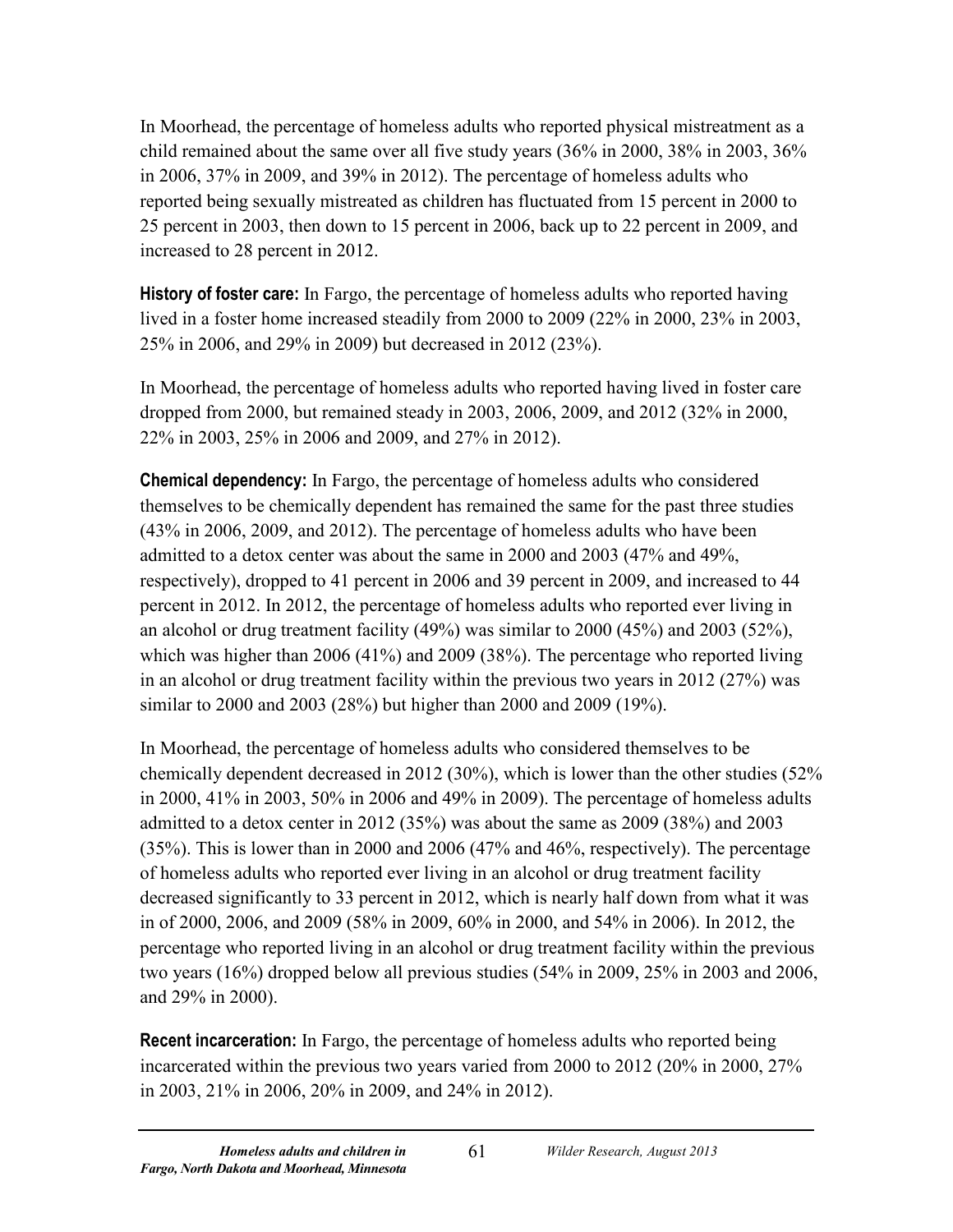In Moorhead in 2012 the percentage of homeless adults who reported being incarcerated within the previous two years  $(35%)$  was similar to 2006  $(33%)$ , which was an increase from 2009 (29%).

**Mental health:** For this study, a significant mental health problem was defined as being told by a doctor or nurse in the previous two years that they have schizophrenia, paranoia or other delusional disorders, manic-depression, major depression, anti-social personality disorder, or post-traumatic stress disorder.

In Fargo, the percentage of homeless adults who reported significant mental health problems remained steady over the past four studies (41% in 2003, 44% in 2006, 43% in 2009, and 44% in 2012). The percentage who report having lived in a mental health facility has remained relatively the same from 2000 to 2009 (25% in 2000, 20% in 2003, 24% in 2006, 22% in 2009) increasing slightly in 2012 (29%).

In Moorhead, the percentage of homeless adults who reported significant mental health problems fluctuated from 2000 to 2012 (35% in 2000, 54% in 2003, 43% in 2006, 47% in 2009, and 50% in 2012). The percentage who report having lived in a mental health facility decreased in 2012 (25%) from 2009 (33%) and is similar to previous studies (20% in 2000, 22% in 2003, and 23% in 2006).

**Physical health:** In Fargo, the percentage of homeless adults who reported having a mental, physical, or other condition that limits the amount or kind of work they can do was the same in 2003, 2006, and 2009 (38%), increasing slightly in 2012 (44%). The percentage of homeless adults who reported having a mental, physical, or other condition that limits their daily activities in 2012 (10%) remains similar to 2003 (11%) and 2009 (9%). The percentage of homeless adults who reported having a mental, physical, or other condition that interferes with memory or daily decision-making increased in 2012 (31%) which is similar to 2006 (30%), but higher than in 2003 (22%) and 2009 (21%). The percentage of adults who reported a history that suggests likely brain injury increased from 2003(23%) to 2006 (34%), and decreased slightly in 2009 (32%) and in 2012 (30%).

In Moorhead, the percentage of homeless adults who reported having a mental, physical, or other condition that limits the amount or kind of work they can do decreased from 2009 to 2012 (38% to 54%). The percentage of homeless adults who reported having a mental, physical, or other condition that limits their daily activities increased from 2009 to 2012 (9% to 16%). The percentage of homeless adults who reported having a mental, physical, or other condition that interferes with memory or daily decision-making also increased from 2009 to 2012 ( 27% to 41%). The percentage of homeless adults who reported a history that suggests likely brain injury has remained similar in 2012 (35%) to 2009 (37%).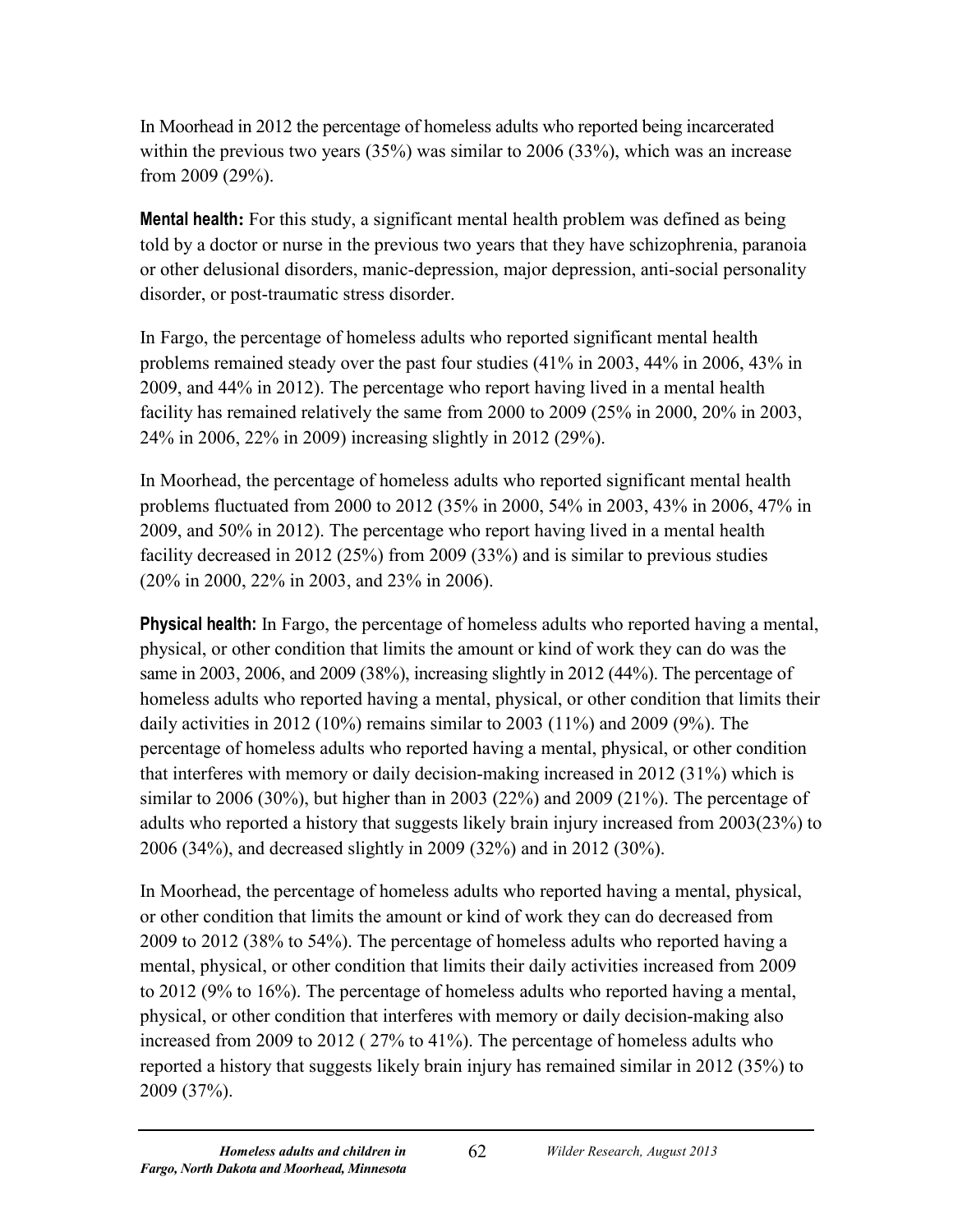**Key comparisons:** This table provides comparisons on key measures over the five survey periods.

|                                                                                | 2000<br>$(N=106)$ | 2003<br>$(N=179)$ | 2006<br>$(N=281)$ | 2009<br>$(N=408)$ | 2012<br>$(N=533)$ |
|--------------------------------------------------------------------------------|-------------------|-------------------|-------------------|-------------------|-------------------|
| Men                                                                            | 64%               | 65%               | 64%               | 70%               | 68%               |
| Women                                                                          | 36%               | 35%               | 36%               | 30%               | 32%               |
| Average age in years (men)                                                     | 42.7              | 42.1              | 44.2              | 46.0              | 44.5              |
| Average age in years (women)                                                   | 35.4              | 33.6              | 34.6              | 32.2              | 36.1              |
| Persons of color                                                               | 35%               | 28%               | 39%               | 38%               | 35%               |
| Never married                                                                  | 42%               | 51%               | 55%               | 55%               | 56%               |
| Women who have children with them                                              | 39%               | 16%               | 32%               | 36%               | 27%               |
| Men who have children with them                                                | 0%                | 1%                | 2%                | 3%                | 2%                |
| Completed high school diploma or GED                                           | 77%               | 79%               | 80%               | 82%               | 81%               |
| Attended some college                                                          | 28%               | 27%               | 30%               | 34%               | 33%               |
| Employed (full-time or part-time)                                              | 35%               | 41%               | 41%               | 32%               | 37%               |
| Employed full-time                                                             | 19%               | 18%               | 15%               | 13%               | 14%               |
| Unemployed for more than 12 months (of those<br>who are unemployed)            | 51%               | 32%               | 29%               | 42%               | 42%               |
| No source of income                                                            | 6%                | 16%               | 16%               | 20%               | 22%               |
| Average monthly income (males)                                                 | \$532             | \$324             | \$490             | \$410             | \$533             |
| Average monthly income (females)                                               | \$420             | \$466             | \$373             | \$424             | \$426             |
| Main source of income is TANF (family welfare)                                 | 5%                | 5%                | 5%                | 5%                | 2%                |
| Main source of income is TANF (family welfare),<br>(women only)                | 15%               | 11%               | 5%                | 11%               | 7%                |
| Main source of income is General Assistance                                    | 4%                | 8%                | 0%                | 7%                | 3%                |
| Main source of income is a steady job                                          | 27%               | 20%               | 26%               | 12%               | 24%               |
| Main source of income is day labor                                             | 28%               | 37%               | 27%               | 35%               | 24%               |
| Used Food Stamps in previous month                                             | 27%               | 24%               | 27%               | 37%               | 36%               |
| Have medical coverage in previous month                                        | Not asked         | 39%               | 33%               | 38%               | 44%               |
| Received care in an emergency room in previous<br>six months                   | 33%               | 30%               | 34%               | 38%               | 41%               |
| Military veterans                                                              | 25%               | 19%               | 25%               | 34%               | 22%               |
| Military veterans, (men only)                                                  | 39%               | 29%               | 36%               | 47%               | 32%               |
| Lived in North Dakota for two years or less                                    | 40%               | 54%               | 38%               | 44%               | 50%               |
| Last lived in Minnesota (of those living in North<br>Dakota two years or less) | 42%               | 52%               | 39%               | 45%               | 38%               |

### **9. Comparison of selected characteristics of homeless adults in Fargo, from 2000, 2003, 2006, 2009, and 2012 homelessness surveys**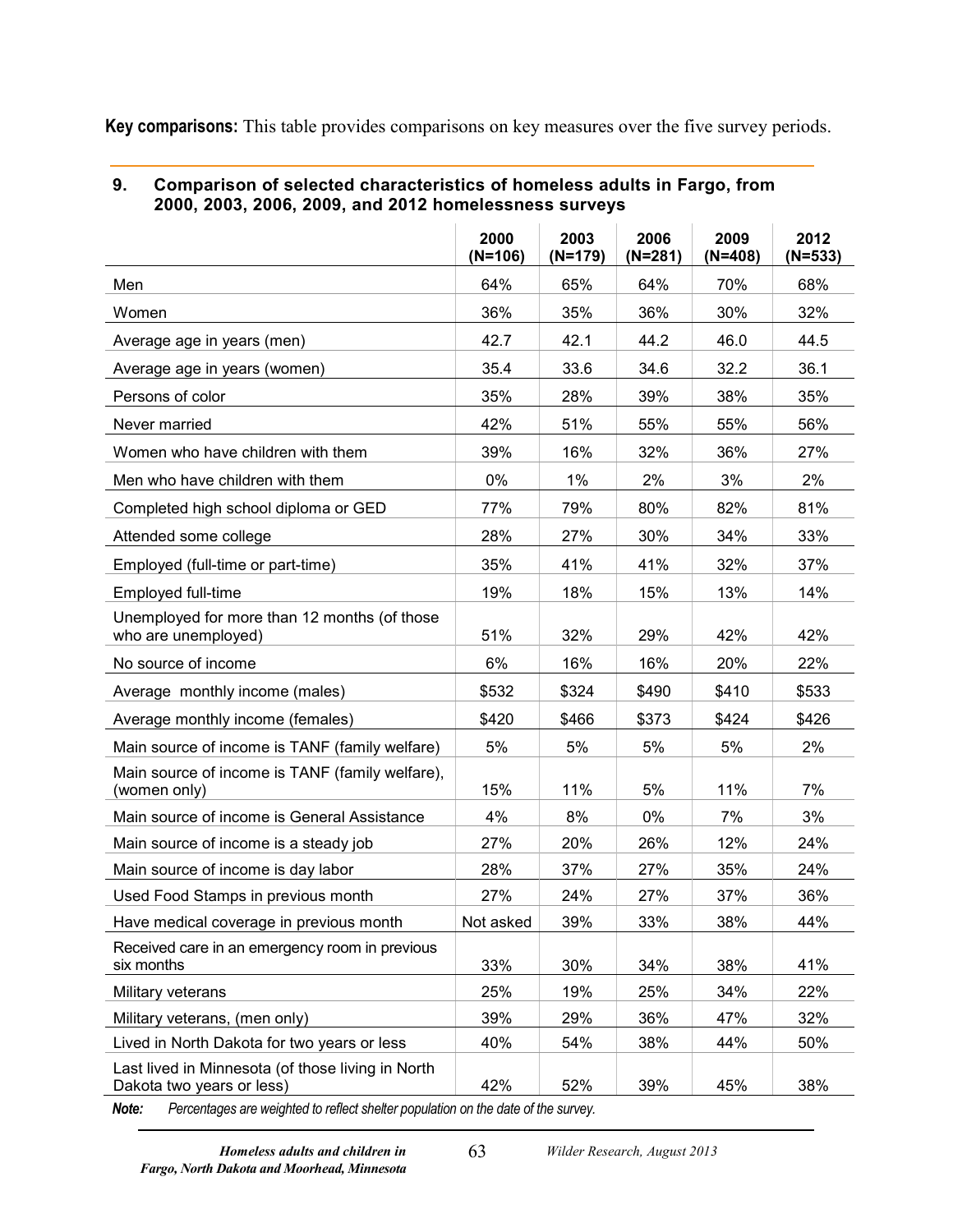### **9. Comparison of selected characteristics of homeless adults in Fargo, from 2000, 2003, 2006, 2009, and 2012 statewide surveys (continued)**

|                                                                                                             | 2000<br>$(N=106)$ | 2003<br>$(N=179)$ | 2006<br>$(N=281)$             | 2009<br>$(N=408)$ | 2012<br>$(N=533)$ |
|-------------------------------------------------------------------------------------------------------------|-------------------|-------------------|-------------------------------|-------------------|-------------------|
| Homeless for less than one month                                                                            | 13%               | 19%               | 12%                           | 9%                | 7%                |
| Homeless for at least one year                                                                              | 34%               | 42%               | 45%                           | 45%               | 47%               |
| Meets the federal definition of chronic<br>homelessness                                                     | Not asked         | 34%               | 37%                           | 46%               | 33%               |
| Left last housing to flee abuse (women only)                                                                | 37%               | 21%               | 26%                           | 38%               | 23%               |
| Could not pay anything for rent                                                                             | 21%               | 24%               | 22%                           | 39%               | 32%               |
| Could pay something but less than \$200 a<br>month for rent                                                 | 35%               | 27%               | 27%                           | 21%               | 16%               |
| Used free clothing shelves in previous month                                                                | 43%               | 40%               | 53%                           | 44%               | 49%               |
| Used hot meal programs in previous month                                                                    | 41%               | 42%               | 57%                           | 49%               | 33%               |
| Used drop-in centers in previous month                                                                      | 22%               | 19%               | 25%                           | 23%               | 25%               |
| Physically mistreated as a child                                                                            | 45%               | 30%               | 40%                           | 34%               | 34%               |
| Sexually mistreated as a child                                                                              | 27%               | 20%               | 21%                           | 20%               | 20%               |
| Ever in foster care                                                                                         | 22%               | 23%               | 25%                           | 29%               | 23%               |
| Chemically dependent (self-report)                                                                          | 46%               | 50%               | 43%                           | 43%               | 43%               |
| Ever admitted to detox center                                                                               | 47%               | 49%               | 41%                           | 39%               | 44%               |
| Ever lived in an alcohol or drug treatment facility                                                         | 45%               | 52%               | 41%                           | 38%               | 49%               |
| Lived in an alcohol or drug treatment facility in<br>previous two years                                     | 28%               | 28%               | 19%                           | 19%               | 27%               |
| Incarcerated within the last two years                                                                      | 20%               | 27%               | 34%                           | 21%               | 24%               |
| Reported significant mental illness                                                                         | 38%               | 41%               | 44%                           | 43%               | 44%               |
| Ever in hospital for persons with mental health<br>problems                                                 | 25%               | 20%               | 24%                           | 22%               | 29%               |
| Has serious mental, physical, or other condition<br>that limits the amount or kind work they can do         | Not asked         | 38%               | 38%                           | 38%               | 44%               |
| Has serious mental, physical, or other condition<br>that limits their daily activities                      | Not asked         | 11%               | 14%                           | 9%                | 10%               |
| Has serious mental, physical, or other condition<br>that interferes with memory or daily-decision<br>making | Not asked         | 22%               | 30%                           | 21%               | 31%               |
| Has a history that suggests likely brain injury                                                             | Not asked         | 23%               | 34%                           | 32%               | 30%               |
| Diagnosed brain injury with last two years                                                                  | Not asked         |                   | Not asked Not asked Not asked |                   | 10%               |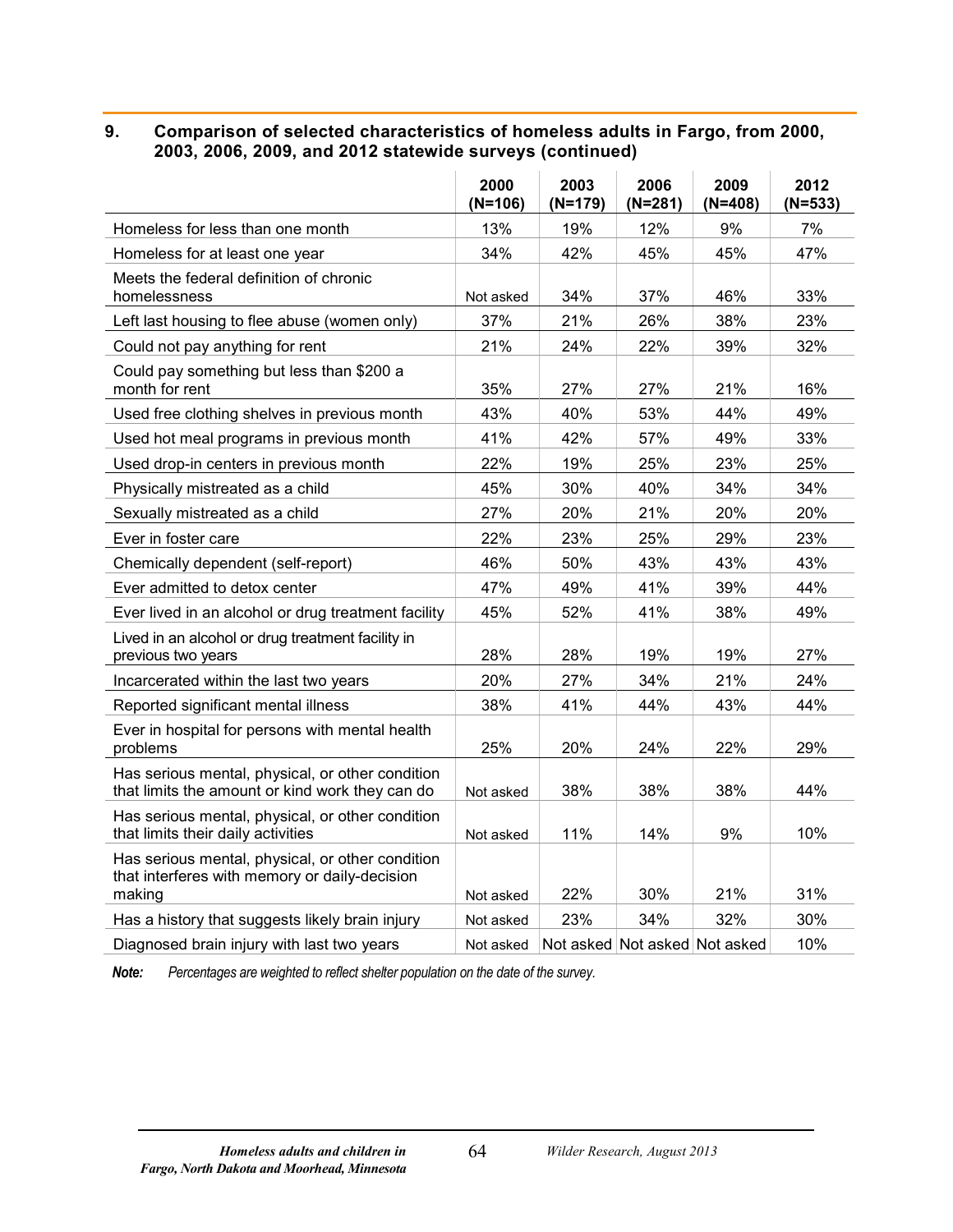### **10. Comparison of selected characteristics of homeless adults in Moorhead, from 2000, 2003, 2006, 2009, and 2012 statewide surveys**

|                                                                                | 2000<br>(N=78) | 2003<br>$(N=118)$ | 2006<br>$(N=167)$ | 2009<br>(N=196) | 2012<br>$(N=183)$ |
|--------------------------------------------------------------------------------|----------------|-------------------|-------------------|-----------------|-------------------|
| Men                                                                            | 69%            | 67%               | 71%               | 67%             | 62%               |
| Women                                                                          | 31%            | 33%               | 29%               | 33%             | 38%               |
| Average age in years (men)                                                     | 39.6           | 45.5              | 40.5              | 40.1            | 44.4              |
| Average age in years (women)                                                   | 29.2           | 36.4              | 37.7              | 38.2            | 39.0              |
| Persons of color                                                               | 44%            | 43%               | 40%               | 39%             | 50%               |
| Never married                                                                  | 46%            | 46%               | 55%               | 56%             | 53%               |
| Women who have children with them                                              | 25%            | 26%               | 29%               | 31%             | 33%               |
| Men who have children with them                                                | 4%             | 1%                | 3%                | 5%              | 5%                |
| Completed high school diploma or GED                                           | 67%            | 73%               | 67%               | 72%             | 78%               |
| Attended some college                                                          | 21%            | 27%               | 16%               | 28%             | 36%               |
| Employed (full-time or part-time)                                              | 35%            | 29%               | 31%               | 29%             | 28%               |
| Employed full-time                                                             | 19%            | 12%               | 13%               | 5%              | 10%               |
| Unemployed for more than 12 months (of<br>those who are unemployed)            | 24%            | 43%               | 34%               | 47%             | 58%               |
| No source of income                                                            | 12%            | 12%               | 19%               | 17%             | 16%               |
| Average monthly income (males)                                                 | \$449          | \$494             | \$453             | \$351           | \$443             |
| Average monthly income (females)                                               | \$457          | \$440             | \$546             | \$406           | \$451             |
| Main source of income is MFIP (family welfare)                                 | 1%             | 9%                | 7%                | 6%              | 5%                |
| Main source of income is MFIP (family<br>welfare), (women only)                | 0%             | 26%               | 21%               | 18%             | 11%               |
| Main source of income is General Assistance                                    | 11%            | 12%               | 9%                | 17%             | 19%               |
| Main source of income is a steady job                                          | 26%            | 16%               | 13%               | 19%             | 17%               |
| Main source of income is day labor                                             | 31%            | 32%               | 26%               | 15%             | 16%               |
| Used Food Stamps in previous month                                             | 32%            | 39%               | 35%               | 44%             | 56%               |
| Have medical coverage in previous month                                        | Not asked      | 51%               | 45%               | 71%             | 68%               |
| Received care in an emergency room in<br>previous six months                   | 30%            | 43%               | 26%               | 33%             | 36%               |
| Military veterans                                                              | 24%            | 21%               | 19%               | 14%             | 12%               |
| Military veterans, (men only)                                                  | 33%            | 32%               | 27%               | 19%             | 20%               |
| Lived in Minnesota for two years or less                                       | 37%            | 53%               | 41%               | 36%             | 47%               |
| Last lived in North Dakota (of those living in<br>Minnesota two years or less) | 39%            | 34%               | 53%               | 43%             | 46%               |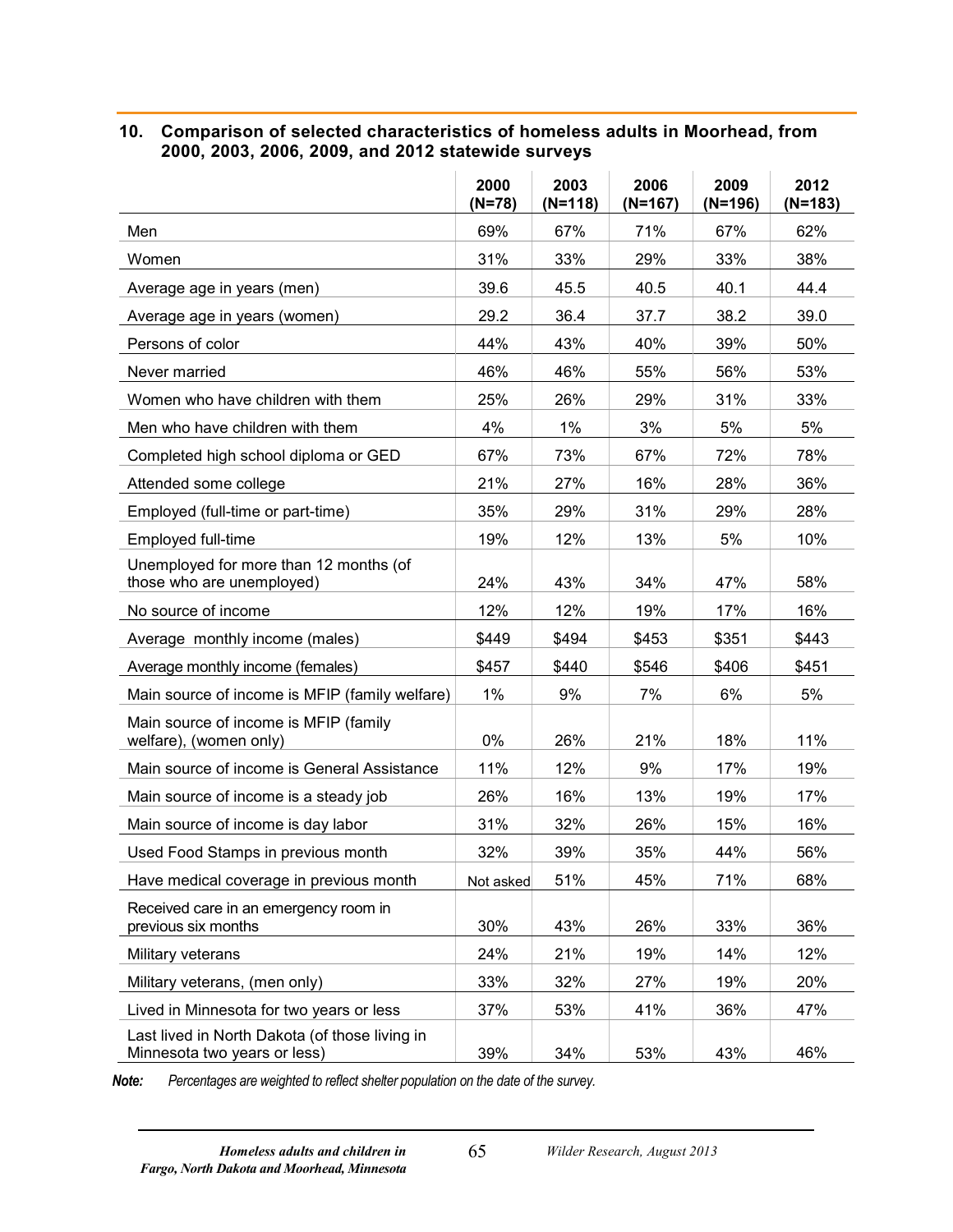### **10. Comparison of selected characteristics of homeless adults in Moorhead, from 2000, 2003, 2006, 2009, and 2012 statewide surveys (continued)**

|                                                                                                             | 2000<br>(N=78)          | 2003<br>$(N=118)$ | 2006<br>$(N=167)$ | 2009<br>$(N=196)$ | 2012<br>$(N=183)$ |
|-------------------------------------------------------------------------------------------------------------|-------------------------|-------------------|-------------------|-------------------|-------------------|
| Homeless for less than one month                                                                            | 16%                     | 10%               | 10%               | 11%               | 7%                |
| Homeless for at least one year                                                                              | 31%                     | 37%               | 40%               | 42%               | 57%               |
| Meets the federal definition of chronic<br>homelessness                                                     | <b>Not</b><br>available | 31%               | 32%               | 42%               | 37%               |
| Left last housing to flee abuse (women only)                                                                | 21%                     | 21%               | 24%               | 18%               | 35%               |
| Could not pay anything for rent                                                                             | 18%                     | 29%               | 25%               | 35%               | 28%               |
| Could pay something but less than \$200 a<br>month for rent                                                 | 42%                     | 15%               | 23%               | 22%               | 21%               |
| Used free clothing shelves in previous month                                                                | 49%                     | 39%               | 49%               | 37%               | 52%               |
| Used hot meal programs in previous month                                                                    | 68%                     | 38%               | 52%               | 34%               | 41%               |
| Used drop-in centers in previous month                                                                      | 25%                     | 26%               | 28%               | 10%               | 20%               |
| Physically mistreated as a child                                                                            | 36%                     | 38%               | 36%               | 37%               | 39%               |
| Sexually mistreated as a child                                                                              | 15%                     | 25%               | 15%               | 22%               | 28%               |
| Ever in foster care                                                                                         | 32%                     | 22%               | 25%               | 25%               | 27%               |
| Chemically dependent (self-report)                                                                          | 52%                     | 41%               | 50%               | 49%               | 30%               |
| Ever admitted to detox center                                                                               | 47%                     | 35%               | 46%               | 38%               | 35%               |
| Ever lived in an alcohol or drug treatment<br>facility                                                      | 60%                     | 47%               | 54%               | 58%               | 33%               |
| Lived in an alcohol or drug treatment facility in<br>previous two years                                     | 29%                     | 25%               | 25%               | 54%               | 16%               |
| Incarcerated within the last two years                                                                      | 27%                     | 26%               | 33%               | 29%               | 35%               |
| Reported significant mental illness                                                                         | 35%                     | 54%               | 43%               | 47%               | 50%               |
| Ever in hospital for persons with mental<br>health problems                                                 | 20%                     | 22%               | 23%               | 33%               | 25%               |
| Has serious mental, physical, or other<br>condition that limits the amount or kind work<br>they can do      | Not asked               | 61%               | 40%               | 38%               | 54%               |
| Has serious mental, physical, or other<br>condition that limits their daily activities                      | Not asked               | 19%               | 11%               | 9%                | 16%               |
| Has serious mental, physical, or other<br>condition that interferes with memory or<br>daily-decision making | Not asked               | 36%               | 24%               | 27%               | 41%               |
| Has a history that suggests likely brain injury                                                             | Not asked               | 32%               | 30%               | 37%               | 35%               |
| Diagnosed brain injury with last two years                                                                  | Not asked               | Not asked         | Not asked         | Not asked         | 13%               |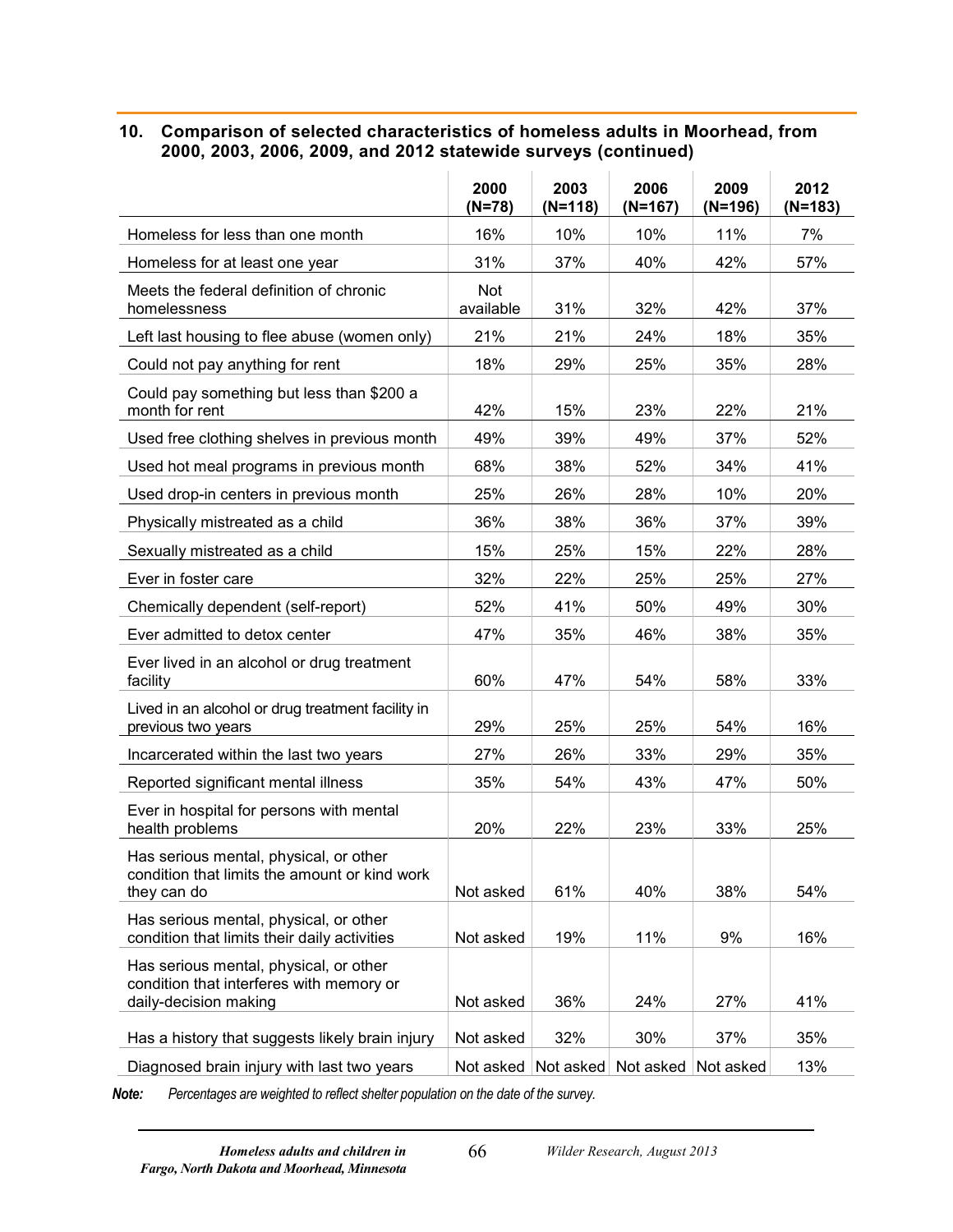# Homeless adults and their children in Fargo, North Dakota and Moorhead, Minnesota data tables

The data tables report frequency distributions for all questions included in the survey, with breakdowns by geographic area (Fargo area vs. Moorhead area), by gender (male vs. female), and by type of shelter arrangement (emergency shelter, transitional housing programs, informal shelter, and unsheltered locations).[8](#page-76-0)

The tables are organized by question. Within each question, the data tables display the responses for the Fargo area, then the Moorhead area, and then the totals for Fargo, Moorhead, and the combined total of both Fargo and Moorhead.

Note that some tables are conditional. For example, Table 174 reports the number of respondents who have considered suicide. This question was asked of everyone. Table 175 reports information about suicide attempts, but this question was only asked of those who had considered suicide. Thus, the percentages reported in Table 175 total 100 percent of those who have considered suicide, not 100 percent of the entire sample.

## **Notes for interpreting the data tables**

**The tables contain weighted estimates.** This means that the survey results have been statistically adjusted to reflect the actual populations residing in emergency shelters and transitional housing programs on the day of the survey. (We interviewed a sample, not every person in each shelter.)

**For informal and unsheltered locations, the data are not weighted.** We do not adjust the numbers to reflect the actual population, because we do not know the actual numbers of men, women, and children who were on the streets or in other non-shelter locations on the day of the survey.

### **You should use the percentages, not the frequencies, when interpreting these tables.**

Sample weighting, such as we have performed with these data, uses calculations that can result in "fractional" persons. When we use computer rounding to adjust for this, the numbers do not always add up exactly to the total for each category.

<span id="page-76-0"></span>Unsheltered arrangements include outside, abandoned buildings, vehicles, temporary paid, or exchange arrangements.